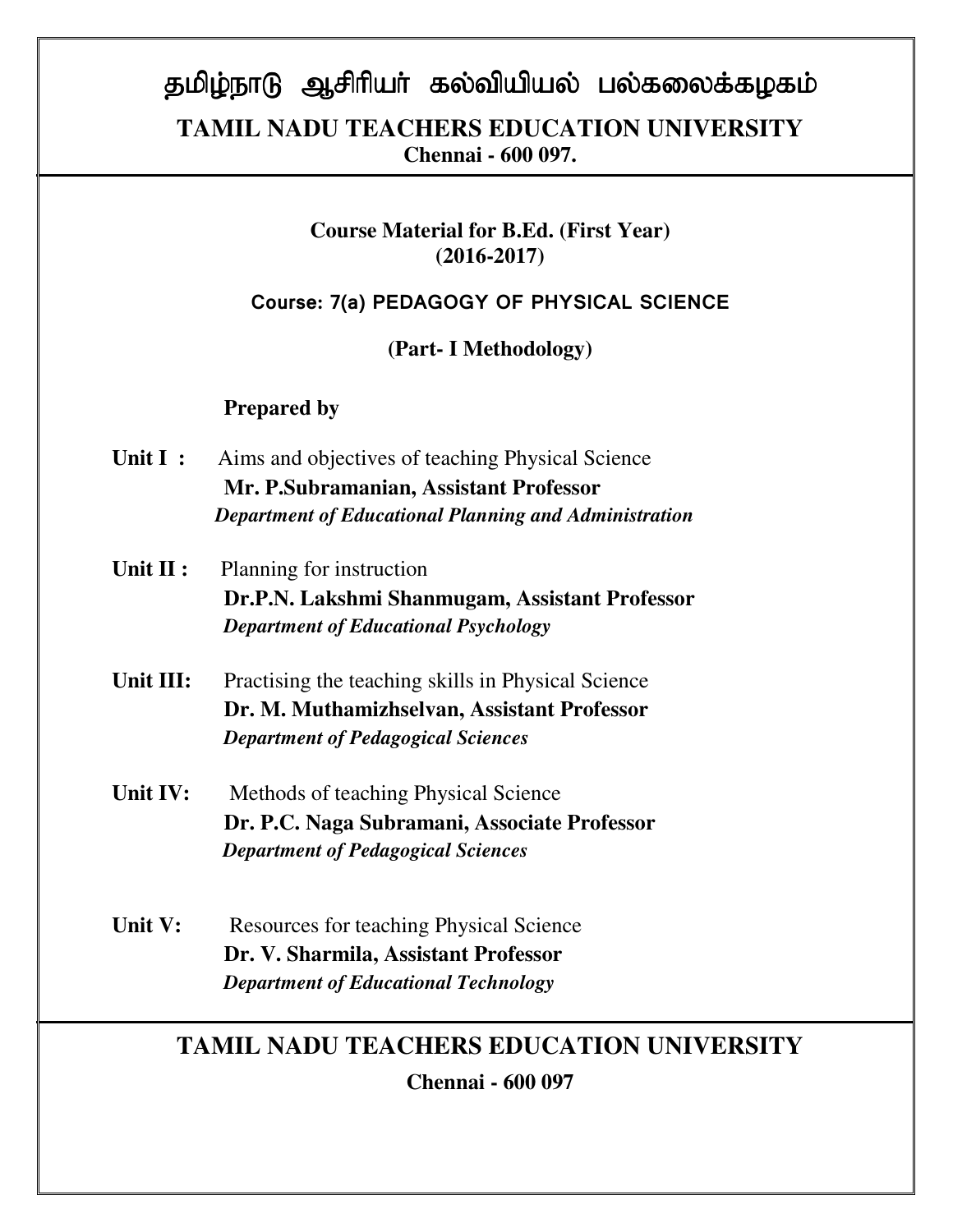## **UNIT – I-AIMS AND OBJECTIVES OF TEACHING PHYSICAL SCIENCE**

### **Objectives:**

After the completion of the unit, the learners will be able to:

- 1. Describethe nature and scope of physical science.
- 2. Explain the aims and objectives of teaching physical science.
- 3. Identify the need and significance of teaching physical science.
- 4. Discuss the values of teaching physical science.

### **Introduction**

 Physical Science is the concerted human effort to understand, or to understand better, the history of the natural world and how the natural world works with observable physical evidence as the basis of that understanding. It is done through observation of natural phenomena, and or through experimentation that tries to stimulate natural processes under controlled conditions.

### **MEANING OF PHYSICAL SCIENCE**

A branch of science (a systematic enterprise that builds and organizes knowledge in the form of testable explanations and predictions about the universe.)

Physical science is the study of matter and energy. That covers a lot of territory because matter refers to all the stuff that exists in the universe. It includes everything you can see and many things that you cannot see, including the air around you. Energy is also universal. It's what gives matter the ability to move and change. Electricity, heat and light are some of the forms that energy can take.

#### **NATURE OF PHYSICAL SCIENCE**

The nature and scope of physical science can very well be explained with the help of the following attributes. In other words, they constitute science and contribute greatly to its existence and new inventions. They are: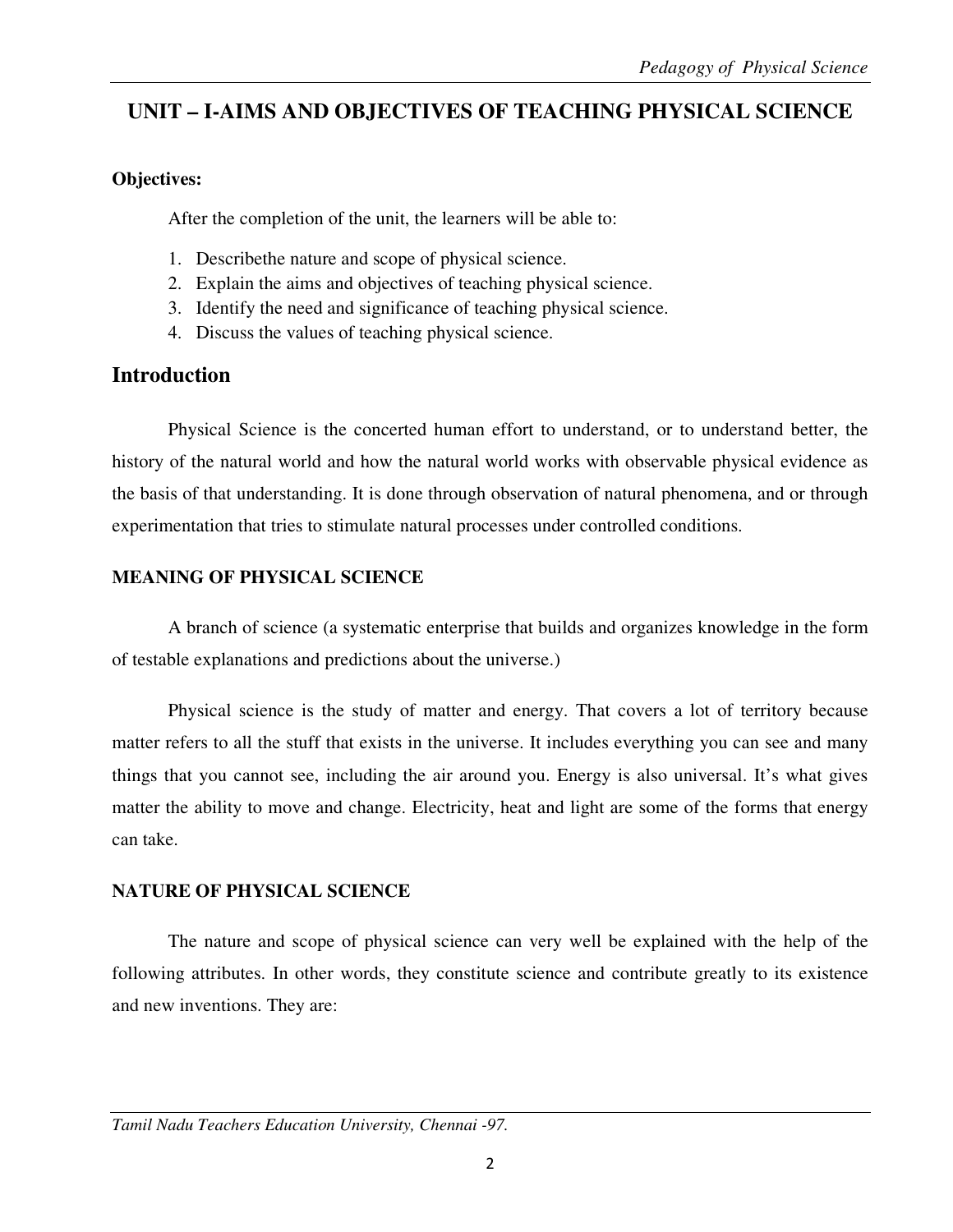- 1. Systematic and understandable
- 2. Accuracy
- 3. Validity
- 4. Subject to change
- 5. Durability
- 6. Unable to provide complete answers to all the questions
- 7. Mixture of logic and imagination

### **SCOPE OF PHYSICAL SCIENCE**

- 1. Anything that is outside the boundaries of senses of human beings is outside the limits of science. In other words, the scope of physical science includes everything within the realm of the senses of human beings.
- 2. Physical science deals with the natural world, the realm of nature, matter and energy.
- 3. Physical science is not limited to only what is observable.

### **AIMS AND OBJECTIVES OF TEACHING PHYSICAL SCIENCE IN SCHOOLS**

### **AIMS OF TEACHING PHYSICAL SCIENCE IN SCHOOLS**

- $\triangleright$  To know about the facts and principles of science and its applications, consistent with the stage of cognitive development.
- $\triangleright$  To acquire the skills and understand the methods of processes that lead to generation and validation of scientific knowledge.
- $\triangleright$  To develop a historical and developmental perspective of science.
- $\triangleright$  To relate science education to environment, local as well as global and appreciate the issues at the interface of science, technology and society.
- $\triangleright$  To acquire the requisite theoretical knowledge and practical technological skills to enter the world of work.
- $\triangleright$  To nurture the natural curiosity, aesthetic sense and creativity in science and technology.
- $\triangleright$  To imbibe the values of honesty, integrity, cooperation, concern for life and preservation of environment.
- $\triangleright$  To cultivate scientific temper, objectivity and critical thinking.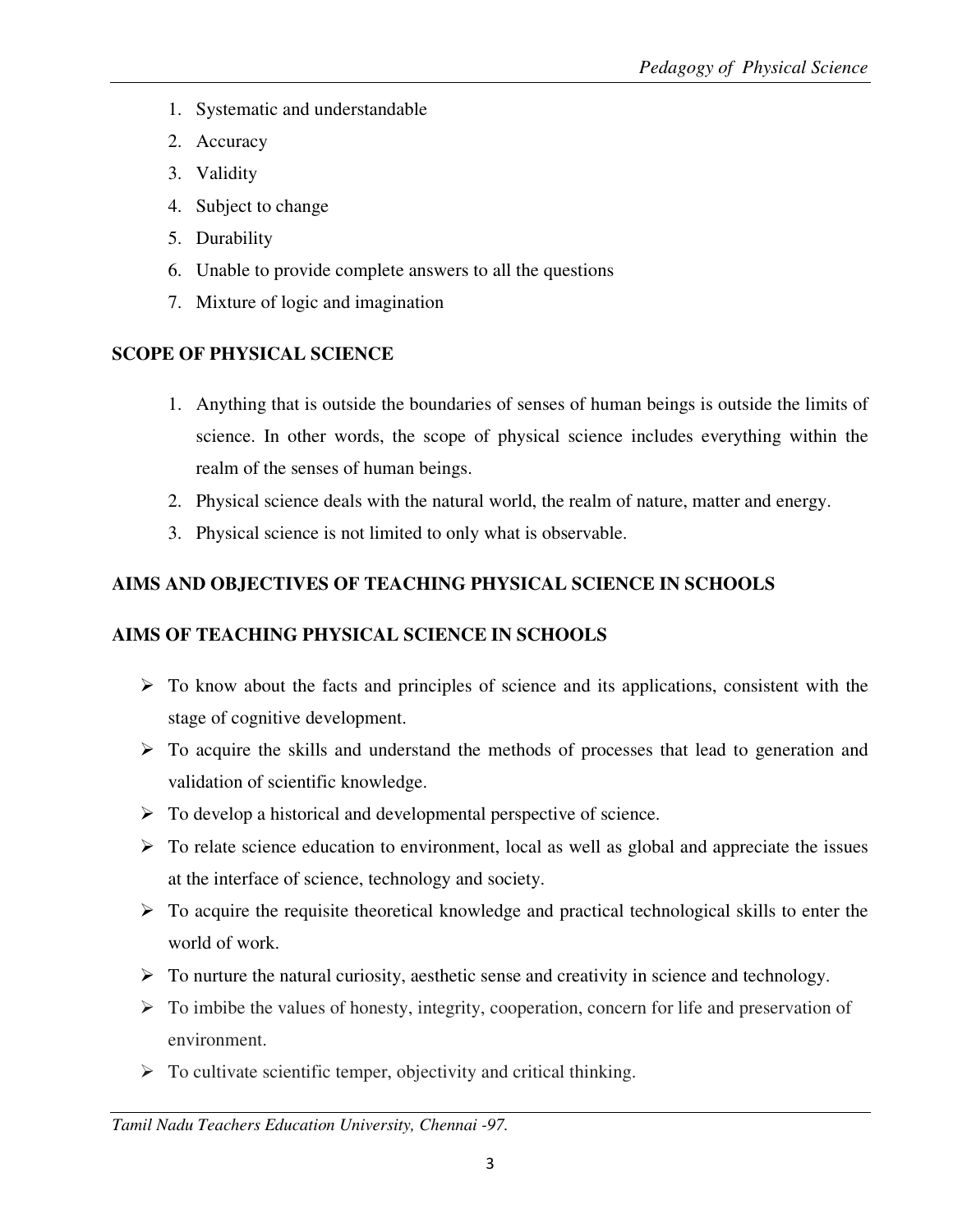### **OBJECTIVES OF TEACHING PHYSICAL SCIENCE IN SCHOOLS**

### **To develop the power of observation.**

Pupil at this stage are curious to know about all things, they come into contact with. It is therefore necessary to develop and train their power of observation.

### **To make them know the relationship between physical and social environment.**

Students at this age group come into contact with the natural and social environment. They should be therefore trained to know about the relationship and the various benefits that are derived from nature.

#### **To develop good character**

It is necessary to develop certain qualities of character in the pupils of this age group and also to bring about the changes in their behavior.

To develop a habit of personal, family and society cleanliness

To help them know the utility of science in life

To develop scientific outlook

To develop practical outlook

To develop the skill of manipulation

### **NEED AND SIGNIFICANCE OF TEACHING PHYSICAL SCIENCE**

Science is one of the human activities that man has created to gratify certain human needs and desires. The search of truth became the dominant motive in the prosecution of science. The teaching of science imparts training in the scientific method and develops scientific attitude which are very valuable and at the same time are transferable to other situations in life. The rapid advancement of science and technology and increasing need for scientist and technologies have made it all the more important to provide for science based education in the schools.Science has now become a compulsory subject in the school curriculum because of its multifarious value to the individuals as well as the society.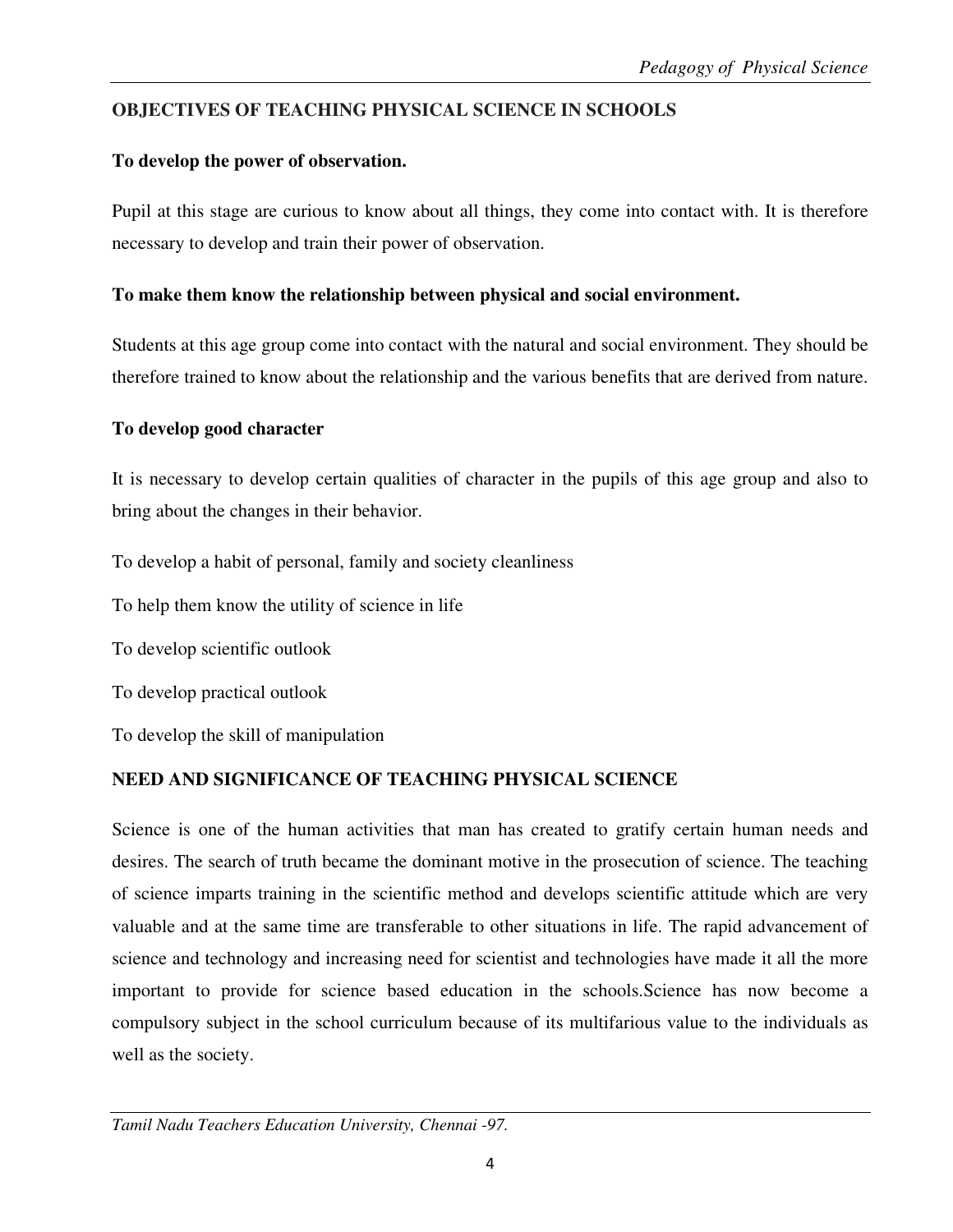#### **Physics as a Science**

Physics, in everyday terms, is the science of matter and its motion; the science that deals with concepts such as force, energy, mass, and charge for example. More accurately, it is the general analysis of nature, conducted in order to understand how the world around us behaves.

 In one form or another, physics is one of the oldest academic disciplines, and possibly the oldest through its modern subfield of astronomy. Sometimes synonymous with philosophy, chemistry and even certain branches of mathematics and biology during the last two millennia, physics emerged as a modern science in the 16th century and is now generally distinct from these other disciplines; although the boundaries between physics and all these other subjects still remain difficult to define.

 Generally seen as an important subject, advances in physics often translate to the technological sector, and sometimes resonate with the other sciences, and even mathematics and philosophy. For example, advances in the understanding of electromagnetism lead to the widespread use of electrically driven devices (televisions, computers, home appliances etc.); advances in thermodynamics led to the development of motorized transport; and advances in mechanics led to the development of the calculus, quantum chemistry, and the use of instruments like the electron microscope in microbiology.

 Today, physics is a broad and highly developed subject that is, for practical reasons, split into several general subfields. In addition to this, it can also be divided into two conceptually different branches: theoretical and experimental physics; the former dealing with the development of new theories, and the latter dealing with the experimental testing of these new, or existing, theories. Despite many important discoveries during the last four centuries, many significant questions about nature still remain unanswered, and many areas of the subject are still highly active.

 Physics is the discipline devoted to understanding nature in a very general sense: the fundamental characteristic of physics is that it aims to gain knowledge, and hopefully understanding, of the general properties of world around us. As an example, we can consider asking the following question on the nature of the Universe itself: how many dimensions do we need? Given that we know the Universe to consist of four dimensions (three spacedimensions, and one timedimension),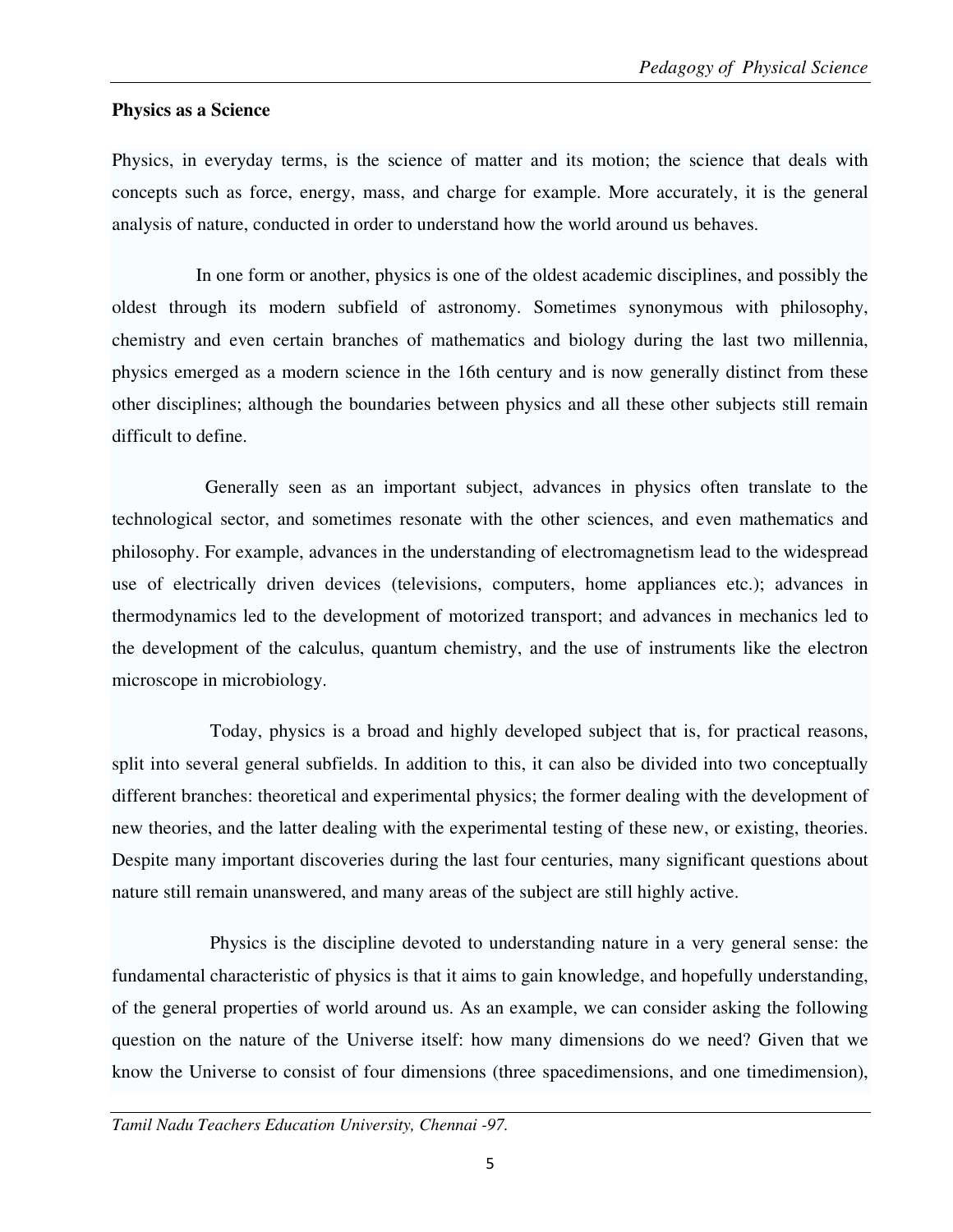we can also ask why the universe picked those particular numbers: why not have four space dimensions? The fact that a choice was made out of a possibility of many means that questions like these fall under the scope of physics. Other general properties of nature include the existence of mass (as in Newton's laws of motion), charge (as in Maxwell's equations), and spin (in Quantum mechanics), amongst others.

#### **Chemistry as a Science**

 Chemistry is the science concerned with the composition, structure, and properties of matter, as well as the changes it undergoes during chemical reactions. Chemistry is the study of interactions of chemical substances with one another and energy. Chemistryis the science concerned with the composition, structure, and properties of matter, as well as the changes it undergoes during chemical reactions. Historically, modern chemistry evolved out of alchemy following the chemical revolution. Chemistry is a physical science related to studies of various atoms, molecules, crystals and other aggregates of matter whether in isolation or combination, which incorporates the concepts of energy and entropy in relation to the spontaneity of chemical processes.

 Disciplines within chemistry are traditionally grouped by the type of matter being studied or the kind of study. These include inorganic chemistry, the study of inorganic matter; organic chemistry, the study of organic matter; biochemistry, the study of substances found in biological organisms; physical chemistry, the energy related studies of chemical systems at macro, molecular and submolecular scales; analytical chemistry, the analysis of material samples to gain an understanding of their chemical composition and structure. Many more specialized disciplines have emerged in recent years, e.g. neurochemistry the chemical study of the nervous system.

 Chemistry is the scientific study of interaction of chemical substances that are constituted of atoms or the subatomic particles: protons, electrons and neutrons.Atoms combine to produce molecules or crystals. Chemistry is often called "the central science" because it connects the other natural sciences, such as astronomy, physics, material science, biology, and geology.The genesis of chemistry can be traced to certain practices, known as alchemy, which had been practiced for several millennia in various parts of the world, particularly the Middle East.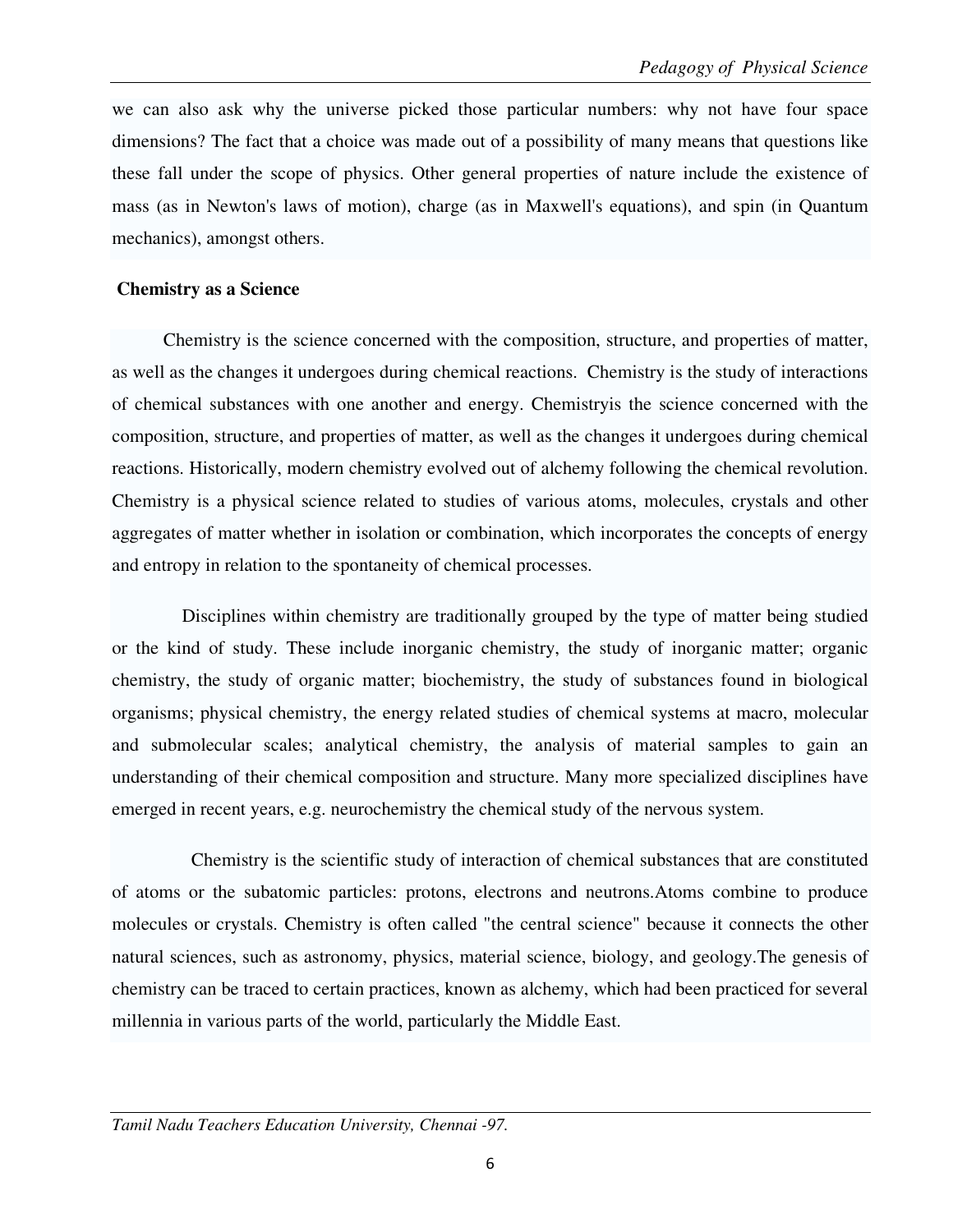The structure of objects we commonly use and the properties of the matter we commonly interact with, are a consequence of the properties of chemical substances and their interactions. For example, steel is harder than iron because its atoms are bound together in a more rigid crystalline lattice; wood burns or undergoes rapid oxidation because it can react spontaneously with oxygen in a chemical reaction above a certain temperature; sugar and salt dissolve in water because their molecular/ionic properties are such that dissolution is preferred under the ambient conditions.The transformations that are studied in chemistry are a result of interaction either between different chemical substances or between matter and energy. Traditional chemistry involves study of interactions between substances in a chemistry laboratory using various forms of laboratory glassware.

#### **VALUES OF TEACHING PHYSICAL SCIENCE**

#### **Intellectual Value**

 Physical Science helps pupils to think of problem, and follow the method of inquiry. During the process they think at every stage. Science sharpens our intellect and lead us to critical observation and reasoning.

#### **Utilitarian Value**

 We are living in an age of science and technology. Physical Science has entered in our life and daily activities. All our activities are controlled and fashioned by it. There is a vast storehouse of natural power such as wind, waterfall, heat of the sun, etc. which science shows how it is useful for us. Science has revealed from nature almost all the hidden treasures. It restores eyes to the blind, hearing to the deaf, legs to the lame, even life to the dead. So it is very essential to have some elementary knowledge of science for becoming a full member in the society.

#### **Vocational Value**

Knowledge of science forms the basis for many vocational studies like medicine, engineering, agriculture or any other profession. Further the study of science forms the basis for many hobbies like bee keeping, radio servicing, photography, etc.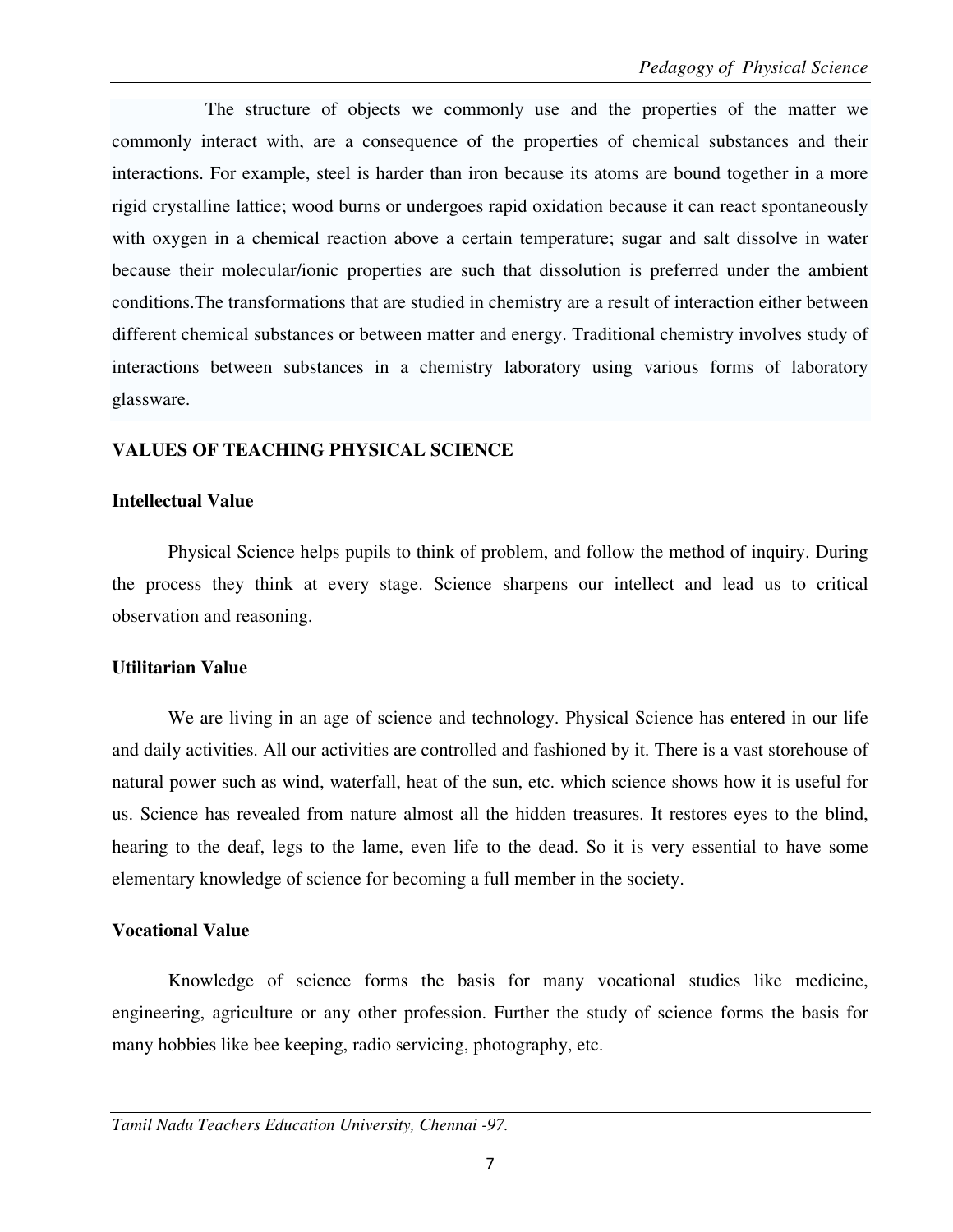#### **Cultural Value**

 Science has aided the growth of consciousness by making us more aware of the universe we live in. Through the practical application of scientific discovery our civilization is undergoing constant change which in turn brings about situations that threatens the well-being of the future generations. Scientists take an active part in the vital issues of the country so as to bring about consideration and integration of scientific development and our cultural heritage.

#### **Moral Value**

Science has more moral value. It is the search for truth in a faithful manner. When a scientific theory has religious and philosophic or any other kind of human interest, it no longer remains disintegrated passion for the truth. It teaches the pupil to be intellectually honest and truthful.

#### **Aesthetic Value**

 Aesthetic sense is the most important consideration with all scientific men for it meets one of the deepest needs of human nature which manifests itself as the desire for beauty. To a man of science, practical application is just a by-product of his autonomous activity. The search for universal laws and comprehensive theories undoubtedly the manifestation of the aesthetic motive is very apparent and the satisfaction they get from it seems to be indistinguishable from those of an artist.

#### **Conclusion**

There are as many preconceptions and misconceptions about science. Science is not a finished enterprise and many things in science are still need to discover. Science offers solution to the problems. The application of science can offer solution to some of the problems where as it can also cause some problems.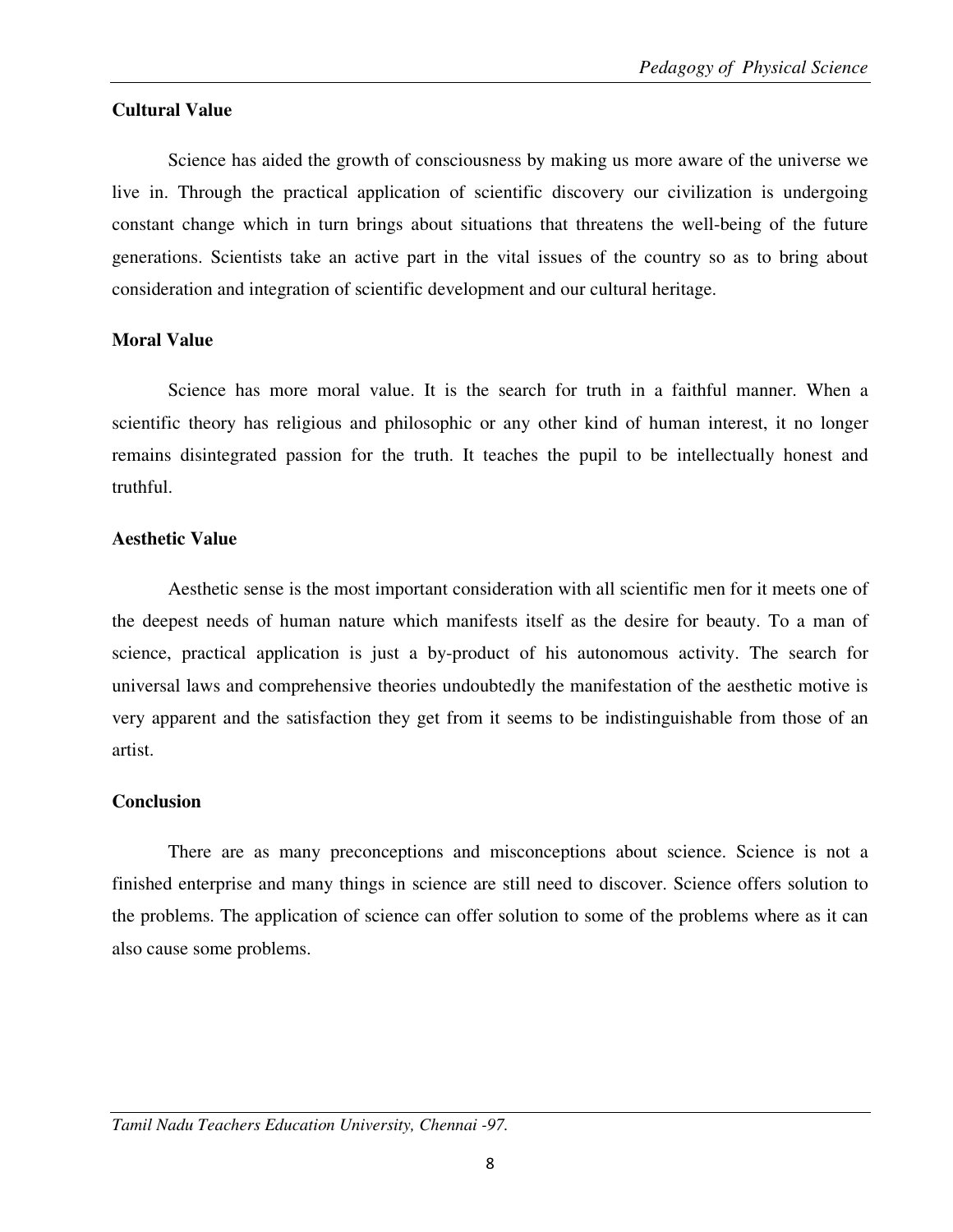### **Questions for Discussion and Reflection:**

- 1. Describe the nature and scope of physical science.
- 2. Explain the aims and objectives of teaching physical science.
- 3. Examine the need and significance of teaching physical science.
- 4. Critically evaluate the values of teaching physical science.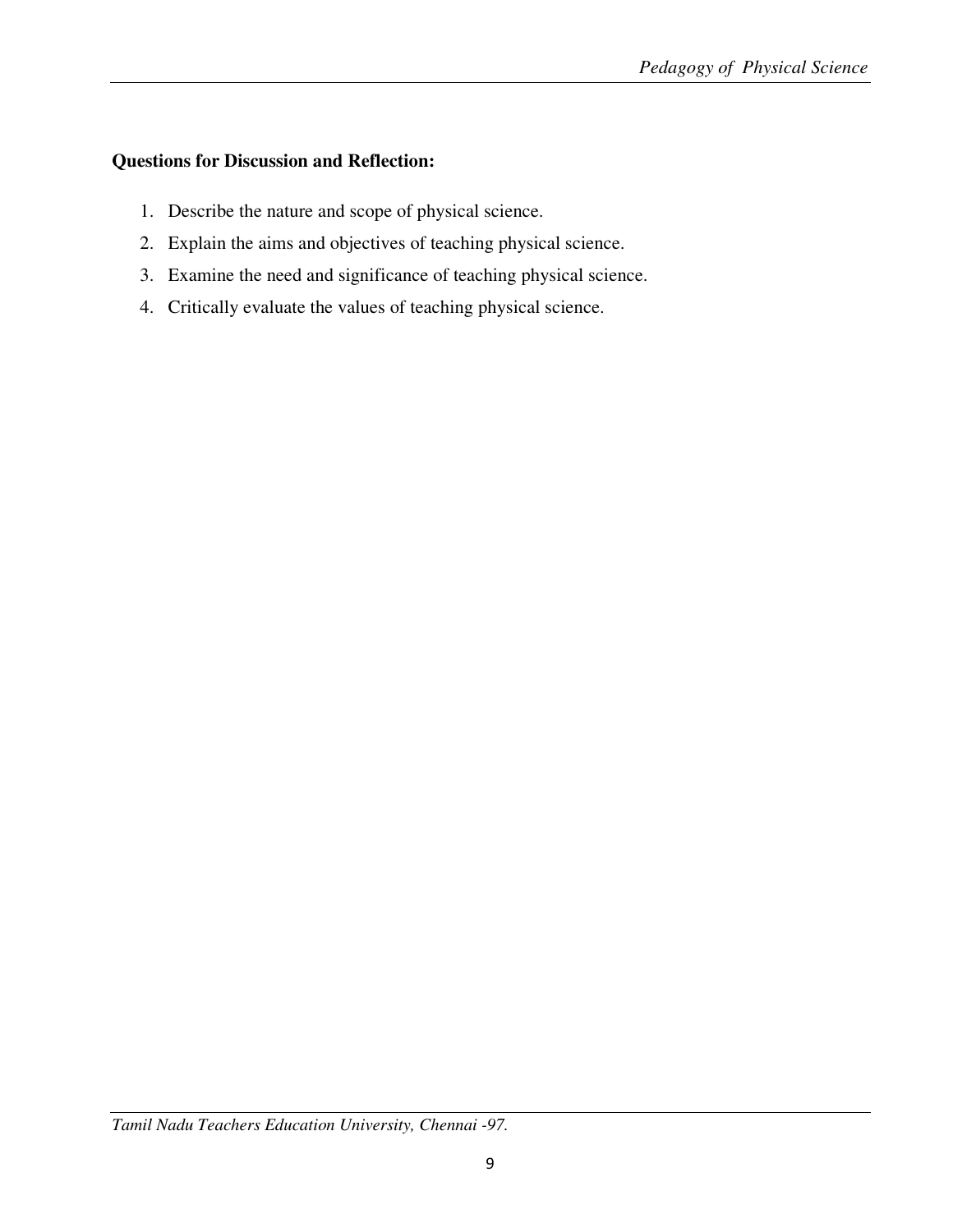### **UNIT-2: PLANNING FOR INSTRUCTION**

### **Objectives**

After completing the unit, the student teacher is able to

- 1. define unit plan
- 2. understand taxonomy of educational objectives
- 3. plan to design a unit plan
- 4. construct lesson plan
- 5. write a model lesson plan
- 6. describe the guidelines of effective test
- 7. develop skill on constructing test items
- 8. develop interest in writing a lesson plan
- 9. develop an attitude on constructing different test items

### **INTRODUCTION**

A lesson is defined as a subdivision of the unit wherein a concept is at the centre. A lesson plan is a plan showing the teaching points, specification to be achieved, organization of learning activities in detail and the actual test items to which students are to be exposed. It is confined only to one period , and the content, is presented in the form of teaching points and is realized in a psychological and logical sequence. The word objective is an end view of the possible achievement in terms of what a student is to be able to do when the whole educational system is directed towards educational aims. Formulation of objectives in any subject is an educational necessity. Evaluation is an important step in almost any writing process, since we are constantly making value judgments as we write. When we write an "academic evaluation," however, this type of value judgment is the *focus* of our writing. In the words of Kothari commission [1966] Evaluation is a continuous process, it forms an integral part of the total system of education and is intimately related to educational objectives. We judge or decide that something is good or bad, satisfactory or unsatisfactory, average or above average on the basis of information we have and the values we use in making the decisions.

### **SETTING LESSON GOALS**

A lesson is defined as a sub-division of the unit wherein a concept is at the centre. A lesson-plan is a plan showing the teaching points, specification to be achieved, organization of learning activities in detail and the actual test items to which students are to be exposed. It is confined only to one period, and the content, is presented in the form of teaching points and is realized in a psychological and logical sequence.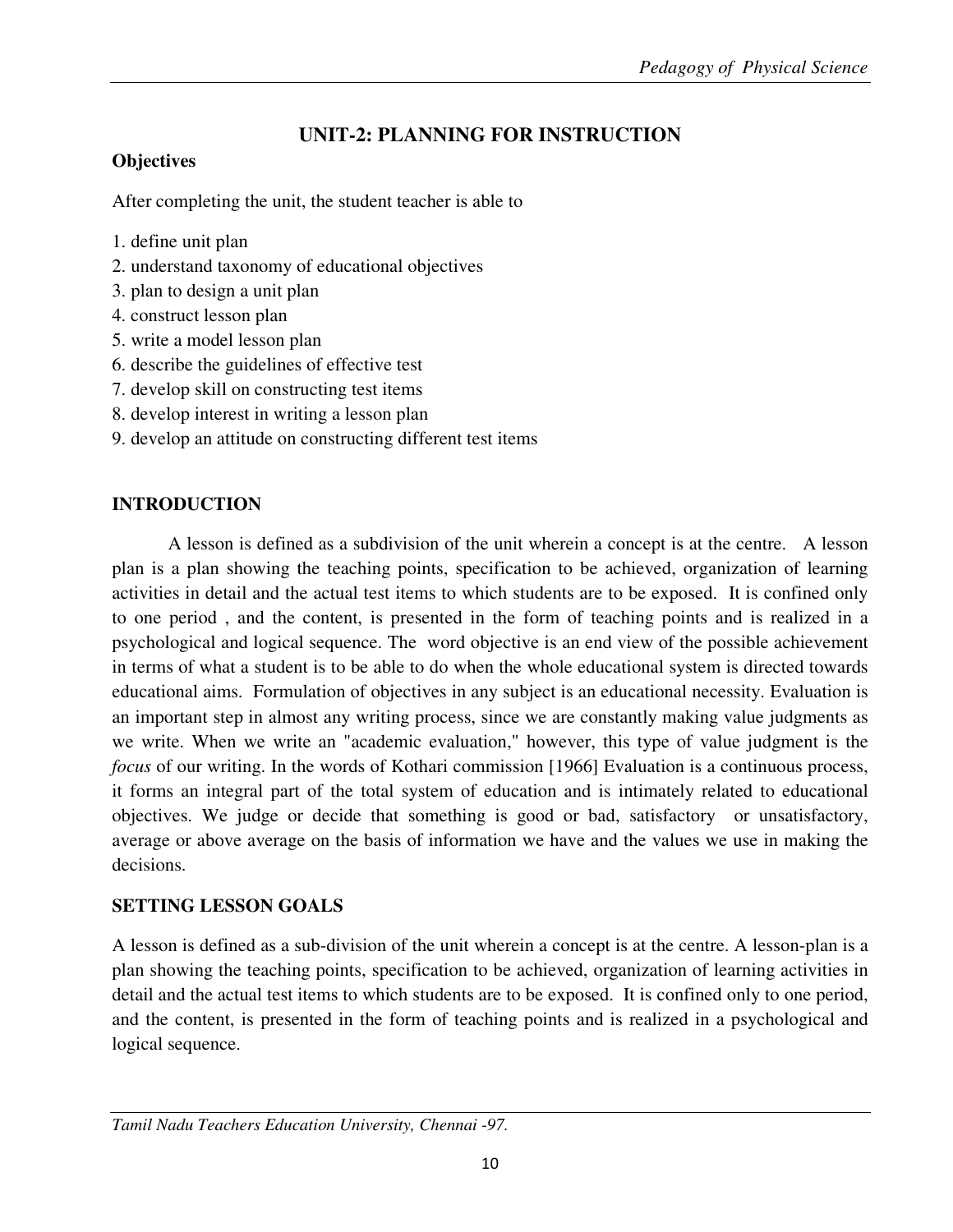Lesson-plan forces consideration of goals and objectives of the selection of subject matter, the selection of procedures, the plan of activities and the preparation and tests of progress. Lesson-plan involves looking ahead and planning a series of activities, all of which progress definitely towards the modification of pupil's attitudes, habits, information and abilities in desirable directions. Without this kind of planning, accepts by a miracle there can be no steady progress and no definite outcome of teaching and learning procedures.

 Planning is an essential activity for the effective teacher. The form of the plan may change according to the educational purpose of the planner. It helps the teacher to be systematic and orderly. It encourages good organization of subject matter and activities. Good planning helps the teacher to delimit the field in which he is teaching. It encourages a proper consideration of the learning process and definite choice of appropriate learning procedures. It also encourages continuity in the teaching process.

### **DESIGNING A UNIT PLAN**

A unit should be viewed as a whole. You should be thoroughly familiar with the content before you make any attempt to write out the successive steps.

- **Objectives with Specifications:** The second step is to find out the objectives with specifications that can be realized through the content analysis.
- **Content Analysis:** In unit planning emphasis is placed on analyzing its content into terms, contents, facts, situations, processes, generalizations, conclusions, principles, laws, relationships, etc. In the language units, it should be analyzed into new words, new phrases, idioms, facts, figures of speech, central idea, concepts, proverbs, word-building, etc.

This analysis helps the teacher to have a thorough knowledge of the subject matter. It would help him to teach with a full awareness of the depth of the subject matter. The teacher, again, enters the class with full confidence since he has mastery over the subject matter. Again, because of the content analysis the teacher will not be likely to miss any point while teaching the subject.

- **Learning Activities:** The third step is to organize those activities that will best achieve the specifications. Keeping individual differences and the psychology of the pupils in view, the content, specifications, and the learning activities should be planned in the unit plan.
- **Testing Procedures:** This is the fourth and the last step in the unit plan. Here, the types of evaluation tools and techniques are mentioned through which the teacher would get evidence of the achievements of objectives on the part of the pupils.

 The planning for a unit is known as the Unit Plan. When should the teacher prepare the unit plan before the year plan has been prepared or after it? Unless he has a thorough knowledge of each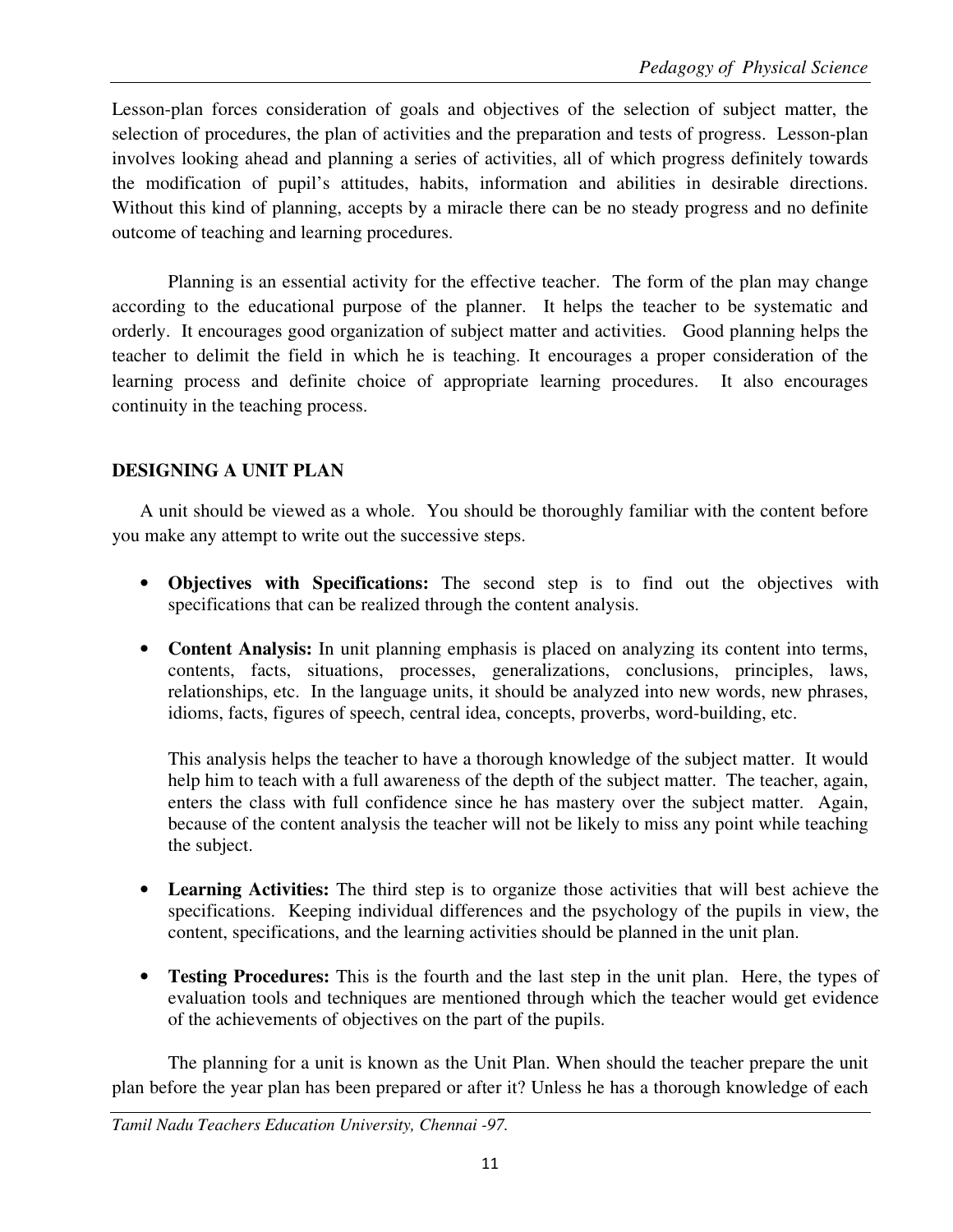of the units of a subject, he cannot prepare the year plan. So, in a way, the unit plan should be prepared first. But, again, while preparing the unit plan, the availability of the period cannot be lost sight of. This is possible only if the year plan is ready. The year plan should therefore be ready before one starts preparing the unit plan. A teacher, who is experienced and competent enough in the subject matter, should prepare the year plan, keeping in mind the in's and out's of the units of the subject.

### **DESIGNING ALESSON – PLAN**

 There are certain essentials which must be observed before drawing up lesson-plans. The teacher must have mastery of and adequate training in the subject matter and activities from which the master has been selected for a certain lesson.

 The teacher ought to possess knowledge of children from direct contact with them and from a study of child psychology. He must have a deep understanding of the principles of learning so that he can plan the learning activities on these principles.

Awareness of the various principles and techniques of teaching is essential for successful lesson plan. Awareness of individual differences in the class is another useful pre-requisite. It is essential inplanning to know as accurately as possible that knowledge of the topic, the pupils already possess.

### **Steps Involved in Lesson – Planning**

Herbart , J.F (1776-1841) suggested six formal steps for the development of a lesson plan.

- Preparation or introduction
- Presentation
- Comparison or Association
- Generalisation
- Application
- Recaptulation

### **Preparation:**

The teacher must prepare the minds of students to receive new knowledge. This knowledge is to be liked with the previous knowledge of the students. Preparation means the exploration of the pupil's knowledge which leads to the aim of the lesson. Teacher's skill lies in creating the interest, the children seem to have in the particular subject. Many teachers are faced with the difficulty of introducing the topic in a class. This can be done:

• By testing the previous knowledge of pupils, The teacher may introduce the lesson with an explanation.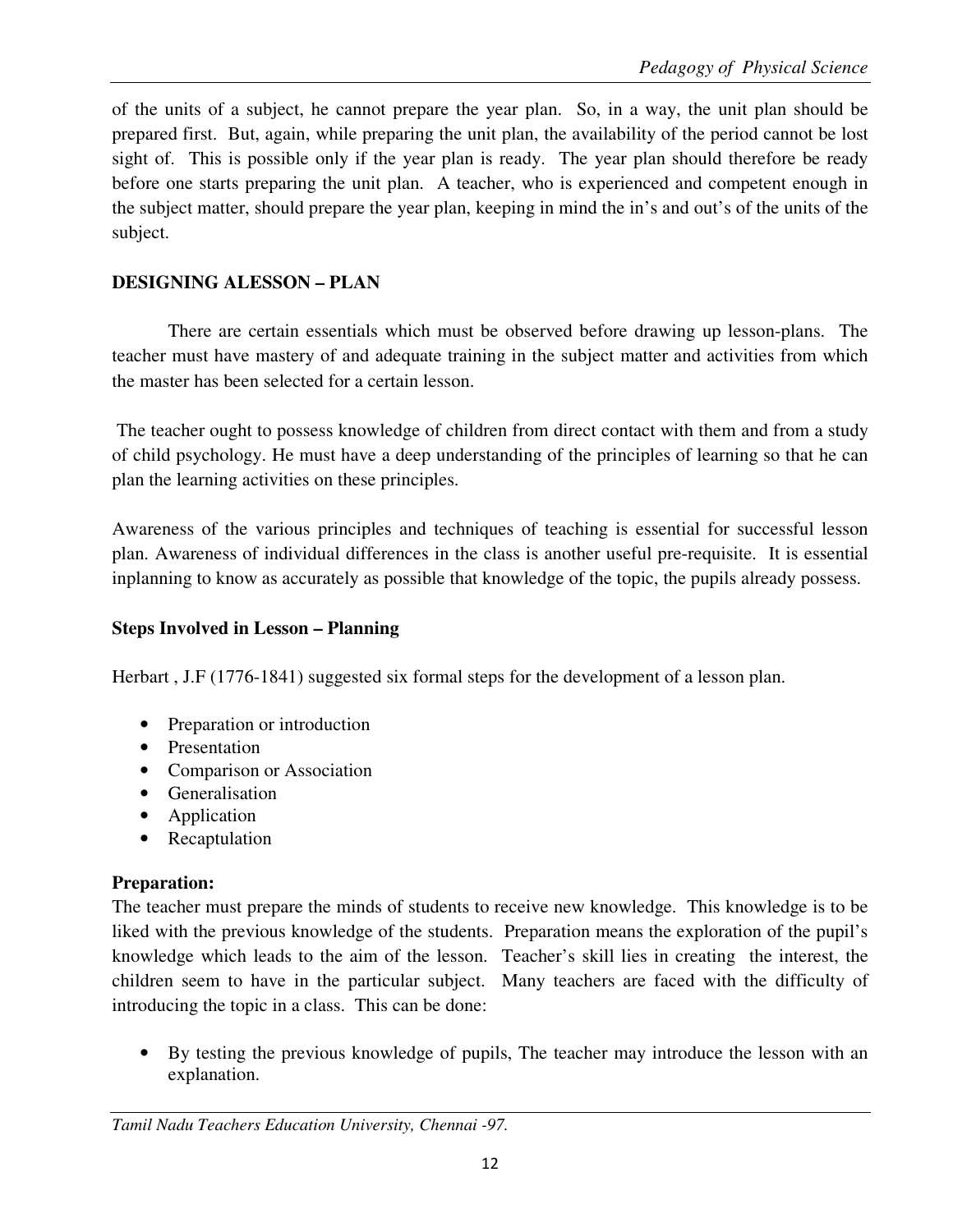- By asking questions that may reveal their ignorance, arouse interest and curiosity to learn the new matter.
- By presenting a demonstration, the teacher can lead the students to a discussion.

Teaching will be effective and pleasant when there is a desire to learn. The teacher should be in a position to create the proper atmosphere in the class room. This is an essential step in the teaching process. But it should be noted that this step should be brief and to the point and should not in any case absorb more than five minutes.

### **Presentation:**

Before the presentation of the subject matter, the objectives of the lesson should be clearly stated. In the presentation step, the pupil must get some new ideas and knowledge. Both the teacher and the pupil should be the active participants in the teaching learning process. The teacher should try to elicit everything from the students by suitable questioning. There should not be monologue but there should be a dialogue. Questioning should be from an important device of this step. Other aids should also be used to make the lesson more interesting and comprehensive. Blackboard summary should be developed along with as the lesson proceeds ahead.

### **Comparison or association:**

Some examples are given to the students and they are asked to observe carefully and compare them with other set of examples and facts. Sometimes the facts learned in the present lesson may be associated with facts learned in previous classes. Comparison helps the pupils to fix the new facts in mind.

### **Generalization:**

This step involves reflective thinking because the whole knowledge learnt in presentation is to be systematized which leads to generalization, formulae, laws etc, through comparison.

### **Application:**

At this stage, the students make use of the acquired knowledge in familiar and unfamiliar situations. At the same time, it tests the validity of the generalizations arrived at by the pupils. In this way, the new knowledge gained by pupils will become permanent in the minds of the students.

### **Review and assignments:**

A lesson without review is an incomplete one. The principle purpose of this step is to make the presentation more effective. It helps the pupils to come to some conclusion with reference to the wider significance of the problem.

 An attempt is made to ask students to tell back or reproduce what he has learnt. The students learn how to express themselves and how to reproduce the material learnt.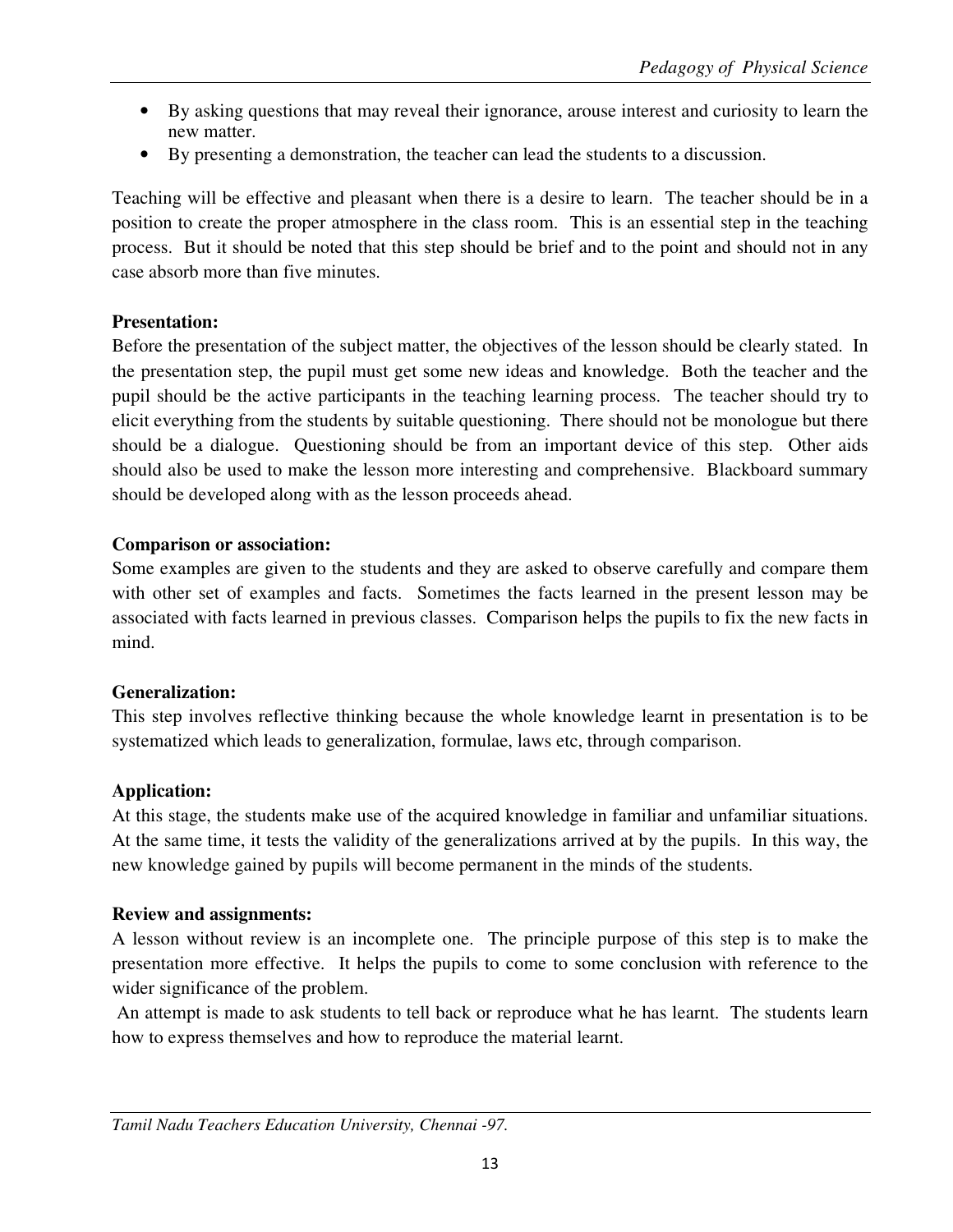Assignment of some work is essential for the consolidation of knowledge. This is the last step in the teaching act. The understanding and comprehension of the subject matter taught by the teacher can be tested by putting some suitable questions on the topic to the students. This will also help the teacher to find out whether the method of teaching has been effective and successful.

These are the essential steps in teaching all types of lessons. This type of lesson plan will depend upon the nature of topic to be taught and the method of teaching.

### **BLOOM'STAXONOMY OF EDUCATIONAL OBJECTIVES**

B**loom's Taxonomy** is a classification of learning objectives within education proposed in 1956 by a committee of educators chaired by Benjamin Bloom who also edited the first volume of the standard text, Taxonomy of educational objectives: the classification of educational goals. It is a matter of fact that the meanings of terms like "to understand", "to analyze", "to respond" as understood by the framers of a curriculum may differ when they are interpreted by an evaluator. Again, two evaluations or two teachers may interpret the various terms in their own way if the precise meaning of these terms is not communicated to them in the same way.

### **The most important purposes of taxonomy are:**

- a. To establish the accuracy of a communication regarding the objectives of education.
- b. To reduce the vagueness arising out of such loosely defined terms and concepts as "to know", "to reason", "understanding", "interest", etc., and to understand the relationship among them.
- c. To become a means of more precise communication system in the field of education.
- d. To establish a common understanding about a hierarchical classification of objectives.
- e. To become a means of understanding the sequence and organization of human development and
- f. To be a great help in clearly defining and meaningfully evaluating the educational standards of school taxonomies have been divided into three domains – cognitive, affective and psychomotor. A student's development is always studied under these three categories.

### **COGNITIVE DOMAIN**

The **cognitive domain**(Bloom, 1956) includes those objectives whichdeal with thinking, knowing and problem solving.It includes those objectives which deal with recall or recognition of knowledge and the development of intellectual abilities and skills.

**Example:** To understand the steps under this domain, let us take an example of " how to open a jam bottle?". A jam bottle can be opened by just warming the metallic lid part, keeping it inverted into a dish of warm water and unscrewing it. How did we get this idea?Knowledge about the expansion of materials due to heat forms the basic step. Then we should understand that metals expand to a greater extent than glass. We apply this knowledge to open it, we can analyze similar situations like open a pen and synthesize our ideas and come to a general conclusion as to how a lid can be opened. Finally we have to judge whether our conclusion is correct or not. So we evaluate the merits of this procedure. Evaluation, thus, is the highest step in this domain.**Knowledge :**Knowledge is defined as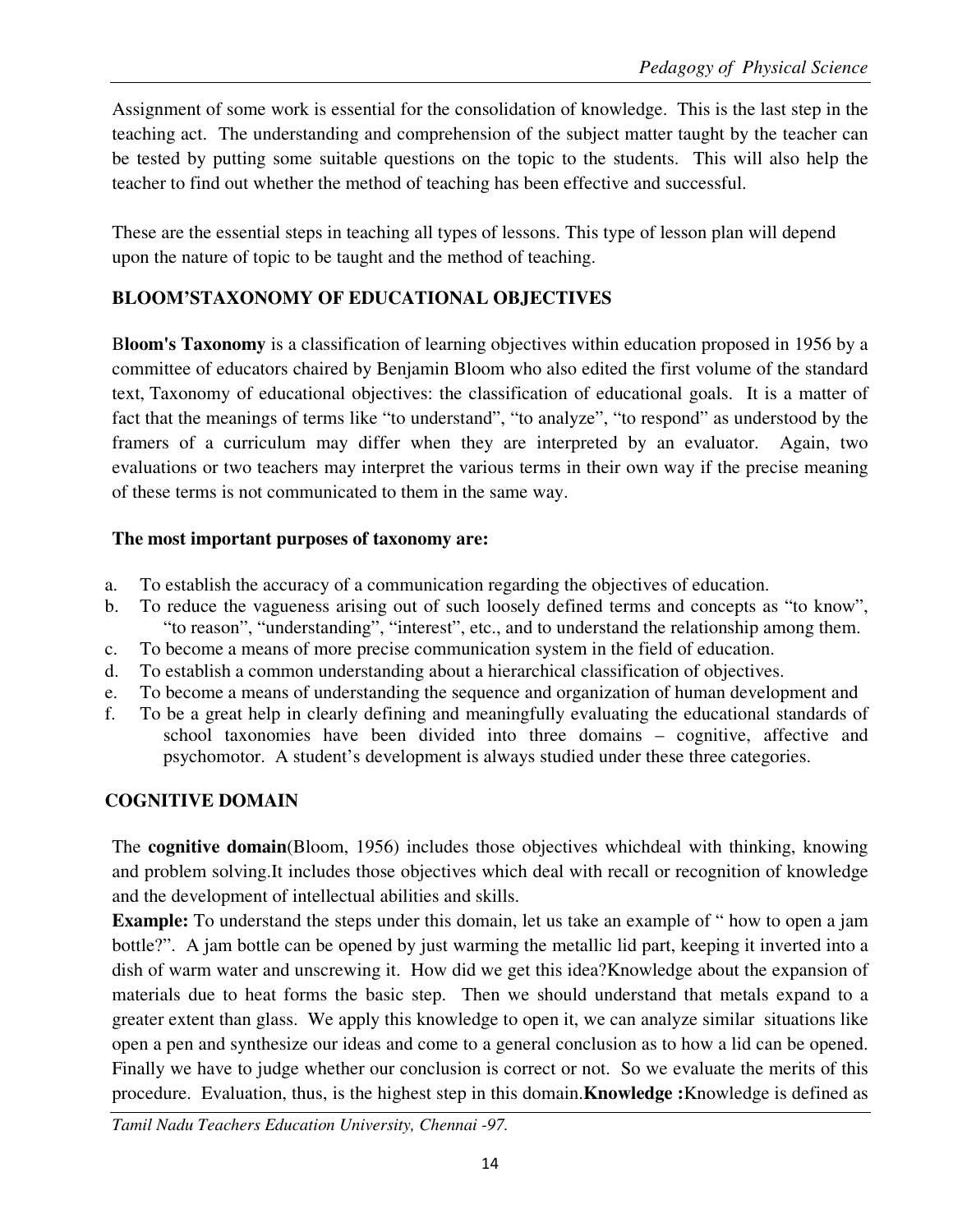the recalling, remembering of previously learned material. It represents the lowest level of learning outcomes in the cognitive domain.

**Comprehension :** Comprehensionis the objectives, behaviors or responses which represent an understanding of theliteral message contained in a communication. The communication may be in oral or written form, in verbal or symbolic form.It is the largest general class of intellectual abilities and skills emphasized in schools and colleges.

**Application :**Application is the ability to use the previously learned material in new situation and the learning outcomes in this area requires a higher level of understanding.

**Analysis :**Analysis emphasizes the breakdown of the material into its constituent parts and of the way they are organized. Learning outcomes represent a higher intellectual level.

**Synthesis :**Synthesis refers to the ability to put together elements and parts of material so as to form a new whole.

**Evaluation :**Evaluation is defined as the making of judgements about the value, for some purpose of ideas, works, solutions, methods, material etc.

It involves the use of criteria as well as standards for appraising the extent to which particulars are accurate, effective, economical or satisfying. The judgements may be either quantitative or qualitative and the criteria may be either those determined by the student or those which are given to him. Judgment in terms of internal evidence means the evaluation of a communication from such evidence as logical accuracy, consistency and other internal criteria.Judgment in terms of external criteria means the evaluation of material with reference to the selected or remembered criteria. Example:The faculty member evaluates the students' knowledge by giving theproject.

### **AFFECTIVE DOMAIN**

The **affective domain** (Krathwohl, Bloom, Masia, 1973) describes learning objectives that emphasize a feeling tone, an emotion, or a degree of acceptance or rejection. Affective objectives vary from simple attention to selected phenomena to complex but internally consistent, values, and emotional sets or biases.

Example: To understand the steps under this category let us consider a situation where children get addicted to see TV always. The first step is that they have seen a qualities of character and conscience. We found a large number of such objectives in the literature expressed as interests, attitudes, appreciations program and received pleasure out of it. In other words they have received a sensation. The second step is that they try to repeat it as they get some response from the parents encouraging them to see some educational programs. Now, they are conditioned and would like to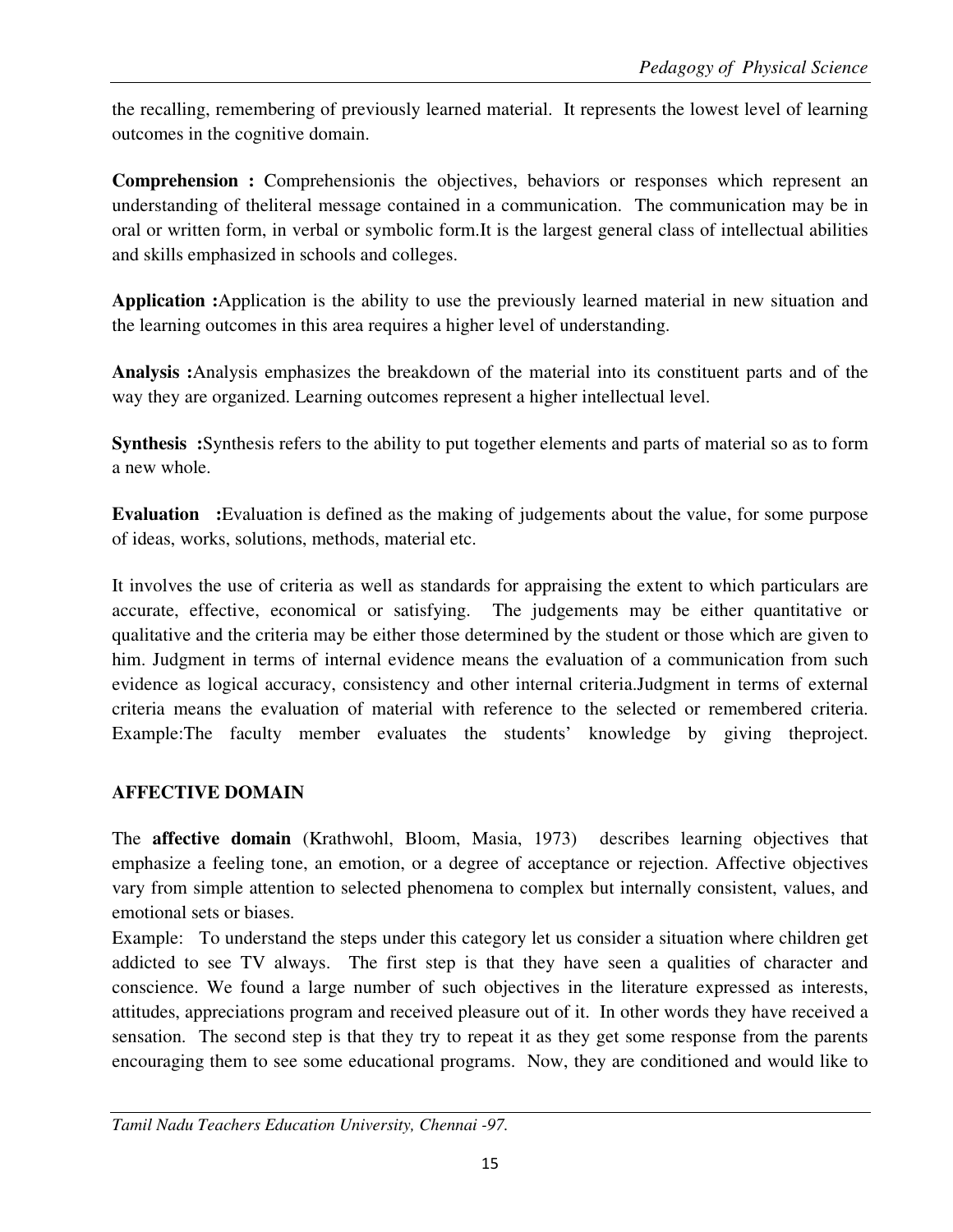see T.V. always without doing their homework. Parents will set up a value and the children are to value the best one. So values are organized and this will become his habit or characterized activity. **Receiving:**Receivingis the awareness of a situation giving opportunity to the learner to be conscious of something, willingness to receive the stimulus, without avoiding the situation, controlled and selected attention to the situation.

**Responding**: Active participation on the part of the learners. Attends and reacts to a particular phenomenon. Learning outcomes may emphasize compliance in responding, willingness to respond, or satisfaction in responding (motivation).

**Valuing:** Values are accepted only when we realize the worthiness. The individual should pursue by giving first preference for a particular activity of value. Children should commit themselves and work for that particular value.

**Organization:** Organizationis the building up of organized system of values. Conflicts between different values are resolved and inter-relationships are established.

**Characterization:**Characterization is the highest level of affective domain. Through the training given in other steps, the child organizes values internally, sets up a structure or pattern and follows it. Thus it becomes his characterization.

### **PSYCHOMOTOR DOMAIN :**

Psychomotor domain deals with manual and motor skills.A boy perceives his friend going on a bicycle. He buys a bi-cycle and tries to imitate the movements to learn the skill of cycling. At the first instant his movements may not be precise. He may do unwanted movements. Slowly his movements become perfect and précised. Now he will try to combine or articulate this action with other actions, namely, applying brake, turning, giving signals etc. Finally his actions will be conditioned and it becomes his naturalized habit.

**Perceiving :**Perceiving is the skill of keen observation, skill of sensing a problem and skill of developing self motivation.

**Imitating :** Imitatingis the skill of repeating the actions and skill of reflective thinking.

**Manipulation of act**: Manipulation of act includes differentiating among various movements and selecting the proper one..

**Precision :**Precision in reproducing a given act includes accuracy, proportion and exactness in performance.

**Articulation :**Articulation among different acts includes co-ordination sequence and harmony among acts.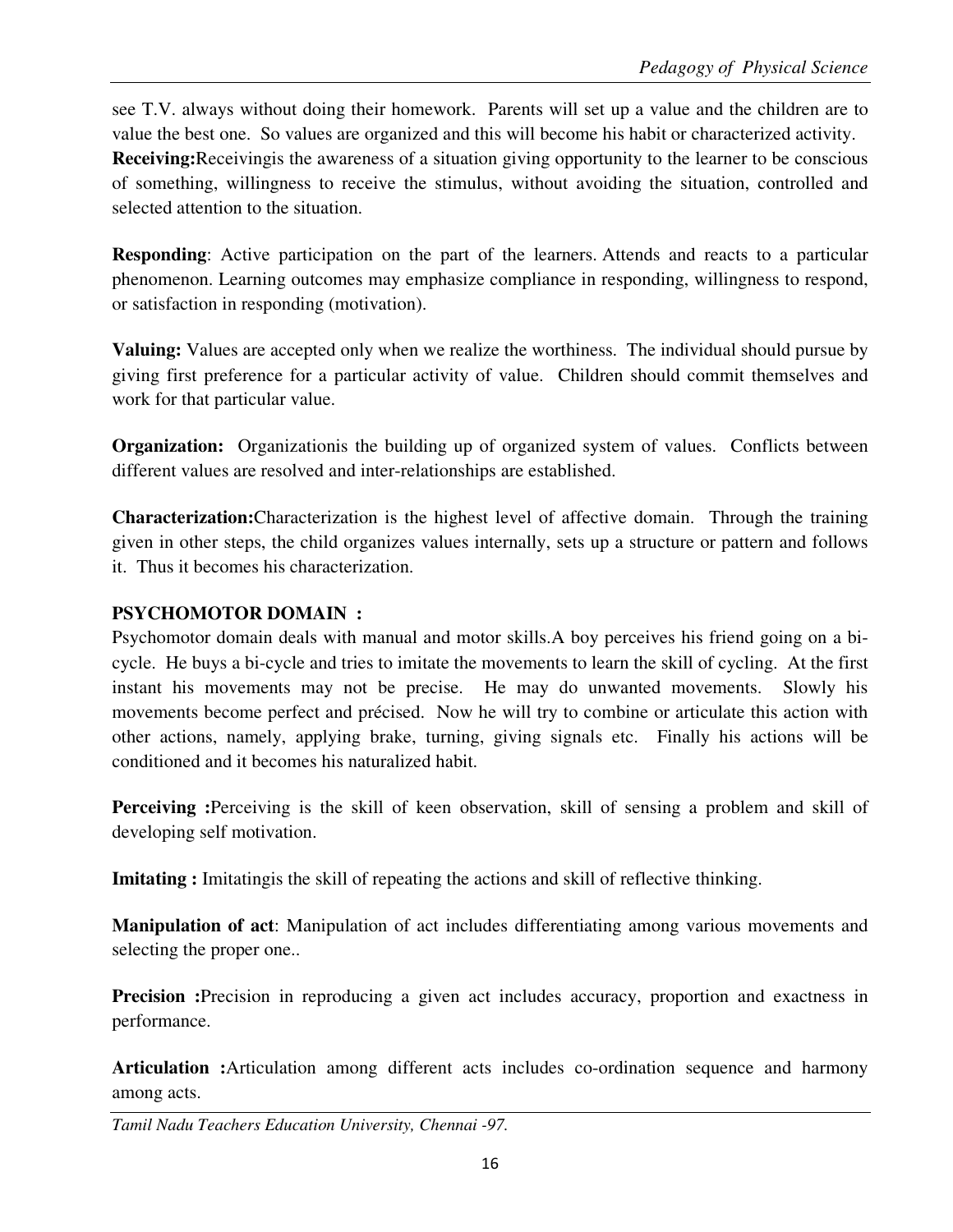**Naturalization :** Naturalizationis the pupil skill that he attains its higher level of proficiency in performing and act with the least expenditure of psychic energy. The act becomes so automatic that it is attended to unconsciousl**y**.

### **STRUCTURE OF A FOUR FOLD LESSON PLAN**

### **Content**

The teacher elicit the content to be taught to the students in the classroom . The students develop skills in terms of cognitive, affective and psychomotor domain after attending the teaching session of this content.

### **Specification of Behavioural Outcomes**

Specification of behavioural outcomes helps us to state the instructional objectives of various school subjects. These objectives, however, are too vague for the teacher. They should be specific and must be expressed in behaviors terms. Vague, general objectives often do not offer an adequate enough direction to the teacher. As a result, he cannot prepare and organize appropriate learning activities for his pupils. Hence the need for specifications. We have also discussed that the term specifications mean specific objectives or behavioural objectives. The statement of a specification contains an action verb. The statement of specification should be in the form of the students achievement and not in the form of the teachers intentions.

### **Learning Experiences**

Learning Experiences results from the active participation of students in the stimulus situation which the teacher provides in the classroom. It is the interaction of the learner and the situation provided by the teacher. It should be purposeful, continuous, interactive based on facts, concepts, principles, generalization for making learning experience more functional and effective in teaching learning process.

### **Evaluation**

The teachers can adopt internal and external methods of evaluation to assess whether their transaction is proper according to the pedagogy of teaching in science classrooms. So the objectives, learning experience and evaluation are the three interrelated and interdependent aspects in the teaching learning process.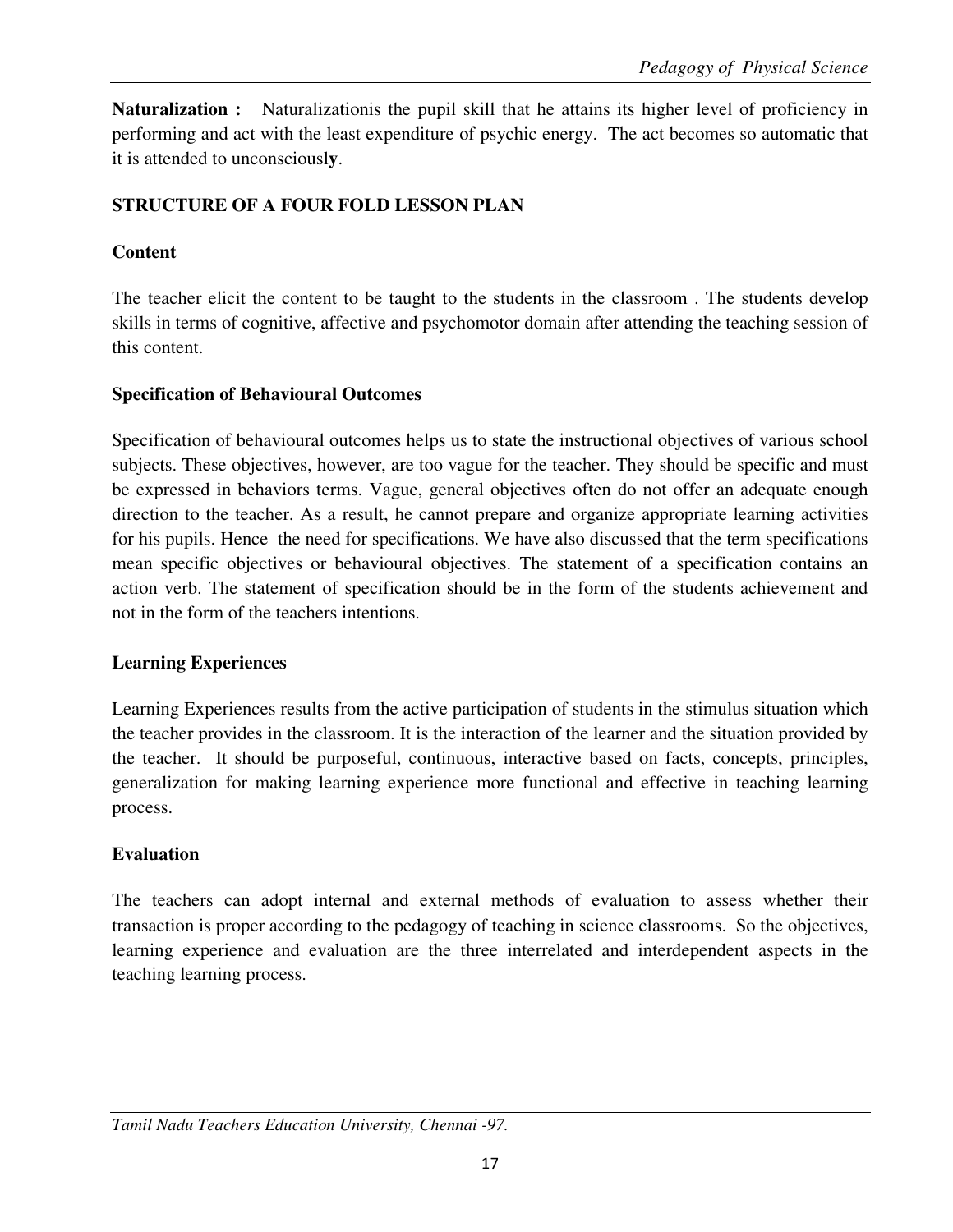### **MODEL LESSON PLAN – PHYSICAL SCIENCE**

| <b>Name of the School</b>    |              |                                               |
|------------------------------|--------------|-----------------------------------------------|
| <b>Student Teacher Name:</b> |              |                                               |
| <b>Standard</b>              |              | IX                                            |
| <b>Guide Teacher Name</b>    | $\mathbf{r}$ |                                               |
| Unit                         |              | <b>Measurement of Length</b>                  |
| Date                         |              |                                               |
| <b>Topic</b>                 |              | <b>Measurements and measuring instruments</b> |
| <b>Duration</b>              |              | 45 minutes                                    |

#### **INSTRUCTIONAL OBJECTIVES : THE STUDENT**

- 1. Defines the fundamental quantities and S.I. units.
- 2. Describes about meter scale.
- 3. Gives explanation of vernier caliper.
- 4. Draws a diagram of a vernier caliper.
- 5. Find out the Least Count of a vernier caliper.
- 6. Calculates accurately the length of an object for the given values.
- 7. Finds out error of a vernier caliper.

#### **INSTRUCTIONAL RESOURCES REQUIRED**

- 1. Vernier calipers.
- 2. Charts containing of the diagram of a vernier caliper and the diagram of the types of zero error.

#### **PREVIOUS KNOWLEDGE OF LEARNERS**

- 1. Identify and name of the objects shown to you. Meter Scale and Measuring tape
- 2. What is the use of meter scale? To measure the length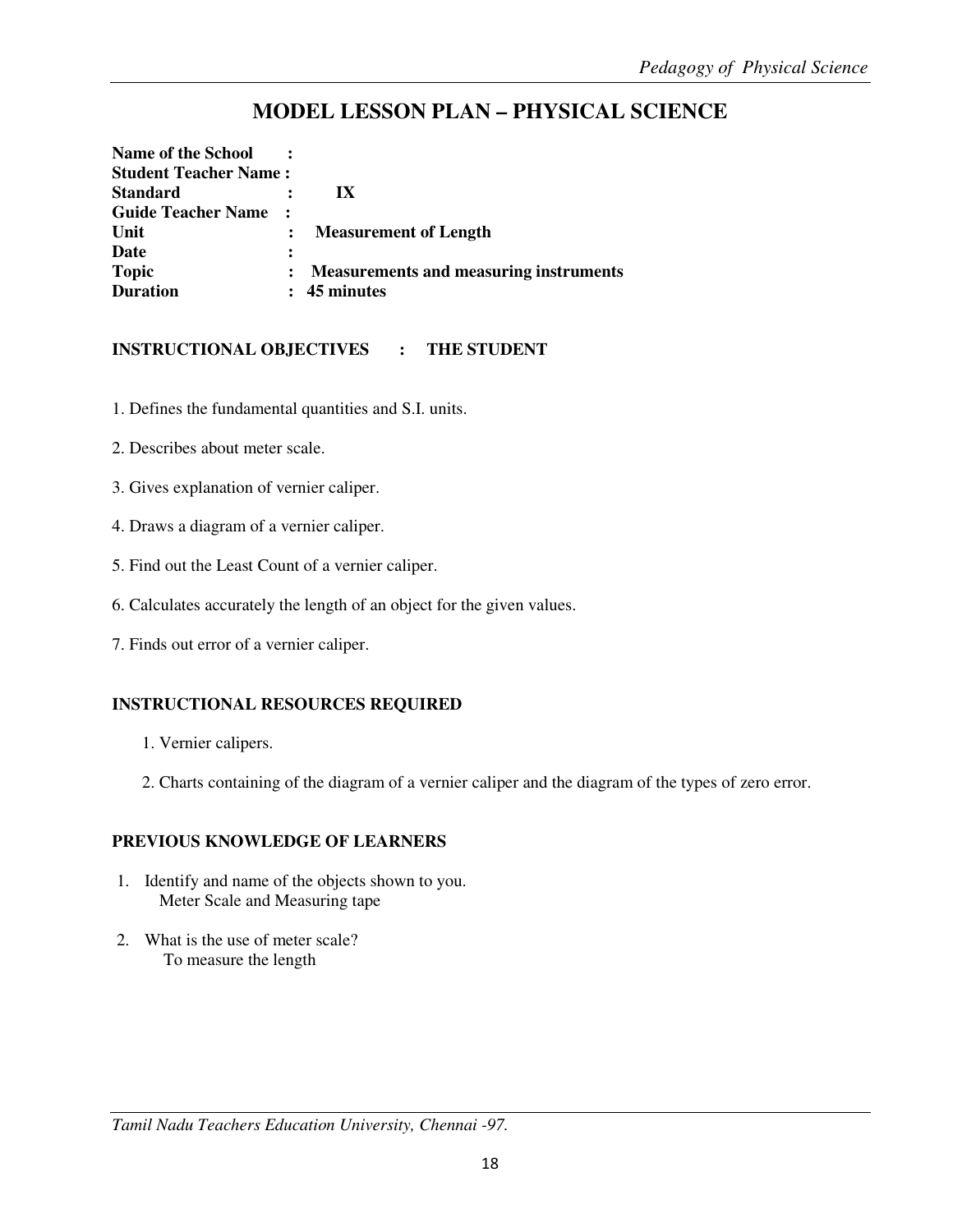| Specification<br><b>Content</b><br><b>Learning Experiences</b>                                                                                                                                                                                                       |                            |                                                                                                                                                                                                           | <b>Evaluation</b>                                                      |  |
|----------------------------------------------------------------------------------------------------------------------------------------------------------------------------------------------------------------------------------------------------------------------|----------------------------|-----------------------------------------------------------------------------------------------------------------------------------------------------------------------------------------------------------|------------------------------------------------------------------------|--|
| of<br>behavioural<br>outcomes                                                                                                                                                                                                                                        |                            |                                                                                                                                                                                                           |                                                                        |  |
| Fundamental<br>quantities and SI<br>units.                                                                                                                                                                                                                           | Defines<br>Writes          | The teacher defines some fundamental<br>quantities and SI units.<br>Students write SI units and fundamental<br>quantities in their notebook.                                                              | Define S.I<br>units.                                                   |  |
| Uses of meter<br>scale.                                                                                                                                                                                                                                              | Describes                  | The teacher describes about the uses of meter<br>scale.                                                                                                                                                   | Describe the uses of<br>meter scale                                    |  |
|                                                                                                                                                                                                                                                                      | Measures                   | Students measure the length of a cloth by<br>using meter scale.                                                                                                                                           |                                                                        |  |
| Vernier<br>caliper                                                                                                                                                                                                                                                   | Draws                      | The teacher draws a diagram of vernier<br>caliper.<br>Measures ID<br>Fixed main scale<br>Measures dept<br>Moveable<br>auxiliary scale<br>Students draw a diagram of vernier caliper in<br>their notebook. | Draw a diagram of a<br>vernier caliper                                 |  |
| Parts of a<br>vernier caliper.<br>M-main scale, V-<br>vernier scale, P-<br>ratchet.                                                                                                                                                                                  | Explains<br><b>Discuss</b> | The teacher explains about the parts of a<br>vernier caliper.<br>Students discuss among themselves about the<br>parts of the vernier caliper.                                                             | Explain the parts of<br>a vernier caliper                              |  |
| Least Count = $1$<br>M.S.D-1V.S.D.<br>$= 1$ mm-0.9mm<br>$= 0.1$ mm $=$<br>0.01cm                                                                                                                                                                                     | Explains<br>Calculates     | The teacher explains the least count of a<br>vernier caliper by giving an example.<br>Students calculate the least count in their<br>notebook.                                                            | Define Least<br>count.                                                 |  |
| Function of a<br>vernier caliper                                                                                                                                                                                                                                     | Demonstrates               | The teacher demonstrates the experiment to<br>find out the length of a cylinder by using<br>vernier caliper.<br>Students observe the experiment and they<br>do it themselves.                             | Give the formula<br>used for calculating<br>the length of an<br>object |  |
| Explains<br>The teacher explains about zero error and its<br>two types i.e, positive error and negative<br>Zero error and<br>its two types.<br>error.<br>Measures<br>By using vernier caliper, the students measure<br>zero error, positive error and negative error |                            | Define Zero<br>error                                                                                                                                                                                      |                                                                        |  |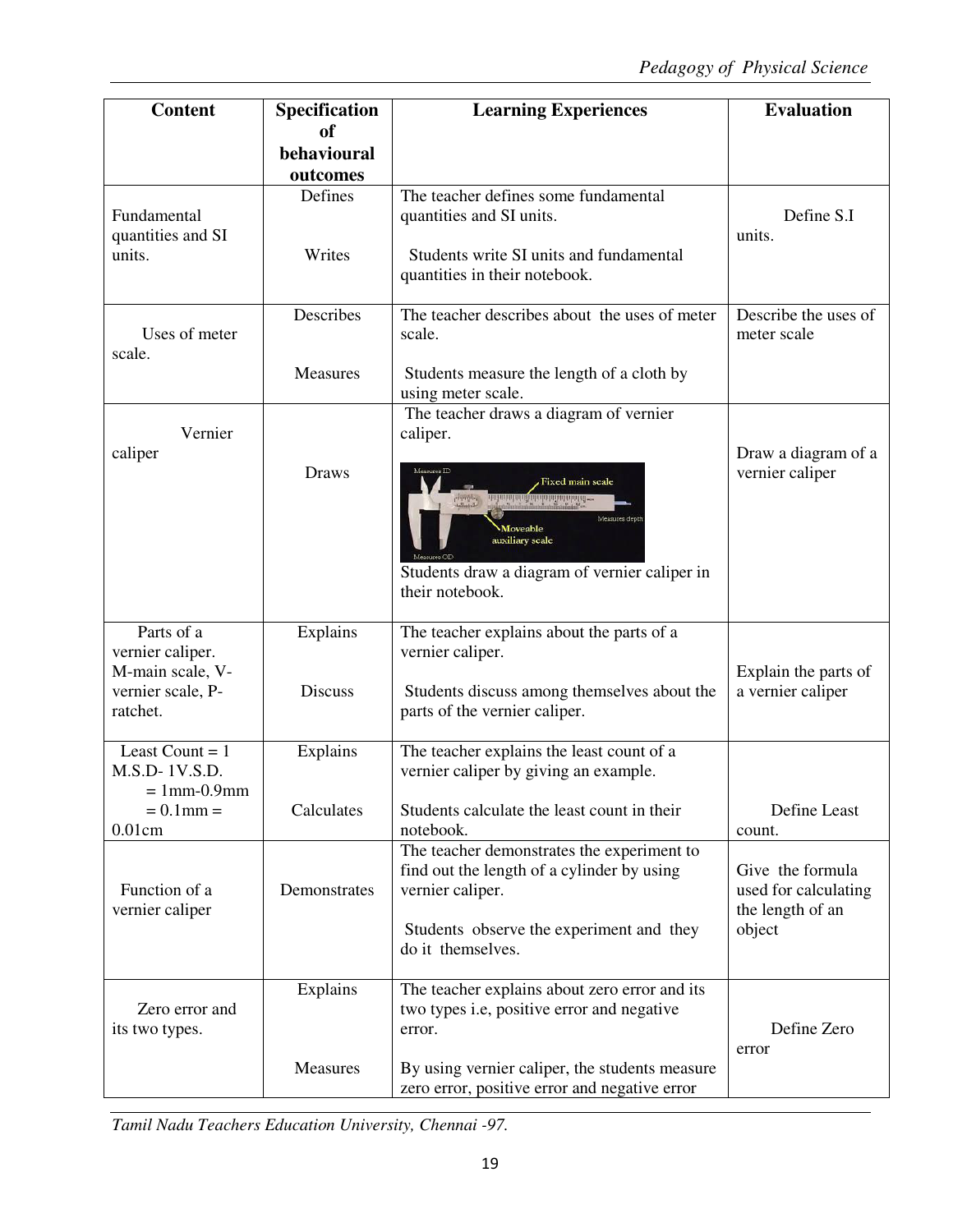#### **FOLLOW UP ACTIVITIES**

- 1. Draw a diagram of vernier caliper.
- 2. Find out diameter of a cylinder by using vernier caliper.

**Signature of the Guide Signature of the Student Teacher Signature of the Student Teacher** 

#### **TYPES OF TEST ITEMS**

Every teacher wants to find out the progress made by his pupil in the subject he teaches. Achievement in a subject at a particular stage has to be assessed in terms of his mastery in the curricular provisions anticipated for that stage as well as the realization of the objectives expected. A test designed to assess the achievement in any subject with regard to a set of predetermined objectives is called achievement test.

#### **ESSAY TEST**

The Essay test refers to any written test that requires an examinee to write a sentence, a paragraph or longer passages and that demands a subjective judgment about its quality and completeness when it is scored. The essay should have a structure which has three main parts: an introduction, a main body and a conclusion

 After they have read an essay item, students should have a clear idea of how they should tailor their responses. Below are specific guidelines that can help to improve existing essay questions and create new ones.

- Clearly define the intended learning outcome to be assessed by the item:
- Avoid using essay questions for intended learning outcomes that are better assessed with other kinds of assessment: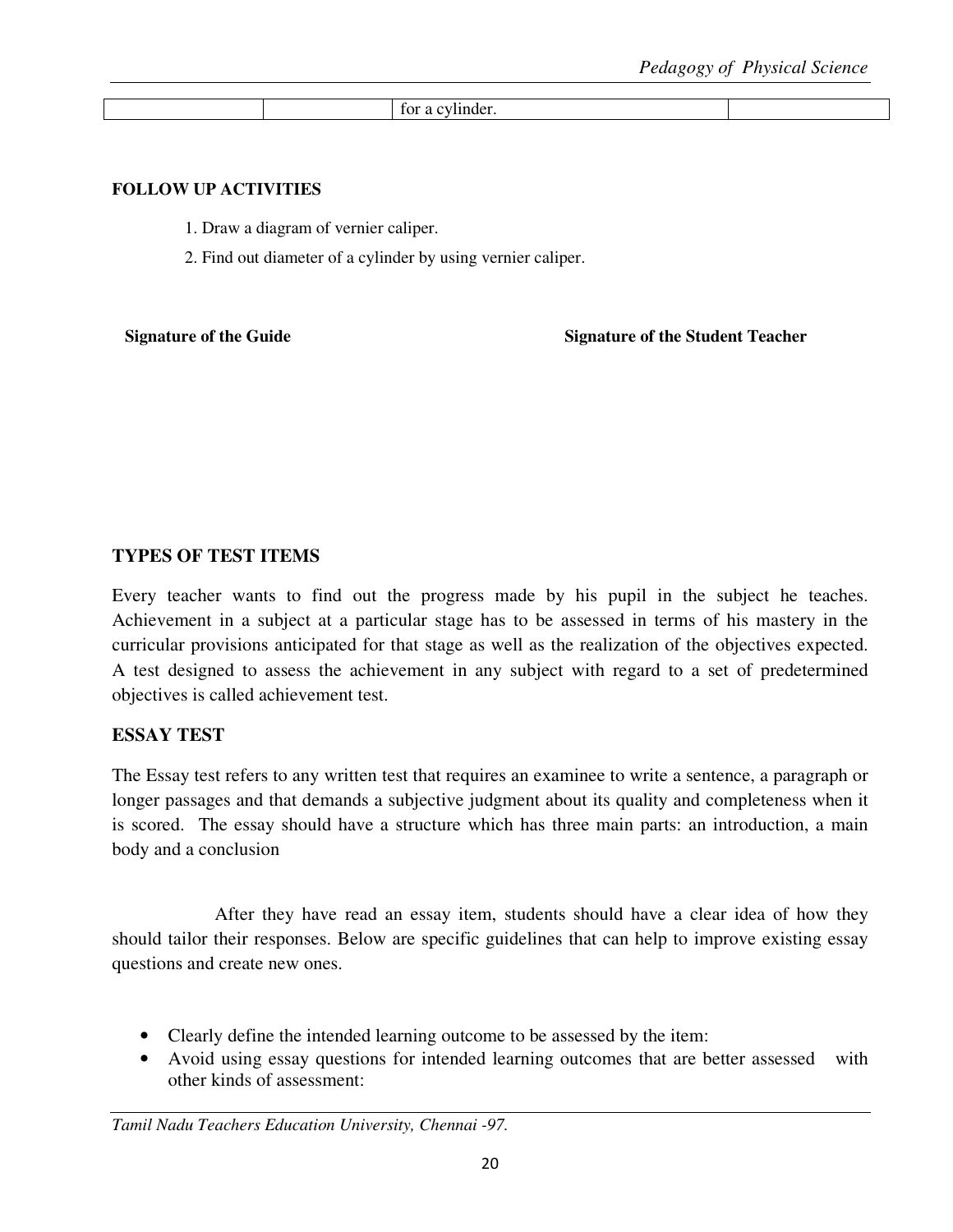- Clearly define and situate the task within a problem situation:
- Present a reasonable task to students:
- The task can be written as a statement or question:
- Specify the relative point value and the approximate time limit in clear directions:
- State the criteria for grading:
- Use several relatively short essay questions rather than one long one:
- Avoid the use of optional questions:
- Improve the essay question through preview and review:

### **Advantages:**

- 1. Assess higher-order or critical thinking skills.
- 2. Evaluate student thinking and reasoning.
- 3. Provide authentic experience
- 4. Minimum chances of copying/cheating.
- 5. Economic
	- i. The traditional form of examination is less expensive in terms of time, money, manpower and material.

### **Limitations:**

- 1. Assess a limited sample of the range of content
- 2. Are difficult and time consuming to grade.
- 3. Lack of content validity
- 4. Provide practice in poor or unpolished writing.

### **SHORT-ANSWER QUESTION**

 Short-answer questions are "constructed-responses", or open ended questions that require students to create an answer. Short-answer items require. responses of one word to a few sentences. Short-answer items are an effective measure of a student's ability to accurately recall specific target information. Short-answer items require students to either complete a statement or answer a direct question using a single word or brief phrase.

### **OBJECTIVE TYPE QUESTION**

 Objective tests are usually those which come with a defined set of answers. There is a question and there is a define answer to the question.

Recall Type: The pupil must answer the correct response from his past experience.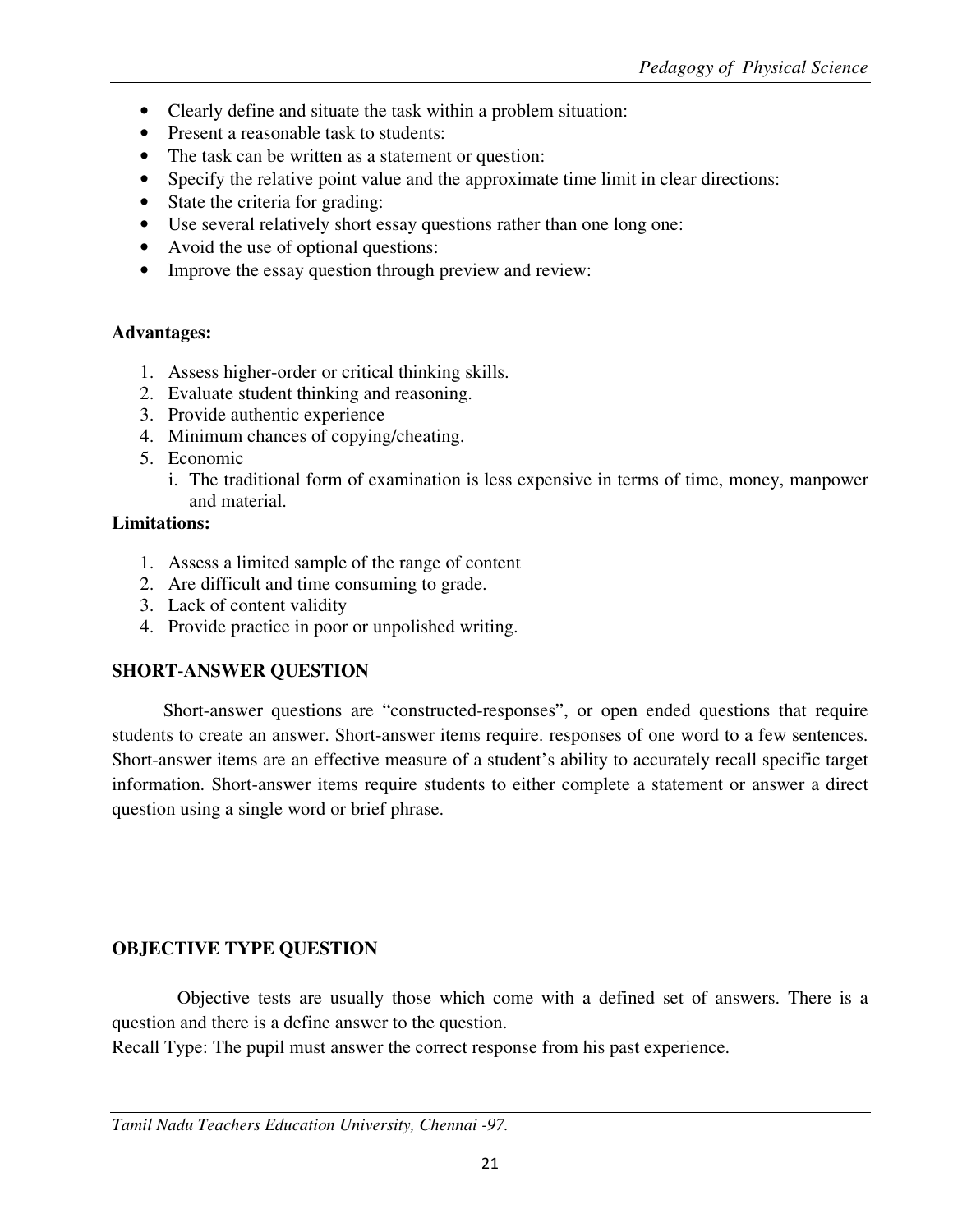Recognition Type: The pupil indicates the truth or falsity of statements given, selects the correct responses from the several possibilities listed, pairs related ideas arranged irregularly in two parallel columns.

Recall and recognition type includes.

- 1. Multiple choice questions
- 2. True or false question
- 3. Matching question

#### **MATCHING QUESTION**

 Matching questions involve paired lists that require students to correctly identify, or "matching," the relationship between the items.

Construction:

- Matching test items, along with true –false and multiple choice, are selection items. They are specialized for use when measuring the student's ability to identify the relationships between a set of similar items. Each of which has two components, such as words and their definitions, symbols and their meanings, dates and events people and their accomplishments, etc.
- Responses should be listed in logical order if there is one. If there is no apparent order, the responses should be listed alphabetically.
- Another way to decrease the possibility of guessing is to allow responses to be used more than once. Directions to the students should be very clear about the use of responses.
- A difficulty sometimes arises in finding sufficient material.

#### **Advantages:**

 Matching items can assess a large amount of information in a confined space on the exam page, relative to multiple-choice questions; if developed carefully, the probability of guessing is low. To increase that probability further, avoid equal-sized lists by including a few "distracter" items in the second column.

#### **Disadvantage:**

Matching assess recognition rather than recall of information.

#### **TRUE– FALSE QUESTION**

 True- false questions are those in which a statement is presented and the students indicate in some manner whether the statement is true or false.

True- false - Offering a series of statements each of which is to be judged as true or false; "a

true- false test"

Developing true- false questions: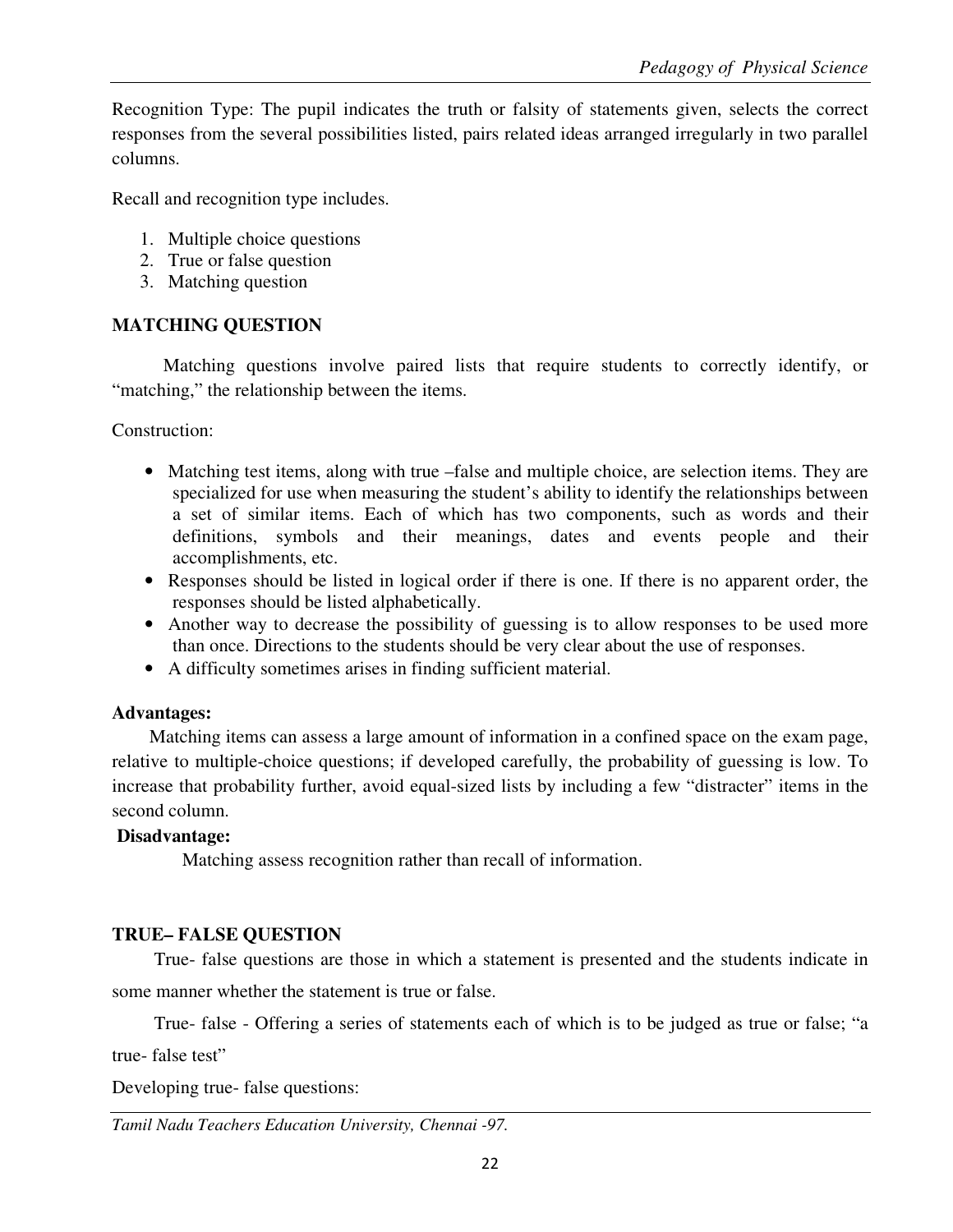A good use of True- false questions is for the student to demonstrate understanding or simple logic. These questions can be used effectively in stating cause and effect relationships Guidelines for writing true- false items:

Statements should be relatively short and simple

- True statements should be about the same length as false statements. (There is a tendency to add details in true details in true statements to make more precise).
- The answers should not be obvious to students who don't know the material
- Sweeping broad general statements or absolutes (all, always, never, none, only), tend to be false, since the student need think of only a single incident in which it is untrue to mark it false.
	- Students who make as always have above average IQ scores.
	- A similar situation occurs with the use of "can" in a True- false statement. If the student knows of a single case in which something could be done, it would be true.
	- Ambiguous or vague statements and terms, such as "large", "long time", "regularly", "some", and "usually" are best avoided in the interest of clarity. Some terms have more than one meaning and may be interpreted differently by individuals.

### **MULTIPLE CHOICE QUESTIONS**

Introduction:

 Multiple-choice exams are commonly used to assess student learning. Although E.L.THORNDIKE developed an early multiple choice test, Frederick J. Kelly was the first to use such items as part of large scale assessment, multiple choice testing is particularly popular in the United States.

Definition:

 Multiple Choices is a form of assessment in which respondents are asked to select the best possible answer out of the choices from a list.

Parts of multiple choice questions:

- A STEM the text of the question or incomplete statement.
- OPTIONS the choices provide after the stem
- KEY the correct answer in the list of options
- DISTRATERS the incorrect answers in the list of options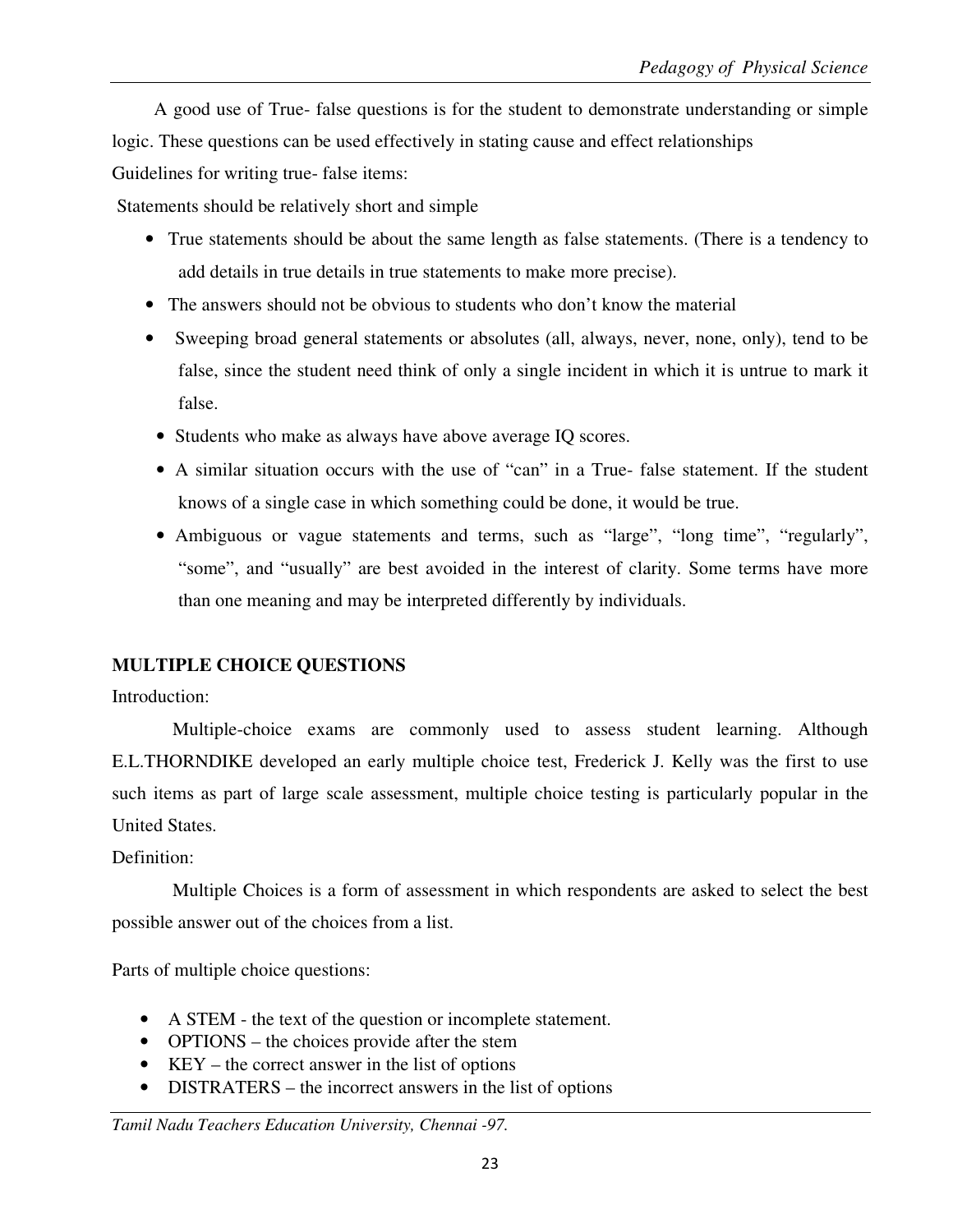### PLANNING:

The primary objective in planning a test is to outline the actual course content that the test will cover. A convenient way of accomplishing this is taken 10 minutes following each class to list on an index card the important concepts covered in class and in assigned reading for that day.

In developing good multiple-choice items, three tasks need to be considered: writing stems, writing options, and ongoing item development.

### COMPLETE THE STATEMENT

 In this type of question, you are given an incomplete statement. You must select the choice that will make the complete statement.

|     | Example: 1. one byte equals |      | number of bits. |
|-----|-----------------------------|------|-----------------|
| a.6 | b.8                         | c.16 | d.32            |

#### WHICH OF THE FOLLOWING

 You will probably notice that multiple choice questions use word order that is different from what you are used to see in ordinary things you read, like newspapers or books. One of the reasons for the unusual word order of multiple choice questions is that many contain the phrase "which of the following".

Example:

1. Which of the following computer can compute device that works on continuous range of values?

a. Digital computer b. Hybrid computer c. Analog computer d. Super computer

#### USE OF "NOT", EXCEPT AND "LEAST" (negative choices)

 Use of "not", expert", and "least" often make comprehension of test question more difficult. This type of question is used for situations, in which there are several good solutions or ways to approach something, but there is also a clearly wrong way to do it. You are being asked to select 'not' the choice that does or fit. You must be very careful with this question type, because it is easy to forget that you are selecting a negative.

Procedural rules

Use either the best answer or the correct answer format.

- Best answer format refers to a list of option that can all correct in the sense that each has an advantage, but one of them is the best.
- Correct answer format refers to one and only one right answer.
- $\triangleright$  Format the items vertically, not horizontally (ie, list the choice vertically)
- $\triangleright$  Allow time for editing and other type of item revisions.
- $\triangleright$  Use good grammar, punctuation and spelling consistently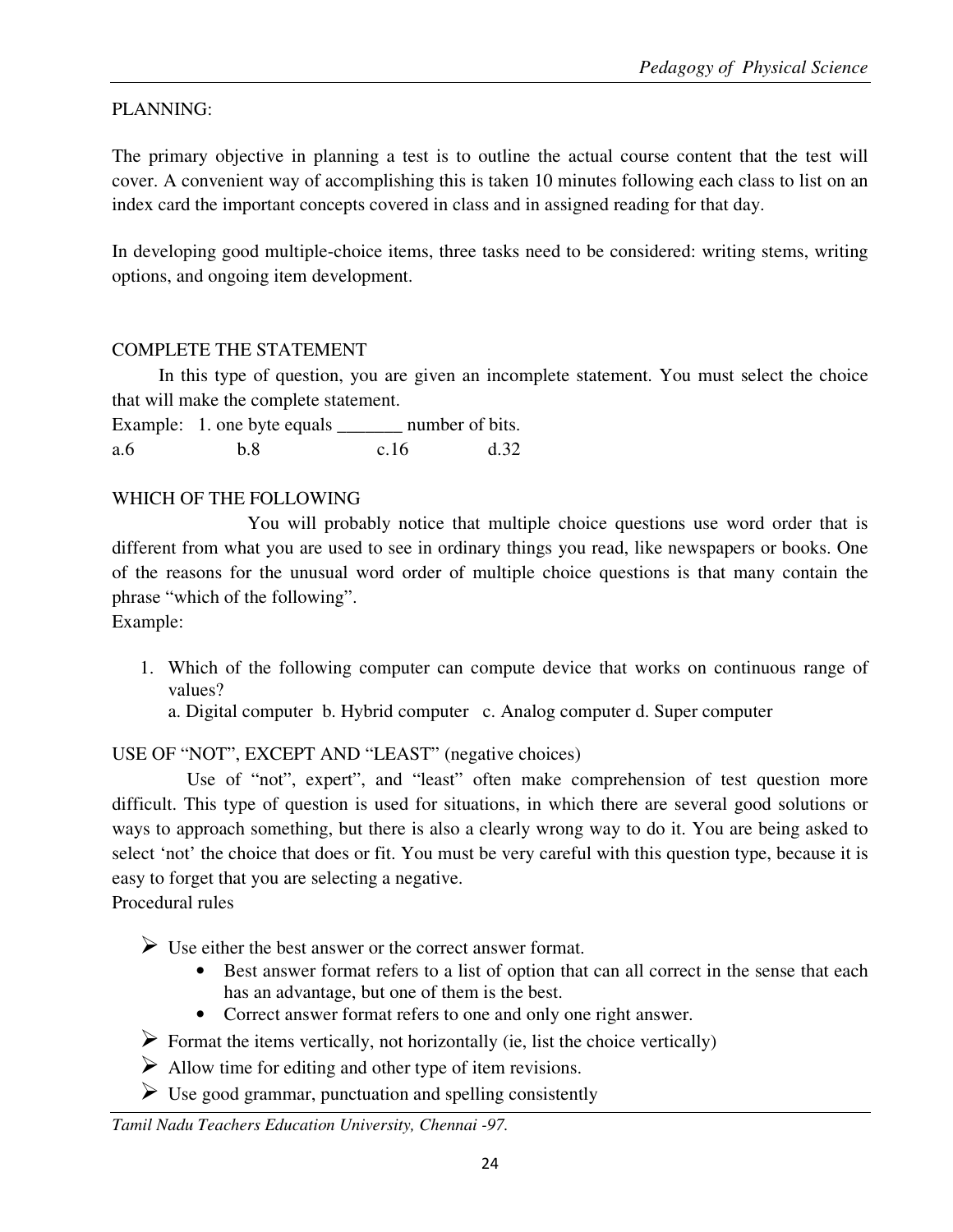- $\triangleright$  Minimize the time required to read each item.
- $\triangleright$  Avoid strike items.
- $\triangleright$  Use active voice.
- $\triangleright$  The ideal question will be answered by 60-65% of the tested population.
- $\triangleright$  Have your questions peer-reviewed.
- $\triangleright$  Avoid giving unintended clues such as making the correct answer longer in length than distracters.

Guidelines for writing stem:

- 1: Present a single, definite statement to be completed
- or answered by one of the several given choices.
- 2: Minimize use of negatives and highlight negatives when they are used.
- 3: Ensure that there is consistency between the stem
- of the question and all of the response option.
- 4: Ensure that test questions are grammatically

consistent between the question stream and

response options.

- 5: Avoid using ALWAYS and NEVER in the stem as
- test wise students likely to rule such universal

statement out of consideration.

### Writing Response:

7: Guidelines for avoiding unintended clues to the correct answer sometimes it is possible to correctly guess the answer to a test question even when you don't know the answer. This happens when the question contains unintended clues to the correct answer. Review the following example to see if you can guess the correct answer. Identify the unintended clue, and apply the guideline that will help you avoid this type of unintended clue when you write test question.

Writing Distractor:

- 8: Ensure that all test question response options are similar in length and complexity.
- 9: Avoid double negatives.
- 10: Avoid repletion of words of phrases in the response option by rewording the stem of the question.
- 11: If possible avoid the choices 'All of the above" and" None of the above" if you do include them make sure that they appear as correct answer some of the time.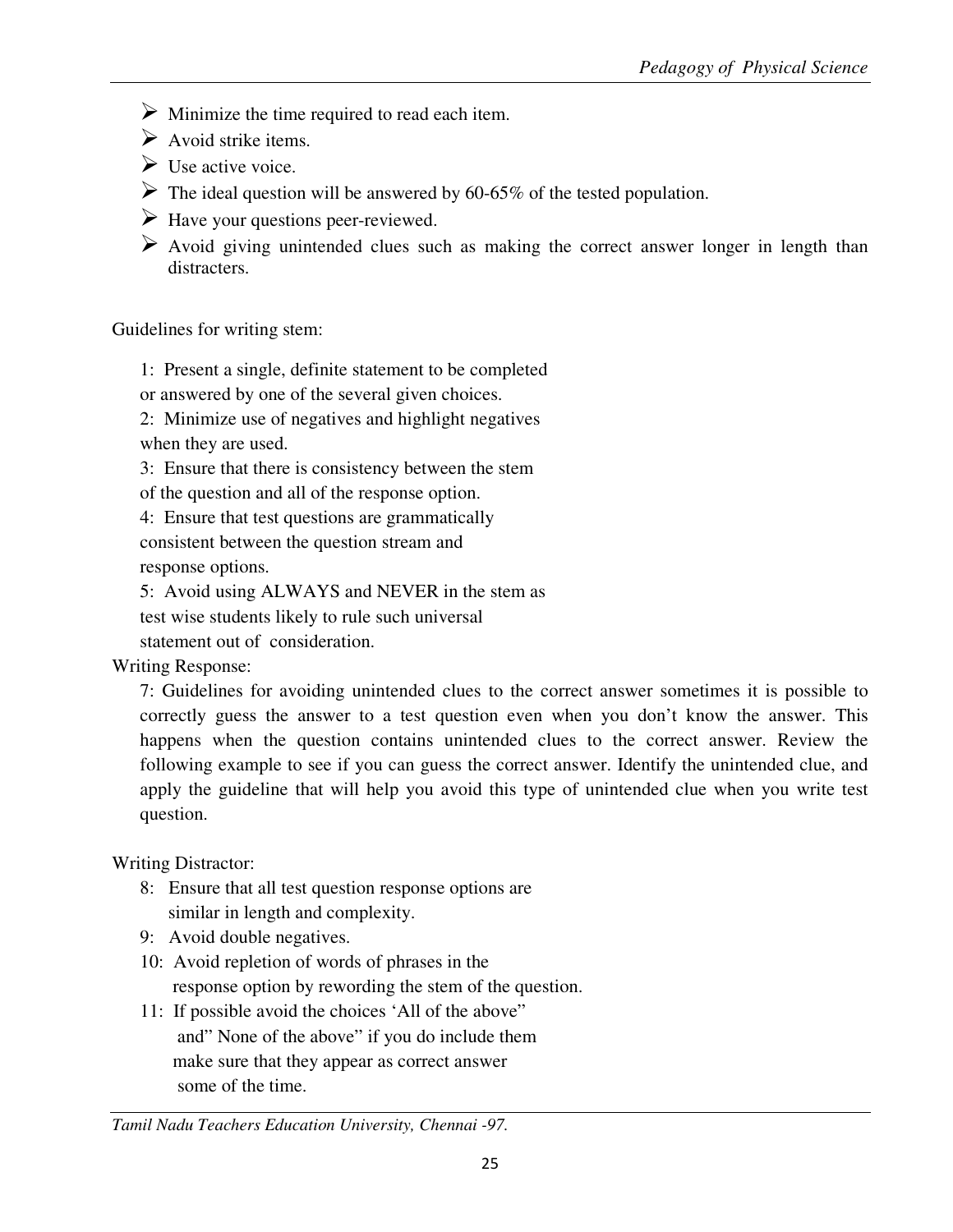- 12: Use only plausible and attractive alternative as distracters.
- 13: Alternatives should not overlap.

### **CONSTRUCTING TEST ITEMS FOR FORMATIVE EVALUATION IN CLASS**

 Every trainee must have to evaluate their students, subject knowledge what they taught at the time of training period. This has to be done by applying different kinds of tests. Among the various type of tests, achievement test is more relevant for evaluating student's performances. For considering this view, this section, has been brought out giving a brief account about the planning and construction of achievement test.

Achievement tests serve variety of purposes such as

- $\triangleright$  Judging the pupils mastery of certain essential skills and knowledge
- $\triangleright$  Measuring growth over time.
- $\triangleright$  Ranking pupils in items of their achievements of particular instructional objectives.
- $\triangleright$  Diagnosing pupil difficulties.
- $\triangleright$  Evaluating the teacher's instructional method.
- $\triangleright$  Ascertaining the effectiveness of the curriculum and
- $\triangleright$  Motivating students.

The achievement test has to make an effective instrument of evaluation. It has to be structured and designed according to a systematic pattern in advance by lag down the following dimensions

-Weightage to objectives:

> Here, the relative importance of each objective is to be considered. The main task here the Weight age to be given to the different objectives in the unit plan. This weightage should be decided by a committee of experts, including the classroom teacher: but, for an achievement test, the teacher can decide this type of question.

- Weightage to sub units(content):

Here, the Weight age is to be divided for the different areas of the content which may include a unit. (There are different methods of weight to sub-units)

• Weightage to each sub-unit according to the number of page allotted to it in text book.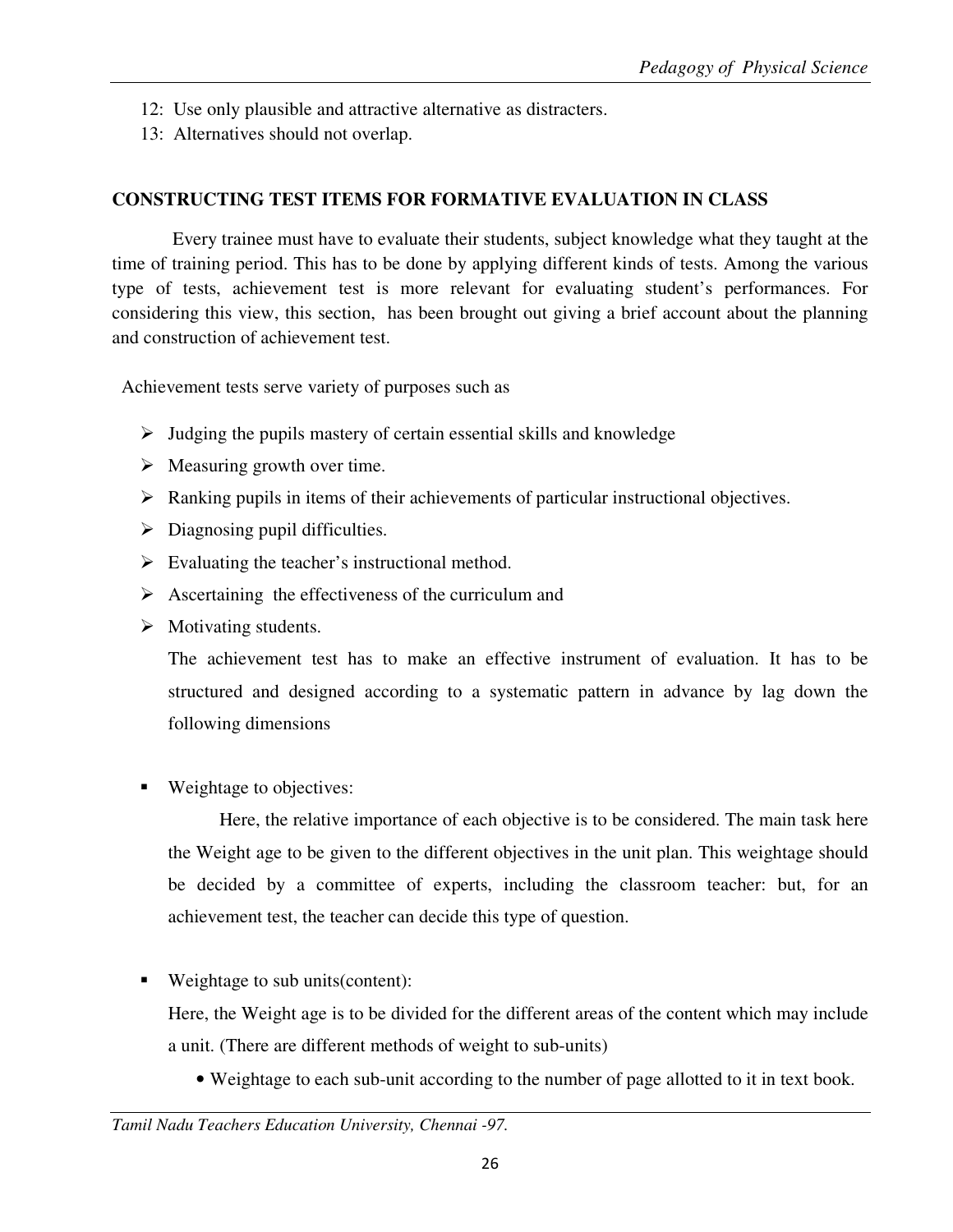- Weightage to each sub-unit according to the number of periods devoted to it.
- Weightage to each sub-unit according to the number of specifications that can be achieved through it.
- Weightage to each sub-unit according to the opinion of the committee of experts in the subject.
- -Weightage of different forms of question (item format):

 For testing different abilities and sub-units, different forms of questions may be suitably used, instead of using the traditional form, the essay type question. In teaching various learning outcomes, the essay type, the short-answer type and objective type question may be judiciously used.

-Weightage to difficulty level:

> Generally, in a class there are three categories of pupils above average and below average. Accordingly, the test should not be too difficult or too easy. A test should provide a suitable opportunity to the bright, the mediocre and the weak students in the class. Hence, all the test items in a test should not be very difficult or very easy. The teacher is expected to classify test items into three levels-difficult, average and easy. This is quite enough for the achievement test.

#### • **Scheme of options**

Scheme of option means the option or choices given to the students to select certain questions. There may be external option as well as internal options. External option means the choice is given to the students for selecting a given number of questions only from among the total number of questions provided. For example the students are asked to attend any eight questions out of the given ten. But in case of internal options the choice is given within a question for example write an essay on one of the following.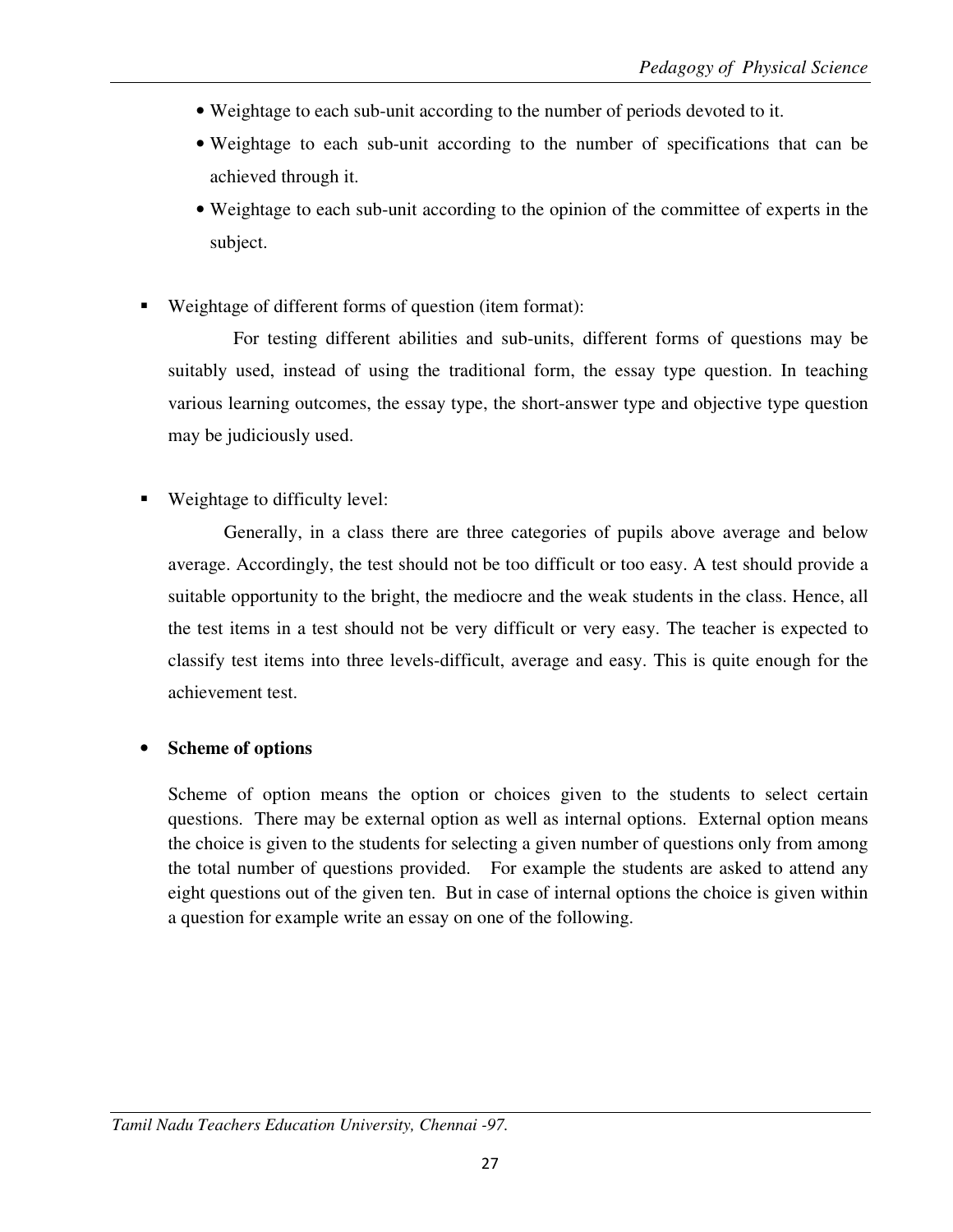### **CHEMISTRY (Theory) - 2009-2010**

Class XII - Code: 083

### **TIME: 3Hrs MM: 70**

Weightage of marks over different dimensions of the question paper shall be as follows:

### **1.Weightage to Curricular Objectives**

| No. | <b>Objectives</b> | <b>Marks</b> | $\%$ |
|-----|-------------------|--------------|------|
|     | Knowledge         |              |      |
|     | Understanding     |              |      |
|     | Application       |              |      |
|     | Skill             |              |      |
|     | Total             |              |      |

#### **2. Weightage to different topics/content units**

| S.No | <b>Topic</b>               | <b>Marks</b> |
|------|----------------------------|--------------|
| 1.   | Environmental Chemistry.   | 12           |
| 2.   | Atomic Structure           | 12           |
| 3.   | <b>Chemical Bonding</b>    | 14           |
| 4.   | Chemical Kinetics $- I$    | 06           |
| 5.   | Basic Concepts of Organic  | 08           |
| 6.   | Hydrocarbons               | 08           |
| 7.   | Organic Halogen Compounds. | 10           |
|      | Total                      | 70           |

#### **3. Difficulty level of questions**

| S.No | <b>Estimated difficulty level</b> | <b>Percentage of marks</b> |
|------|-----------------------------------|----------------------------|
|      | Easy                              | $5\%$                      |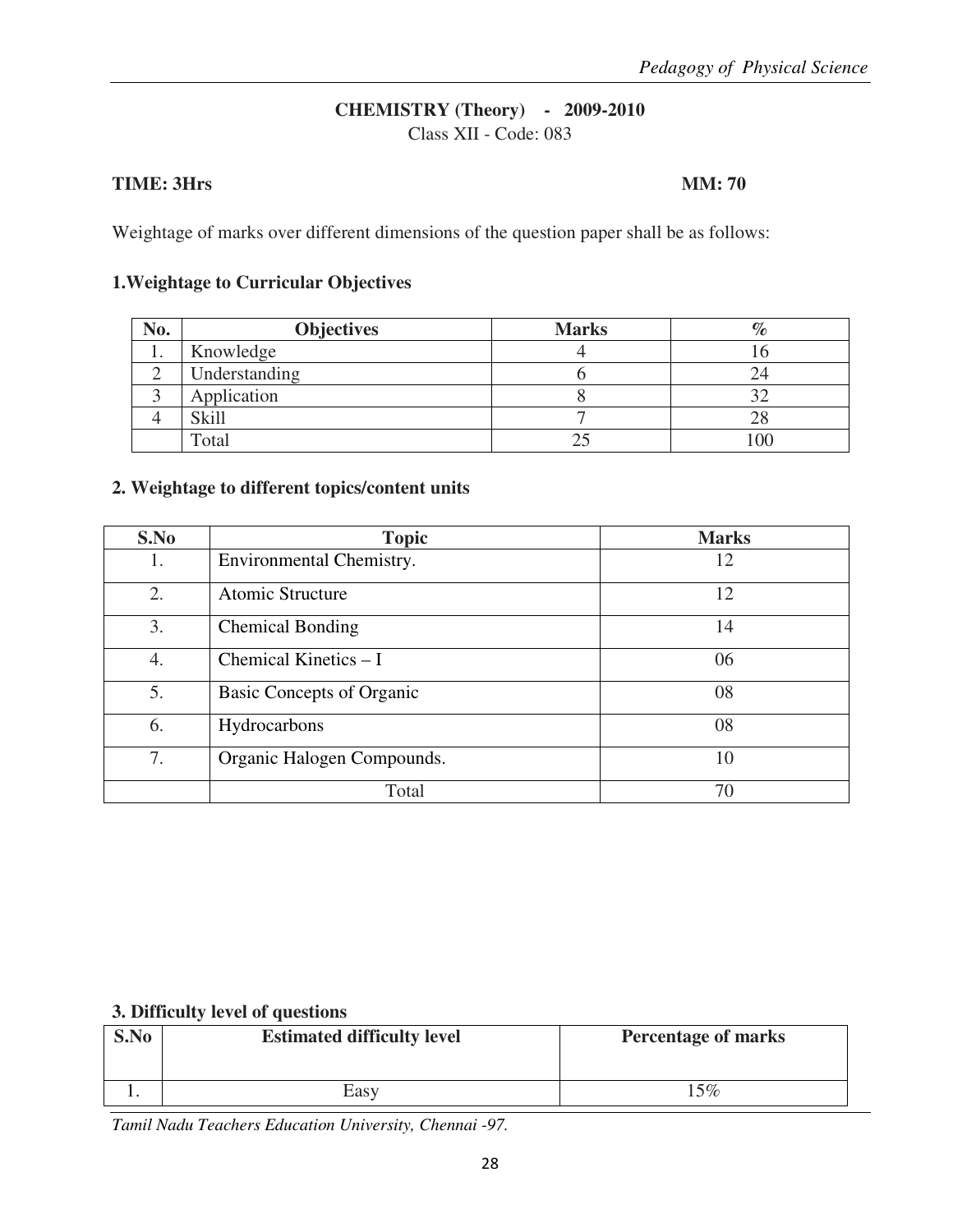| <u>.</u>                   |                                 | 70%<br>$\sigma$ /0              |
|----------------------------|---------------------------------|---------------------------------|
| $\overline{\phantom{a}}$ . | $\sim$ $\sim$<br>$\sim$ $\cdot$ | $\sim$ $\sim$<br>.,,<br>v<br>-- |

### **4. Weightage to different forms of questions**

| S.No | <b>Forms of Questions</b> | <b>Marks</b> for | No. of question | <b>Total marks</b> |
|------|---------------------------|------------------|-----------------|--------------------|
|      |                           | each question    |                 |                    |
|      | Objective                 |                  |                 |                    |
| 2.   | Very short Answer         | 02               |                 | 26                 |
| 3.   | Short answer              | 03               |                 |                    |
| 4.   | Essay                     | 04               |                 | 20                 |
|      |                           | <b>Total</b>     |                 | 71                 |

### **D. Scheme of Options**

There will be no overall choice. All questions are compulsory.

### **Questions for Discussion and Reflection**

- 1. Explain the steps in lesson plan with illustration
- 2. Discuss about Taxonomy of Educational Objectives
- 3. Write a short note on Essay question, Objective question and Short answer question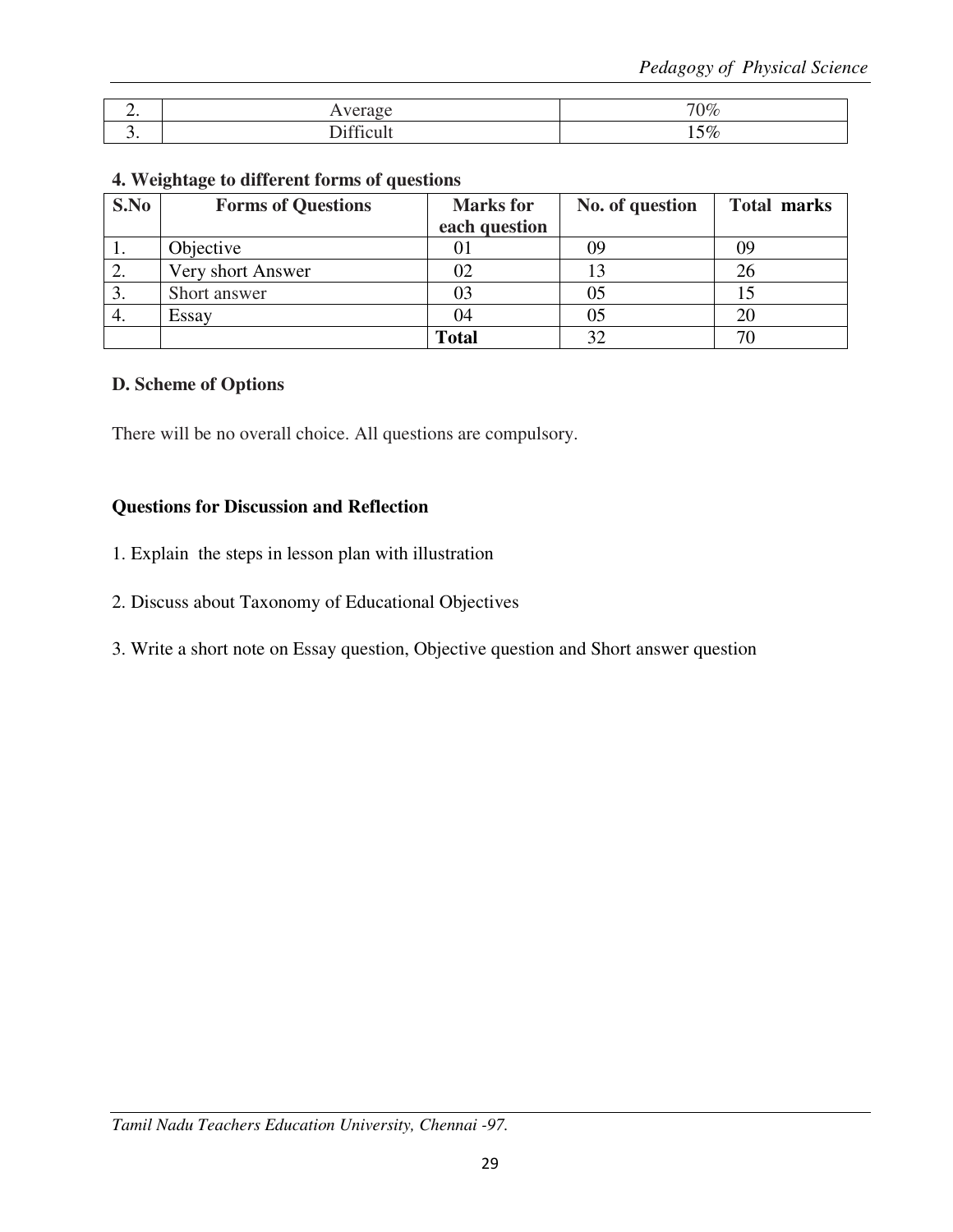### **UNIT– III: PRACTICING THE TEACHING SKILLS IN PHYSICAL SCIENCE**

### **Objectives:**

After the completion of the unit, the learners will be able to:

- 1. To obtain knowledge on the meaning of teaching.
- 2. To understand the teaching skills.
- 3. To analyse the major steps in teaching a mini-lesson.
- 4. To explore, observe and feedback on integration of teaching steps in mini-teaching

#### **Introduction**

An educational institution performs a significant function of providing learning experiences to lead their students from the darkness of ignorance to the light of knowledge. The key personnel in the institutions who play an important role to bring about this transformation are teachers. As stated by NCTE (1998) in Quality Concerns in Secondary Teacher Education, ―The teacher is the most important element in any educational program. It is the teacher who is mainly responsible for implementation of the educational process at any stage. This shows that it is imperative to invest in the preparation of teachers, so that the future of a nation is secure. The importance of competent teachers to the nation's school system can in no way be overemphasized.

#### **MEANING OF TEACHING**

In the complex act of teaching, one complex organism (teacher) directs towards more complex organism (students) in the complex situation (classroom) to cause one of the most important activity called "teaching" .Ban(1961) has exactly remarked that "teaching means many different things, that the teaching act varies from person to person and from situation to situation".

Gage tentatively defines , " teaching" as an act of interpersonal influence aimed at changing the ways in which other persons can or will behave (Mitra, 1972). According to Ryans(1965) " the behavior or activities of persons as they go about doing whatever is required of teachers, particularly those activities which are concerned with the guidance or direction of the learning of others. According to Skinner(1968) "teaching is the arrangement of contingencies of reinforcement under which students learn. They learn without teaching in their natural environments, but teachers arrange special contingencies which expedite learning, hastening the appearance of behavior which would otherwise be acquired slowly or making scene of the appearance of behavior which might otherwise never occur. From these definitions it can be concluded that teaching is an activity like a. imparting knowledge or skill, b. it is a social act of influence, and c. it is doing anything and everything that may lead to learning.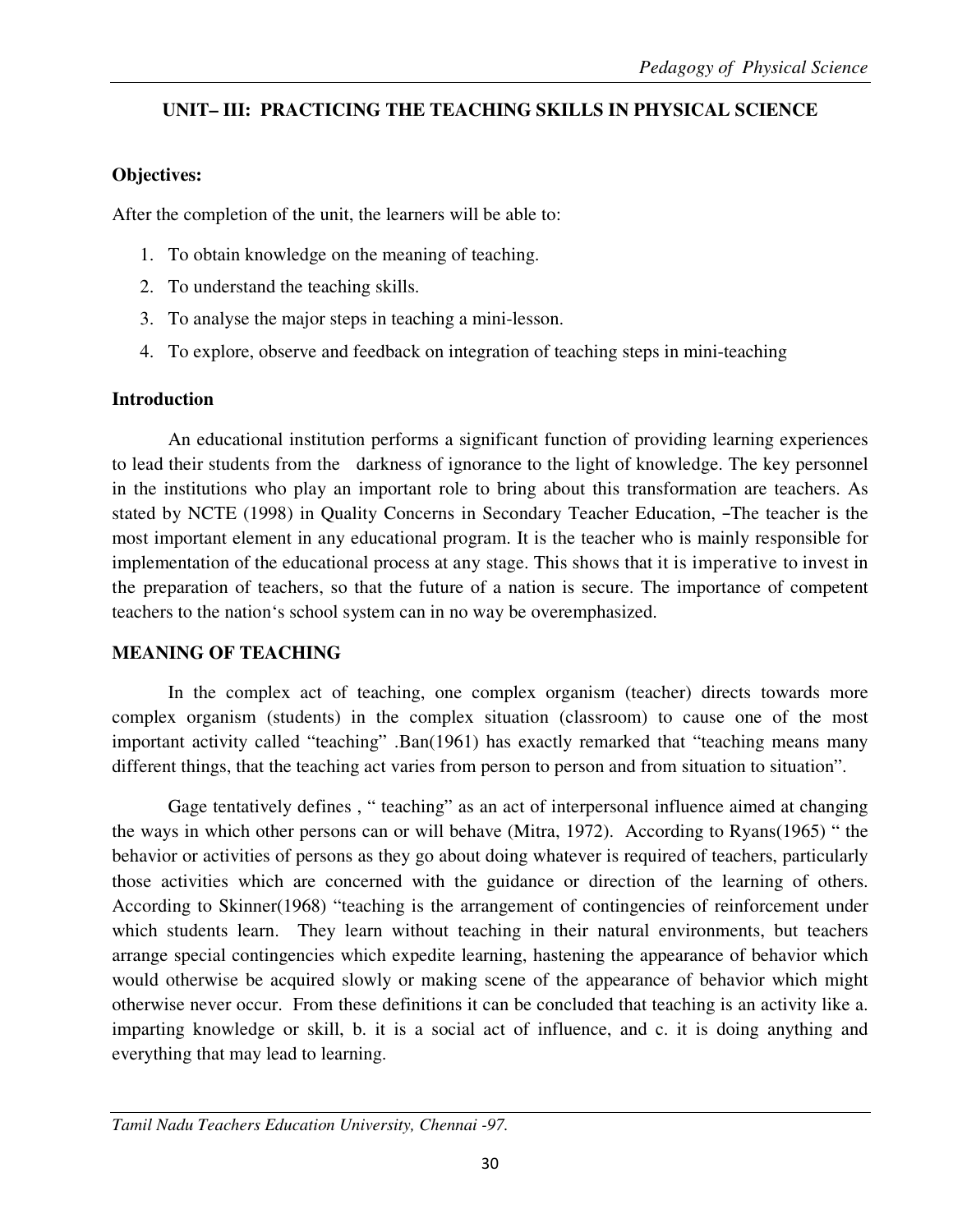### **SKILL OF INTRODUCTION**

 The main purpose of the introducing skills is to establish cognitive report between students and teacher to obtain immediate involvement in the lesson.

 A specific techniques of introducing a lesson is the use of analogies that have characteristics similar to the concept , principle or central theme of the lesson.

While beginning the lesson the preservice teacher should

 Gain student attention Build motivation Explain why the lesson is important. Introduction of the lesson is usually short. Some simple techniques of introducing a lesson are

- Telling a story connected with the lesson.
- Referring to something related to the experience of students in their area of activity interest or knowledge.
- Linking the present lesson to the previous lesson or to future learning.

### **SKILL OF EXPLAINING:**

A teacher organizes a number of learning experiences in the classroom towards this end. He uses a number of interrelated statements related to the concepts, facts etc. in order to develop understanding among the pupils. The set of interrelated statements that the teacher makes is known as explanation. Therefore explanation is the use of interrelated facts, concepts with a view to develop understanding among the pupils towards the content under study. For example how ice is manufactured? The answer gives different steps and their manual relationship in the explanation. While giving explanation to pupils, the explainer should keep in mind the age level, their previous knowledge, experiences, their family background, geographical situations etc. These factors significantly influence effectiveness of explanation.

Explanation is defined as an activity to bring about an understanding in some one about a concept, principles or phenomenon. While giving explanation, causes for the phenomenon, reasons behind the action and various logical steps involved in arriving at inferences are given. A good explanation is one which is understood by the pupils. Therefore a teacher must try to explain the concepts, thoughts, ideas etc in such a way that is understandable by the pupils for whom it is concerned .

### **SKILL OF QUESTIONING**

The teacher initiates his lesson by putting relevant questions in the class. He then manages to get correct response from the students. Questioning can achieve its purposes if they are of high quality. Quality, rather than quantity of questions make the teaching effective. A question which can stimulate the student for relevant thinking is a good question. Formulation of good questions is a difficult task which can be mastered through conscious and repeated efforts. Skill of questioning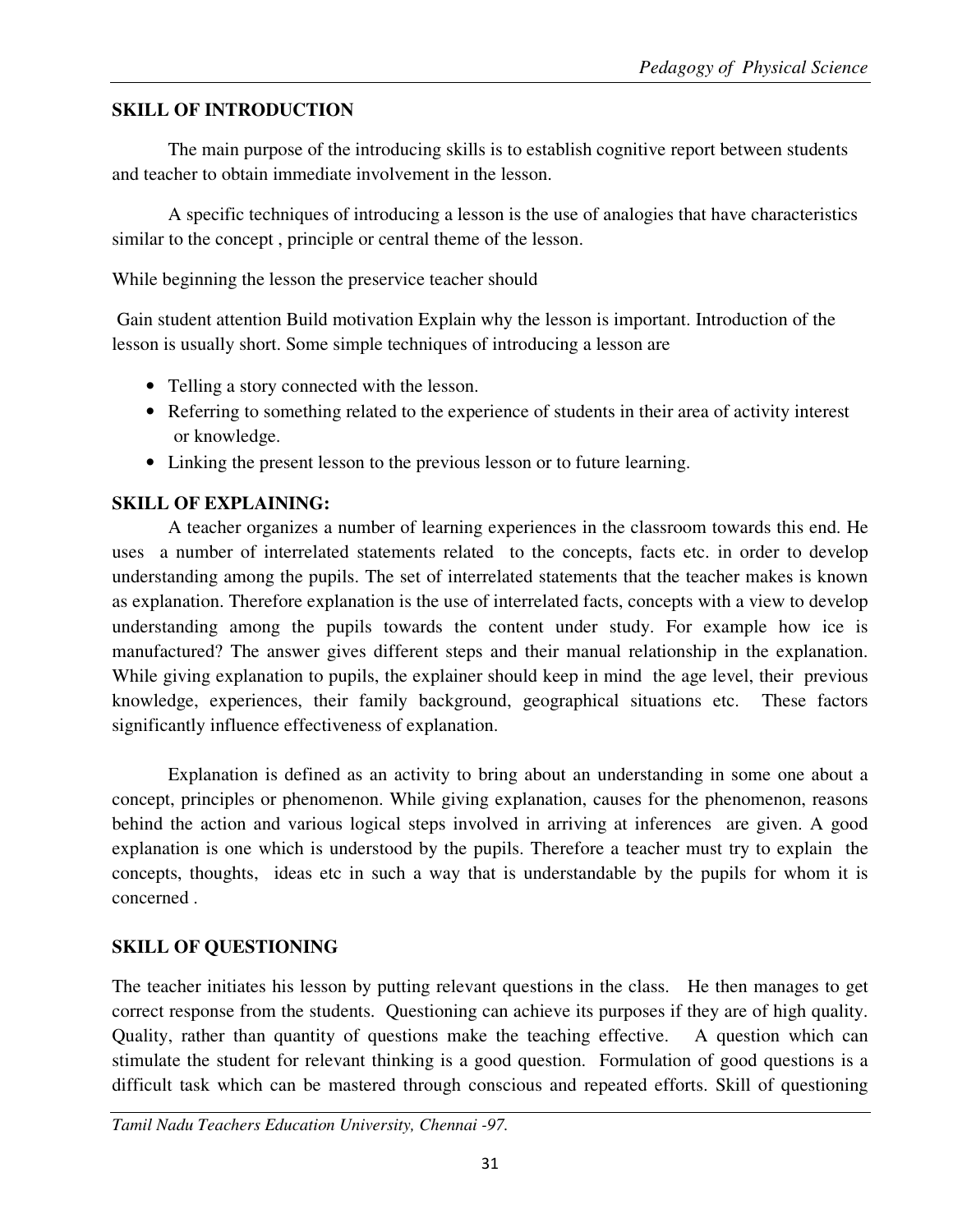refers to the formulation of relevant, precise and conscise, clear, specific and grammatically correct questions.

When a question is put in the classroom, there are a number of possible pupil response situation such as no response, wrong response, partially correct response, incomplete response or correct response. The skill of questioning is going deep into pupil responses through step by step questioning with a view to eliciting the criterion response.

### **SKILL OF VARYING THE STIMULUS**

Learning in the classroom depends, to a large extent, on the attention of the pupils on the learning task. It is, therefore, essential for the teacher to secure and sustain pupil attention for making his teaching effective. Continued use of the same stimulus or activity for longer period induces inattention. The inattention is caused in two ways. Firstly, continued focus of the pupils on the same stimulus for a long time restricts his postural mobility. As a result, they feel fatigued. Secondly, the continued use of the same stimulus for longer duration introduces the element of monotony; which brings in dullness. The problem of inattention is further aggravated because of the short span of pupil attention. Their attention tends to shift from one stimulus to another frequently.

One of the significant ways to secure and sustain pupil attention is to introduce the element of variation in teaching. The variation can be introduced in several ways depending upon the teaching activity. For example, there can be variation of teacher's position in the classroom while he is teaching. Variation in voice represents another dimension. Use of media provides yet another area of variation. There can also be variation in the classroom interaction pattern. Appropriate variations in these dimensions can help a teacher to secure and sustain pupil attention. The set of teacher behaviours that tend to secure and sustain pupils' attention in teaching learning situation in the classroom constitutes the skill of stimulus variation.

### **NON VERBAL CUES**

 Good communication is the foundation of successful relationships, both personal and professional. But we communicate with much more than words. Most of the messages we send other people are nonverbal. Nonverbal communication includes our facial expressions, gestures, eye contact, posture, and tone of voice. The ability to understand and use nonverbal communication, or body language, is a powerful tool that can help you connect with others, express what you really mean, navigate challenging situations, and build better relationships.

Nonverbal communication**,** or body language, is a vital form of communication—a natural, unconscious language that broadcasts our true feelings and intentions in any given moment, and clues us in to the feelings and intentions of those around us.

### **Nonverbal communication cues can play five roles:**

- Repetition: they can repeat the message the person is making verbally
- Contradiction: they can contradict a message the individual is trying to convey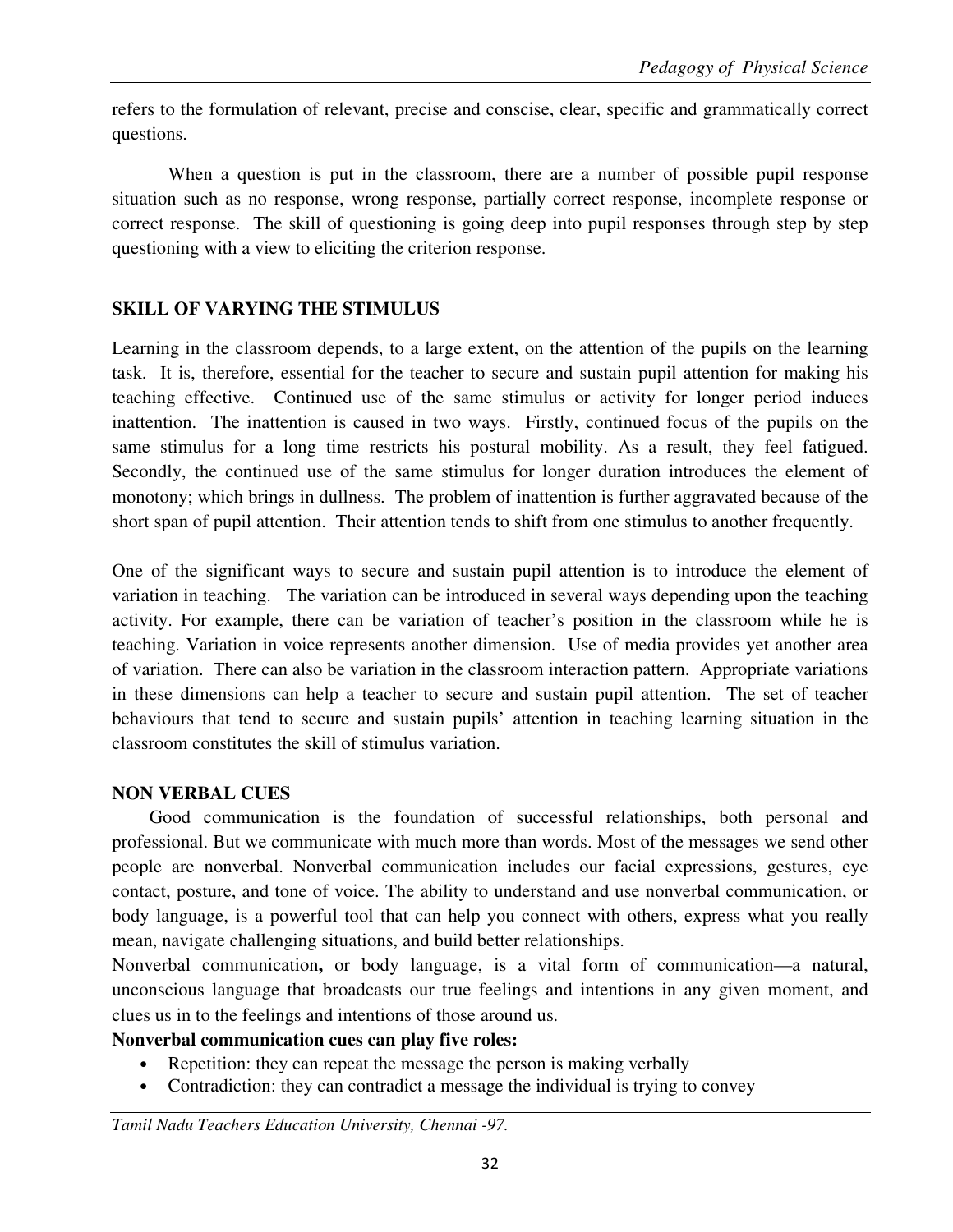- Substitution: they can substitute for a verbal message. For example, a person's eyes can often convey a far more vivid message than words and often do
- Complementing: they may add to or complement a verbal message. A boss who pats a person on the back in addition to giving praise can increase the impact of the message
- Accenting: they may accent or underline a verbal message. Pounding the table, for example, can underline a message.

#### **Types of nonverbal communication and body language:**

There are many different types of nonverbal communication. Together, the following nonverbal signals and cues communicate your interest and investment in others.

**Facial expressions:** The human face is extremely expressive, able to express countless emotions without saying a word. And unlike some forms of nonverbal communication, facial expressions are universal. The facial expressions for happiness, sadness, anger, surprise, fear, and disgust are the same across cultures.

**Body movements and posture:** Consider how your perceptions of people are affected by the way they sit, walk, stand up, or hold their head. The way you move and carry yourself communicates a wealth of information to the world. This type of nonverbal communication includes your posture, bearing, stance, and subtle movements.

**Gestures:** Gestures are woven into the fabric of our daily lives. We wave, point, beckon, and use our hands when we're arguing or speaking animatedly—expressing ourselves with gestures often without thinking. However, the meaning of gestures can be very different across cultures and regions, so it's important to be careful to avoid misinterpretation.

**Eye contact:** Since the visual sense is dominant for most people, eye contact is an especially important type of nonverbal communication. The way you look at someone can communicate many things, including interest, affection, hostility, or attraction. Eye contact is also important in maintaining the flow of conversation and for gauging the other person's response.

**Touch:** We communicate a great deal through touch. Think about the messages given by the following: a firm handshake, a timid tap on the shoulder, a warm bear hug, a reassuring pat on the back, a patronizing pat on the head, or a controlling grip on your arm.

**Space:** Have you ever felt uncomfortable during a conversation because the other person was standing too close and invading your space? We all have a need for physical space, although that need differs depending on the culture, the situation, and the closeness of the relationship. You can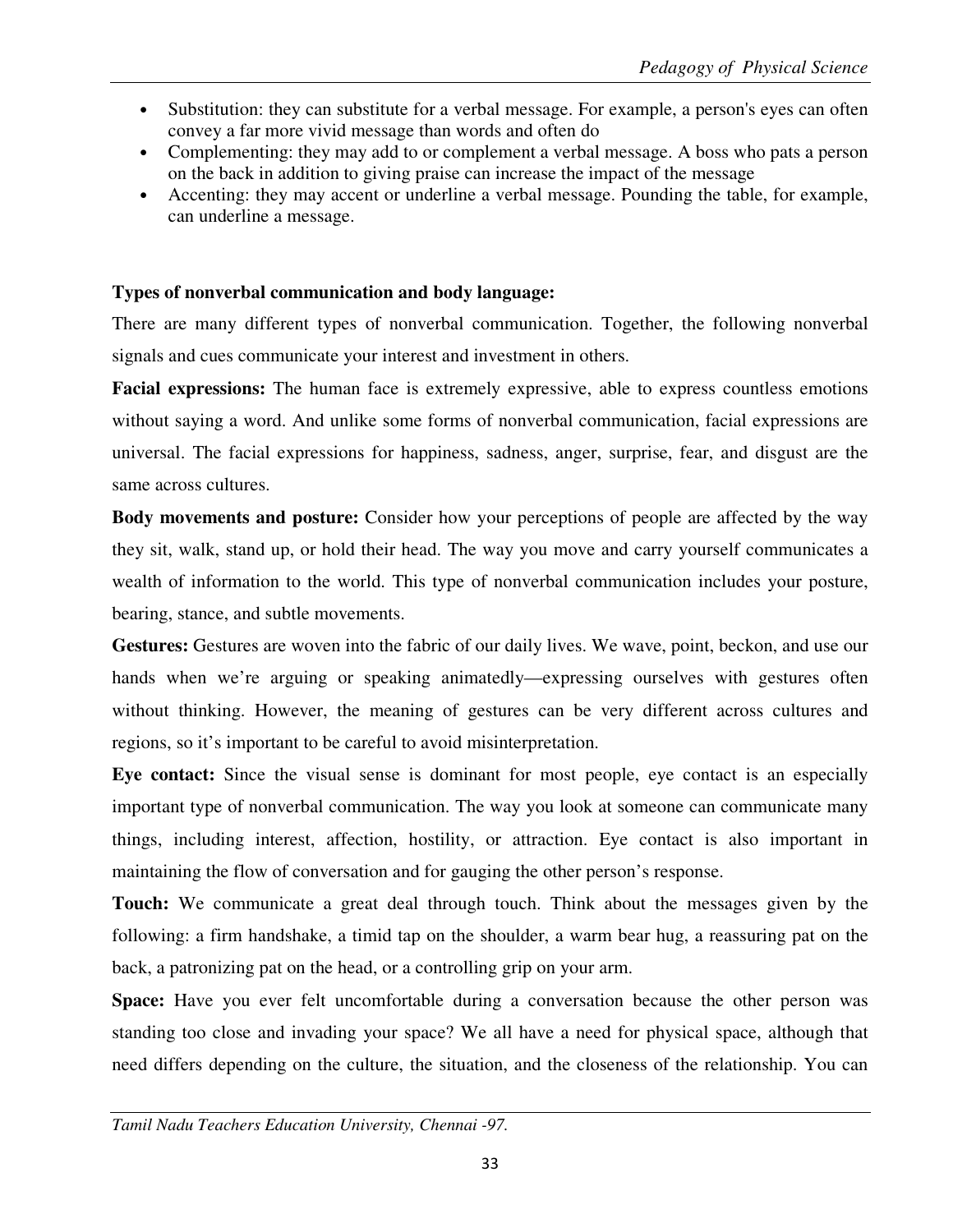use physical space to communicate many different nonverbal messages, including signals of intimacy, aggression, dominance, or affection.

**Voice:** It's not just what you say; it's *how* you say it. When we speak, other people "read" our voices in addition to listening to our words. Things they pay attention to include your timing and pace, how loud you speak, your tone and inflection, and sound that convey understanding, such as "ahh" and "uh-huh." Think about how tone of voice, for example, can indicate sarcasm, anger, affection, or confidence.

Reinforcement is a term taken from the psychology of learning. The term implies the use of the technique for influencing behavior of individuals in the desired direction. The concept of reinforcement is based on the hedonistic principle which envisages that an individual tends to repeat the pleasant experiences and avoid the unpleasant ones. Reinforcement, therefore, constitutes one of the essential conditions of learning.

#### **SKILL OF REINFORCEMENT**

 While teaching, a teacher encounters a variety of pupil behaviors. Obviously, he would like the pupil's desirable behaviors and criterion responses to be retained and undesirable behaviors to be eliminated. For reinforcing pupils' desirable behaviors and criterion responses, he uses positive verbal and non-verbal reinforces.

 These reinforces not only strengthen the pupils' desirable behaviors, but also develop confidence in them. Besides, they enhance their positive self-concept. Absence of a positive, reinforce for pupils' desirable behaviors may erode their confidence andlead to poor self image. Positive reinforcement encourages pupils to participate actively in classroom transactions. It stimulates them to achieve more, thereby, creating a sense of achievement. Skillful management of reinforces help a teacher to promote pupils' learning. The skill of reinforcement refers to the effective use of reinforces. It can, therefore, be defined as "the effective use of reinforces to modify pupils' behavior in the desired direction.

#### **SKILL OF CLOSURE**

This skill is useful for a teacher to close his teaching properly. The teacher is to summarize all the teaching during the period and provide opportunities for the students to correlate the learnt matter with the past and future knowledge. This is to be done by statements or by asking questions.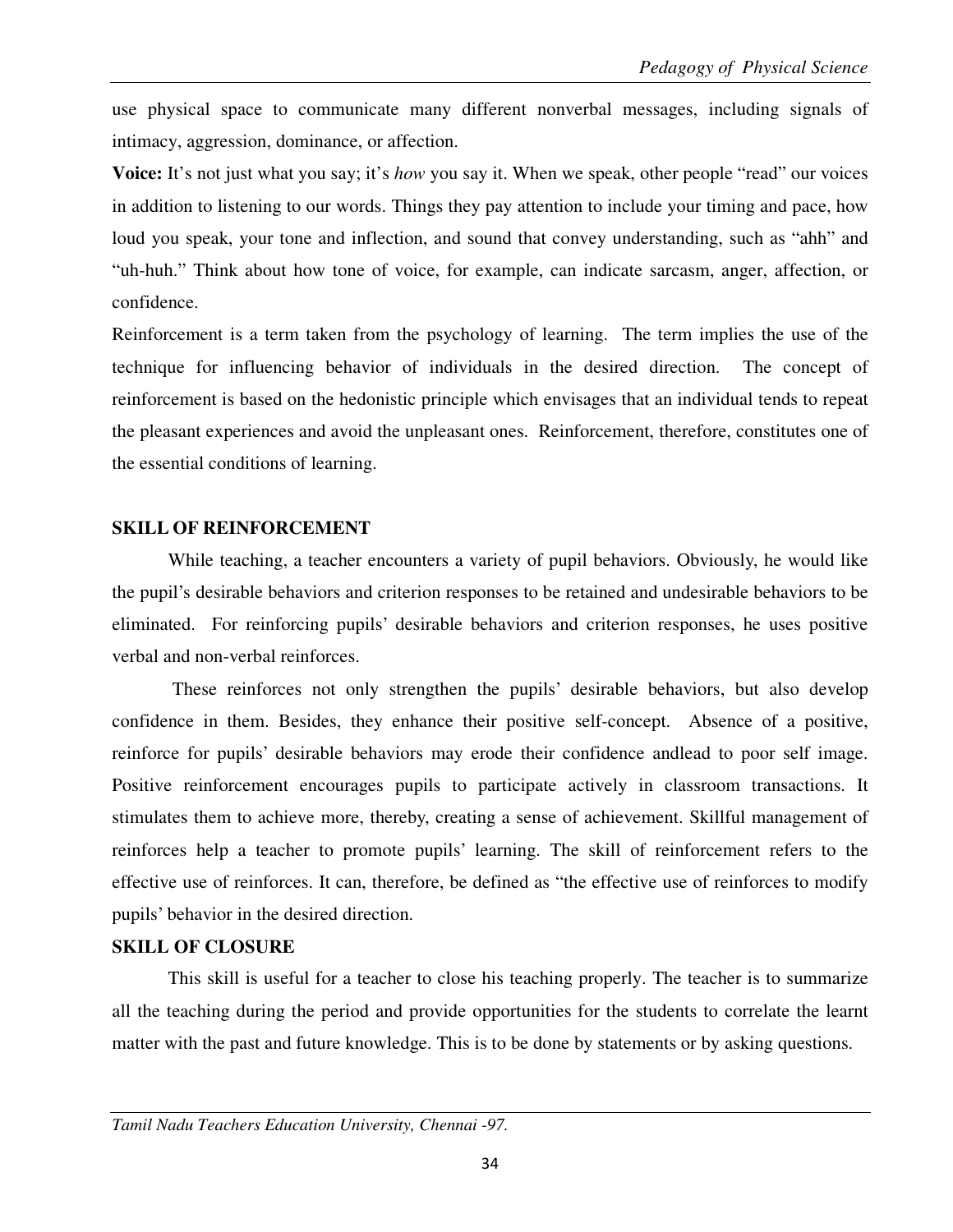#### **SKILL OF FLUENCY IN COMMUNICATION:**

 Verbal communication is another important element for teaching. An excellent beginning for effective verbal communication is the ability of the student to be a good listener. **Active listening** is a technique that helps the student be more effective in the communication process (Reynolds, 2008). The teacher begins by being open and approachable and listens carefully to what the student is saying and doing.

• Effectiveverbal communication is a skill that a person uses throughout her life, and the development of it begins in early childhood. This is the ideal time for parents to begin modelling and actively teaching verbal communication skills. Good verbal communication should go both ways and allow people to speak as well as listen. When children reach school age, they will begin learning more from their teachers and peers, but good verbal communication begins in the home.

### **Nonverbal communication cues can play five roles:**

- Repetition: they can repeat the message the person is making verbally
- Contradiction: they can contradict a message the individual is trying to convey
- Substitution: they can substitute for a verbal message. For example, a person's eyes can often convey a far more vivid message than words and often do
- Complementing: they may add to or complement a verbal message. A boss who pats a person on the back in addition to giving praise can increase the impact of the message
- Accenting: they may accent or underline a verbal message. Pounding the table, for example, can underline a message.

#### **Types of nonverbal communication and body language:**

There are many different types of nonverbal communication. Together, the following nonverbal signals and cues communicate your interest and investment in others.

**Facial expressions:** The human face is extremely expressive, able to express countless emotions without saying a word. And unlike some forms of nonverbal communication, facial expressions are universal. The facial expressions for happiness, sadness, anger, surprise, fear, and disgust are the same across cultures.

**Body movements and posture:** Consider how your perceptions of people are affected by the way they sit, walk, stand up, or hold their head. The way you move and carry yourself communicates a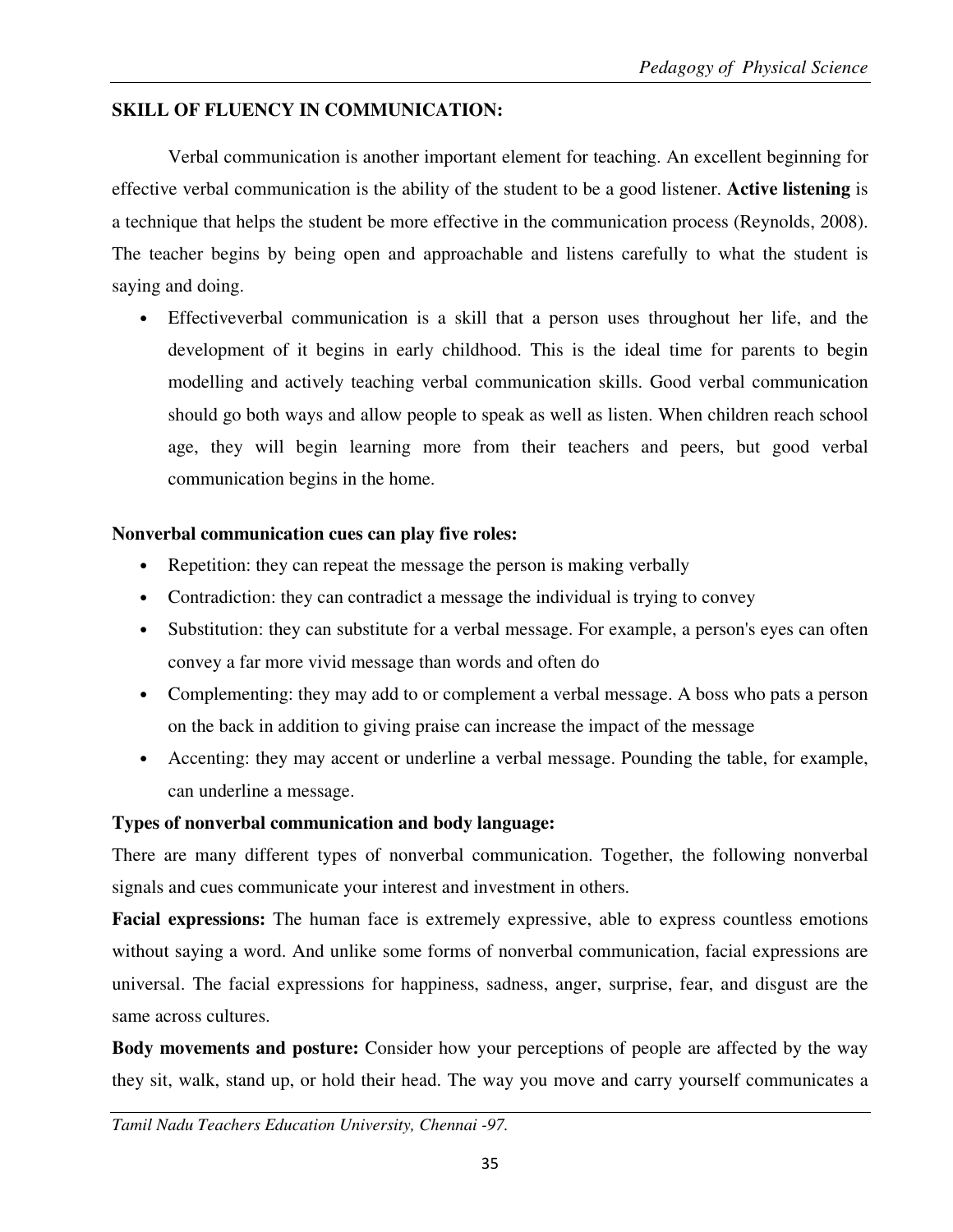wealth of information to the world. This type of nonverbal communication includes your posture, bearing, stance, and subtle movements.

Gestures: Gestures are woven into the fabric of our daily lives. We wave, point, beckon, and use our hands when we're arguing or speaking animatedly—expressing ourselves with gestures often without thinking. However, the meaning of gestures can be very different across cultures and regions, so it's important to be careful to avoid misinterpretation.

**Eye contact:** Since the visual sense is dominant for most people, eye contact is an especially important type of nonverbal communication. The way you look at someone can communicate many things, including interest, affection, hostility, or attraction. Eye contact is also important in maintaining the flow of conversation and for gauging the other person's response.

**Touch:** We communicate a great deal through touch. Think about the messages given by the following: a firm handshake, a timid tap on the shoulder, a warm bear hug, a reassuring pat on the back, a patronizing pat on the head, or a controlling grip on your arm.

**Space:** Have you ever felt uncomfortable during a conversation because the other person was standing too close and invading your space? We all have a need for physical space, although that need differs depending on the culture, the situation, and the closeness of the relationship. You can use physical space to communicate many different nonverbal messages, including signals of intimacy, aggression, dominance, or affection.

**Voice:** It's not just what you say; it's *how* you say it. When we speak, other people "read" our voices in addition to listening to our words. Things they pay attention to include your timing and pace, how loud you speak, your tone and inflection, and sound that convey understanding, such as "ahh" and "uh-huh." Think about how tone of voice, for example, can indicate sarcasm, anger, affection, or confidence.

#### **UNDERSTAND MAJOR STEPS IN TEACHING MINI-LESSON**

 Teaching is a planned and structured interactive process that –case student learning teaching is usually done in sequence

Teaching a Mini –lesson consist of a specific steps they are.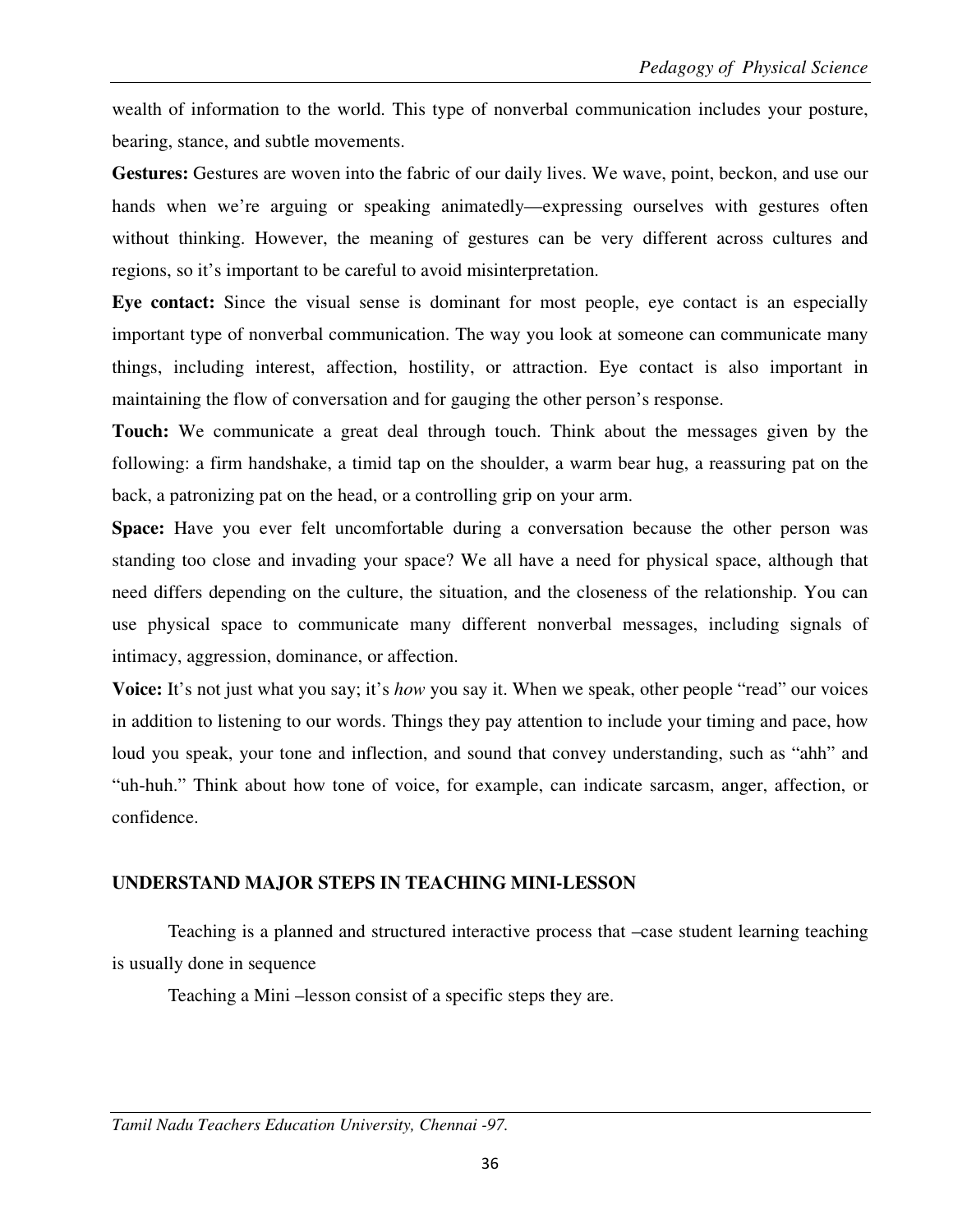## **Motivation**:

Motivation is a warm-up activity to get student activity engaged in a new lesson.To get the student in really involved in the new lesson.The pre service teacher should use all the techniques of introducing a lesson.

## **Presentation**:

 Presentation refers to delivery of the content in the class in a organized way. The presentation should have a beginning middle and end .preservice teacher should focuses on three areas.

- i) Verbal and nonverbal communication
- ii) Effective use of Black board and visual aids
- iii) Meaningful organization of content.

## **Interaction**:

Interaction refers to the communication between the teacher and student during the delivery of the lesson in the class

Integration helps the preservice teacher to reduce their talking time and enable the student to increase their talking time.

Preservice teachers should encourage pair and group interaction in the class pre service teacher can present the content of the lesson in three way.

- i) Teacher whole group interaction
- ii) Teacher Student interaction
- iii) Student- Student interaction

It has been found that peer interaction about the content of the lesson in a powerful way to reinforce what the student have learned.

### **Reflection**:

Reflection refers to involving or encouraging students to think about their thinking .in other words the teacher ask student to reflect on their learning. During reflection the students ask themselves what have I learned from doing this activity.

The preservice teacher can guide the peer (student) to reflect about his learning in three ways**.**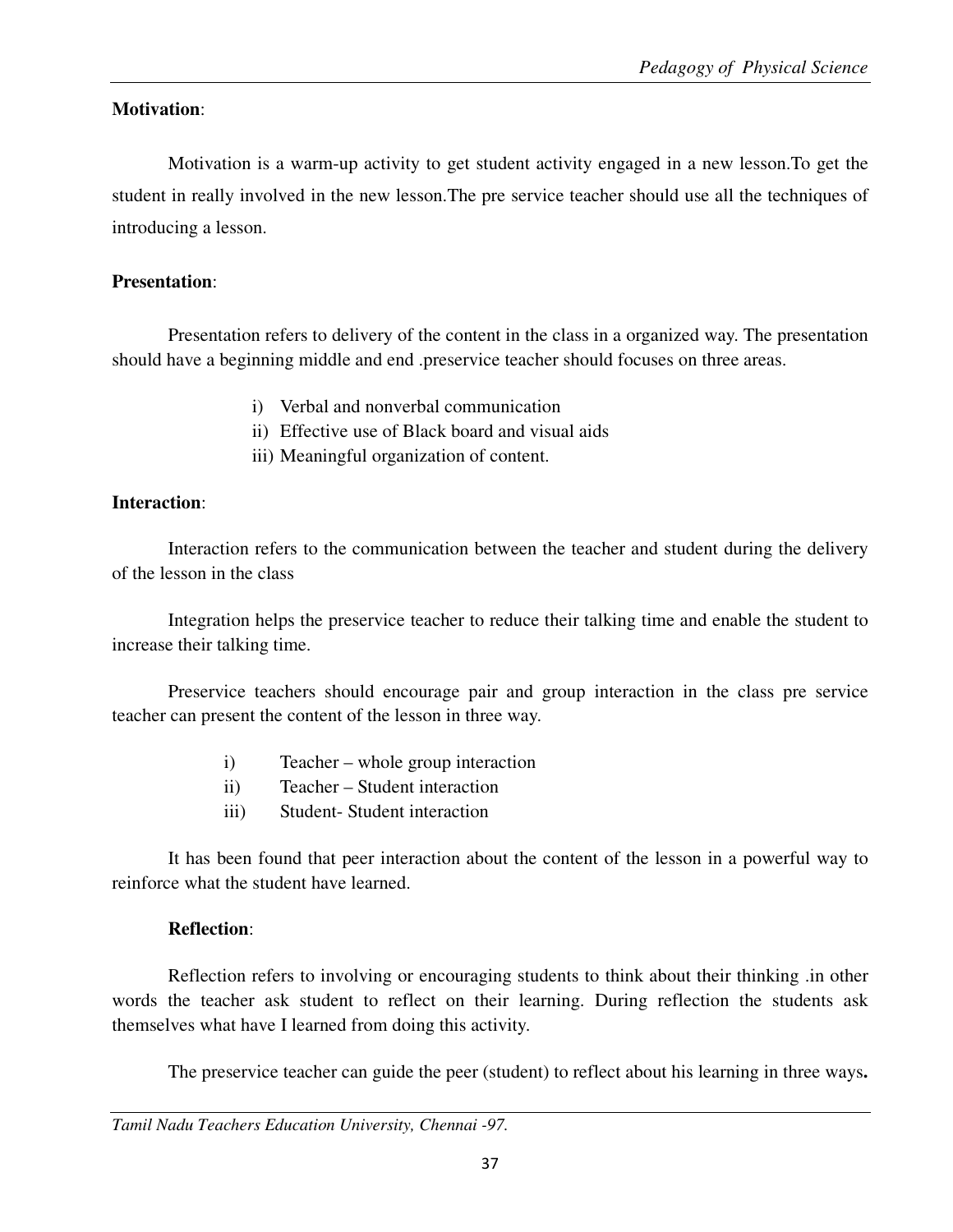- i) **Discussion**: The teacher can ask students to discus their learning experience or classmates can discus their learning experience among themselves in the class.
- ii) **Interview** : the teacher can interview a student or students can interview classmates about their learning
- iii) **Questioning** : the teacher can ask a student can question classmates about their insight, understanding, and application of their learning.

### **Summing up**:

 Summing up refers to ending a lesson with a summary. The pre service teacher can use the all the teaching techniques related to ending a lesson during their practice teaching in front of peer.

### **What is mini- teaching**

Mini-teaching is an actual classroom teaching. Mini teaching is much smaller than usual teaching.

The curriculum frame work. Two-year B.Ed programmed of NCTE(2014)consists that "teaching should not be practiced through the reductionist approach of micro teaching of isolated skills and simulated lesson. The practice of lesson plans must be meaningful and holistic event and not an isolated and disintegrated one.

There is a difference between micro teaching and mini teaching .Micro teaching breaks teaching into a set of decrease and isolated skills. Whereas mini teaching emphasizes the mastery and integration of teaching skills in a short lesson in a smaller class than the used one.

In mini teaching a student practices a mini lesson teach to a minimum at co peers for15-20 minutes .Mini teaching can be practiced with real students. If students available from model schools attached to the college of education.

A student-teacher must practice at least 5mini lessons with peers or with real students before he/she goes to actual teaching in schools. Mini lesson practice must take place only in the college of education.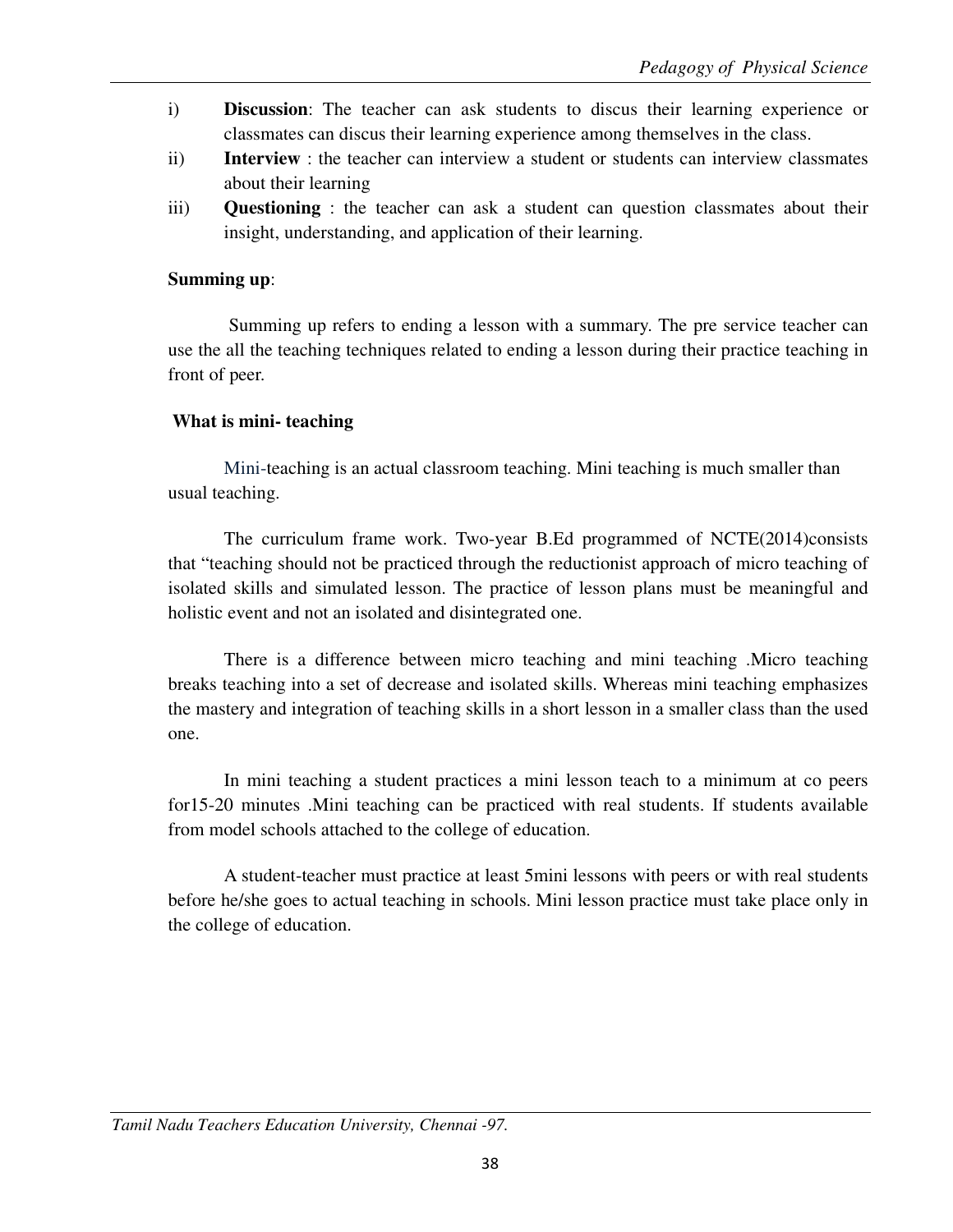# **Steps in Mini Teaching:**

The preservice teacher:

1. Chooses a mini- lesson (a short lesson)for 15-20 minutes.

2. Identifies a few appropriate teaching skills required for teaching mini lesson .

3. Teaching a mini-lesson with gradual integration of the teaching skills identified.

4. As soon as a pre service teacher finishes teaching his mini lesson, The peers and the teacher-educator provide a feedback to the pre service teacher his teaching.

5. Then the next pre service teacher in the peer group takes up his mini lesson and practice teaching.(Note: There is no reteach session in mini-teaching just like in micro teaching.

# **MINI LESSON**

| Name    |           |  |  |
|---------|-----------|--|--|
| Subject | : Physics |  |  |

| Subject : Physics |                  | Date : |                    |
|-------------------|------------------|--------|--------------------|
| Topic             | : Laws of Motion |        | Time : $15-20$ mts |

Focus : To understand the Newton's third law of motion and its applications

# **1.Objectives**

i)states the third law of motion

- ii) give the examples of the third law of motion
- iii) application of the third law of motion in day-to-day life

# **2. Materials**

Chart, Toy gun, Bow and Arrow

# **3. Content outline or lesson description**

Newton's third law of motion and its application

# **4. Teaching skills**

Introducing, Explaining, Varying the stimulus and Closure.

*Tamil Nadu Teachers Education University, Chennai -97.*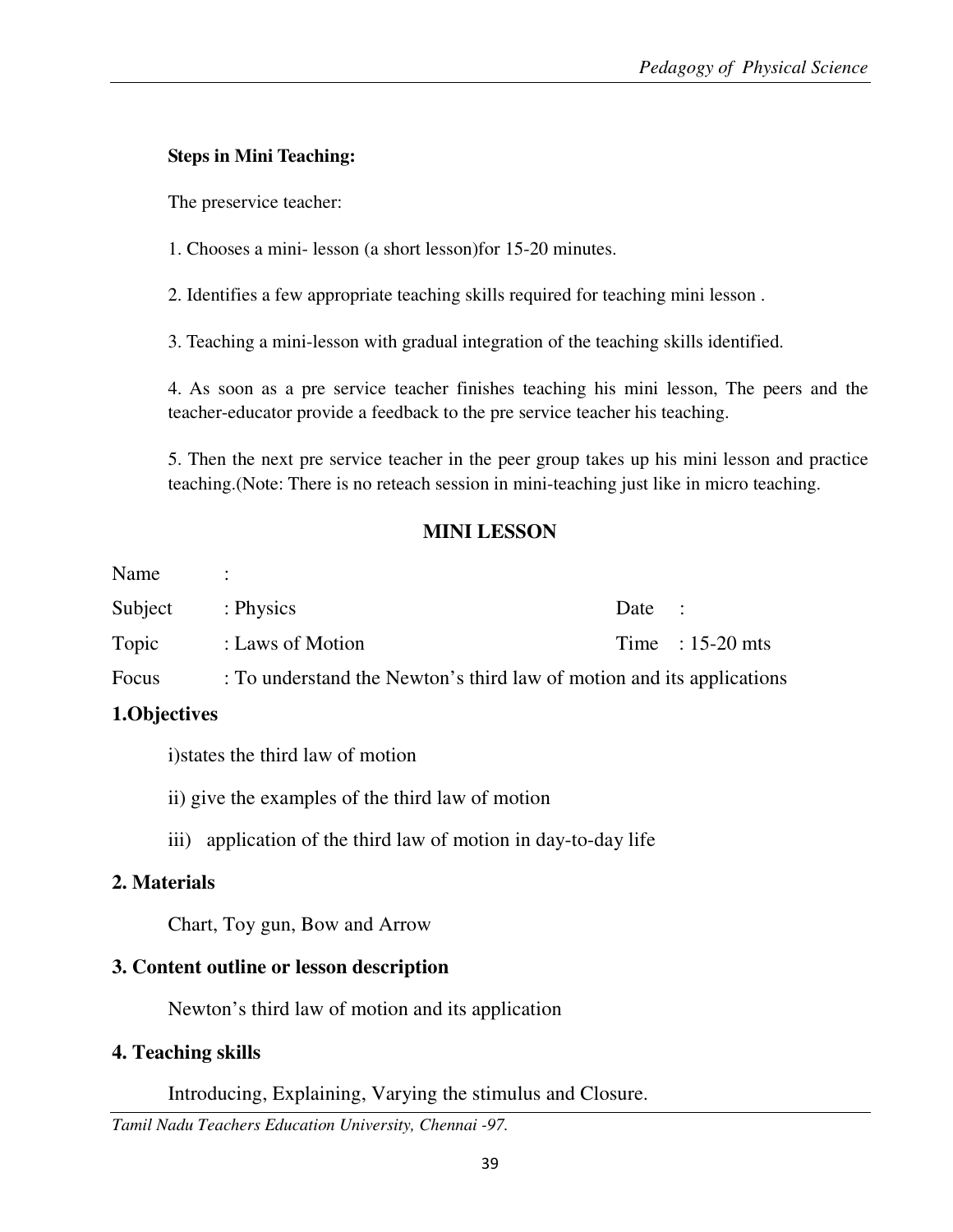## **5. Instructional procedures and activities**

### **I) Introductory activities (Motivation)**

Teacher : Do you travel in a bus? Student : yes sir. Teacher : Do you travel in a car? Student: Yes sir. We travel in a car. Teacher: Very Good. What happens if a bus driver applies sudden break? Student: We move upwards. Teacher: Exactly, Very good. Student: Somebody fall down. Teacher: yes. It is because of Newton's third law of motion.

## **II) Development activities( Presentation, Interaction and Reflection)**

Teacher : " For every action there is an equal and opposite reaction". This is Newton's third law of motion. Do you understand? Student: yes sir Teacher: I will give an example. What happens when a gun is fired? Student: The bullet will come out. Teacher: Very Good. What is the principle behind it? Student: Third law of motion. Teacher: Yes. How is it function? Student: Please explain it sir. Teacher: O.K. I will explain. When a gun is fired, it exerts a forward force on the bullet. The bullet exerts an equal and opposite force on the gun. So the gun is fired. This is because of Newton's third law of motion. What is the action takes place in firing a gun? Student: Pulling the trigger sir. Teacher: Very Good. What is the reaction? Student: Pushing out the bullet is equal and opposite reaction. Teacher: Very Good.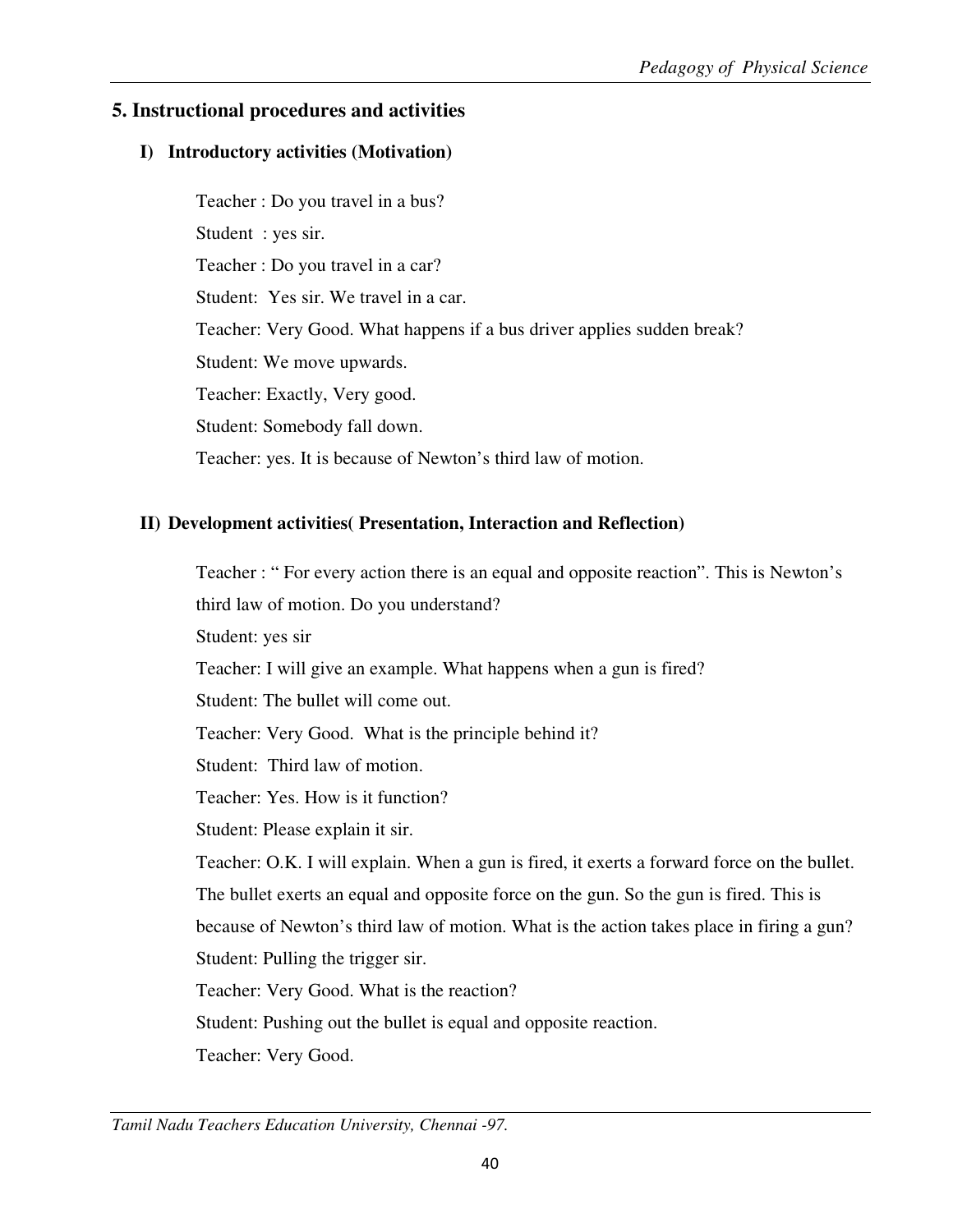## **III) Concluding activities ( Summing up/ Closure)**

Newton's third law is applicable in every activities of our life. For example a fish moves through water by using its fins to push back water and the water pushes the fish forward with a force i.e. equal to the backward force.

## **VI Evaluation and assessment**

 Distribute a copy of both assessment format (skill and steps) to the pre-service teacher (peer) for evaluation and assessment.

Distribute a copy of both assessment format (skill and steps) to the preservice teacher (peer) for evaluation and assessment.

## **Observation and Feedback on the practice of Integration of teaching skills**

 The complex teaching act can be split into component skills, each simple, well defined and limited. These skills can be identified, practiced, evaluated, controlled and acquired through training.

The teaching skills developed through training are to be observed by the peers/ teacher educators. Immediate feedback may be given to the student-teachers individually using the feedback forms.

Distribute a copy of both Assessment formats (skills  $\&$  steps) to the pre-service teachers (peers)

### **Observation and Feedback on Integration of teaching skills in Mini-Teaching**

| INTEGRATING SKILLS IN MINI TEACHING (Assessment by Peers/Teacher Educators) |                |             |                  |              |  |  |
|-----------------------------------------------------------------------------|----------------|-------------|------------------|--------------|--|--|
| Teaching skills                                                             | <b>AVERAGE</b> | <b>GOOD</b> | <b>VERY GOOD</b> | <b>TOTAL</b> |  |  |
|                                                                             | (SCORE 1)      | (SCORE 2)   | (SCORE 3)        |              |  |  |
| Introducing                                                                 |                |             |                  |              |  |  |
| Explaining                                                                  |                |             |                  |              |  |  |
| Questioning                                                                 |                |             |                  |              |  |  |
| Varying the                                                                 |                |             |                  |              |  |  |
| stimulus                                                                    |                |             |                  |              |  |  |
| Non verbal cues                                                             |                |             |                  |              |  |  |
| Reinforcement                                                               |                |             |                  |              |  |  |
| Closure                                                                     |                |             |                  |              |  |  |
| Fluency in                                                                  |                |             |                  |              |  |  |
| Communication                                                               |                |             |                  |              |  |  |

Range of scores: 8-24

# **OVERALL ASSESSMENT OF TEACHING STEPS**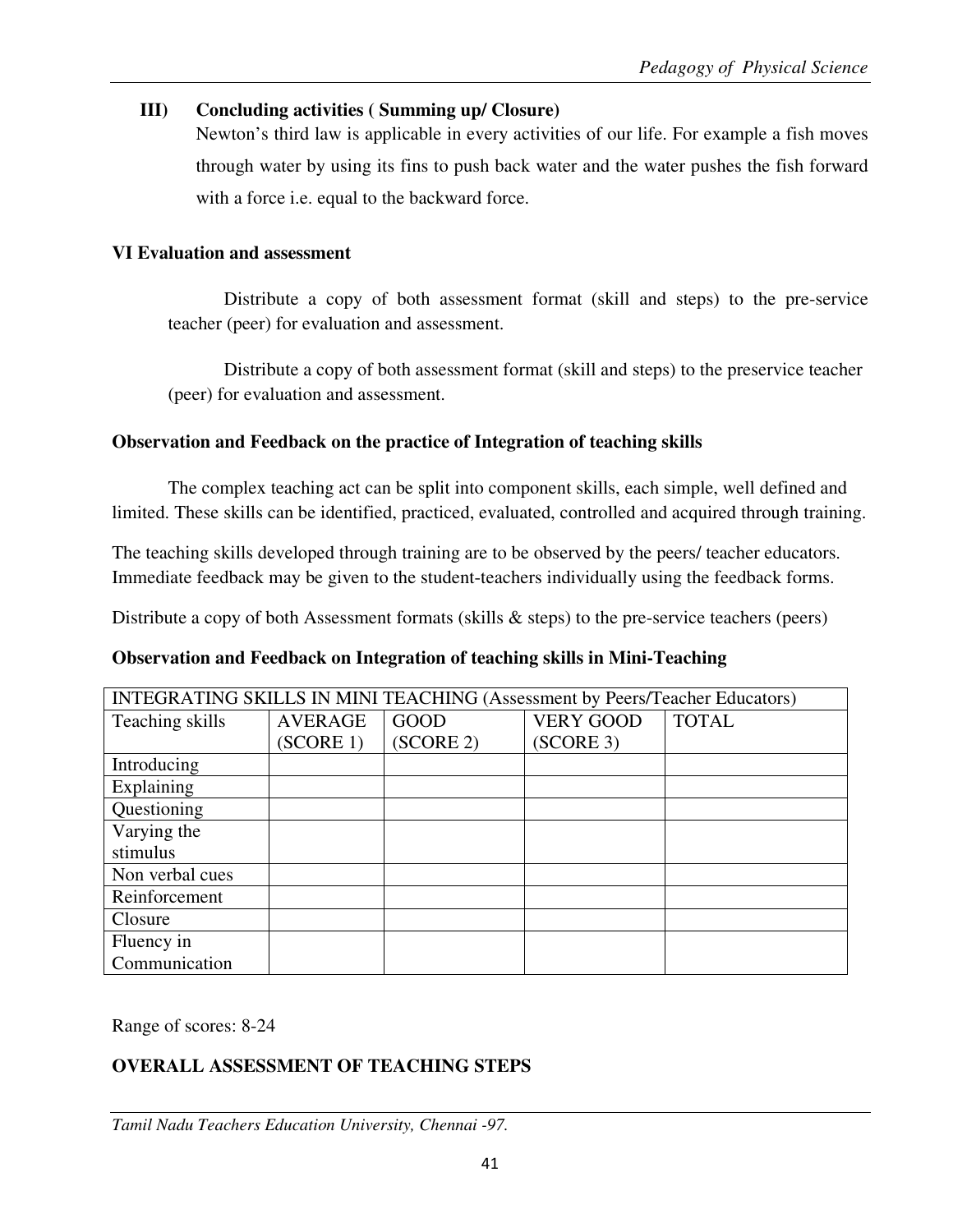AVERAGE \_\_\_\_\_\_ GOOD \_\_\_\_ VERY GOOD \_\_\_\_\_

#### **Interpretation of scores**

Average : 8

Good : 9-16

Very Good  $:17-24$ 

### **Observation and Feedback on Integration of teaching steps in Mini-Teaching**

| INTEGRATING THE STEPS IN MINI TEACHING  |                |             |                  |              |  |  |  |
|-----------------------------------------|----------------|-------------|------------------|--------------|--|--|--|
| (Assessment by Peers/Teacher Education) |                |             |                  |              |  |  |  |
| <b>TEACHING</b>                         | <b>AVERAGE</b> | <b>GOOD</b> | <b>VERY GOOD</b> | <b>TOTAL</b> |  |  |  |
| <b>STEPS</b>                            | (SCORE 1)      | (SCORE 2)   | (SCORE 3)        |              |  |  |  |
| Motivation                              |                |             |                  |              |  |  |  |
| Presentation                            |                |             |                  |              |  |  |  |
| Interaction                             |                |             |                  |              |  |  |  |
| Reflection                              |                |             |                  |              |  |  |  |
| Summing Up                              |                |             |                  |              |  |  |  |

Range of scores:5-15

### **OVERALL ASSESSMENT OF TEACHING STEPS**

AVERAGE GOOD VERY GOOD

Interpretation of scores

Average : 5

Good : 6-10

Very Good :11-15

### **Conclusion**

Today as never before, meeting our society's challenges demands educational excellence. Reinvigorating the economy, achieving energy independence with alternative technologies and green jobs, and strengthening our health care system require a skilled populace that is ready for the critical challenges we face. There is widespread consensus, however, that our education systems are failing to adequately prepare all students with the essential 21st century knowledge and skills necessary to succeed in life, career and citizenship.

### **Questions for Discussion and Reflection**

1. Briefly explain the major steps in teaching a mini lesson.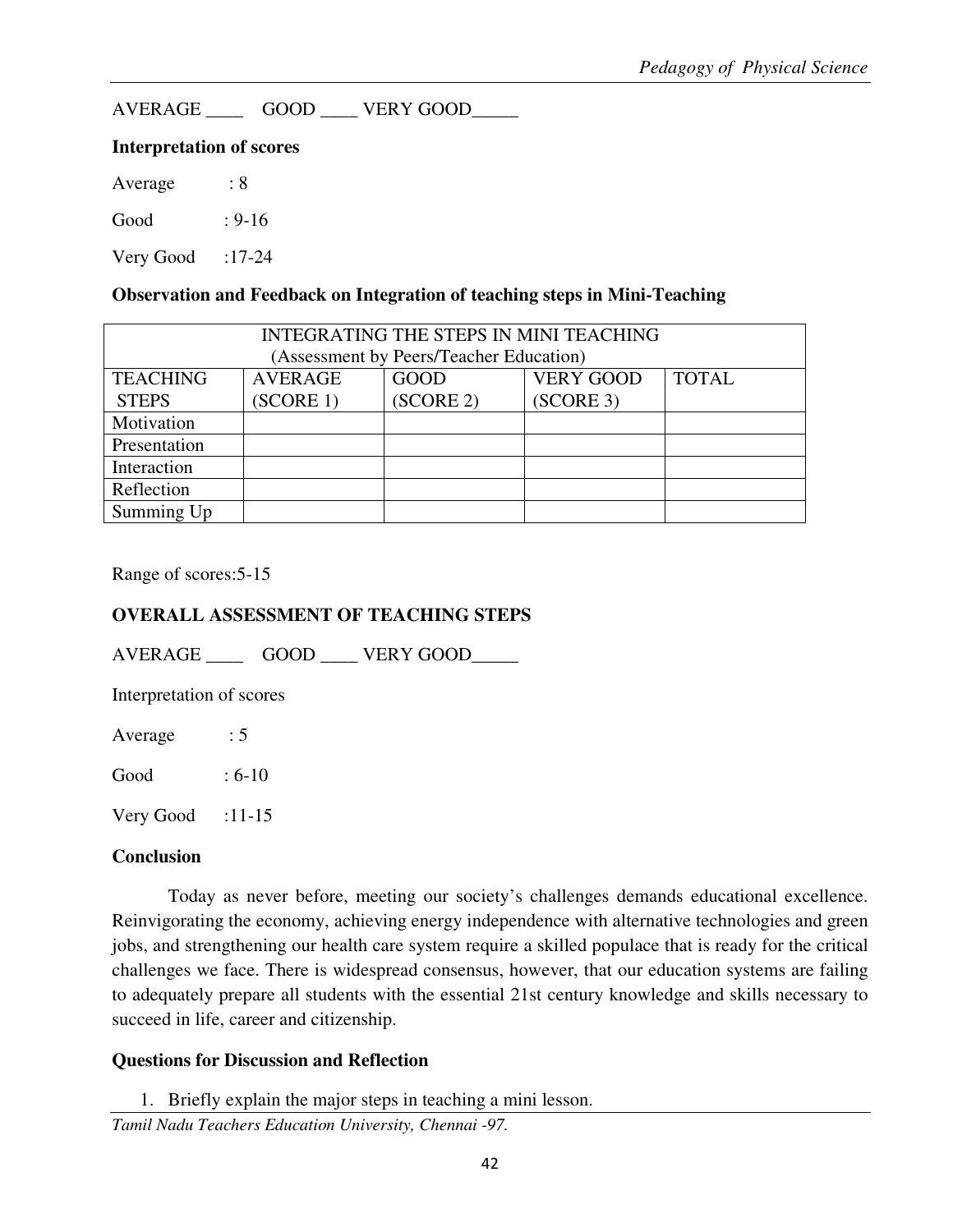- 2. Write a mini-lesson with multiple teaching skill for class IX std science.
- 3. Explain the mini lesson format.
- 4. Critically analyse the skill of varying the stimulus.
- 5. Explain the skill of explaining with its skill components.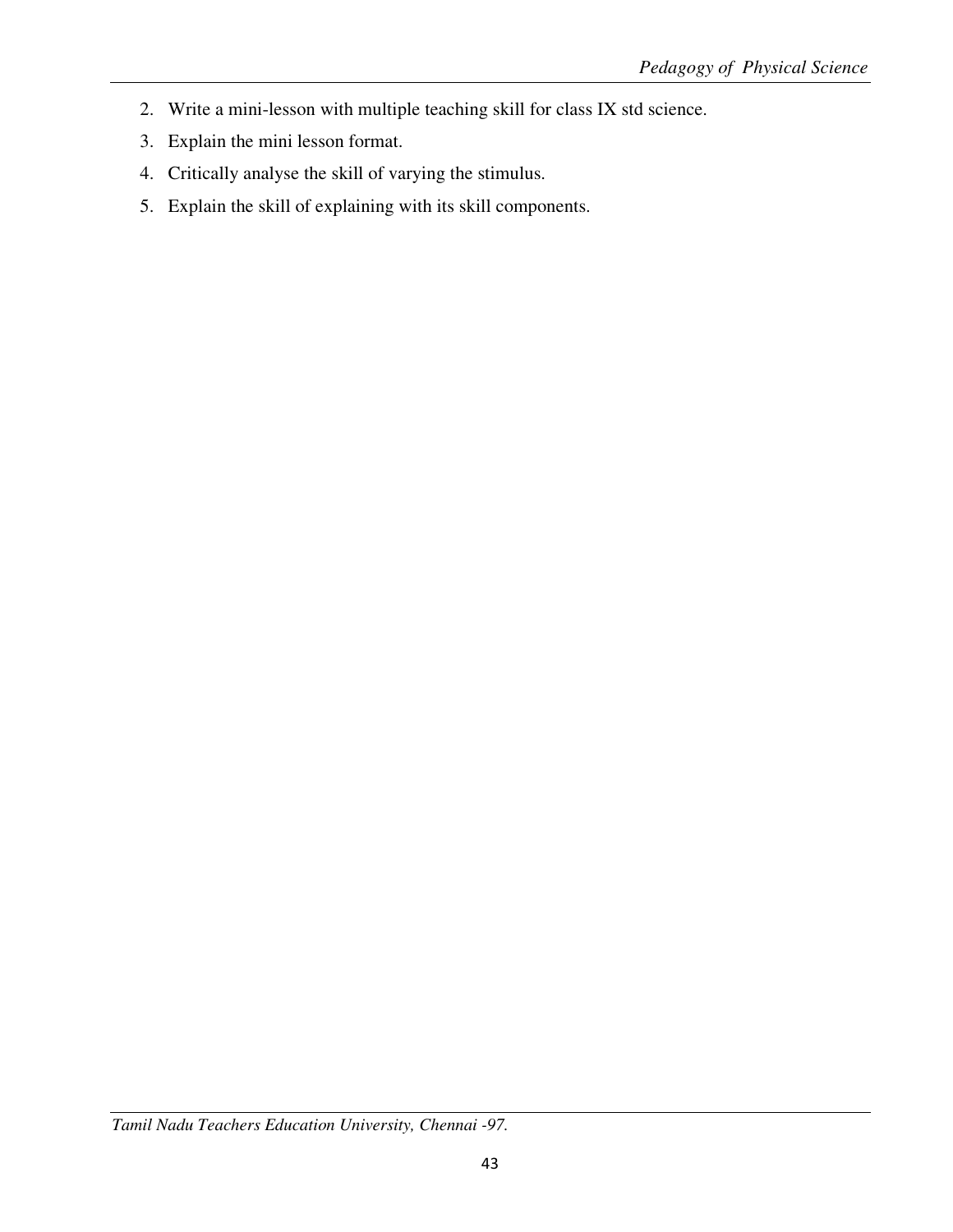# **UNIT-IV: Methods of Teaching Physical Science**

### **Objectives:**

After the completion of the unit, the learners will be able to:

- 1. Know the meaning of Lecture and Demonstration method.
- 2. Explain about Individual activities.
- 3. Understand the concept of small group learning.
- 4. Discuss about the recent trends of teaching Physical Science**.**

### **Introduction**

A teaching method comprises the principles and methods used for instruction to be implemented by teachers to achieve the desired learning or memorization by students. These strategies are determined partly on subject matter to be taught and partly by the nature of the learner. For a particular teaching method to be appropriate and efficient it has to be in relation with the characteristic of the learner and the type of learning it is supposed to bring about. The approaches for teaching can be broadly classified into teacher centered and student centered. In Teacher-Centered Approach to Learning, Teachers are the main authority figure. Students are viewed as "empty vessels" whose primary role is to passively receive information (via lectures and direct instruction) with an end goal of testing and assessment. It is the primary role of teachers to pass knowledge and information onto their students. Teaching and assessment are viewed as two separate entities. Student learning is measured through objectively scored tests and assessments. In Student-Centered Approach to Learning, while teachers are an authority figure, teachers and students play an equally active role in the learning process. The teacher's primary role is to coach and facilitate student learning and overall comprehension of material. Student learning is measured through both formal and informal forms of assessment, including group projects, student portfolios, and class participation. Teaching and assessments are connected; student learning is continuously measured during teacher instruction. Commonly used teaching methods may include class participation, demonstration, recitation, memorization, or combinations of these.

 'Science is not only knowledge about universe; it is also a way of obtaining knowledge.' Each teacher may find ways in which he could get the best results. Etymologically method is derived from Greek word 'Methodos' which means pursuit of knowledge. Method refers to the way of delivering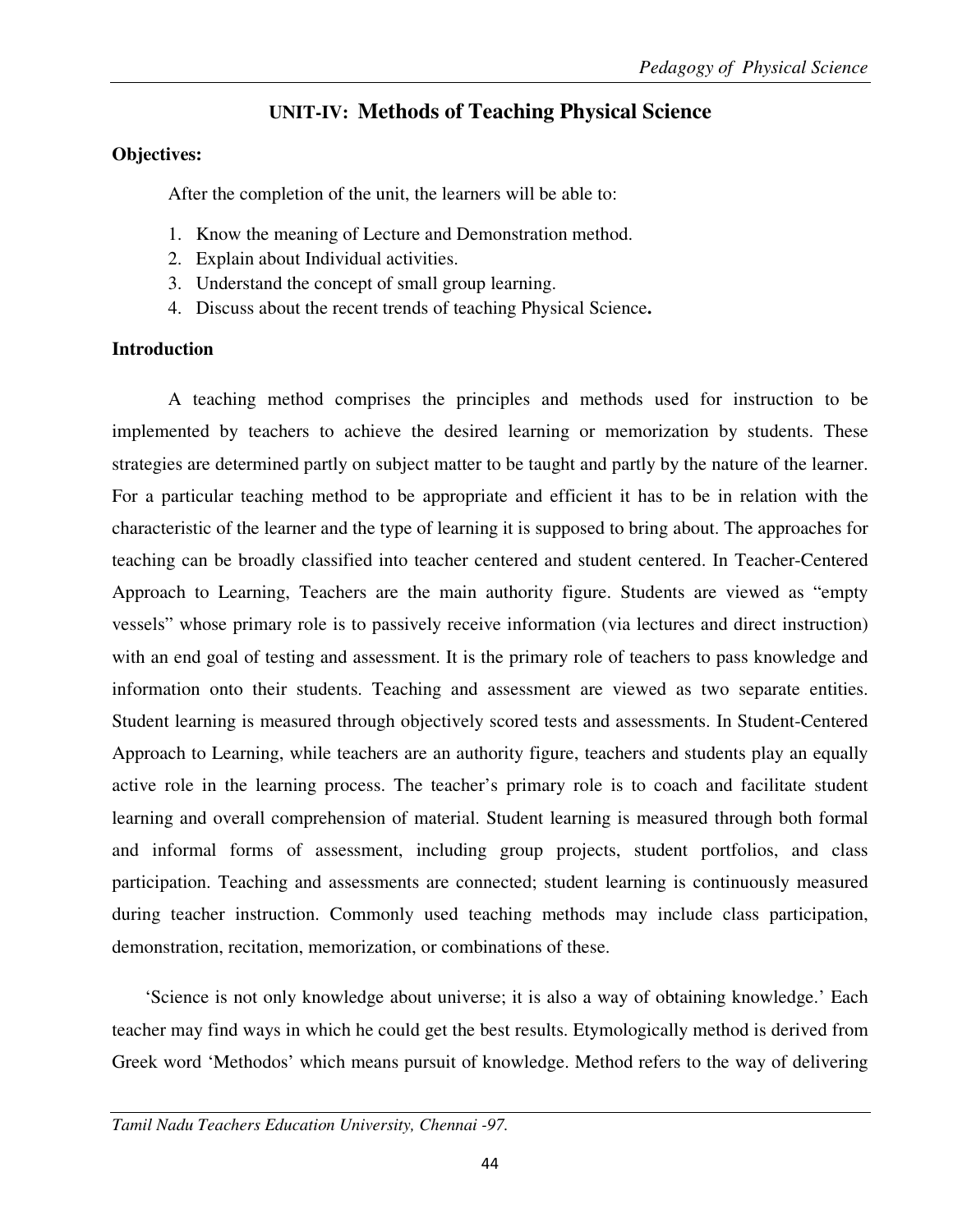knowledge and transmitting scientific skills by a teacher to his pupils. Methods of teaching science can be classified into two types

- i. Teacher-centered
- ii. Pupil Centered

### **TEACHER CENTERED METHODS**

The teacher-centered method is mainly expository in type in which the focus is on telling, memorization and recalling information. The students are passive recipients of knowledge. The teaching environment is very much formalized and the teacher occupies a central position in the classroom.

### **LECTURE METHOD**

The lecture is one of the most basic pedagogic tool which is generally followed in schools and colleges, here the teacher talks and the pupil listens. Despite the fact that this method does not cater for realizing the aims of teaching science and is not in accordance with the principles of teaching, it is the most dominating method today and is liked by majority of teachers. The lecture is an exposition of knowledge, facts, principles or other information which a teacher wishes to present to her students. In short a lecture means one person addressing many students.

#### **Phases of a Lecture**

There are three phases of a lecture. They are preparatory phase, development phase and consolidation phase

#### **I. Preparatory Phase (Warm up Phase)**

In this phase students are to be prepared to receive the contents of a lecture. Variety of formal and informal techniques can be used to prepare the students or to arouse their level of motivation or curiosity. In the classrooms normally teacher relates the contents of the lecture to the previous knowledge of the students.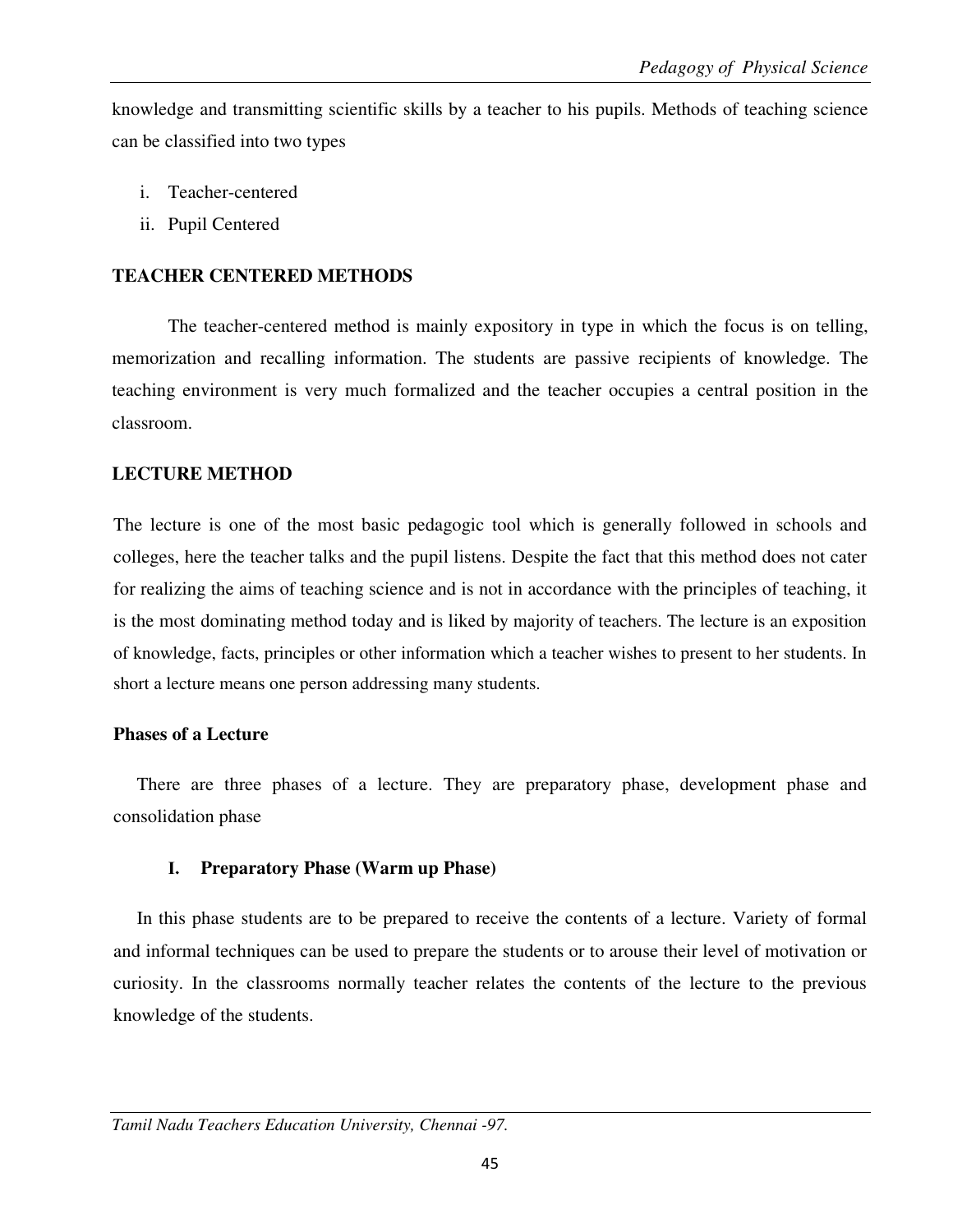## **II. Development Phase**

This is the most important phase of the lecture. The entire body of the lecture isdelivered in this phase only. Some activities of this phase are using analogies, giving suitable examples, proper illustration, comparison and differentiation, use of proper aids and in recent time's proper use of audio visual technology in classrooms.

### **III. Consolidation Phase**

This is the end part of the lecture. Here the lectures pin point the important aspects of the lecture once again by summarizing. Now proper reviewing can be done to check the level of understanding by asking questions. Provide assignments, feedback and can relate the topic to the future learning content.

## **Skills associated with good lecture**

- 1. Use of body language
- 2. Use of communication boosters
- 3. Varying the stimulus
- 4. Voice modulation
- 5. Use of proper language

## **Area of application of Lecture method**

- To introduce new and difficult topic
- To revise the topics already covered
- To give some background of a certain topic
- . To present the life histories of great scientist and their struggles and achievement in life
	- To explain about certain n procedures
	- To impart factual knowledge
	- To explain too deep theoretical factors

## **DEMONSTRATION METHOD**

In demonstration method the teacher really teaches the content through proper demonstration of what all things which are important. The teacher performs experiments and goes on asking pupil to observe certain things. The students are compelled to observe and note the important things as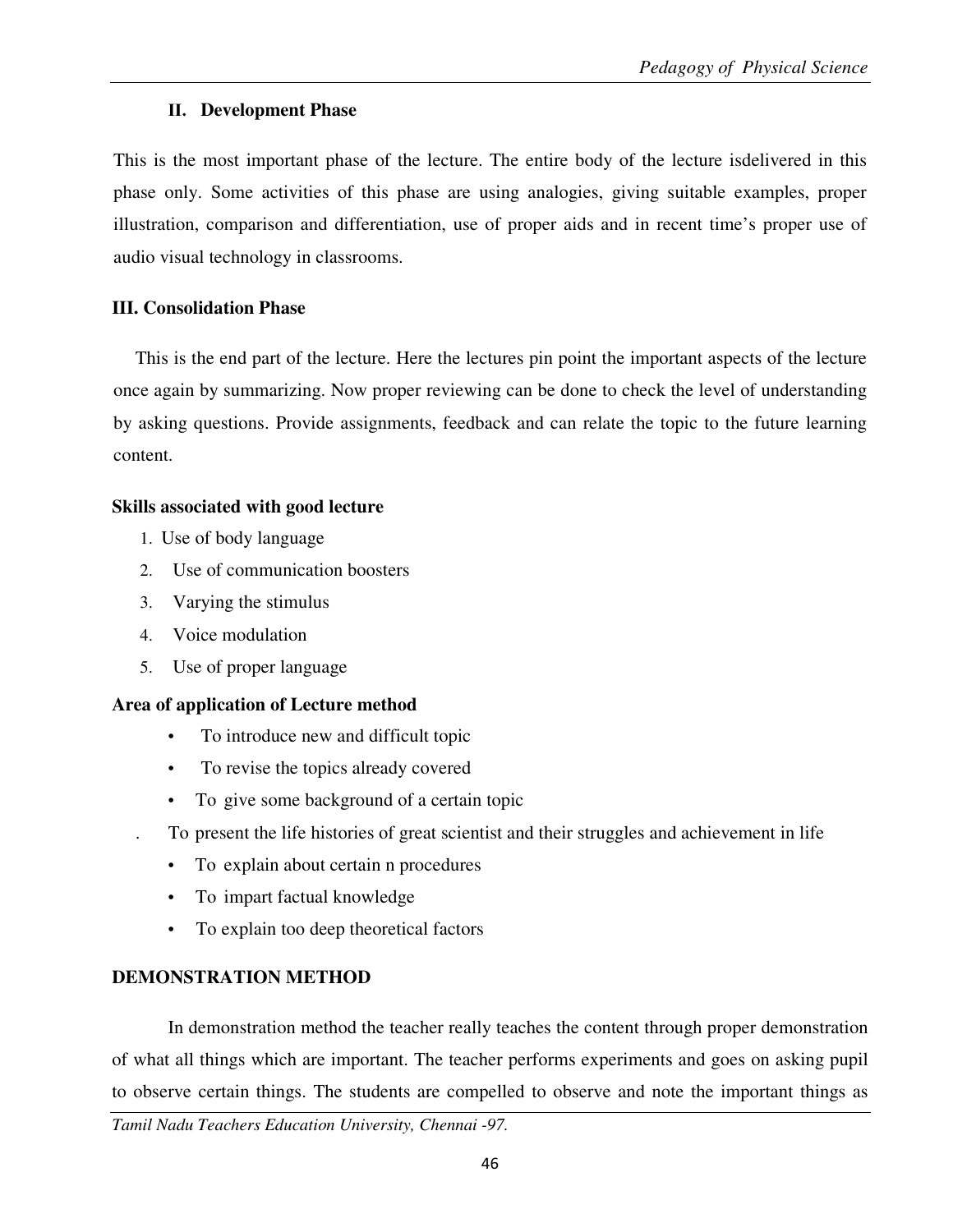they have to infer some theoretical factors from their recorded observations. Question answer sessions will be the highlighted part of this program. Students are actively involved in the classroom discussions and this develops powers of observation, reasoning and drawing inferences. The method is based on the fact that, things which are seen are believable and is true and this method follows the maxim of teaching from concrete to abstract.

## **Criteria for Good Demonstration**

- Demonstration should be planned and rehearsed well in advance
- The aim and purpose of demonstration must be clear to the teacher
- The demonstration should be arranged in such a way as everything is clearly visible to all
- Throughout the demonstration active participation from all parts should be there
- Pupil should be made familiar with each and every items used in demonstration. Apparatus should be arranged in a sequence on the table. It is better to keep apparatus to be used on the left hand side and used on the right hand side
- Demonstration should be simple and speedy
- Difficult points in the demonstration should be explained before hand
- Teacher should impress upon the students to write what they observe

#### **Merits**

- It is economical
- As the teacher alone performs the experiment
- Saves time, when number of experiments are performed in short time
- The method is psychological because the students are shown concrete facts verified practically

### **Demerits**

- There is no scope of learning by doing or develop practical skills as teacher alone performs the experiment
- The method does not show the difference between bright and dull
- No scientific skills are inculcated and possess lack of training in scientific method
- No scope of improving practical skills as teacher alone performs the experiment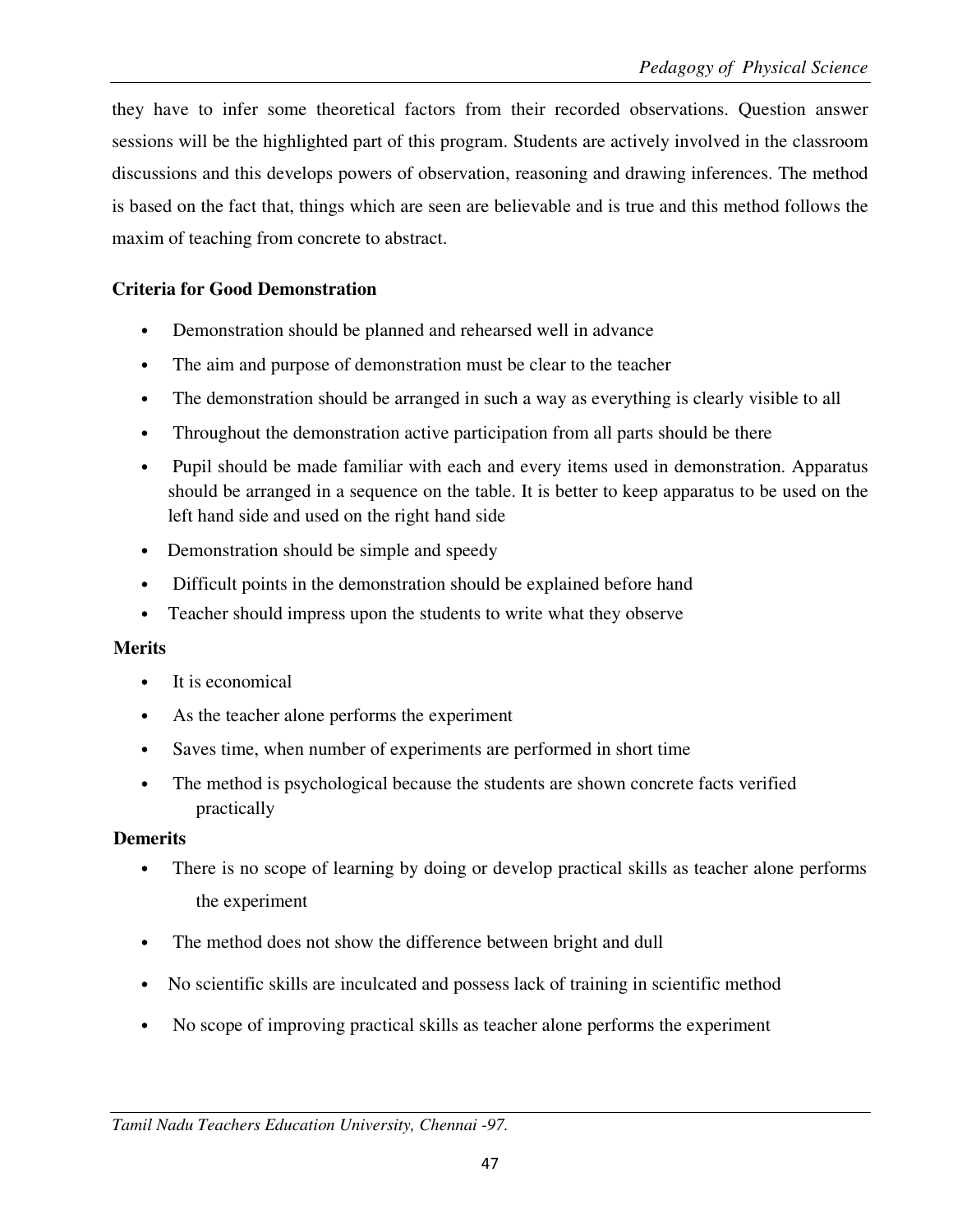#### **TEAM TEACHING**

Team teaching involves a group of instructors working purposefully, regularly, and cooperatively to help a group of students of any age learn. Teachers together set goals for a course, design a syllabus, prepare individual lesson plans, teach students, and evaluate the results. They share insights, argue with one another, and perhaps even challenge students to decide which approach is better.Teams can be single-discipline, interdisciplinary, or school-within-a-school teams that meet with a common set of students over an extended period of time. New teachers may be paired with veteran teachers. Innovations are encouraged, and modifications in class size, location, and time are permitted.

The team-teaching approach allows for more interaction between teachers and students. Faculty evaluates students on their achievement of the learning goals; students evaluate faculty members on their teaching proficiency. Emphasis is on student and faculty growth, balancing initiative and shared responsibility, specialization and broadening horizons, the clear and interesting presentation of content and student development, democratic participation and common expectations, and cognitive, affective, and behavioral outcomes. This combination of analysis, synthesis, critical thinking, and practical applications can be done on all levels of education, from kindergarten through graduate school.

Working as a team, teachers model respect for differences, interdependence, and conflictresolution skills. Team members together set the course goals and content, select common materials such as texts and films, and develop tests and final examinations for all students. They set the sequence of topics and supplemental materials. They also give their own interpretations of the materials and use their own teaching styles. The greater the agreement on common objectives and interests, the more likely that teaching will be interdependent and coordinated.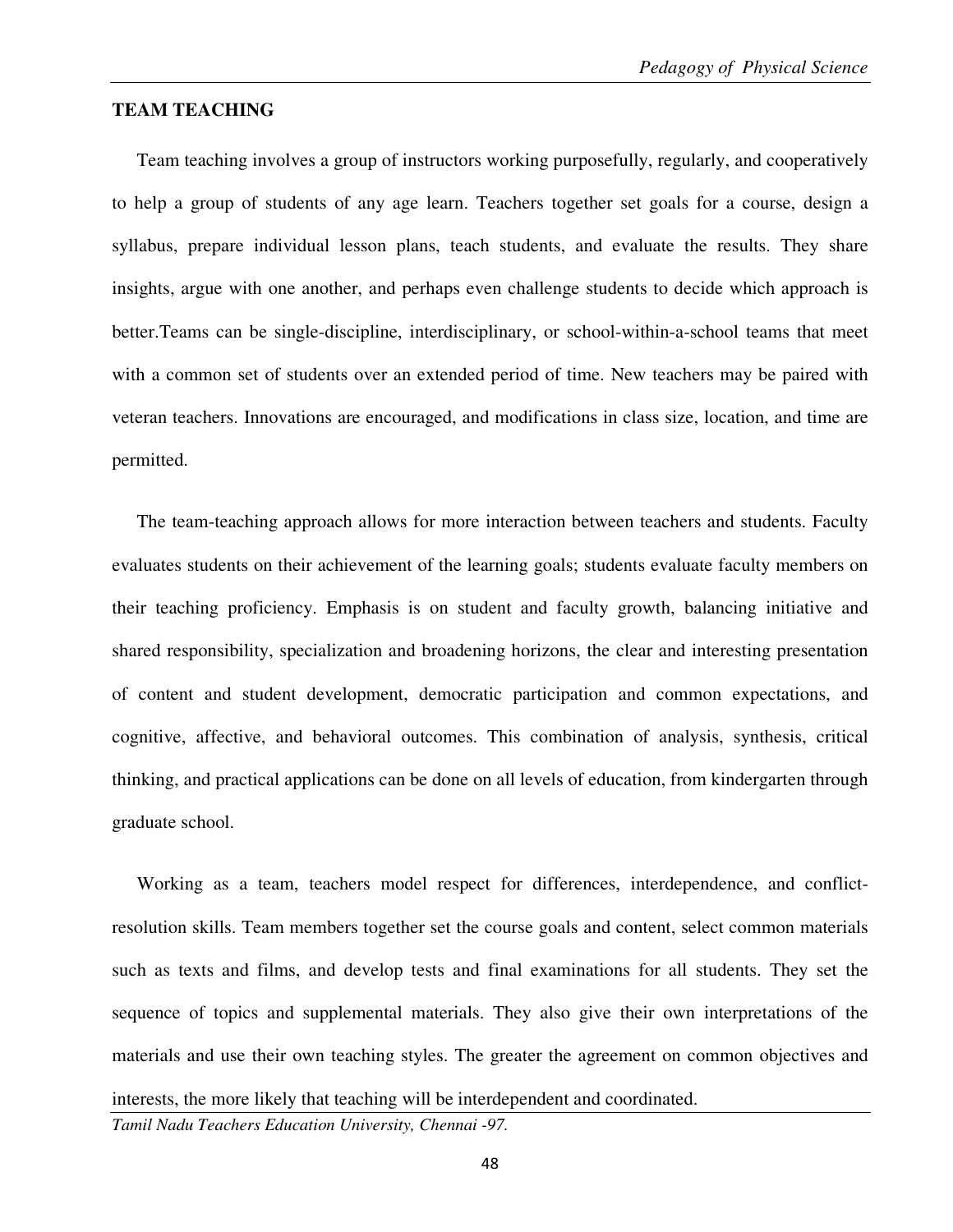Teaching periods can be scheduled side by side or consecutively. For example, teachers of two similar classes may team up during the same or adjacent periods so that each teacher may focus on that phase of the course that he or she can best handle. Students can sometimes meet all together, sometimes in small groups supervised by individual teachers or teaching assistants, or they can work singly or together on projects in the library, laboratory, or fieldwork. Teachers can be at different sites, linked by video-conferencing, satellites, or the Internet.

Breaking out of the taken-for-granted single-subject, single-course, single-teacher pattern encourages other innovations and experiments. For example, students can be split along or across lines of sex, age, culture, or other interests, recombined to stimulate reflection. Remedial programs and honors sections provide other attractive opportunities to make available appropriate and effective curricula for students with special needs or interests. They can address different study skills and learning techniques. Team teaching can also offset the danger of imposing ideas, values, and mindsets on minorities or less powerful ethnic groups. Teachers of different backgrounds can culturally enrich one another and students.

### **Advantages**

Students do not all learnat the same rate. Periods of equal length are not appropriate for all learning situations. Educators are no longer dealing primarily with top-down transmission of the tried and true by the mature and experienced teacher to the young, immature, and inexperienced pupil in the single-subject classroom. Schools are moving toward the inclusion of another whole dimension of learning: the lateral transmission to every sentient member of society of what has just been discovered, invented, created, manufactured, or marketed. For this, team members with different areas of expertise are invaluable.

Of course, team teaching is not the only answer to all problems plaguing teachers, students, and administrators. It requires planning, skilled management, willingness to risk change and even failure, humility, open-mindedness, imagination, and creativity. But the results are worth it.

Teamwork improves the quality of teaching as various experts approach the same topic from different angles: theory and practice, past and present, different genders or ethnic backgrounds. Teacher strengths are combined and weaknesses are remedied. Poor teachers can be observed,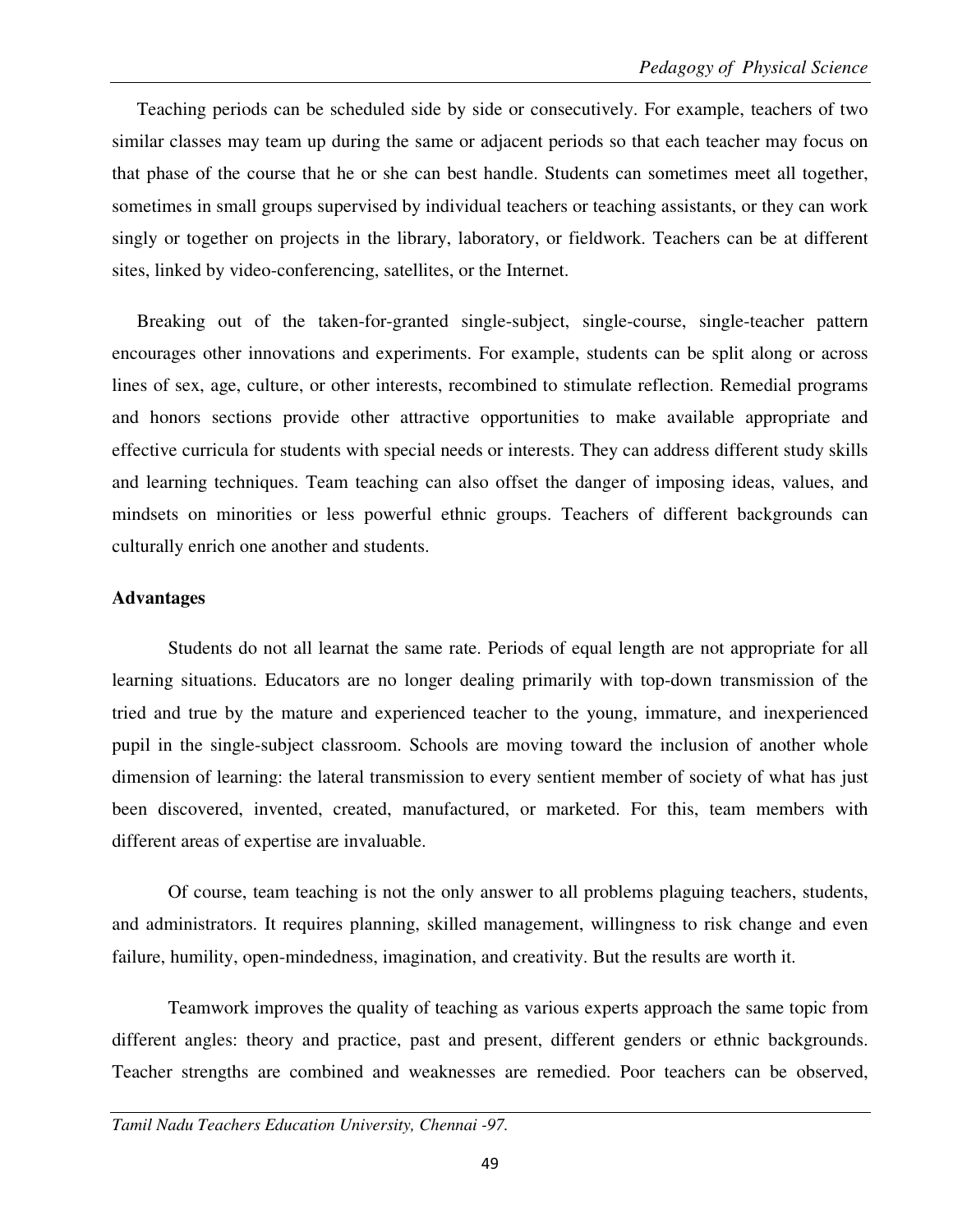critiqued, and improved by the other team members in a non-threatening, supportive context. The evaluation done by a team of teachers will be more insightful and balanced than the introspection and self-evaluation of an individual teacher.

Working in teams spreads responsibility, encourages creativity, deepens friendships, and builds community among teachers. Teachers complement one another. They share insights, propose new approaches, and challenge assumptions. They learn new perspectives and insights, techniques and values from watching one another. Students enter into conversations between them as they debate, disagree with premises or conclusions, raise new questions, and point out consequences. Contrasting viewpoints encourage more active class participation and independent thinking from students, especially if there is team balance for gender, race, culture, and age. Team teaching is particularly effective with older and underprepared students when it moves beyond communicating facts to tap into their life experience.

The team cuts teaching burdens and boosts morale. The presence of another teacher reduces student-teacher personality problems. In an emergency one team member can attend to the problem while the class goes on. Sharing in decision-making bolsters self-confidence. As teachers see the quality of teaching and learning improve, their self-esteem and happiness grow. This aids in recruiting and keeping faculty.

#### **Disadvantages**

Team teaching makes more demands on time and energy. Members must arrange mutually agreeable times for planning and evaluation. Discussions can be draining and group decisions take longer. Rethinking the courses to accommodate the team-teaching method is often inconvenient.

Opposition may also come from students, parents, and administrators who may resist change of any sort. Some students flourish in a highly structured environment that favors repetition. Some are confused by conflicting opinions. Too much variety may hinder habit formation.

Salaries may have to reflect the additional responsibilities undertaken by team members. Team leaders may need some form of bonus. Such costs could be met by enlarging some class sizes. Nonprofessional staff members could take over some responsibilities.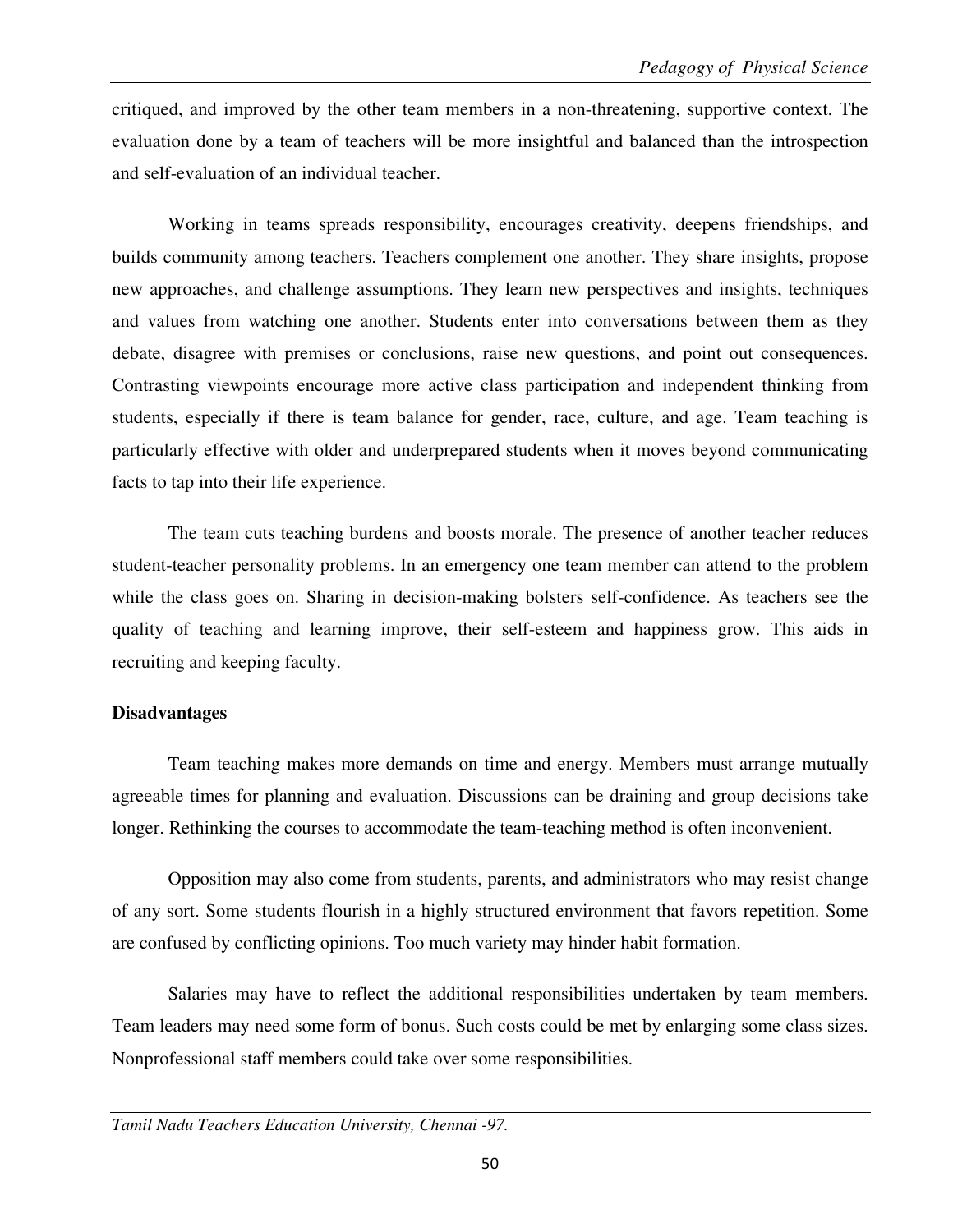### **LEARNER CENTRED METHODS**

Learner-centered methods are those methods are those methods where the focus of attraction is learners than teachers. It is through the involvement of learners the method develops. The recent psychological approaches in the classrooms give more importance to learner centered methods than teacher centered methods.

### **LABORATORY METHOD**

The method provides opportunities for each student to conduct experiments at his own in science laboratories. Every student is provided with a laboratory manual containing the instructions and teacher merely guides and supervises. The laboratory becomes a place where the teacher and the taught solve their problems together.

The teacher divides the experiment in two groups. One set of experiment which needs to be carried out with delicate and costly apparatus are performed by him and other set are conducted by the students in the laboratory. Some of the important aspects considered in the laboratory method are

- 1. Preparation for laboratory work
- 2. Supervision
- 3. Division of experiments among pupils
- 4. Recording of experiments

### **PROJECT METHOD**

Project method owes its origin to the pragmatic school of philosophy. It was propounded by W. H. Kilpatrick and was perfected by J. A. Stevenson. The method consists of building a comprehensive unit around an activity which may be carried out in the school or outside. The essence of this method is to carry out a useful task in a group in which all the students work cooperatively. Learning by doing and learning by living are the two basic principles involved and children learn through association, co-operation and activity.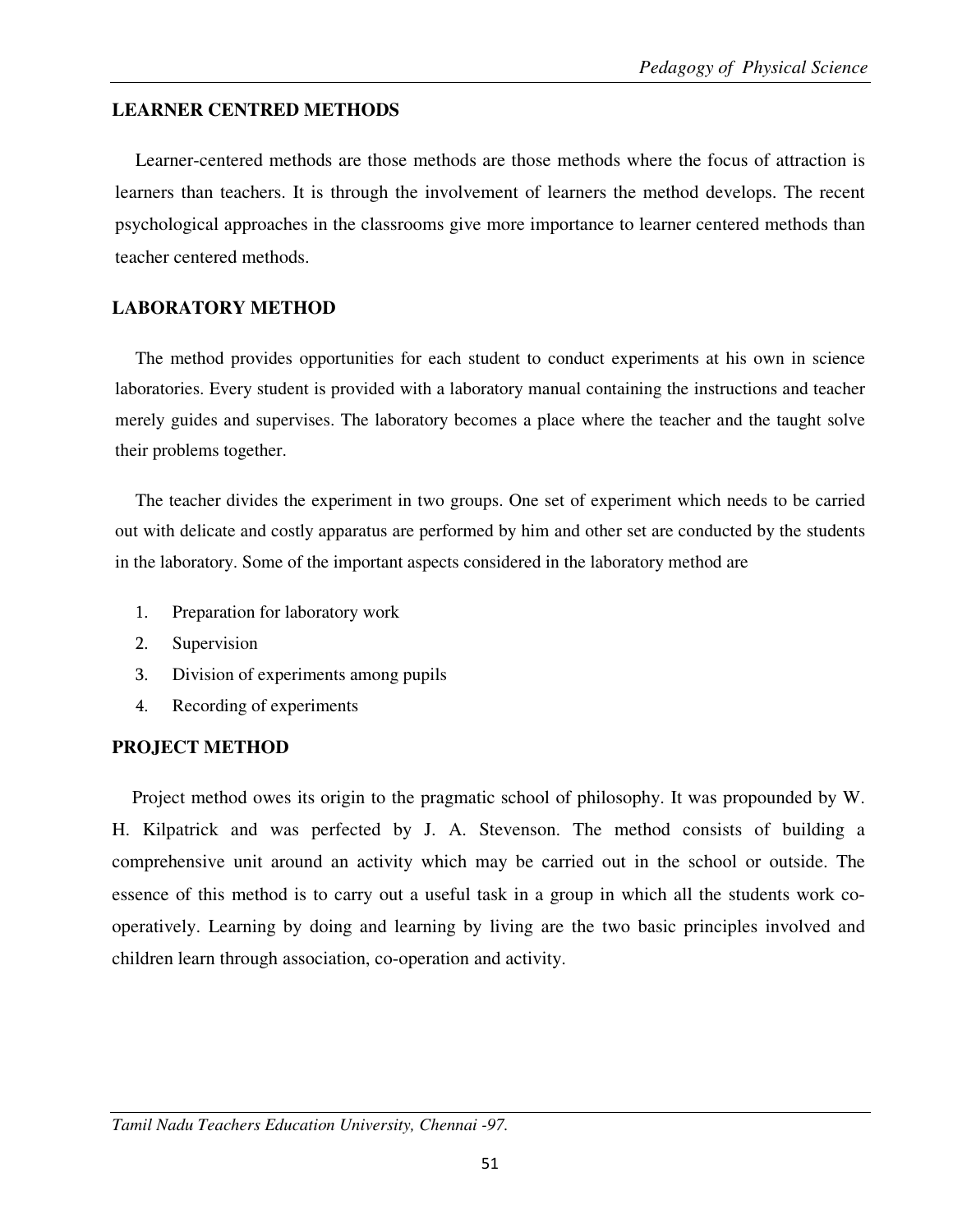# **Principles of the Project Method**

- 1. The principle of freedom.
- 2. The principle of reality.
- 3. The principle of activity.
- 4. The principle of experience.
- 5. The principle of utility.
- 6. The principle of interest.
- 7. The principle of sociability

# **Major steps of the Project Method**

- 1. Providing a situation
- 2. Choosing and purposing
- 3. Planning
- 4. Carrying out the project (executing)
- 5. Evaluating
- 6. Recording

# **Merits**

- 1. The method is in accordance with psychological laws of learning
- a) Law of readiness pupil are ready to learn creating interest, purpose and life like situation.
- b) Law of exercise by practice we learn things, self-activity on the part of students create experience in later life.
- c) Law of effect child should be satisfied and feel happy in what he is learning.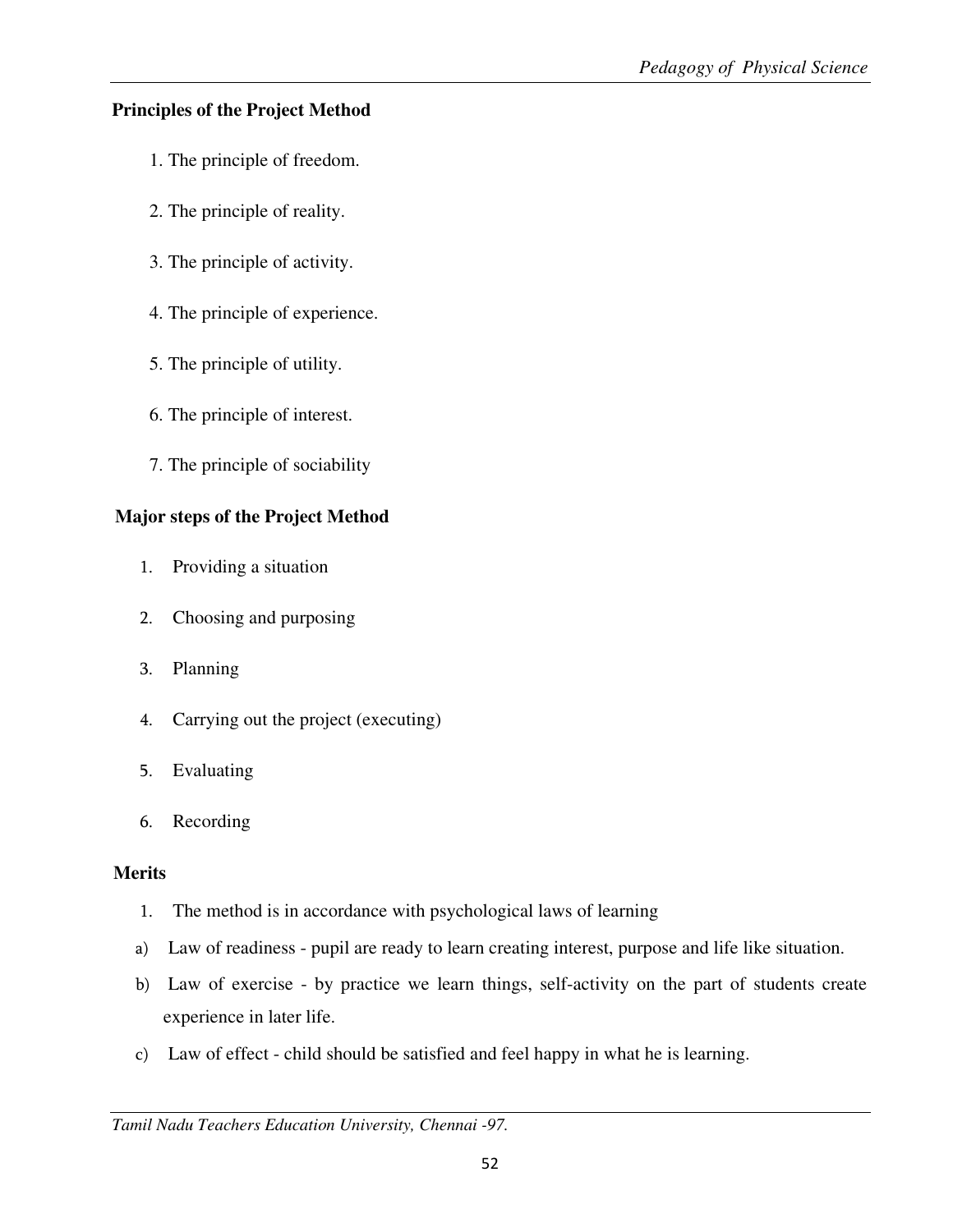- 2. It promotes co-operation and group interaction.
- 3. It gives training in a democratic way of learning and living.
- 4. There is no place for rote memorization.
- 5. Provides dignity of labour and develop respect and taste for all types of work.
- 6. Develops initiativeness and self activity.
- 7. Makes learning natural, spontaneous and interesting.
- 8. Provide opportunities to participate actively and meaningfully in a purposive venture.

### **Demerits**

- 1. Project absorbs large amount of time and can be used a part of science work only.
- 2. Many aspect of curriculum will not yield to project work.
- 3. Larger projects in the hands of an inexperienced and unskillful teacher lead to boredom.
- 4. Text book written on this lines are not available.
- 5. The method is highly expensive aspupil has to purchase lot of item, travel and do outdoor work.
- 6. Mastery over the content is not achieved.
- 7. Teaching is not organized, regularized or systematic.

### **PEER TUTORING/TEACHING BY STUDENTS**

Peer tutoring is a flexible, peer-mediated strategy that involves students serving as academic tutors and tutees. Typically, a higher performing student is paired with a lower performing student to review critical academic or behavioral concepts."Peer tutoring is the system of instruction in which learners help each other and learn by teaching. Tutoring schemes have been used in a variety of context, with students teaching students, students teaching school pupils, non-professional adults teaching adults and children, and pupils teaching pupils."

There are many benefits for both the peer tutor and tutee in this relationship, one aspect of this is that the tutor can establish a rapport with the tutee in a way that a teacher cannot. A peer tutor may have taken the same class recently, or have taken similar classes.Because the peer tutor is seen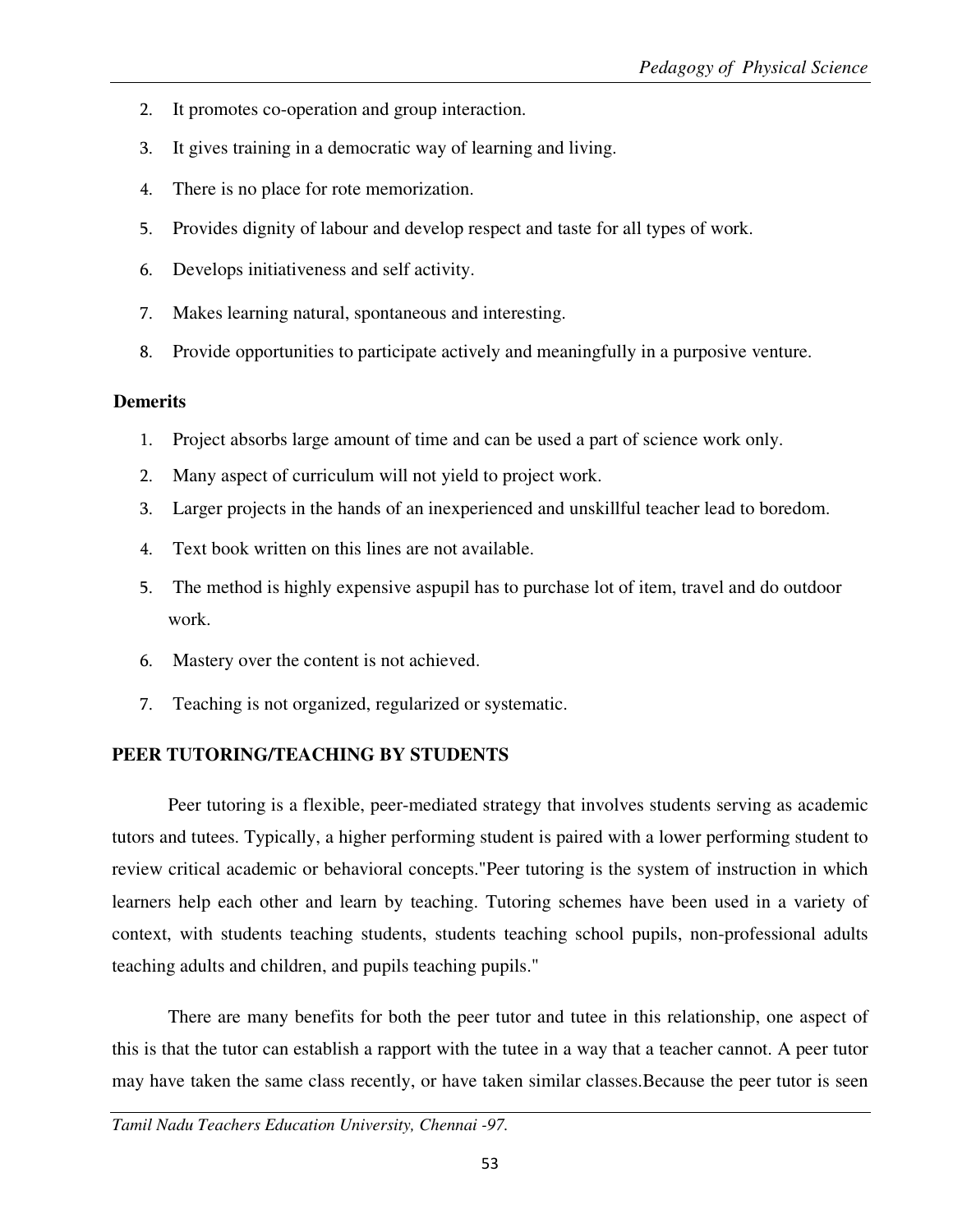by the tutee as being more at their own level, advice given by the tutor may be accepted more readily than advice from a teacher. Another key reason for this is that a peer tutor does not give any grade on the paper, whereas a teacher serving in a tutor role may still be perceived as someone who grades papers.

Peer tutors can be trained through on-the-job training, as well as through formal workshops. New tutors can be paired with more experienced tutors for their first few tutorials, and after the tutors are satisfied that the new tutors can operate alone they can give one-on-one tutoring. A key aspect of tutor training is the reflection on tutorials with other tutors. This reflection looks at what could have gone better as well as the tutor's progress in giving tutorials.In higher education tutorial settings, the benefits of peer tutoring programs also extend to class tutors. Using grounded theory techniques, it was found that the following five themes underlie their experiences: role exploration, sharing responsibility, regulation of the peer tutored groups, harnessing the peer tutors' role, and community.

### **Purpose**

There are several reasons to become active in peer tutoring - reasons for both the tutor and the student. Here are a few of the most helpful aspects peer tutoring can offer:

- Peer tutoring allows both the tutor and the student to better understand information. As the tutor and student work through assignments and practice the concepts, both individuals gain a broader and deeper understanding of the material.
- The tutor learns not only how to ask useful questions, but also develops social listening skills that are a sought-after ability in the professional world.

### **Goals and Objectives**

The main goal of this tutorial is to introduce learners to essential peer tutoring techniques. Upon completion of this tutorial, you will be able to:

- Identify good environments for holding peer tutoring sessions.
- Identify elements necessary to build a good rapport with a student.
- Identify important elements of the role of a tutor.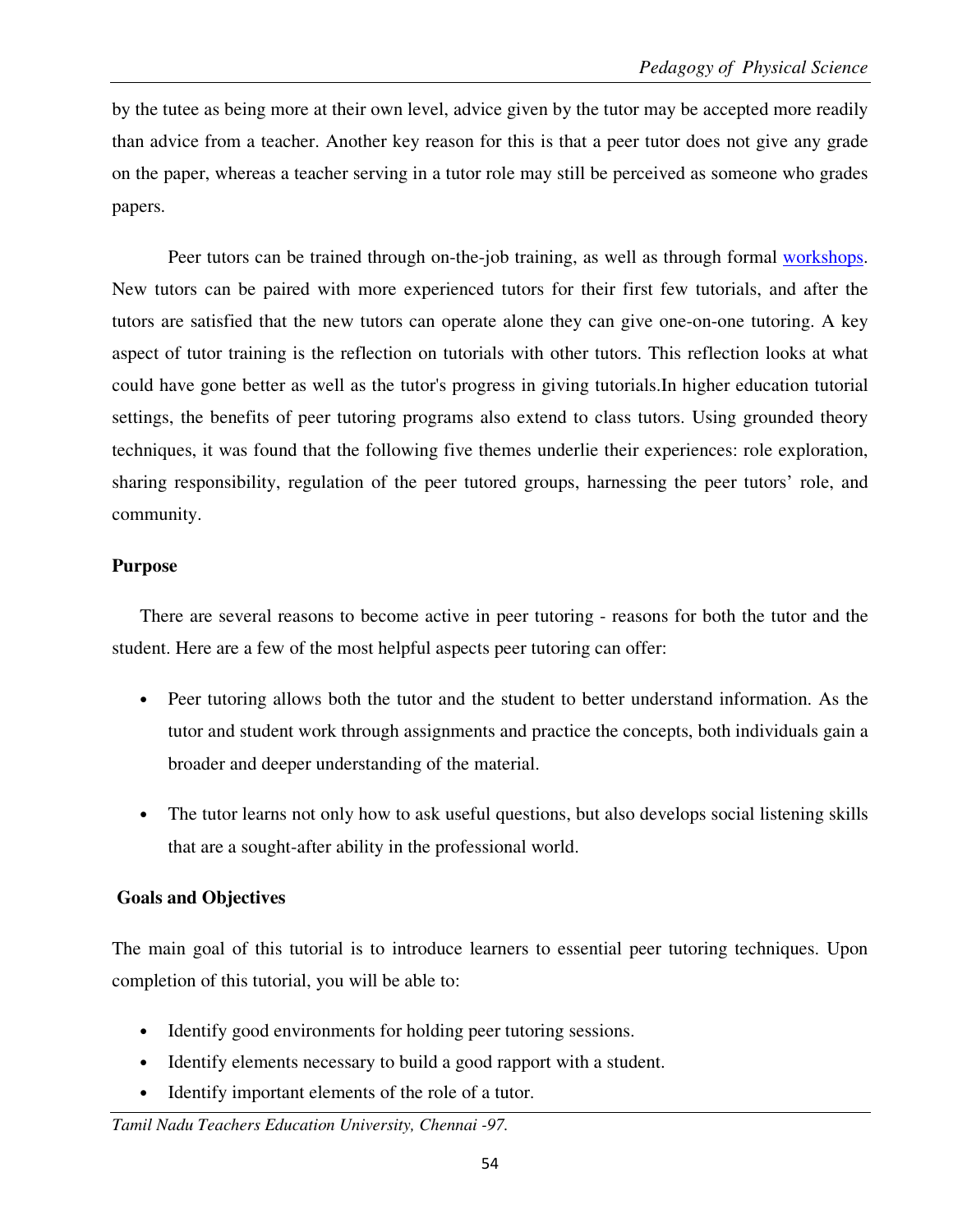- Demonstrate understanding of basic listening skills a tutor should use in any peer tutoring situation.
- Demonstrate understanding of basic questioning skills a tutor should use in any peer tutoring situation.
- Demonstrate understanding of basic feedback techniques a tutor should use in any peer tutoring situation.

### **INDIVIDUAL ACTIVITIES**

 If the student can pursue the activities individually at class room or home then it is called individual activities. This individual activitycreates interest of the students. This activity is also useful to understand the particular concept easily.

For example, why is  $CO_2$  increasing in the atmosphere? Who is doing it? Many people think that  $CO<sub>2</sub>$  is "pollution," so that clean burning should be a way to eliminate greenhouse gas emissions. In this demonstration, we review basic chemistry (see illustration) to realize that producing  $CO<sub>2</sub>$  is an inevitable product of burning any fossil fuel.

## **Materials**

- At least three large-size plastic foam balls colored white, representing oxygen
- At least one medium-size plastic foam ball colored red, representing carbon
- At least four small-size plastic foam balls colored blue, representing hydrogen
- Pipe cleaners
- Safety scissors

## **Procedure**

1. Prepare plastic foam balls of various sizes and colors (see above). Use safety scissors to cut several pipe cleaners into 1 inch lengths.

Discuss: *What is in a hydrocarbon?* A hydrocarbon is made up of hydrogen and carbon. For example, one carbon molecule attached to four hydrogen molecules is methane, the simplest of the hydrocarbons.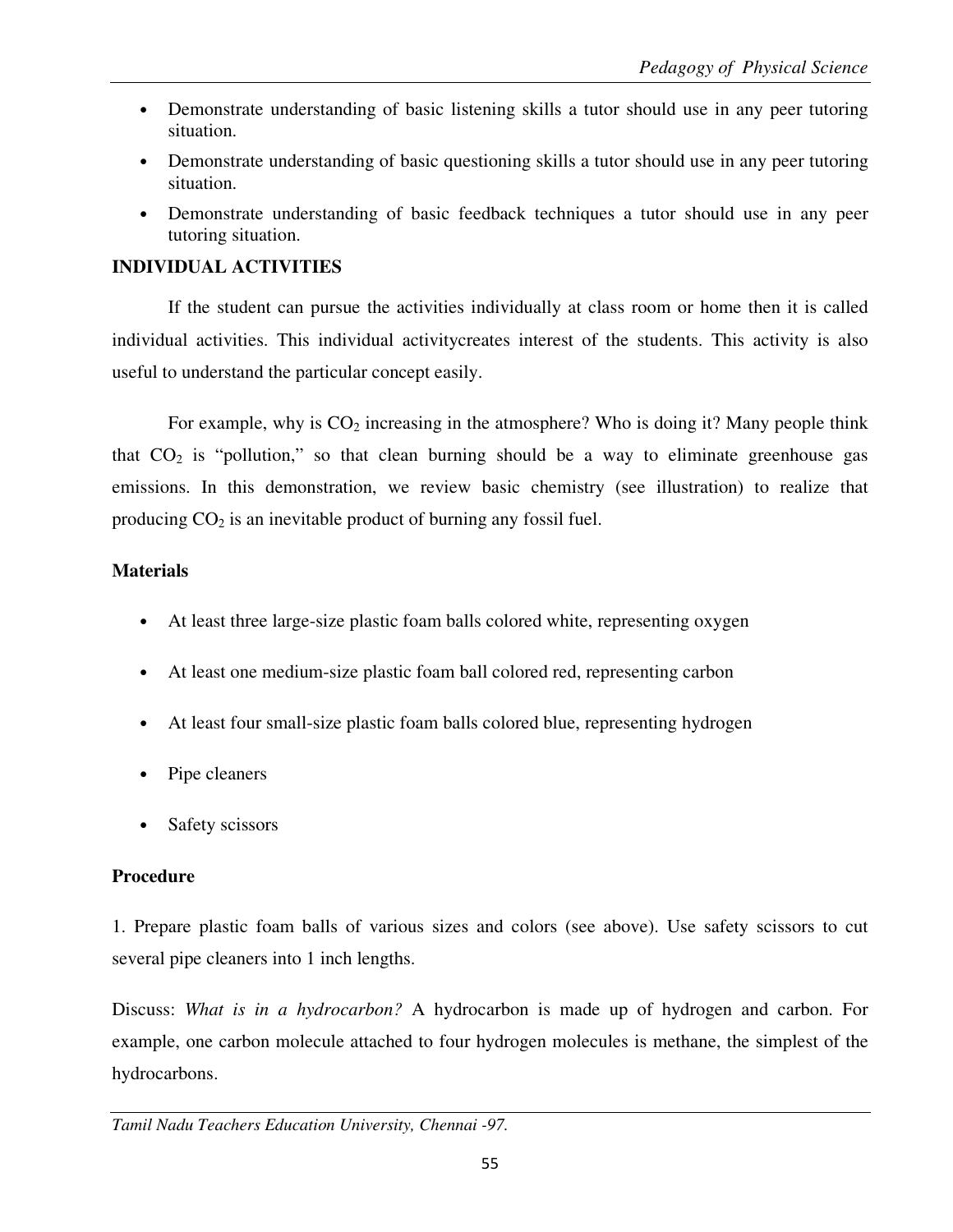2. Make a model of a hydrocarbon molecule by linking the appropriate hydrogen and carbon balls with short pieces of pipe cleaner.

Discuss: *How do we get energy from hydrocarbon?* A hydrocarbon produces energy when it burns, which means adding oxygen to the fuel in the presence of threshold heat.

3. Use pipe cleaners to add oxygen balls, and pull hydrogen balls off the methane. (You can say "pop" or "bang" as you do so, to symbolize the release of energy.) Add two hydrogen balls to each oxygen ball, and add two oxygen balls to each carbon ball to complete modeling these chemical reactions.

Discuss: *What are the products of the combustion of fossil fuel?* Consider that CO<sub>2</sub> is carbon dioxide and  $H_2O$  is water. Gently toss the model molecules in the air to emphasize what happens to them under "business as usual."

Discuss: *What do we usually see coming out of the tailpipes of cars or from smokestacks on a cool morning?* This white "smoke" is water vapor condensing. People often are surprised that combustion releases water. We cannot see the  $CO<sub>2</sub>$ , but there is at least half as much  $CO<sub>2</sub>$  produced as water from most kinds of combustion.

#### **EXPERIENTIAL METHOD**

Experiential learning is a method of educating through first-hand experience. Skills, knowledge, and experience are acquired outside of the traditional academic classroom setting, and may include internships, studies abroad, field trips, field research, and service-learning projects. Experiential of learning through experience, and is more specifically defined as "learning through reflection on doing". Hands-on learning is a form of experiential learning but does not necessarily involve students reflecting on their product. Experiential learning is distinct from rote or didactic learning, in which the learner plays a comparatively passive role. It is related to but not synonymous with other forms of active learning such as action learning, adventure learning, free choice learning, cooperative learning, and service-learning.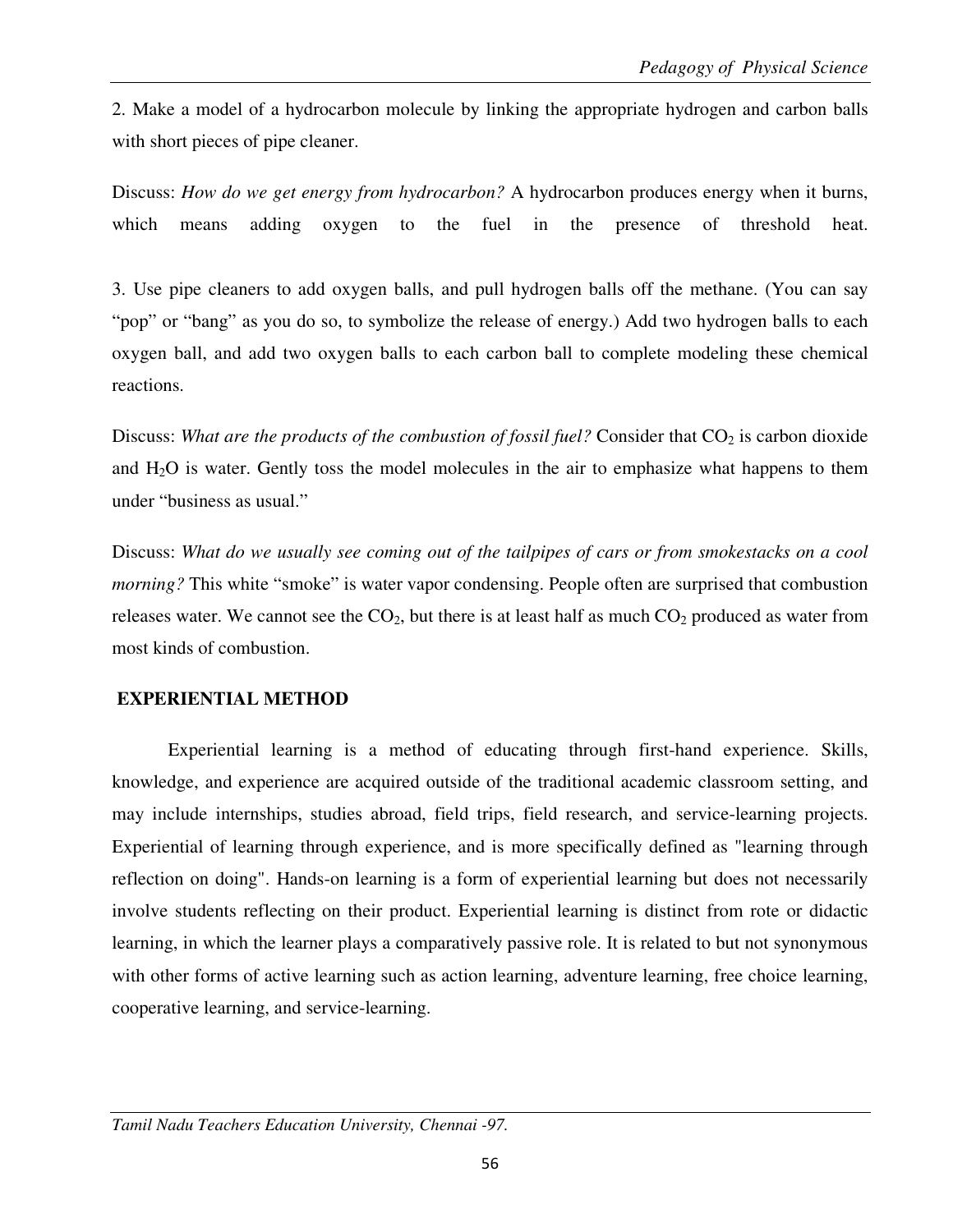Experiential learning is often used synonymously with the term learning is the process

"experiential education", but while experiential education is a broader philosophy of education, experiential learning considers the individual learning process. As such, compared to experiential education, experiential learning is concerned with more concrete issues related to the learner and the learning context.Experiential learning has significant teaching advantages. Peter Senge, author of The Fifth Discipline (1990), states that teaching is of utmost importance to motivate people. Learning only has good effects when learners have the desire to absorb the knowledge. Therefore, experiential learning requires the showing of directions for learners.

### **TEACHER GUIDED LEARNING**

Guided Learning is a way of interacting with others that is based on individual and group reflection, self-direction, and the fundamental belief that good leadership requires the ability to first is a good community participant. With the inquiry method of instruction, students arrive at an understanding of concepts by themselves and the responsibility for learning rests with them. This method encourages students to build research skills that can be used throughout their educational experiences. Inquiry Based Learning is one approach to help student sunderstand course foundations through a discovery process that supports continuous learning. It also provides a path to a deeper understanding of key concepts and their application. The sites below will help you with ideas to implement inquiry-guided learning in your classes.

### **Objective of Guided Learning Approach**

The guided self-learning approach is set out to help staff from different organizations to better support the delivery of sustainable water supply, sanitation and landscape services. It aims at building on and expanding their capacity in a very practical way of learning in teams in their place of work.

### **Methodology**

The Guided Learning Approach has several impacts on capacity building due to its practical methodological approach: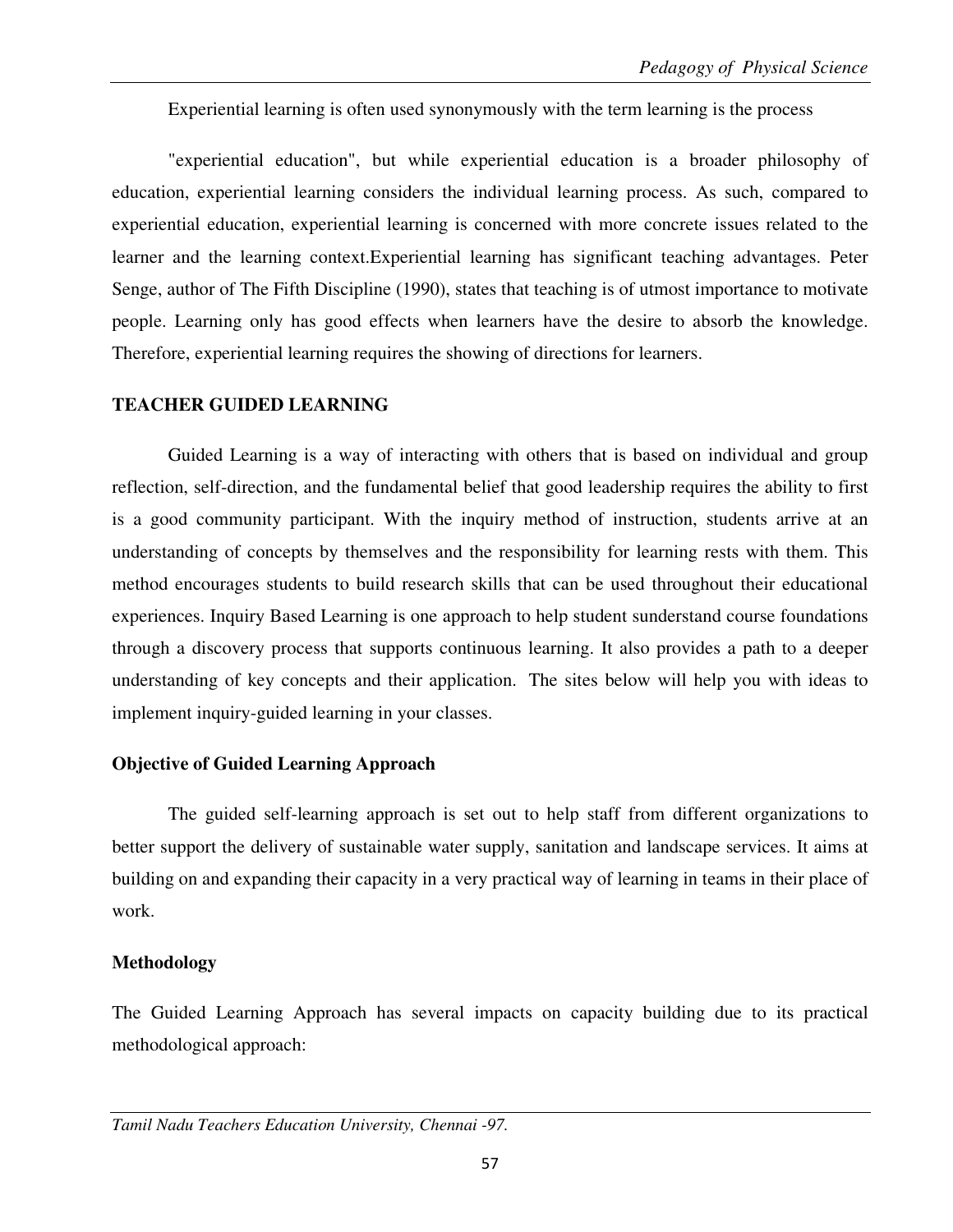- Local staffs have a more interactive role in the local community, because the aim is to help them become more systematic with assessments and action plans;
- Doing this training at a community level, an immediate rate of return of the assessments and action plans can be obtained, because one can communicate with the community and ask what can be done without having to wait for government actions;
- Many Water and Sanitation, and Landscape activities can be organized and actively done directly with the community, which creates effective development.

Through Guided Learning Approach training, communities will be capable to carry out many activities and directly solve problems without external support in terms of finance and materials. For example, a community can improve the drainage of a water point – any community can do that, or better cleaning of school latrines for which external support is not required. Communities mainly need to understand the means to and opportunity of solving problems. From this perspective, Guided Learning Approach helps a community to find external support, but most importantly it also encourages local action.

#### **PROBLEM SOLVING METHOD**

The method is defined as a planned attack upon a difficulty for the purpose of finding a solution. It is also defined as the process of raising a problem in the minds of the pupils in such a way as to stimulate purposeful reflective thinking for arriving at a rational solution. In this method the person uses his ability to analyze a problem which confronts him in order to arrive at a solution.

#### **Steps in problem solving method**

- 1. Sensing the problem
- 2. Interpreting, defining and delimiting the problem
- 3. Collecting relevant data
- 4. Organizing and evaluating the data
- 5. Formulating tentative solution
- 6. Drawing conclusion and making generalization
- 7. Application of generalization to new situation

*Tamil Nadu Teachers Education University, Chennai -97.*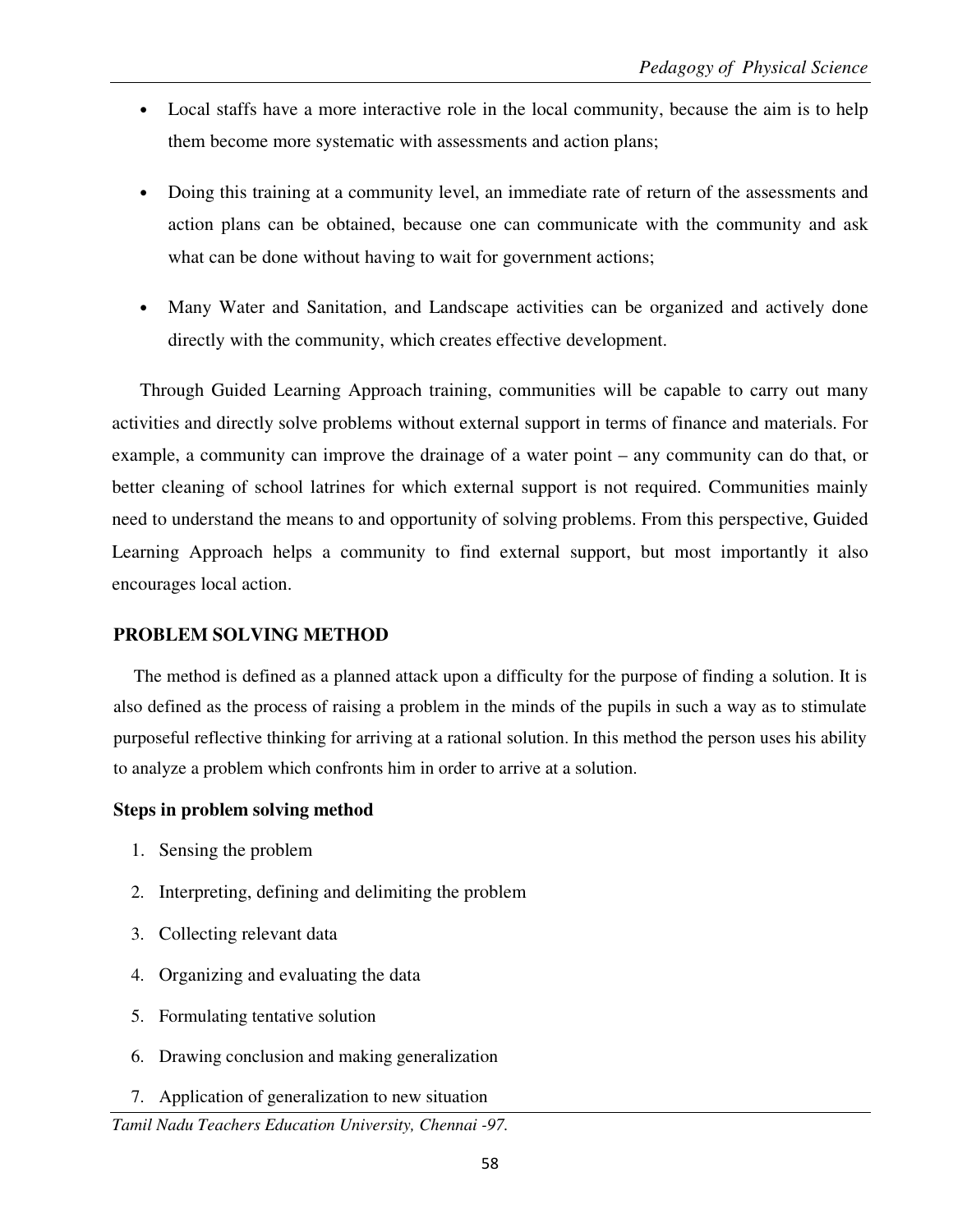#### **SMALL GROUP/ WHOLE CLASS INTERACTIVE LEARNING**

Small group teaching has become more popular as a means of encouraging student learning. While beneficial the tutor needs a different set of skills for those used in lecturing, and more pertinently, small group work is an often luxury many lecturers cannot afford. A further consideration with small group teaching is the subjective perspective of what constitutes a small group. A lecturer used to taking 400 in a lecture would define 50 as a small group, while a lecturer used to a group of 50 would define 5-10 as a small group. In a discussion, where participation is assessed some students may not speak up in a group that begins to be get bigger than 10 participants and in addition tutors would find it hard to assess participation bv individual students in groups with numbers greater than this.

Regardless of the group size the learning environment should provide an opportunity for students to obtain a deer understanding of the material. Biggs (1989) notes that in order to gain a deeper learning the following four components are important:

- **Motivational Context:** Intrinsic motivation, student need to see both learning goals and learning process as relevant to them, to feel some ownership of co and subject.
- **Learner Activity:** Students need to be active not pass' deep learning is associated with doing rather t' passively receiving.
- **Interaction with Others:** Discussion with peers requires students to explain their thinking, this, in turn, improve their thinking.
- **Well Structured Knowledge Base:** The starting p for new learning should be existing knowledge experience. Learning programmes should have clearly displayed structure and should relate to the knowledge and not presented in isolation.

#### **STUDENT SEMINAR**

*Tamil Nadu Teachers Education University, Chennai -97.*  A seminar is a form of academic instruction, either at an academic institution or offered by a commercial or professional organization. It has the function of bringing together small groups for recurring meetings, focusing each time on some particular subject, in which everyone present is requested to actively participate. This is often accomplished through an ongoing Socratic dialogue with a seminar leader or instructor, or through a more formal presentation of research. It is essentially a place where assigned readings are discussed, questions can be raised and debates can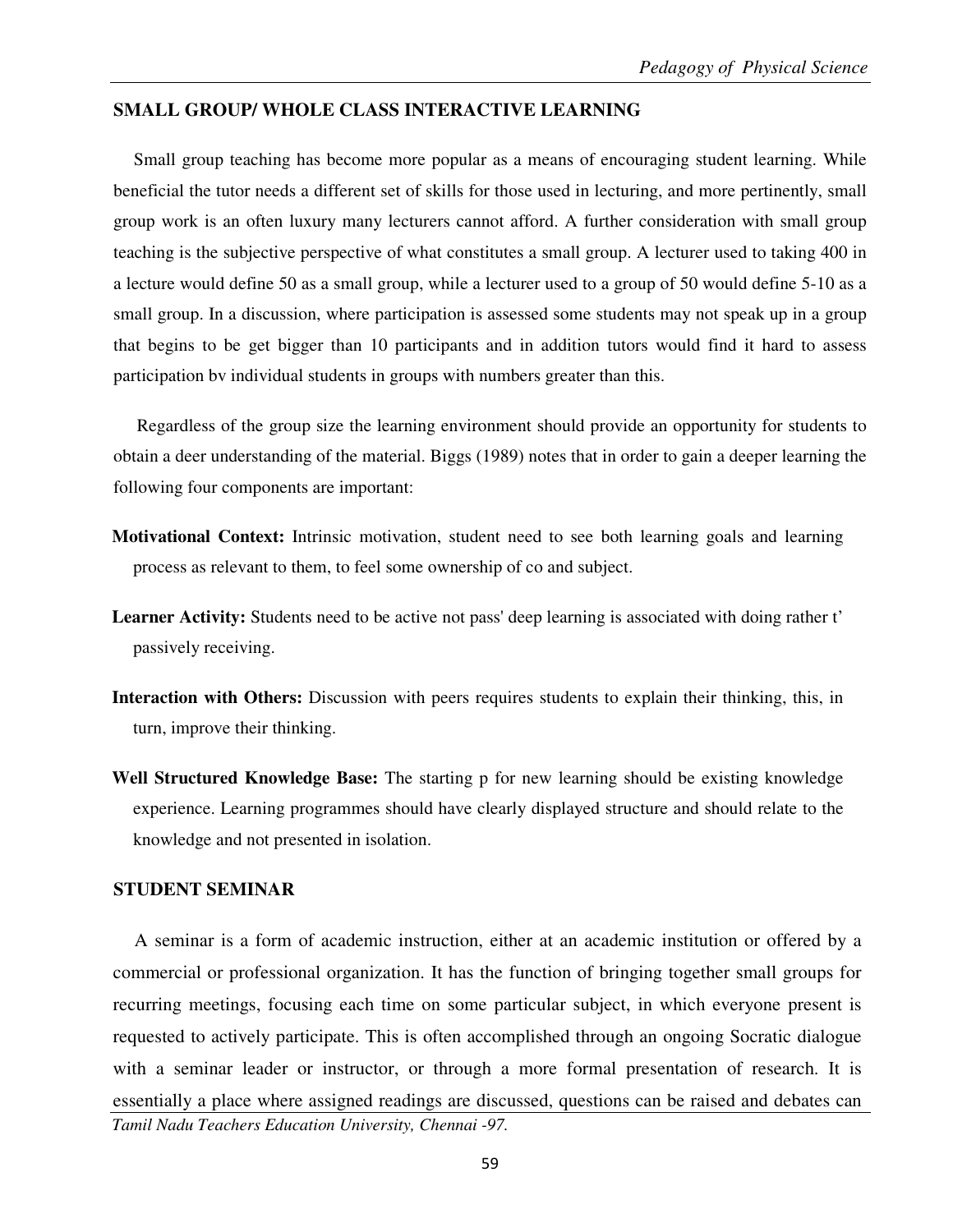be conducted. Student seminars are the open presentations done by the students before their peers and teachers. The word seminar is derived from the Latin word 'seminarium', meaning "seed plot".

#### **Guidelines for seminar preparation**

#### **Choose a good topic**

 Choose a topic which will sustain your interest and will allow you to exhibit enthusiasm during your presentation.

#### **Keep your audience in mind**

 The primary objective in giving a talk should be to communicate an interesting idea to students who attend the seminar.

#### **Tell a story/anecdote**

Begin with solid motivation for your problem and plenty of illuminating examples.

#### **Keep timing in mind**

Choose a topic that you can motivate and explicate comfortably in this window of time.

#### **GROUP DISCUSSION**

#### **Managing Group Learning in Classroom**

Classroom management is the most vital skill that the teacher should demonstrate. The factors of classroom management depend on the teacher s knowledge of structuring his presentation, knowledge about the psychology of the learner, rapport between the students, rule making capacity etc. The efficiency for managing the group learning techniques depends on teacher's efficiency in handling human resources. The teacher should not be a dictator for the execution of the task but he should be dictator of ideas. He should plan the activities in such a way that effective utilization and involvement pupil participation should be maintained. To be an effective classroom manager teacher must learn to exercise, the least amount of power necessary to accomplish the desired result.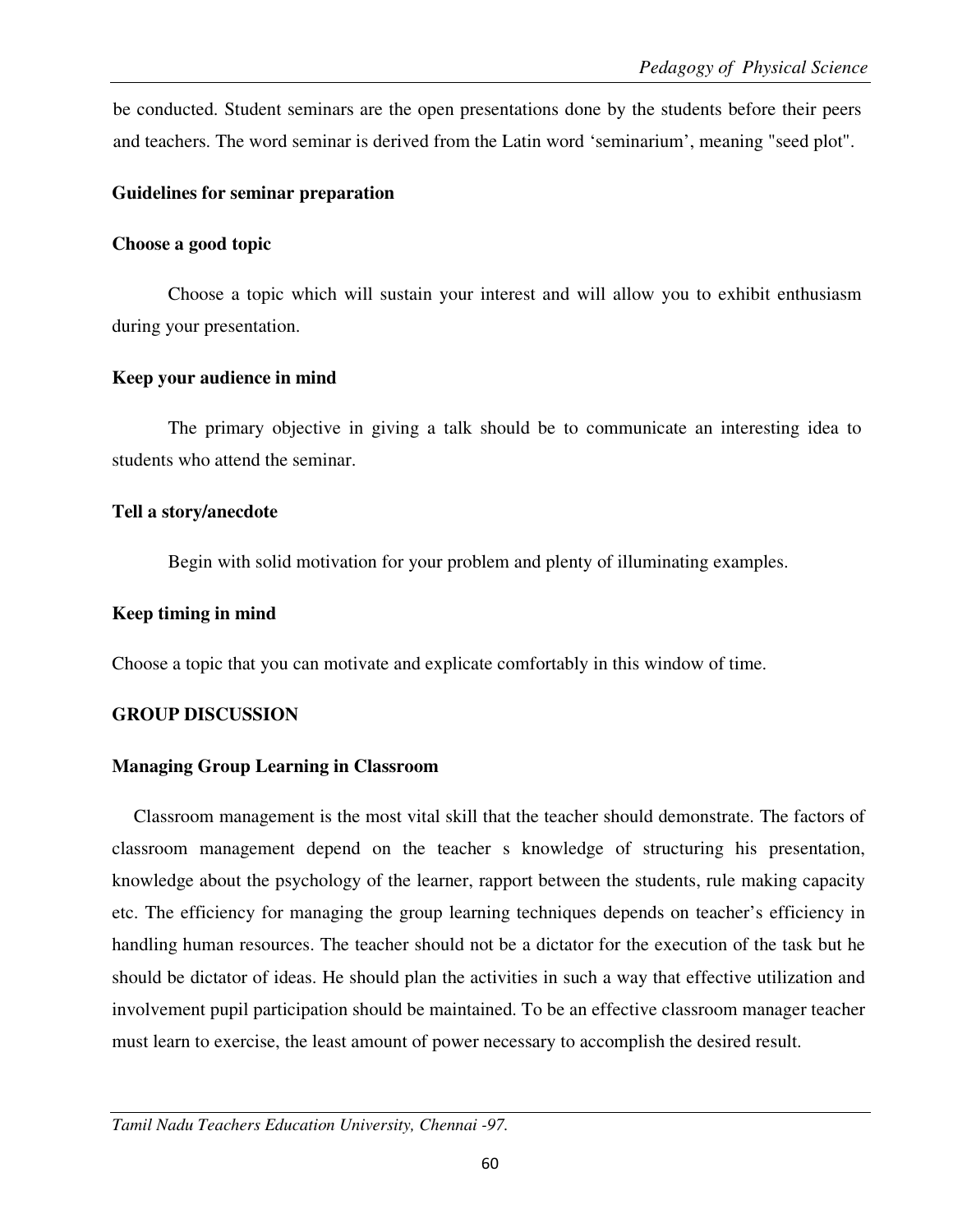#### **Tips for Managing group learning**

Teachers can use some techniques for producing better efficiency in group learning techniques

- 1. Change group composition frequently so that students of different backgrounds, academic achievement levels, and social skills learn to work together. This capacity is build to familiarity, insights, and trust.
- 2. Organize the work so that each team member contributes to the achievement of the team goals.
- 3. Use teacher observations, tests, checklists, and individual assignments to measure each student's achievement.
- 4. Promote group responsibility by holding groups accountable for completing specific tasks or project steps during work sessions.
- 5. Teach, model, and assess the social skills you expect teams to demonstrate: Listening, taking turns, encouraging, and supporting each other, staying on task, cleaning up the work area, etc.
- 6. Pick the right sized task. It must be challenging enough to keep students interested, but easy enough for students to achieve success (with effort) in the time allotted.
- 7. Include a very specific assignment or menu of options for teams to work on. "Every meeting results in a product" - a list to create, a diagram to draw, an outline to display, a form to fill out.
- 8. Anticipate that not every group will finish at the same time. Have a classroom poster or handout with a list of "what to do if you finish early" items on it.
- 9. Teach teams how to assess how well they work together. Encourage "team reflection" as part of every activity.

#### **Small Group discussions**

Active learning can be implemented by organizing the class into small groups of students who can work together, foster their own learning strategy and create an atmosphere in which information sharing can takes place. Instructional techniques involving group controlled learning experiences provide room for the learners self development and active participation in the teaching learning process. A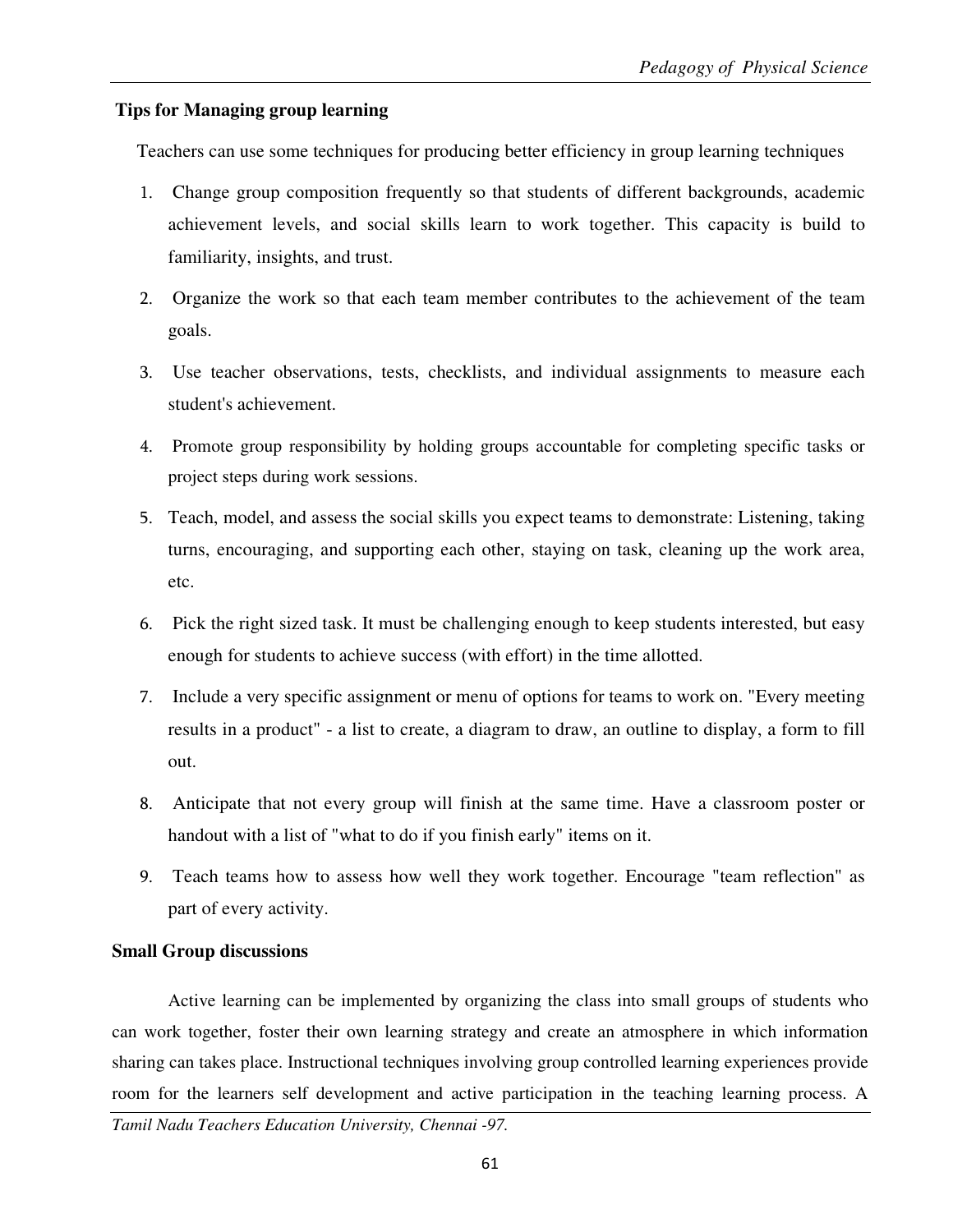discussion is a teaching technique that involves exchange of ideas with active learning and participation by all concerned. Discussion is an active process of teacher-pupil involvement in the classroom environment. This allows a student present its own perspective about something freely.Four basic concepts are to be considered for initiating small group discussions are

**Process** - the interactions that takes place within the group

**Roles** - each group members' specific responsibilities within the group

Leadership - the capacity to guide and direct others in a group setting

 **Cohesion**- group members support for one another

### **Different Types of Small Group Discussions**

- Brain Storming
- Tutorials
- Buzz session
- Task- directed discussion
- $\cdot$  Role playing
- Simulation
- Inquiry centered discussion

## **MIXED ABILITY GROUPING**

"Mixed ability grouping, refers to grouping together students of different abilities. Usually this kind of grouping occurs when the group consists of students with different ages with one or two years span. The term "mixed aged grouping" or "heterogeneous grouping". But there is distinction between mixed age groupings and mixed ability grouping, the second one is done only based on the ability, since the basic criterion for grouping is ability and not necessarily age. In mixed ability groups there are some students that are more mature and experienced than other ones and thus they have more advanced ability to acquire knowledge. The main aim of setting up mixed ability groups is not to produce homogeneity of ability in a group as this is the case in ability grouping, but to increase interaction across students with different abilities. In other words the purpose of mixed ability grouping is for children to benefit by their intellectual and social interaction with other students of their group that have different social behavior and ability to learn. The former reveals the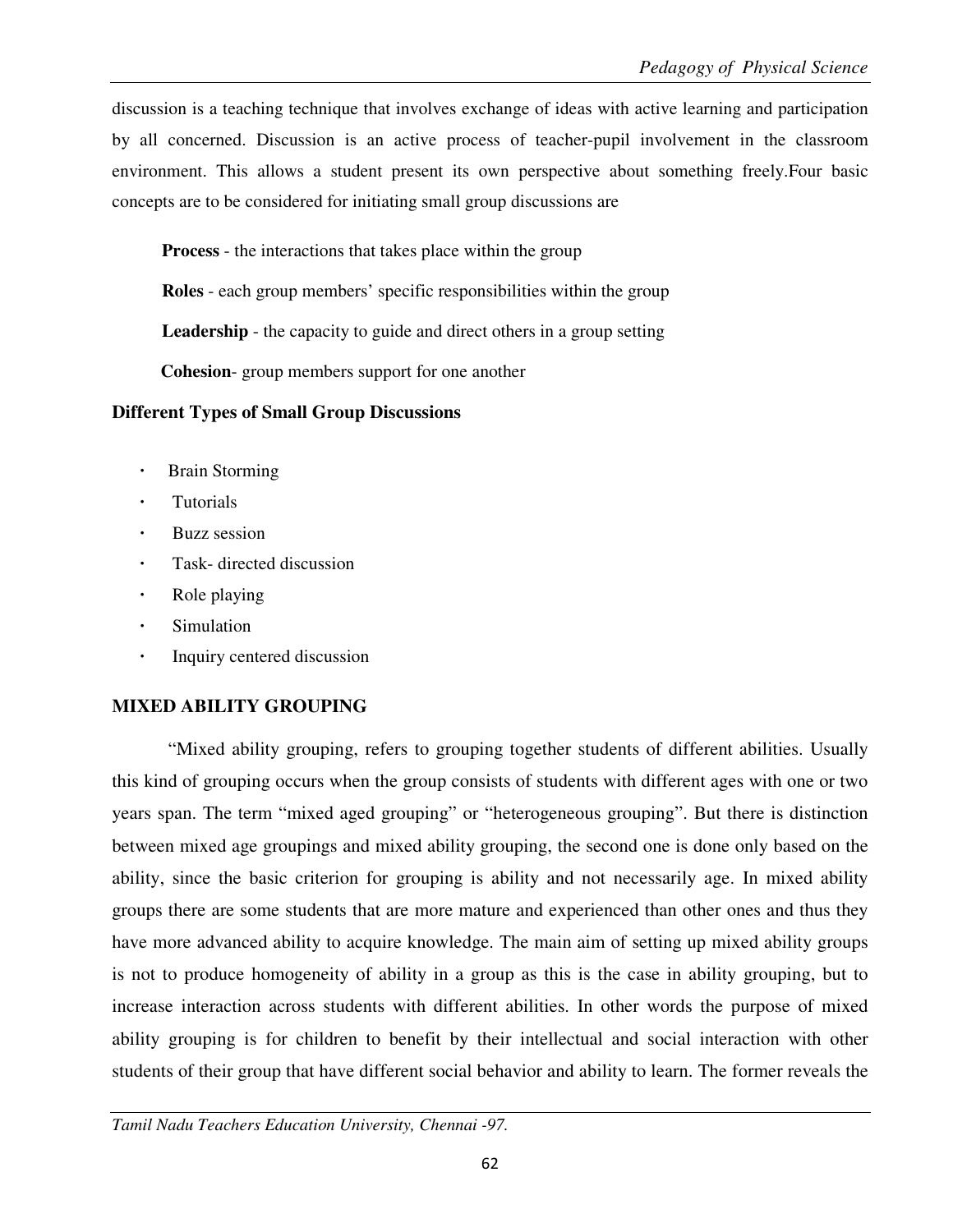main difference of mixed ability grouping with ability grouping. While grouping children with same ability the goal is to achieve homogeneity of the group and homogenize instruction for students of the group on basis different of grades or ages but based on ability. Age may not be an exclusive criterion for indicating different levels of ability of children but it is the first factor that you take into account when you set up mixed ability groups. Putting together students with one or two grades difference you can make a mixed ability group. It is believed that this interaction and cooperation of children with different intellectual level and social behavior, experience and skills can have worth mentioning educational benefits. Research is much more favorable for mixed ability grouping than ability grouping and stress on certain important skills that acquired or improved in mixed ability groups.

Mixed ability grouping is believed to be a valuable tool for the multi grade teacher. It can provide solutions for the multi grade teacher and safeguard good levels of quality in multi grade education. Moreover if the techniques like "peer - tutoring" or the "activity centers approach" along with utilization of ICT in multi grade classrooms are combined together with grouping techniques the results can be even more remarkable.

### **RECENT TRENDS**

#### **CONSTRUCTIVIST LEARNING**

Constructivism is a learning theory that has its foundation in philosophy and anthropology as well as psychology. The constructivist approach to education attempts to shift education from a teacher-dominated focus to a student-centered one. The role of the teacher focuses on assisting students in developing new insights. Students are taught to assimilate experience, knowledge and insights with what they already know and from this they need to construct new meanings. Constructivist learning is based on students' active participation in problem solving and critical thinking regarding a learning activity which they find relevant and engaging. They are "constructing" their own knowledge by testing ideas and approaches based on their prior knowledge and experience, applying these to new situations and integrating the new knowledge gained with pre-existing intellectual constructs.

In the constructivist theory the emphasis is placed on the learner or the student rather than the teacher of the instructor. It is the learner who interacts with objects and events and thereby gains an understanding of the features held by such objects or events. The learner constructs her own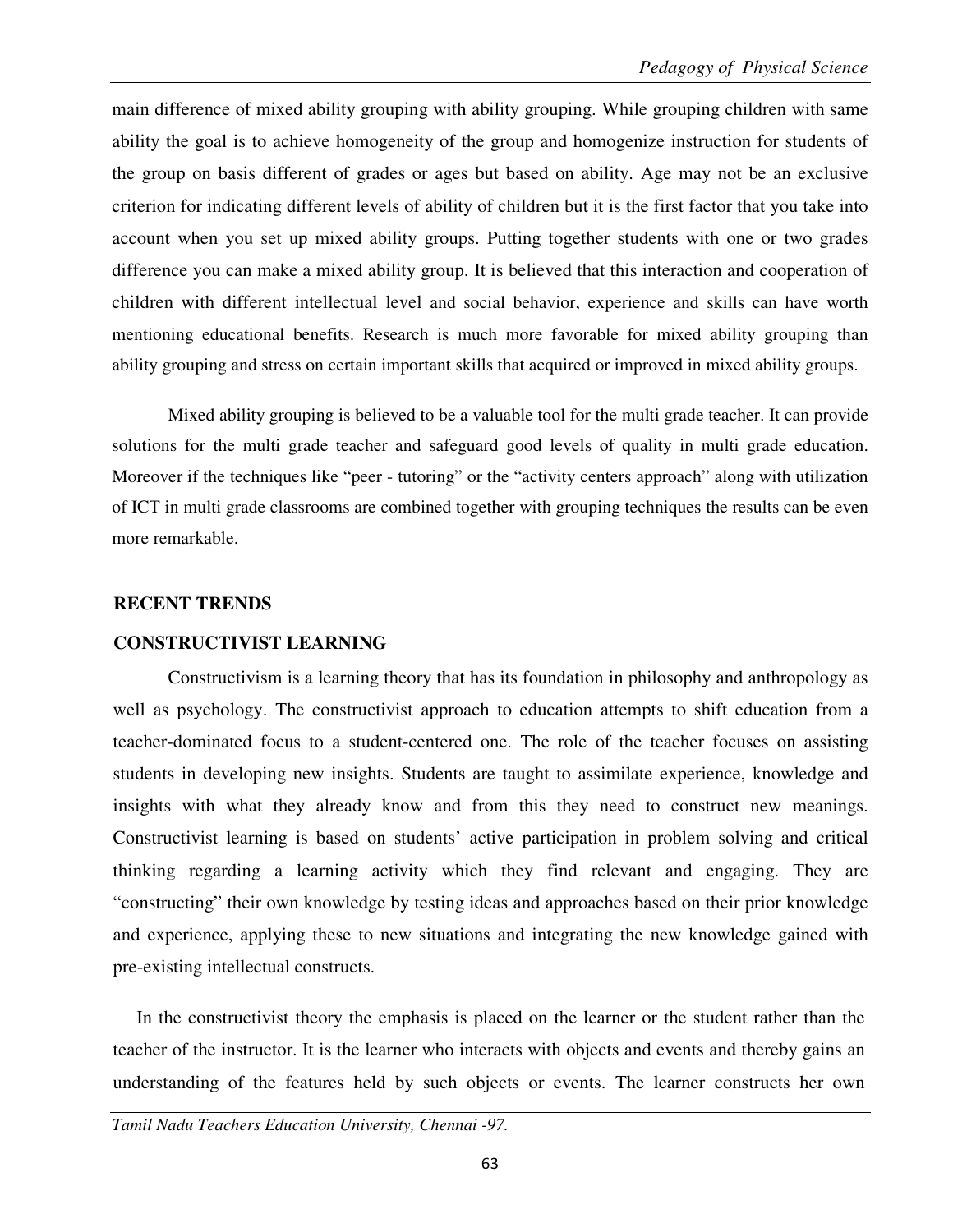conceptualizations and solutions to problems. Learner autonomy and initiative is accepted and encouraged. Exploring or experiencing the physical surroundings, experiential education is a key method of constructivism. To the constructivists, the act of teaching is the process of helping learners creates knowledge. In constructivist thinking learning is also affected by the context, beliefs and attitude of the learner.

There are many different schools of thought within this theory, all of which fall within the same basic assumption about learning. The main two are: Cognitive constructivism and Social constructivism.

#### **Cognitive constructivism**

Cognitive constructivism is generally attributed to Jean Piaget, who articulated mechanisms by which knowledge is internalized by learners. The process of accumulating the knowledge are through accommodation and assimilation, individuals construct new knowledge from their experiences. When individuals assimilate, they incorporate the new experience into an already existing framework without changing that framework. This may occur when individuals' experiences are aligned with their internal representations of the world, but may also occur as a failure to change a faulty understanding. In contrast, when individual's experiences contradict their internal representations, they may change their perceptions of the experiences to fit their internal representations. According to the theory, accommodation is the process of reframing one's mental representation of the external world to fit newexperiences. Accommodation can be understood as the mechanism by which failure leads to learning: when we act on the expectation that the world operates in one way and it violates our expectations, we often fail, but by accommodating this new experience and reframing our model of the way the world works, we learn from the experience of failure, or other s failure.

It is important to note that constructivism is not a particular pedagogy. In fact, constructivism is a theory describing how learning happens, regardless of whether learners are using their experiences to understand a lecture or following the instructions for building a model airplane. In both cases, the theory of constructivism suggests that learners construct knowledge out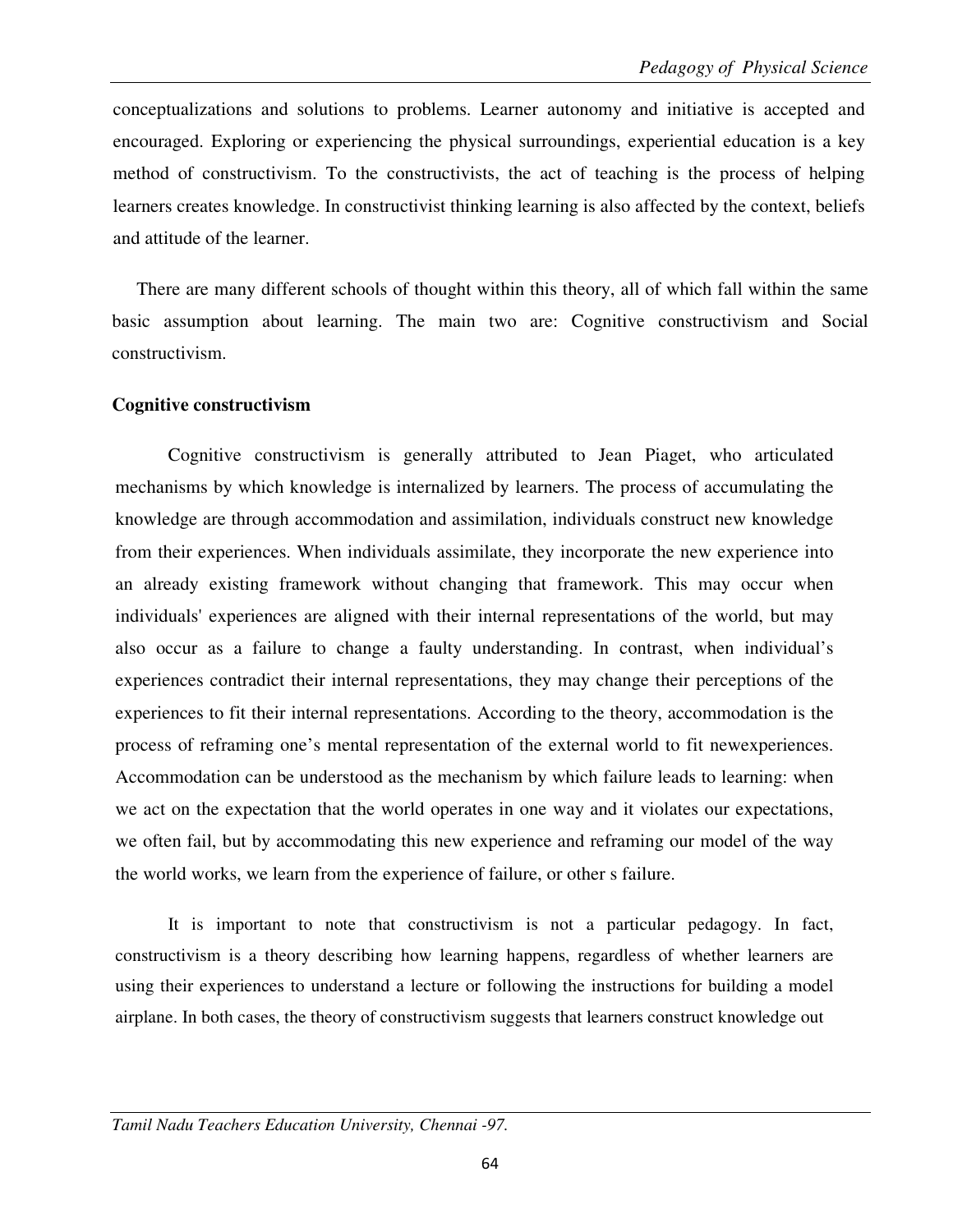of their experiences. However, constructivism is often associated with pedagogic approaches that promote active learning, or learning by doing. Today constructivist teaching is based on recent research about the human brain.

#### **Social constructivism**

 Social constructivism maintains that human development is socially situated and knowledge is constructed through interaction with others. It is a sociological theory of knowledge that applies the general philosophical constructivism into the social. Assumptions of Social constructivism is based on specific assumptions about reality, knowledge and learning. To understand and apply models of instruction that are rooted in the perspectives of social constructivists, it is important to know the premises that underlie them. The most important assumptions of the theory of social constructivism is

- (a) The assumption that human beings rationalize their experience by creating a model of the social world and the way that it functions.
- (b) The belief in language as the most essential system through which humans construct reality.

Cognitive growth occurs first on a social level, and then it can occur within the individual. To make sense of others and construct knowledge on such a social level allow learners to relate themselves to circumstances. It also states that the roots of individual 's knowledge are found in their interactions with their surroundings and other people before their knowledge is internalized. Culture and context in understanding what occurs in society and knowledge construction based on this understanding are emphasized in social constructivism.

**Reality:** Social constructivists believe that reality is constructed through human activity. Members of a society together invent the properties of the world. For the social constructivist, reality cannot be discovered: it does not exist prior to its social invention. Knowledge: To social constructivists, knowledge is also a human product, and is socially and culturally constructed. Individuals create meaning through their interactions with each other and with the environment they live in.

Learning: Social constructivists view learning as a social process. It does not take place only within an individual, nor is it a passive development ofbehaviors that are shaped by external forces.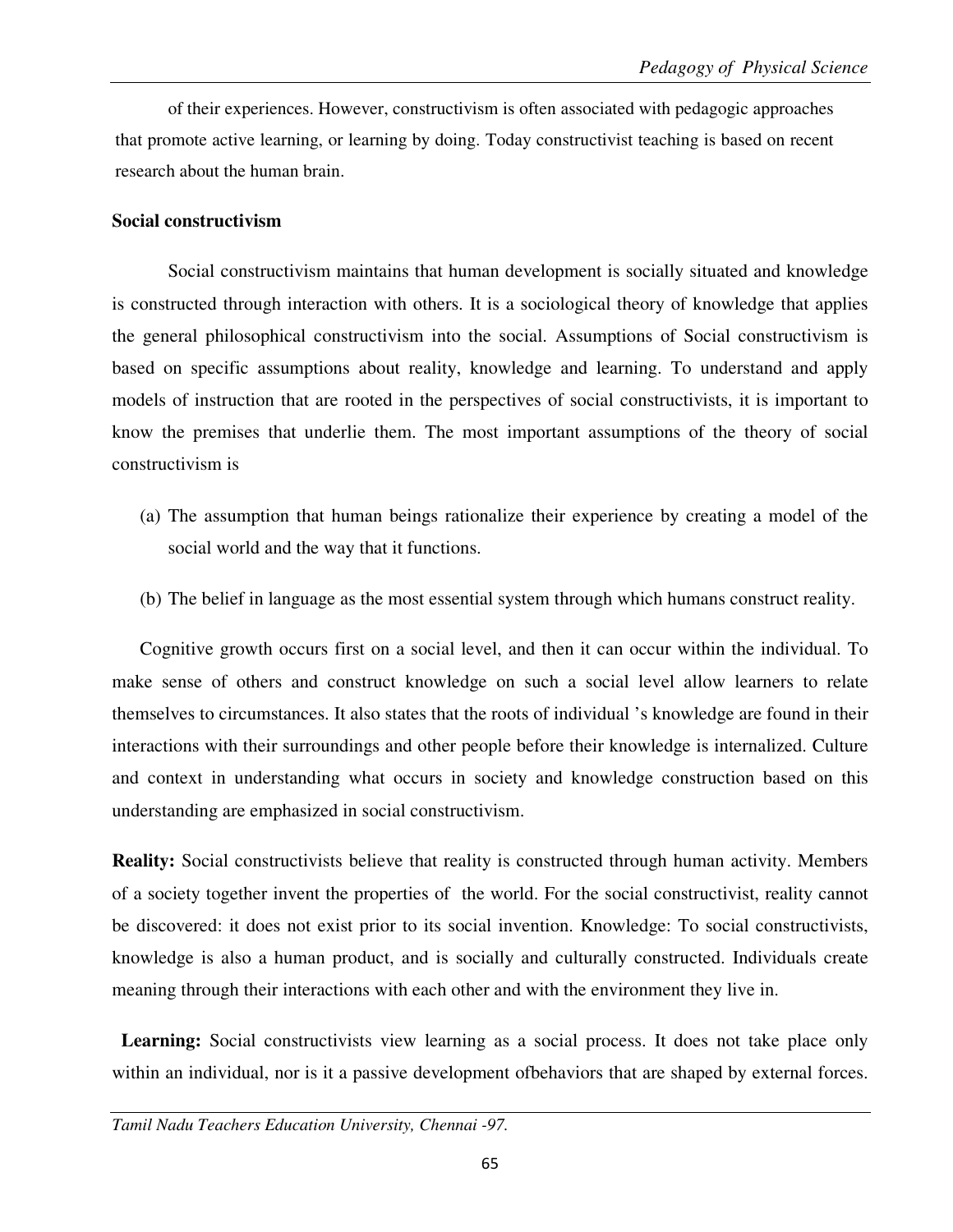Meaningful learning occurs when individuals are engaged in social activities.

## **PROBLEM BASED LEARNING (PBL)**

Problem-based learning (PBL) is a student-centered pedagogy in which students learn about a subject through the experience of solving an open-ended problem. Students learn both thinking strategies and domain knowledge. Problem-based learning (PBL) is an approach that challenges students to learn through engagement in a real problem. It is a format that simultaneously develops both problem solving strategies and disciplinary knowledge bases and skills by placing students in the active role of problem-solvers confronted with an ill-structured situation that simulates the kind of problems they are likely to face as future managers in complex organizations. Problem-based learning makes a fundamental shift from a focus on teaching to a focus on learning. The process is aimed at using the power of authentic problem solving to engage students and enhance their learning and motivation.

Problem-based learning begins with the introduction of an ill-structured problem on which all learning is centered. Most of the learning occurs in small groups rather than in lectures. Teacher's role is more like that of a facilitator and coach of student learning, acting at times as a resource person, rather than as knowledge-holder and disseminator. Similarly, your role, as a student, is more active, as you are engaged as a problem-solver, decision-maker, and meaning-maker, rather than being merely a passive listener and note-taker.

### **Characteristics of Problem-Based Learning (PBL)**

Problem-Based Learning (PBL) is a pedagogical approach and curriculum design methodology often used in higher education and K-12 settings

The following are some of the defining characteristics of PBL:

- Learning is driven by challenging, open-ended problems with no one "right" answer
- Problems/cases are context specific
- Students work as self-directed, active investigators and problem-solvers in small collaborative groups (typically of about five students)
- A key problem is identified and a solution is agreed upon and implemented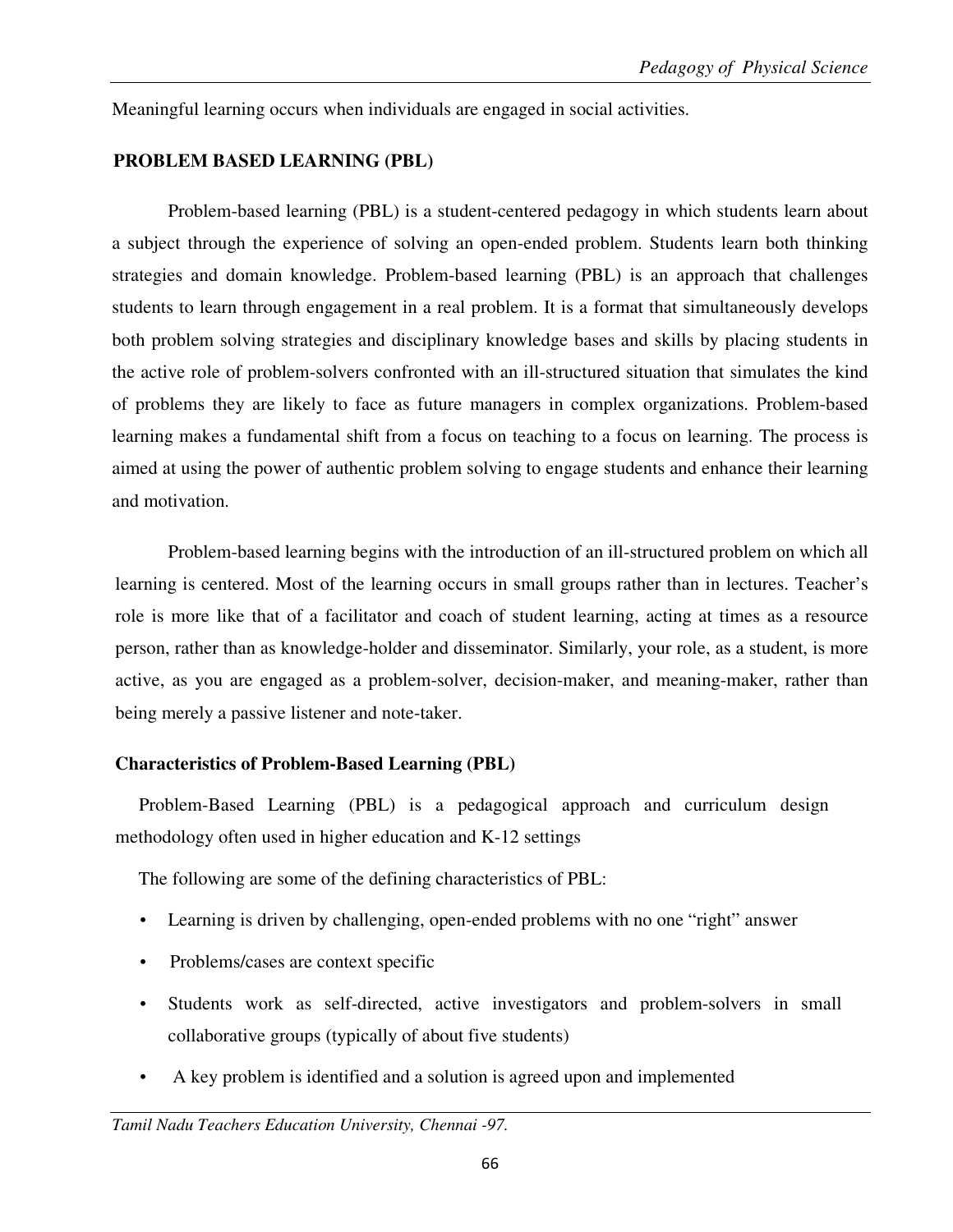• Teachers adopt the role as facilitators of learning, guiding the learning process and promoting an environment of inquiry

Rather than having a teacher provide facts and then testing student's ability to recall these facts via memorization, PBL attempts to get students to apply knowledge to new situations. Students are faced with contextualized, ill-structured problems and are asked to investigate and discover meaningful solutions. Proponents of PBL believe that, as a strategy, it:

- develops critical thinking and creative skills
- improves problem-solving skills
- increases motivation
- helps students learn to transfer knowledge to new situations

### **BRAIN BASED LEARNING (BBL)**

Brain-based learning refers to teaching methods, lesson designs, and school programs that are based on the latest scientific research about how the brain learns, including such factors as cognitive development—how students learn differently as they age, grow, and mature socially, emotionally, and cognitively. It is totally based on the structure and function of the brain. As long as the brain is not prohibited from fulfilling its normal processes, learning will occur. Brain-based learning is motivated by the general belief that learning can be accelerated and improved if educators base how and what they teach on the science of learning, rather than on past educational practices, established conventions, or assumptions about the learning process. For example, it was commonly believed that intelligence is a fixed characteristic that remains largely unchanged throughout a persons' life. However, recent discoveries in cognitive science have revealed that the human brain physically changes when it learns, and that after practicing certain skills it becomes increasingly easier to continue learning and improving those skills.

#### **Impacts of Brain Based Learning in Science Education**

All curricular innovations that use research findings from cognitive science can better be utilized in science education than any other.

*Tamil Nadu Teachers Education University, Chennai -97.*  **Curriculum:** Teachers must design learning around student interests and make learning contextual.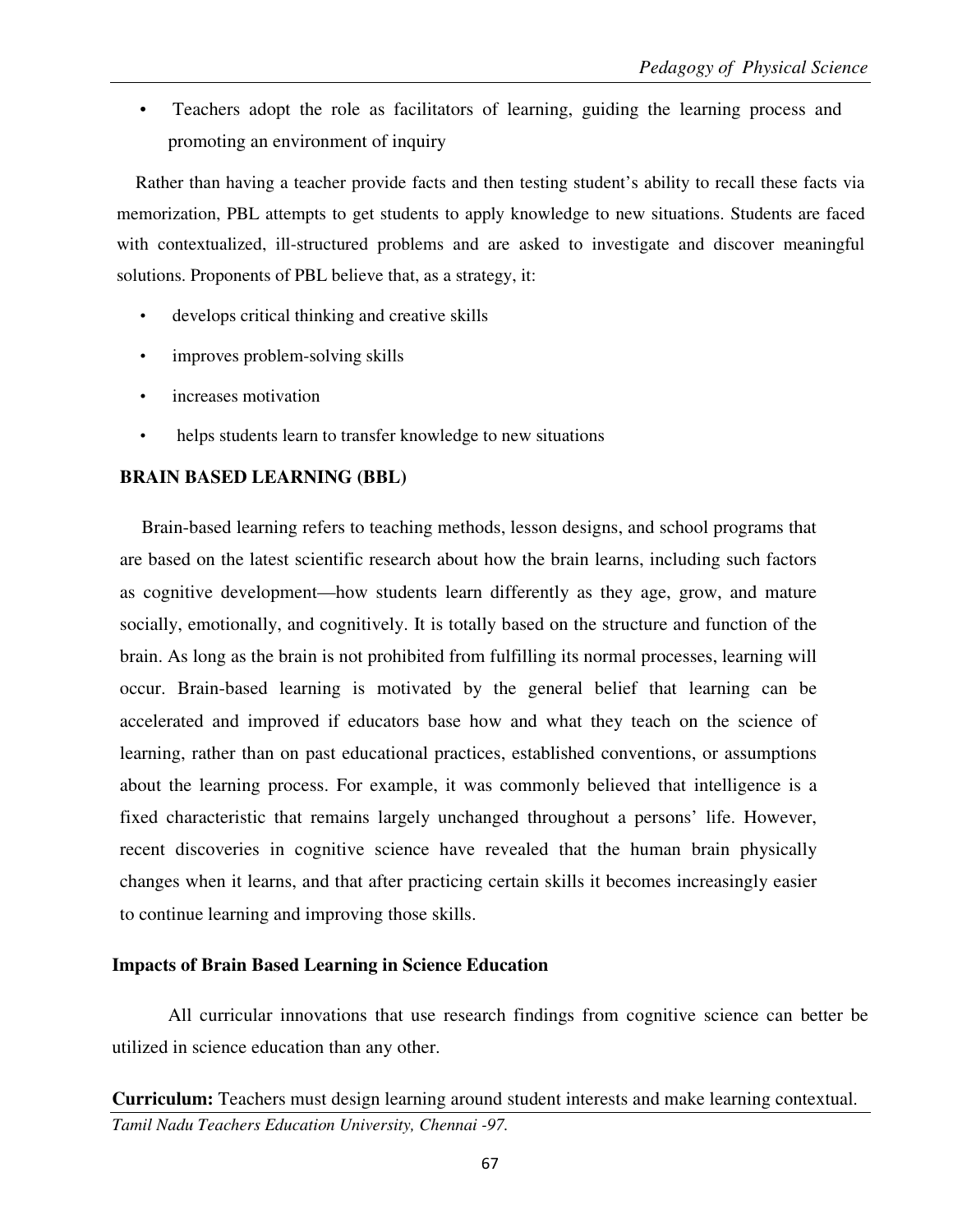**Instruction:** Educators let students learn in teams and use peripheral learning. Teachers structure learning around real problems, encouraging students to also learn in settings outside the classroom and the school building.

**Assessment:** Since all students are learning, their assessment should allow them to understand their own learning styles and preferences. This way, students monitor and enhance their own learning process.

#### **COLLABORATIVE LEARNING**

Effective communication and Collaboration are essential for becoming a successful learner. It is primarily through dialogue and examining different perspectives that students become knowledgeable, strategic and self determined and empathetic. Moreover, involving students in real world tasks and linking new information to prior knowledge requires effective communication and collaboration among teachers, students and others. Indeed it is through dialogue and interaction that curriculum objectives come alive. Collaborative learningaffords students enormous advantages which is not available in traditional instruction.

"Collaborative learning" is an umbrella term for a variety of educational approaches involving joint intellectual effort by students, or students and teachers together. Usually, students are working in groups of two or more, mutually searching for understanding, solutions, or meanings, or creating a product. Collaborative learning activities vary widely, but most center on students' exploration or application of the course material, not simply the teachers presentation or explication of it.

Collaborative learning represents a significant shift away from the typical teacher centered or lecture-centered milieu in college classrooms. In collaborative classrooms, the lecturing/ listening/note-taking process may not disappear entirely, but it lives alongside other processes that are based in students' discussion and active work with the course material. Teachers who use collaborative learning approaches tend to think of themselves less as expert transmitters of knowledge to students, and more as expert designers of intellectual experiences for students-as coaches or mid-wives of a more emergent learning process.

Collaborative learning puts students together to work in heterogeneous groups. All perspectives of all learners are utilized for enriching learning; all are seen as equal contributors, collaborating to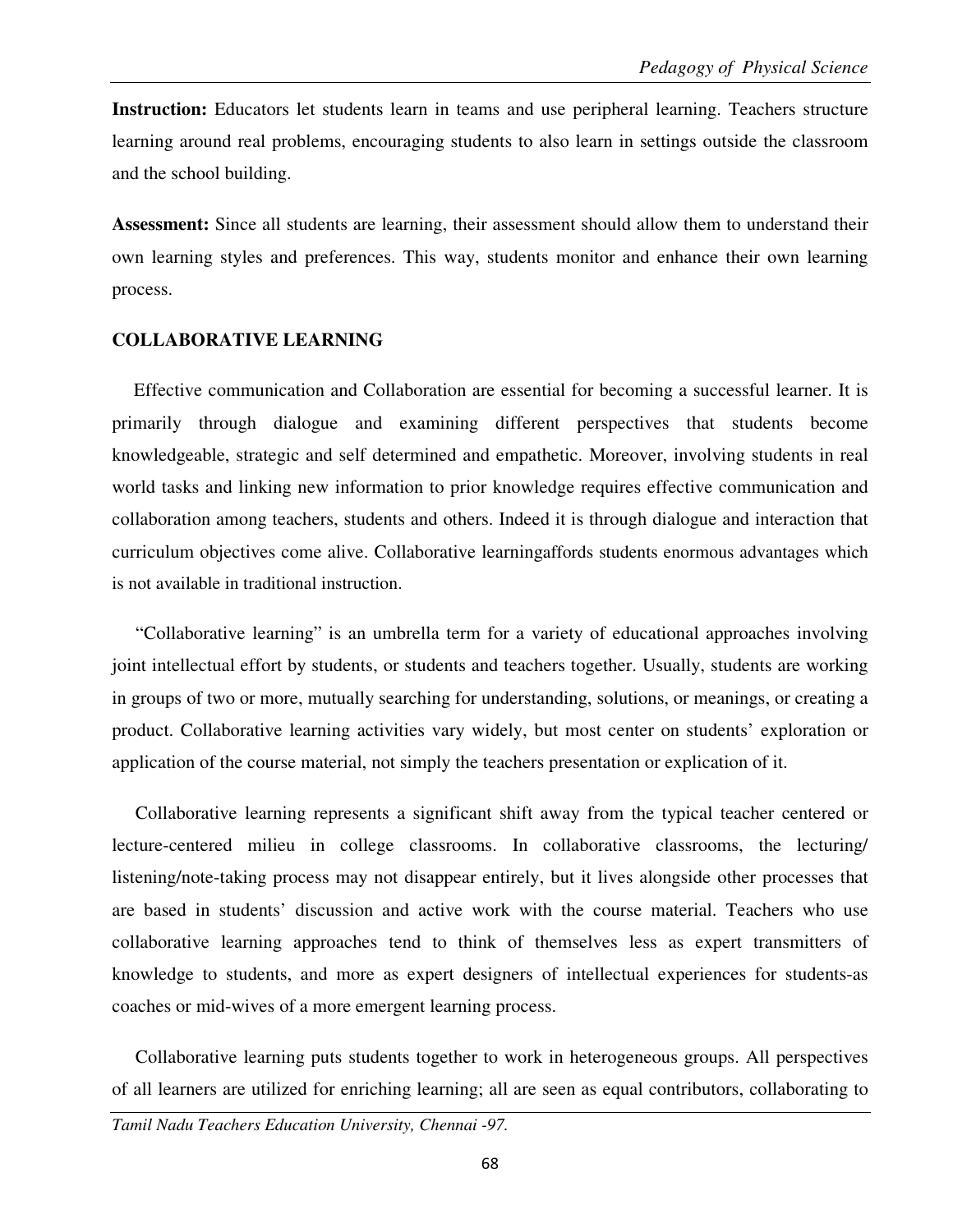achieve a mutual goal. Collaborative consultation encourages shared responsibility in planning and decision making. The focus on the collective knowledge and thinking of the group changes the roles of students and teachers and the way they interact in the classroom.

### **Essential features of Collaborative Learning**

- 1. A group learning task is designed based on shared learning goals and outcomes
- 2. Students work in teams to master academic materials
- 3. Reward systems are group oriented than individual oriented
- 4. Co-operative behaviour involves trust building activities, joint planning and understanding of team support.
- 5. Students involvement in learning activities are more
- 6. Encourages students to acquire an active voice in shaping their ideas

## **Advantages of Collaborative Learning**

- 1. Promotes social and intellectual involvement
- 2. Cultivation of teamwork, community building, and leadership skills
- 3. Enhanced student satisfaction and promoting positive attitudes
- 4. Open expression of ideas in groups
- 5. Patience in hearing others
- 6. Team building
- 7. Shared responsibility

## **FLIPPED LEARNING**

Flipped Learning is a pedagogical approach in which direct instruction moves from the group learning space to the individual learning space, and the resulting group space is transformed into a dynamic, interactive learning environment where the educator guides students as they apply concepts and engage creatively in the subject matter.

The flipped classroom is a pedagogical model in which the typical lecture and homework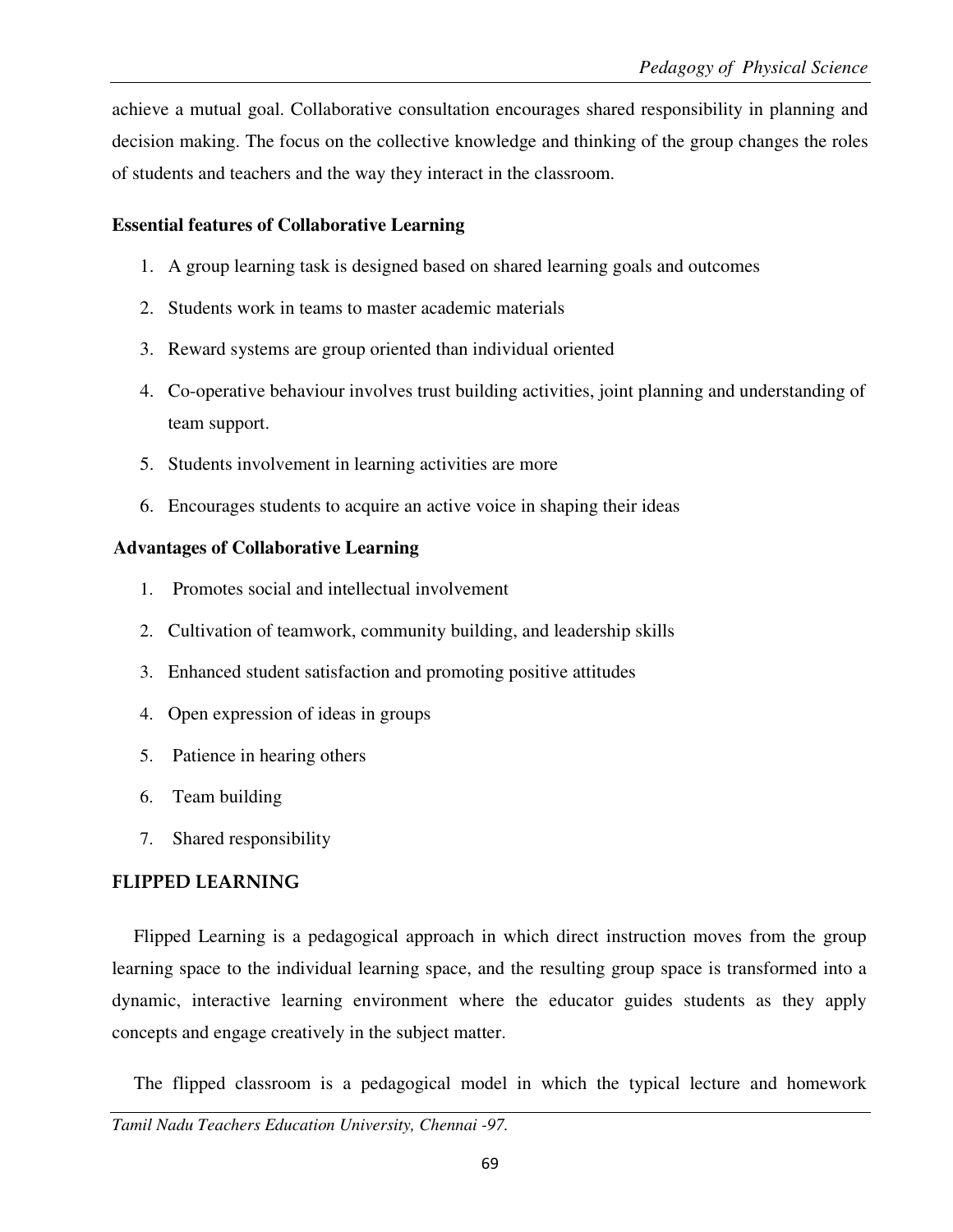elements of a course are reversed. Short video lectures are viewed by students at home before the class session, while in-class time is devoted to exercises, projects, or discussions. The flipped classroom describes a reversal of traditional teaching where students gain first exposure to new material outside of class, usually via reading or lecture videos, and then class time is used to do the harder work of assimilating that knowledge through strategies such as problem solving

#### **Four Pillars in Flipped Learning**

### **1. Flexible Environment**

Flipped Learning allows for a variety of learning modes; educators often physically rearrange their learning spaces to accommodate a lesson or unit, to support either group work or independent study. They create flexible spaces in which students choose when and where they learn. Furthermore, educators who flip their classes are flexible in their expectations of student timelines for learning and in their assessments of student learning.

#### **2. Learning Culture**

In the traditional teacher-centered model, the teacher is the primary source of information. By contrast, the Flipped Learning model deliberately shifts instruction to a learner-centered approach, where in-class time is dedicated to exploring topics in greater depth and creating rich learning opportunities. As a result, students are actively involved in knowledge construction as they participate in and evaluate their learning in a manner that is personally meaningful.

#### **3. Intentional Content**

Flipped Learning Educators continually think about how they can use the Flipped Learning model to help students develop conceptual understanding, as well as procedural fluency. They determine what they need to teach and what materials students should explore on their own. Educators use Intentional Content to maximize classroom time in order to adopt methods of student-centered, active learning strategies, depending on grade level and subject matter.

#### **4. Professional Educator**

*Tamil Nadu Teachers Education University, Chennai -97.*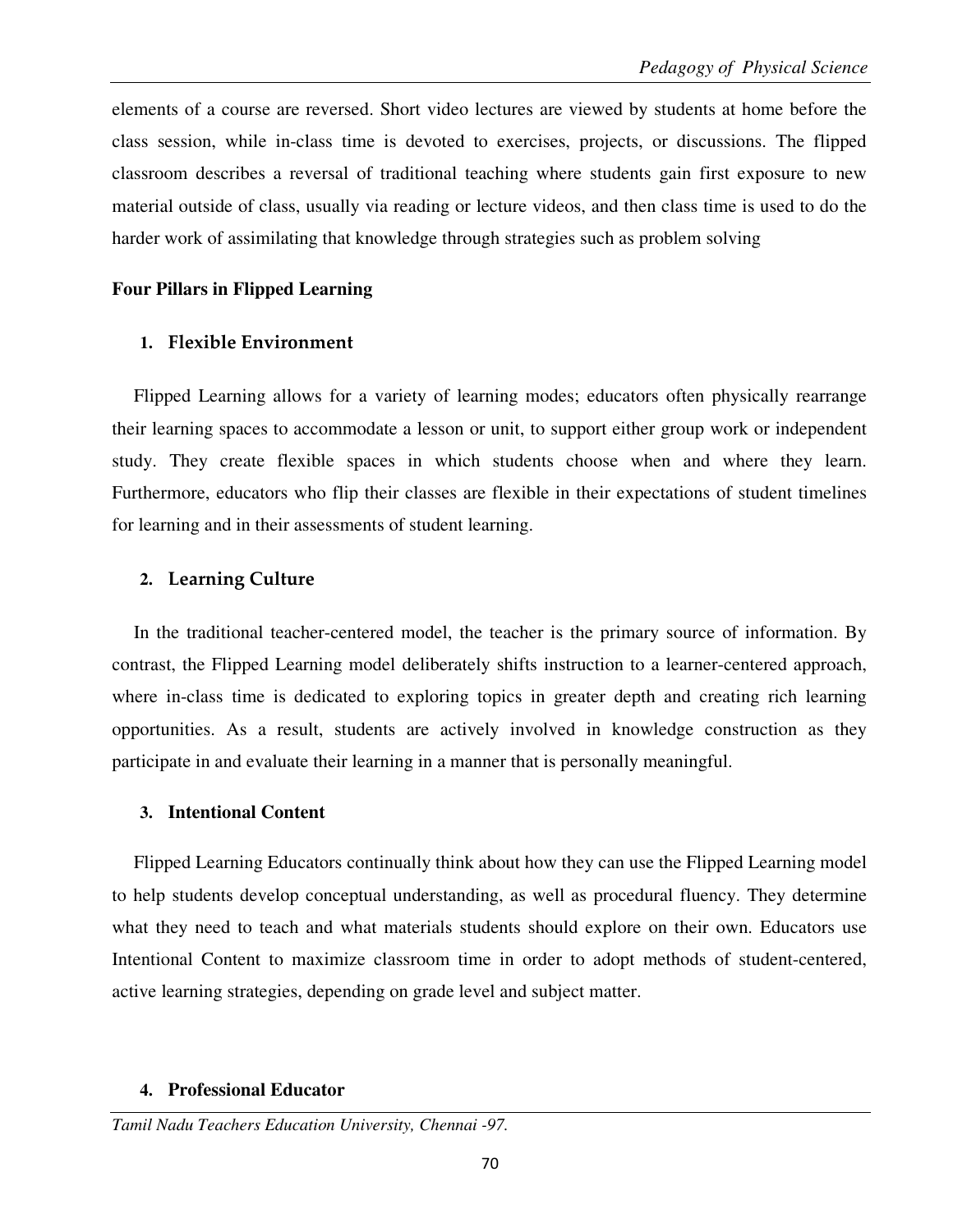The role of a Professional Educator is even more important, and often more demanding, in a Flipped Classroom than in a traditional one. During class time, they continually observe their students, providing them with feedback relevant in the moment, and assessing their work. Professional Educators are reflective in their practice, connect with each other to improve their instruction, accept constructive criticism, and tolerate controlled chaos in their classrooms. While Professional Educators take on less visibly prominent roles in a flipped classroom, they remain the essential ingredient that enables Flipped Learning to occur.

#### **BLENDED LEARNING**

Blended learning is a planned combination of online learning and face-to-face instruction using variety of learning resources. It is a flexible learning strategy that integrates innovative and technological advances of online learning with interaction and participation of traditional face-toface classroom learning. Blended learning as a way of meeting the challenges of tailoring learning and development to the needs of individuals by integrating the innovative and technological advances offered in the best of traditional learning.

Blended learning strategies vary according to the discipline, the year level, student characteristics and learning outcomes, and have a student-centered approach to the learning design. Blended learning can promote learner s access and flexibility, increase the level of active learning, and achieve better student experiences and outcomes. For teachers, blended learning can improve teaching and class management practices. A blend might include:

- Face-to-face and online learning activities and formats
- Traditional classes with different modalities, such as regular, weekend, evening, part time, semester
- Use of technology interfaces like social media, wikis and various web sources
- Group work, Simulation, debate, Online Assignments, Practicals etc.
- Both usual classroom human factors and digital learning resources of the web
- Psychological concerns are addressed in the face to face interaction and technological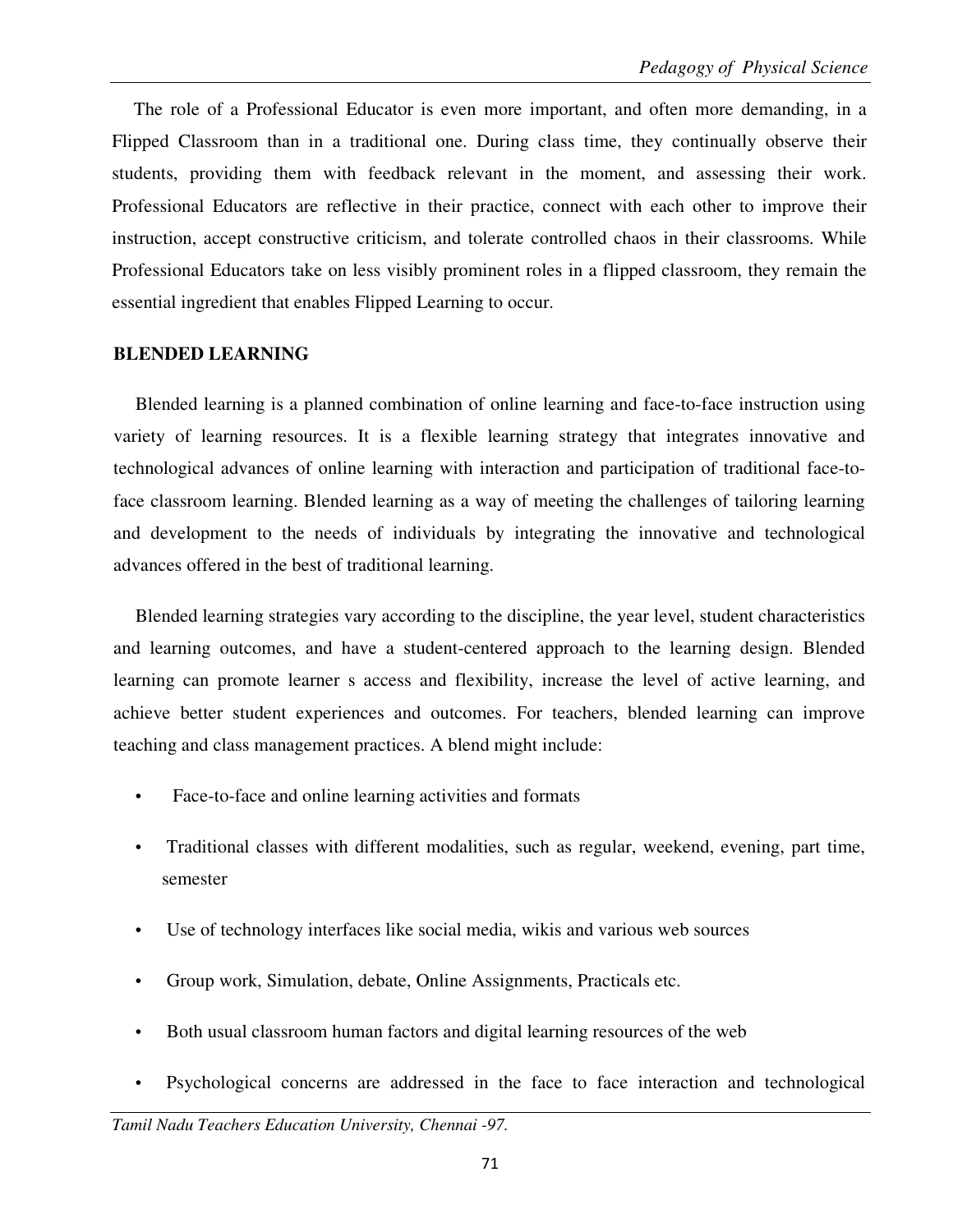concerns are addressed in the online learning

So incorporating all these aspects in the learning environment, "Blended learning should be viewed as a pedagogical approach that combines the effectiveness and socialization opportunities of the classroom with the technologically enhanced active learning possibilities of the online environment, rather than a ratio of delivery modalities. In other words, blended learning should be approached not merely as a temporal construct, but rather as a fundamental redesign of the instructional model with the following characteristics:

- **A** shift from lecture- to student-centered instruction in which students become active and interactive learners (this shift should apply to the entire course, including face-to-face contact sessions)
- Increases in interaction between student-instructor, student-student, student-content, and student-outside resources
- Integrated formative and summative assessment mechanisms for students and instructor.

### **Components of Blended Learning**

There are five components of blended learning. They are:

- 1. Live events
- 2. Self-paced learning
- 3. Collaboration
- 4. Assessment
- 5. Performance support

### **1. Live events**

Synchronous, teacher initiated learning environment in which all learners participate at die same time. Teacher may use lecture, demonstration, discussion or computer-based instruction to all the students in live. For many learners, nothing can replace the ability to tap the expertise of a live teacher. It can be in real classroom or can be in virtual learning environment.

### **2.Self-paced learning**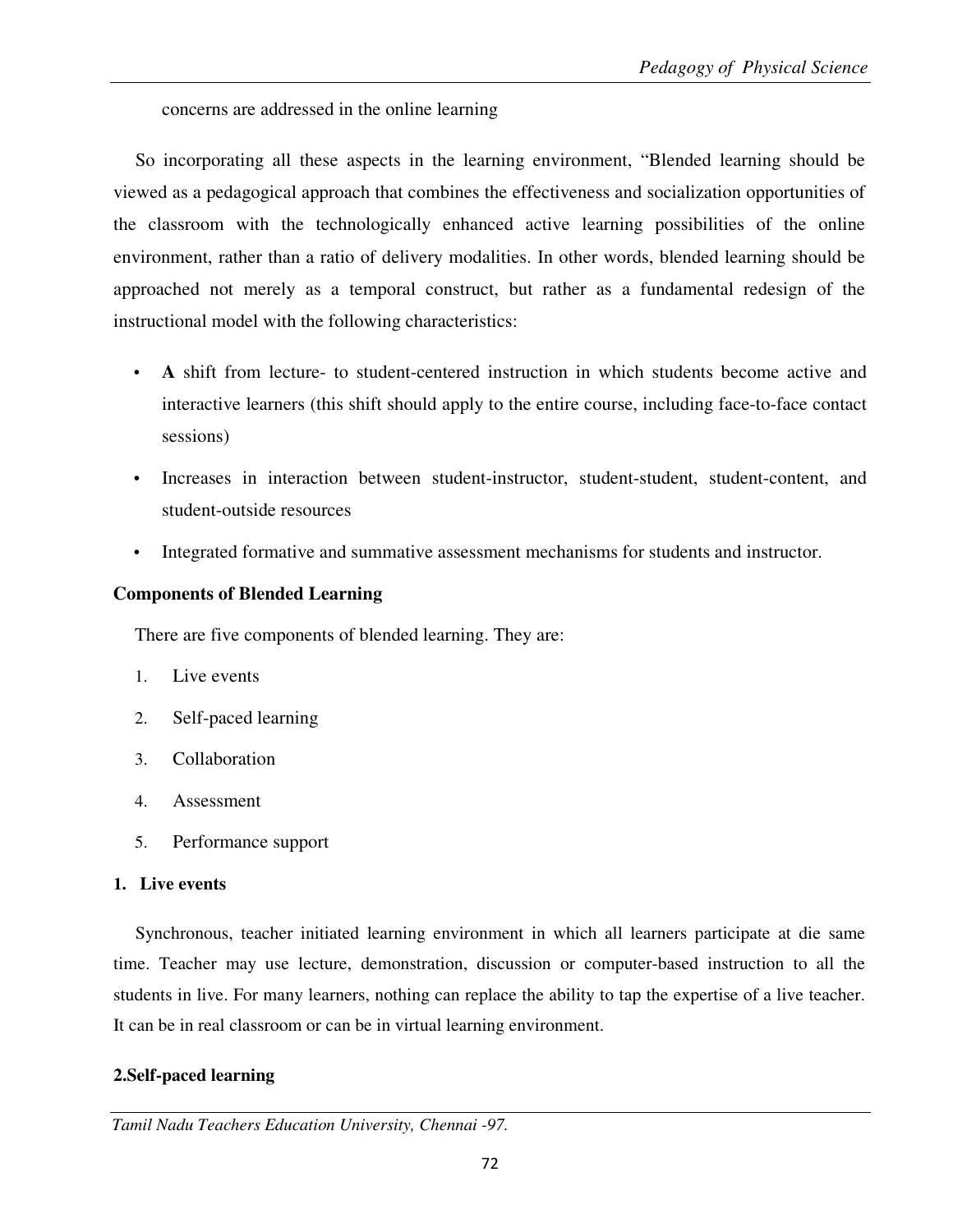**Learning experiences that the learner completes individually at his own pace and on his time such as recorded live events,** Internet-based or CD-ROM-based: it implies on demand learning at a pace is managed or controlled by the learner.

#### **3.Collaboration**

It implies a more dynamic communication and interaction among many learners that brings about knowledge sharing. Collaborative learning has more advantages which are not available from traditional instruction because a group can accomplish meaningful learning and solve problems better than any individual. It can be extended from discussion in the live classroom to synchronous communications in chat room or in open discussion forums and asynchronous communication by email and threaded discussion.

#### **4.Assessment**

It is both live and online measure of learners knowledge to determine prior knowledge as well as to measure learning transfer.

#### **5. Performance support**

These are the reference materials that enhance learning, retention and transfer. It may be printable references, downloaded multimedia learning objects, documentation etc.

### **BLENDED LEARNING DESIGN**



### **Planning**

*Tamil Nadu Teachers Education University, Chennai -97.*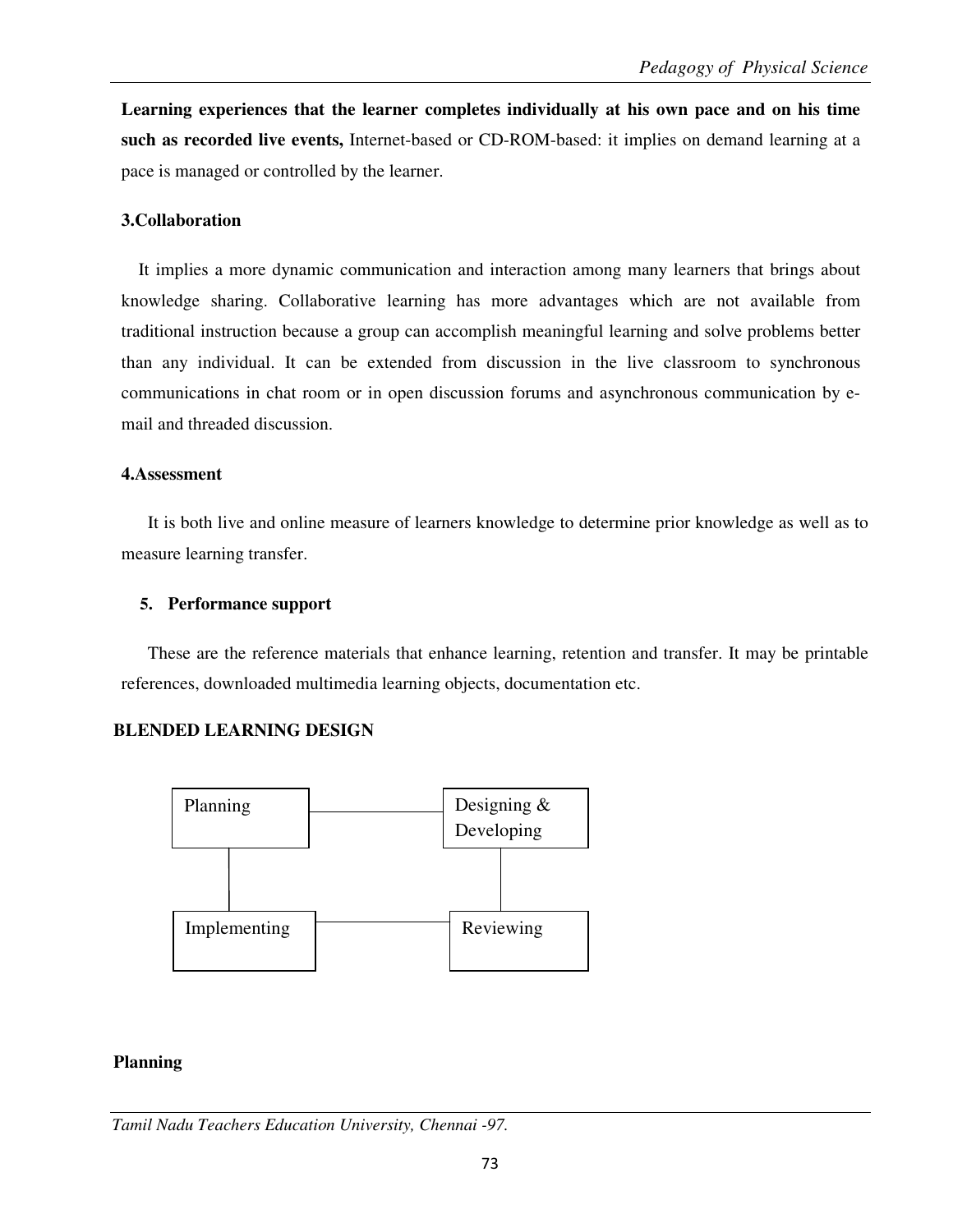Planning is an important process in the Blended learning design. In this step all the stages and design of Blended learning is planned for a course. The person or the group entrusted for this should be aware about the course objectives, course content and mode of delivery of the material, how the assessments can be made and what should be the expected outcome.

#### **Designing & Developing**

Designing is an important and largest step which will trace out the path followed in the procedure of this course. This gives a proper array of elements included in this course and how these elements are arranged in different modalities to reach the expected goal. Developing is a process by whicheach and every element is structured to give a small reasonable result. Developing also gives how the content is developed into a blended learning unit. Proper synchronization of the digital and face to face interaction contributes to the quality of the developed material. The phase designing and developing are treated together without separating one from the other. Some of the sequence involved in designing and developing are

- Formulating Course learning, teaching and learning activities, and assessment tasks need to correspond with each other. That means (1) course resources apd learning and teaching activities need to directly support students achievement of the stated learning objectives, and (2) assessment tasks need to be congruent with the activities and the objectives, and they need to allow students to demonstrate those learning objectives. This is called "constructive alignment" .
- Authentic assessment tasks as much as possible relevant, real-world activities so that students can demonstrate their competency in a more 'true-to-life' setting.
- Teaching and learning activities need to be clearly linked in time and content
- Establish a clear sequence for engagement in content, activities and assessment tasks

The workload for a blended learning course should not exceed that of a course in Traditional mode

#### Implementing

*Tamil Nadu Teachers Education University, Chennai -97.*  Implementing is the direct application of the developed material in the blended learning environment according to the design already formulated. It is the actual step we face difficulties and setbacks. The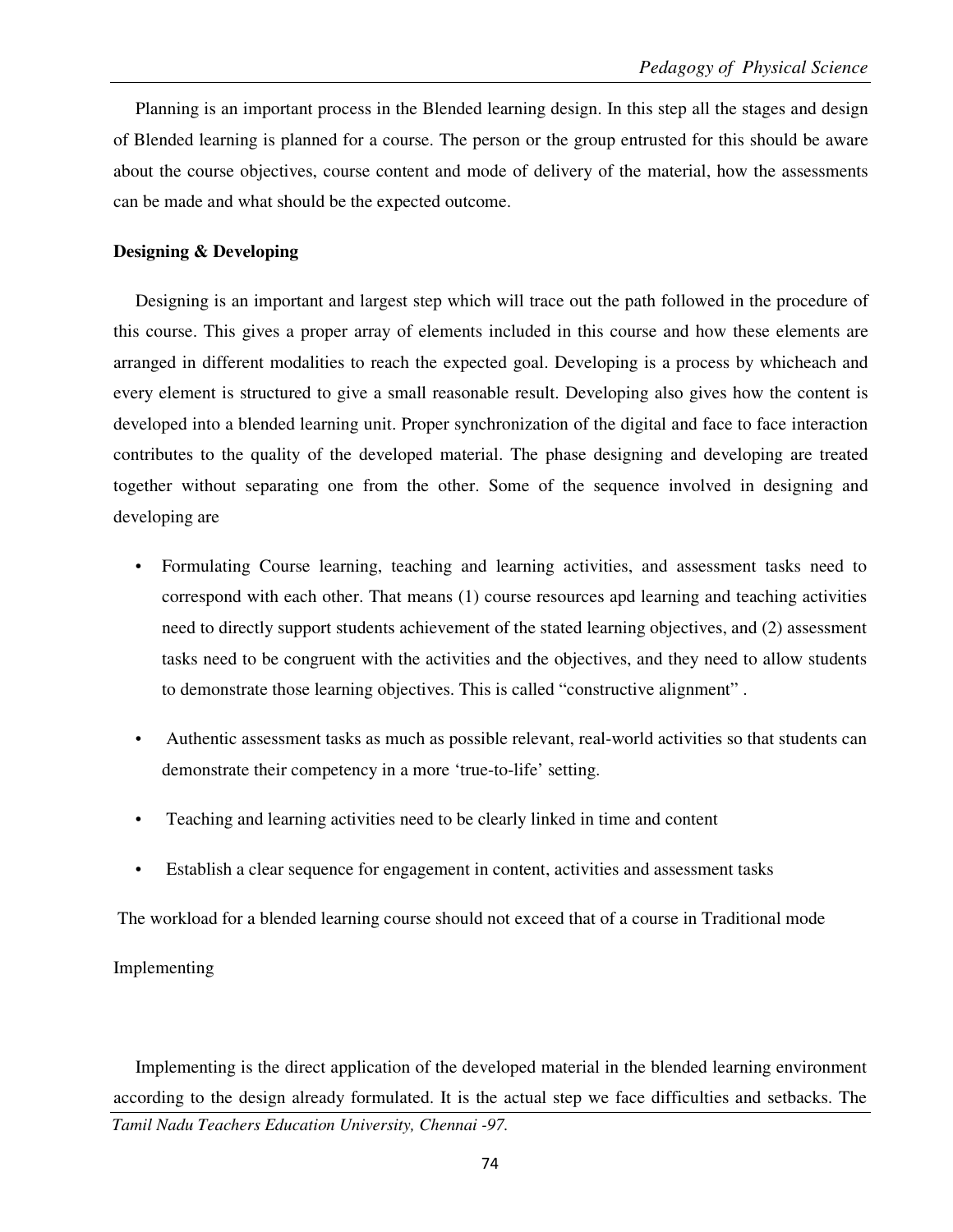quality of the course content, the proper digital media empowered and the knowledge in handling technological devices can have direct impact in this step.

#### **Reviewing**

Reviewing is the final step in the Blended learning design. Here the entire course is evaluated based on student's feedbacks and teacher appraisal. The review helps in reorganizing the course, overcoming the limitations in the previous trial.

Blended learning is a learning strategy which works only with the proper support from web technologies so constant review to encourage this mechanism will support this process or increase the accessibility of the masses towards this endevour.

#### E-learning

E-learning (or e Learning) is the use of electronic media and information and communication technologies (ICT) in education. E-learning is broadly inclusive of all forms of educational technology in learning and teaching. E-learning is inclusive of, and is broadly synonymous with multimedia learning, technology-enhanced learning (TEL), computer-based instruction (CBI), computer-based training (CBT), computer-assisted instruction or computer-aided instruction (CAI), internet-based training (IBT), web-based training (WBT), online education, virtual education, virtual learning environments (VLE) (which are also called learning platforms), m-learning, and digital educational collaboration. These alternative names emphasize a particular aspect, component or delivery method.

E-learning can occur in or out of the classroom. It can be self-paced, asynchronous learning or may be instructor-led, synchronous learning. E-leaming is suited to distance learning and flexible learning, but it can also be used in conjunction with face-to-face teaching, in which case the term blended learning is commonly used.

#### **Synchronous and asynchronous**

E-learning may either be synchronous or asynchronous. Synchronous learning occurs in realtime, with all participants interacting at the same time, while asynchronous learning is self-paced and allows participants to engage in the exchange of ideas or information without the dependency of other participants involvement at the same time.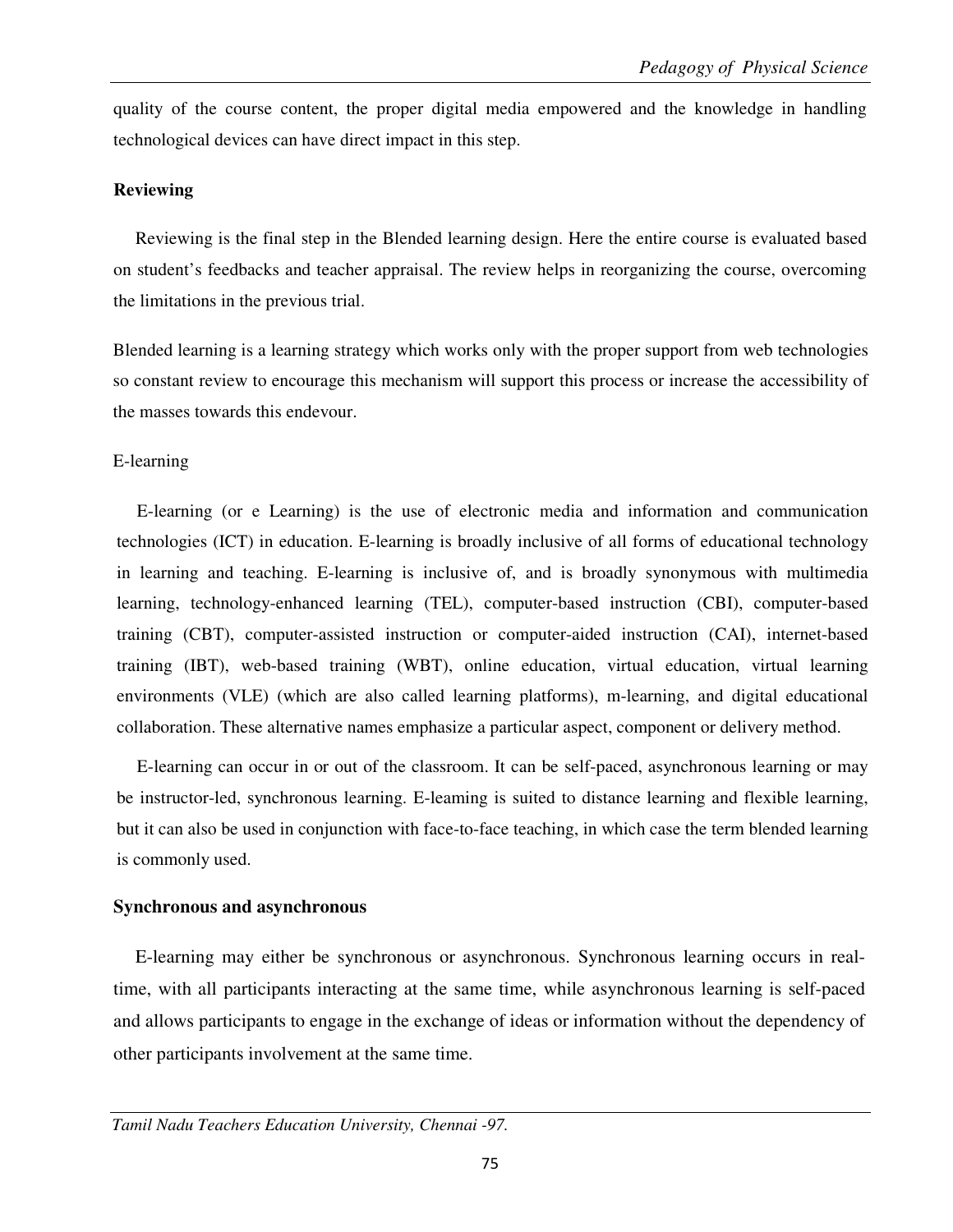Bernard Luskin, a pioneer of e-learning, advocates that the "e" should be interpreted to mean "exciting, energetic, enthusiastic, emotional, extended, excellent, and educational" in addition to "electronic." This broad interpretation focuses on new applications and developments, and also brings learning and media psychology into consideration.

Synchronous learning involves the exchange of ideas and information with one or more participants during the same period of time. A face-to-face discussion is an example of synchronous communications. In e-learning environments, examples of synchronous communications include online real-time live teacher instruction and feedback, Skype conversations, or chat rooms or virtual classrooms where everyone is online and working collaboratively at the same time.

Asynchronous learning may use technologies such as email, blogs, wikis, and discussion boards, as well as web-supported textbooks, hypertext documents, audio video courses, and social networking. At the professional educational level, training may include virtual operating rooms. Asynchronous learning is particularly beneficial for students who have health problems or have child care responsibilities and regularly leaving the home to attend lectures is difficult. They have the opportunity to complete their work in a low stress environment and within a more flexible timeframe. In asynchronous online courses, students proceed at their own pace. Both the asynchronous and synchronous methods rely heavily on self-motivation, self-discipline, and the ability to communicate in writing effectively.

There are three methods of e-learning process like live broadcasting, Video on Demand (VOD) and interactive communications.

### **E-LEARNING TRENDS**

### **1. Automation**

Education experts predict that automation will finally become a crucial aspect of both content creation and processing. It's most likely that content providers will use an increasing number of automated solutions to create new courses and learning materials, saving the time and money involved in conventional processes. Coursework elements, such as tests, quizzes and exercises will all be generated by tools able to efficiently scan the course content and recognize its most important aspects that should be tested. Courses will undergo the process of optimization to match the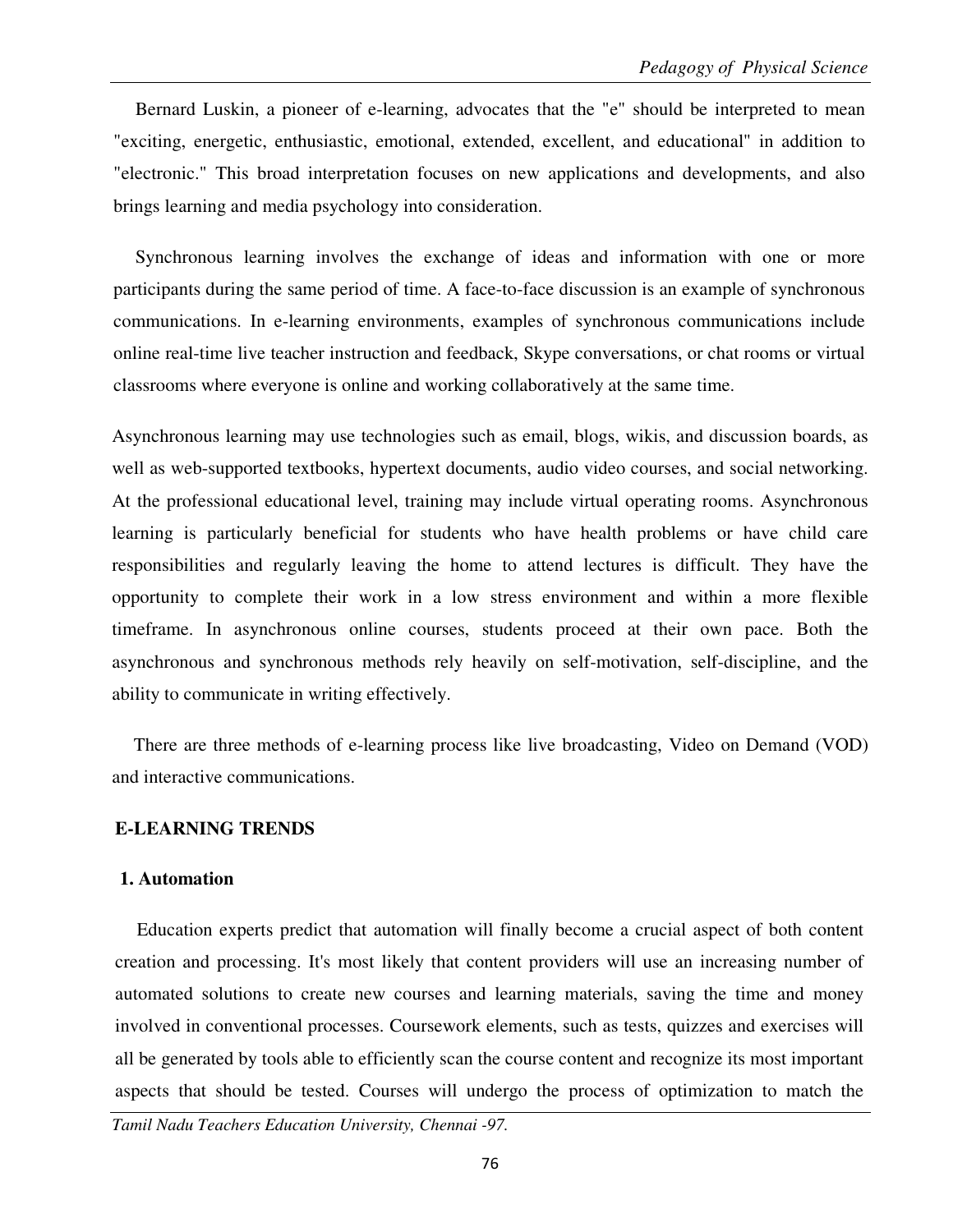preferences and requirements of every single user. Their skills and knowledge level will be assessed by automated tools that will in turn offer algorithmic solutions used in creating course content.

### **2. Augmented Learning**

**This is another area under intense development. Augmented reality devices ranging from Apple Watch to Google Glass will become a common element of our everyday realities. When it comes to learning, augmented learning offers a great value in adapting environments to the learner. This is a solution for which the market is predicted to grow very fast, reaching a smashing number of 200 million users in just 3 years! 2015 will definitely pave the way to an increased use of augmented reality in eLearning, culminating in its widespread use in**future. In eLearning, learners will be able to access augmented environments by means of QR codes or mobile technologies like Apple Watch or Google Glass. This kind of learning will primarily engage learners with action-based functionalities in real life conducted by means of GPS tracking, as well as with courses developed by Oculus Rift.

### **3. Big Data**

Big data is big everywhere - including eLearning. It's clear that every year we'll have more and more data to process, and learning centers will use tools made especially for big data analytics to make sense of the user-generated information. Only those tools will be able to analyze a heap of data produced during one semester and deliver meaningful and valuable conclusions about user performance or course content optimization. Big data analytics will help learning providers to better understand the learning process itself - by tracking learner and group patters and performing a thorough feedback analysis, they'll be able to offer full course personalization and compile a comprehensive report for learning.

## **4. Going For Cloud Computing**

The use of cloud is on the rise - in every sector, including eLearning. Enterprises are willing to embrace the functionality, comfort and security of the cloud - even though many people still think that it's not a good idea to keep data on public servers, those attitudes are slowly weaning. E-Learning users will benefit from established cloud technologies assisting their learning process in many different ways.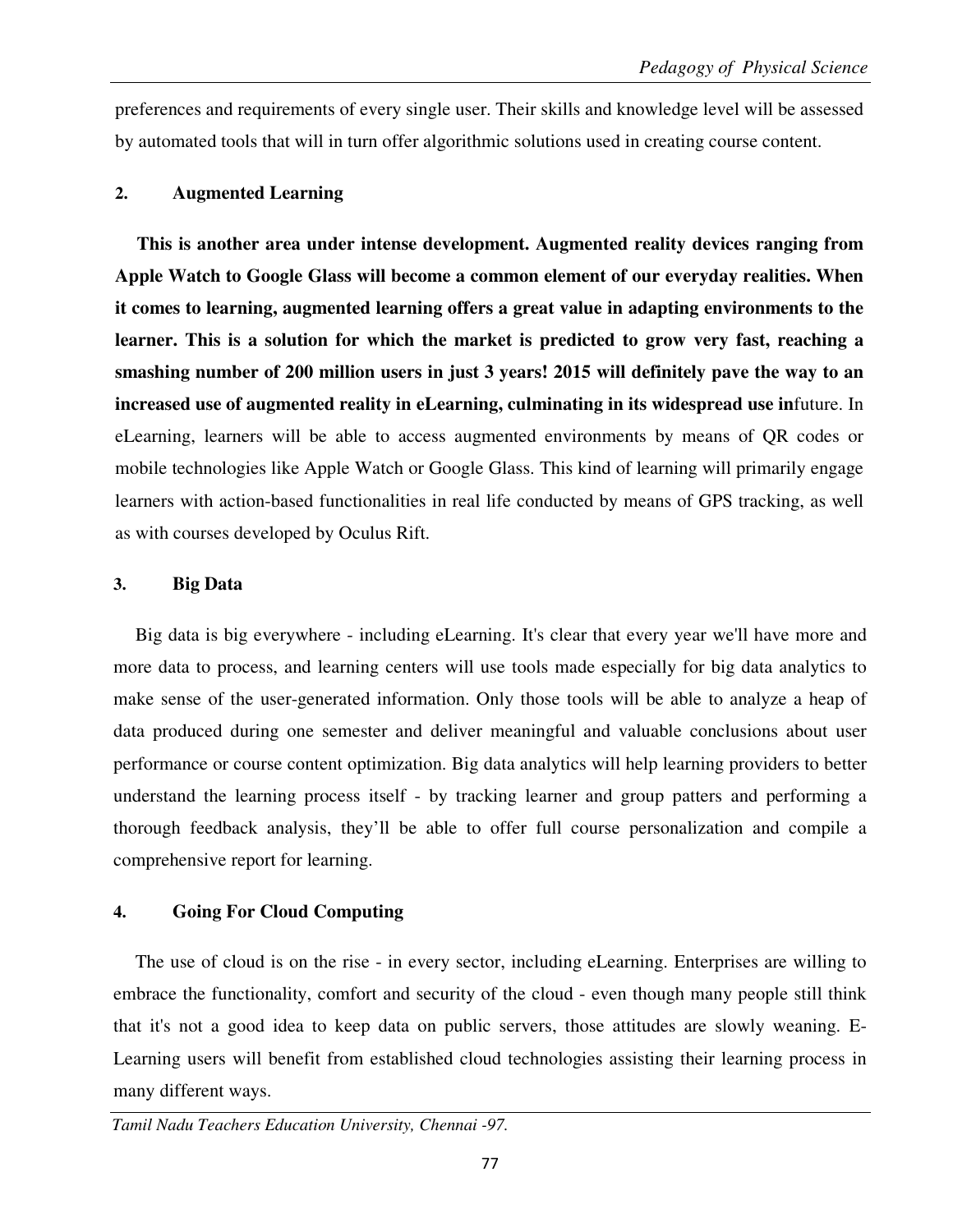#### **5. Gamification**

Gamification is today a major trend that most of us are still waiting to explode - especially on the e-learning scene. Experts agree that applying game dynamics onto non-gaming contexts brings really great results - most importantly, in motivating people to achieve their goals. This feature can be easily applied to learning and eLearning environments. Gamification offers a potential strategy for improving user engagement with learning materials - some experts claim that the technique can boost learner's motivation to a smashing 90% recall rate. It's quite simple. Once learners assume an active role in knowledge reception, they will automatically improve their chances at remembering it.

### **6. M-Learning**

The general rise of mobile technologies all over the world provided a trend towards M-learning environment. Together with the increased use of mobile devices will emerge an interest in m-Learning. Some industry experts expect mobile learning to dominate the e-learning market someday, even if this prediction sounds a little extreme, you should consider the fact that mobile is actually expected to dominate many other areas too.

#### **7. Personalization**

All those trends point to this key insight - the growth of personalization on all levels of eLearning. Once we'll be able to analyze big chunks of data, we'll see e-learning becoming more personalized than ever and addressing the needs, preferences and requirements of individuals rather than groups. All aspects of learning ranging from pedagogy and learning environments to learning tools and course curricula will be tailored to motivate, engage and inspire learners to achieve better results in a shorter time frame. In future the technologies will be concentrating more about developing a personalized approach to learning by adjusting the pace of instruction, leveraging student interests, letting learners to choose their own leaning path and adjusting content presentation by choosing text, images or videos, instructors will be able to deliver their coursework in more efficient ways.

#### **VIDEO CONFERENCING**

Video conferencing is two-way interactive communication delivered using telephone or Internet technologies that allows people at different location to come together for a meeting. The video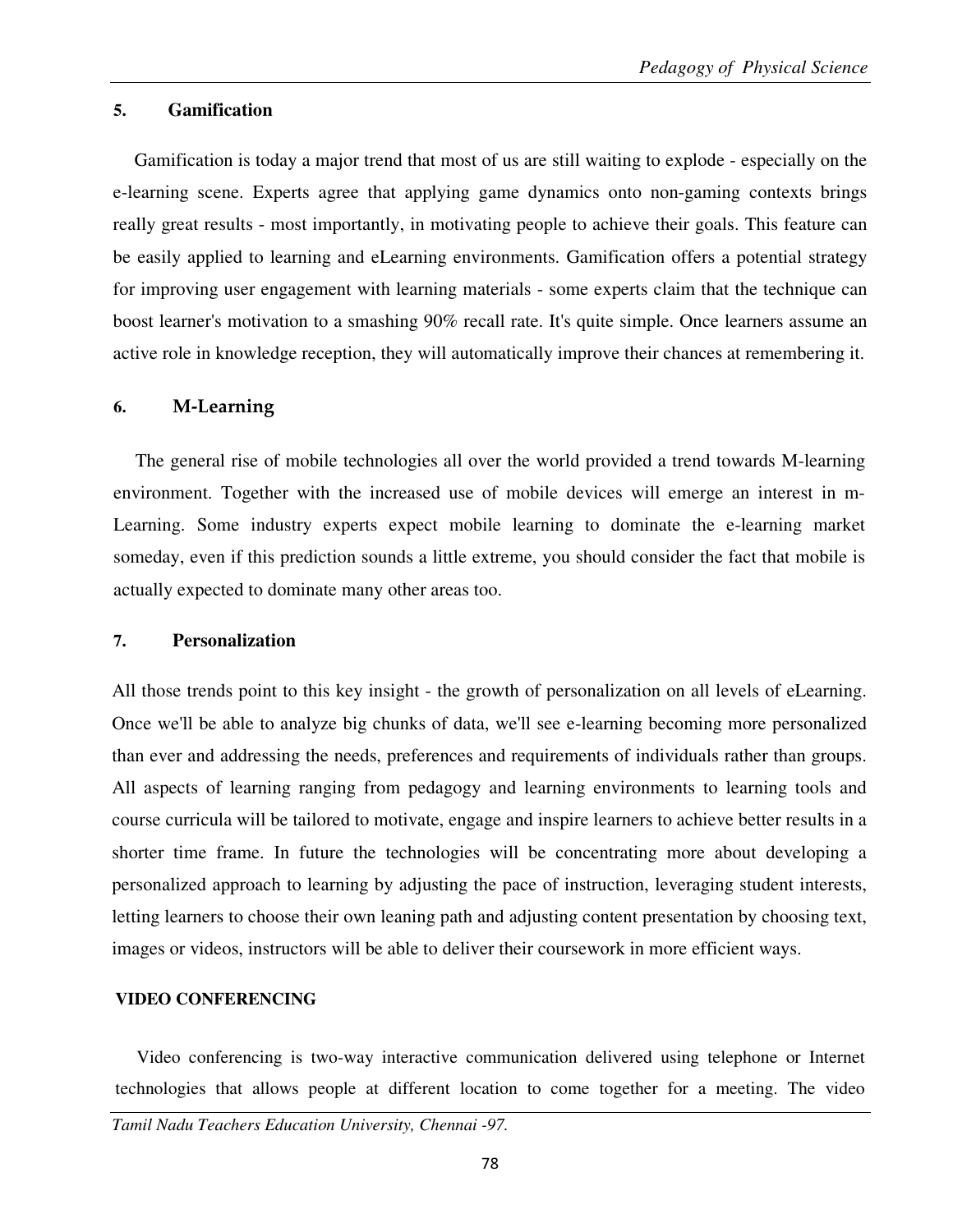conference can be as simple as a conversation between two people in private offices (point-to-point) or involve several sites (multi-point) with more than one person in large rooms at different sites. A basic video conference setup has a camera and a microphone. Video from the camera and audio from the microphone is converted into a digital format and transmitted to a receiving location using a coding and decoding device, often referred to as a "codec". At that receiving location is another codec device that decodes the receiving digital stream into a form that can be seen and heard on monitors or televisions. At the same time, video and audio from cameras and microphones at the received location is sent back to the original location.

#### **Benefits of Video Conferencing**

Video conferencing saves travel time and money. Participants can see and hear all other participants and communicate both verbally and visually, creating a face-to-face experience. PowerPoint and other on screen graphic, as well as other cameras are also available presentation options. People downtime is reduced and productivity gains are achieved by removing the logistics of flight preparations, airport delays, hotel stays, and all the other inconveniences of business travel. In distance education, video conferencing provides quality access to students who could not travel to or could afford to relocate to a traditional campus. Video conferences can also be recorded and made available in a variety of ways, e.g., DVDs, streaming video. Besides distance education, other applications include meetings, dissertation and thesis defenses, tele-medical procedures, and online conferences.

### **Some Terms in Video Conferencing**

### **1. Video Conferencing Bridge**

A video conferencing bridge (also called a Multipoint Control Unit or MCU) is a hardware system that is able to connect multiple videoconferencing systems together into a single conference. A video conferencing bridge receives digital video and audio signals from codecs in a designated conference, processes and resends digital video and audio signals back to all the codecs. Multiple conferences involving many locations can be conducted simultaneously. Many bridges can provide advanced features such as continuous presence, people plus content or dual streams, transcoding, and translating.

#### **2. Continuous Presence**

*Tamil Nadu Teachers Education University, Chennai -97.*  Continuous Presence is a feature available during video conferences that allows all participants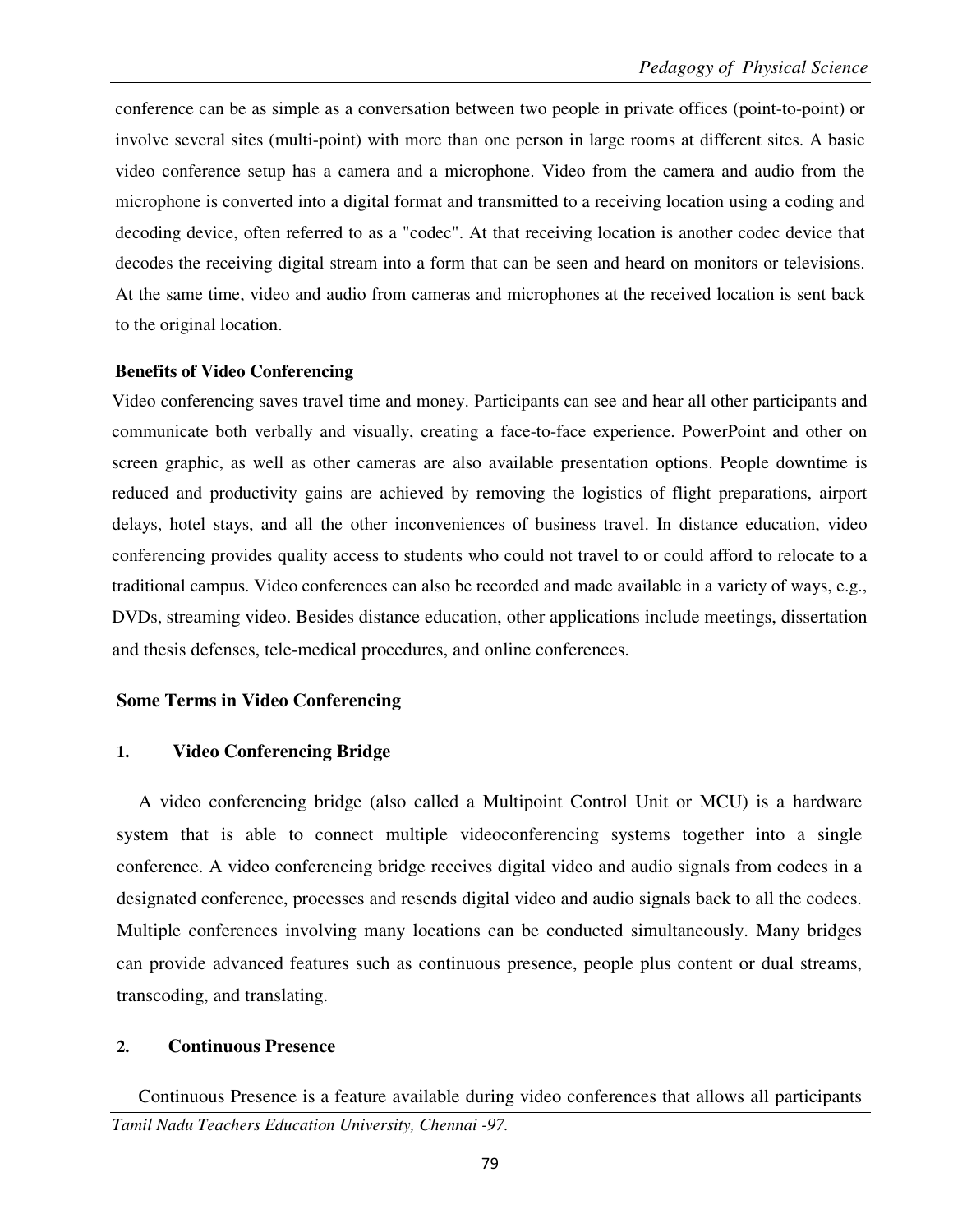to be visible on the screen at the same time. For instance, if there are 12 participants in the video conference, the screen everyone sees will have 12 windows (which can be of various client defined sizes) with each participant in their own window.

#### **3. People Plus Content**

**"People plus content" is a standard that allows a video conferencing system to process high resolution VGA graphics along with the standard video signal. This means video conferencing system in the conference sends and receives two video streams - video and VGA graphics. Example: In a classroom equipped with two monitors, the students couldsee** both the instructor and the presentation on the two different displays.

#### **4. Transrating& Transcoding**

Transrating is a function available on the video conferencing bridge that allows conferences among site and locations with different bandwidths. For instance, transrating allows virtual classrooms with Internet 2 connections participating at 2 Mbps while other locations with limited bandwidth can participate at a lower 384 Kbps rate.

Transcoding is an option available on video conferencing bridges that allows conferences to be established with participants using different video conferencing formats. For example, systems and locations using ISDN can seamlessly communicate with other locations using IP or Internet connections.

#### **5. Firewall**

A firewall protects your network from unwanted Internet traffic. A firewall can be an appliance installed on the network or software running on your computer. When installed, a firewall exists between your computer(s) and the Internet,

ie., a virtual wall. The firewall lets you request web pages, download files, chat, etc. while making sure other people on the Internet cannot access services on your computer like file or print sharing.

If a videoconferencing system (any type) is behind a firewall, it cannot receive communications from gatekeeper, so it cannot complete a registration or use gatekeeper services. (The gatekeeper is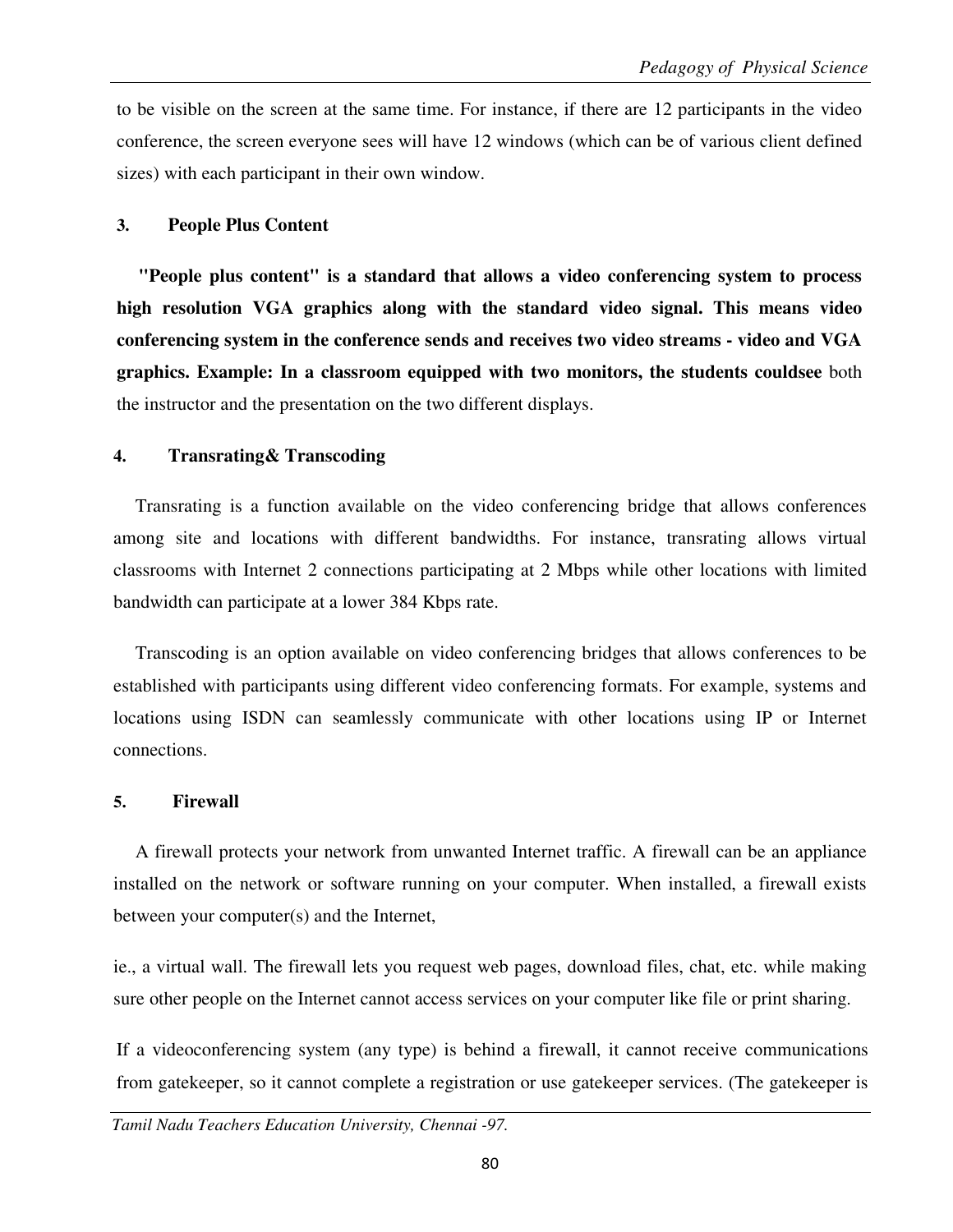not a means of bypassing the restrictions of a firewall.) A videoconferencing system behind a firewall must initiate a videoconference using the IP address of the remote video conferencing system since it cannot make use of the gatekeeper's services. Firewalls make it difficult to use Videoconferencing Bridge for multipoint videoconferencing.

There are four components in Latest Video Conferencing Technology

- 1. Terminal/Endpoint/Conferencing System/Codec: A basic video conference system has a camera and a microphone. Video from the camera and audio from the microphone is converted into a digital format and transmitted to a receiving location using a coding and decoding device, often referred to as a "codec".
- 2. Multipoint Control Unit (MCUs): Supports conferences between three or more endpoints
- 3. Gateway: An optional element, gateways provide translation functions between conferencing codecs and other conferencing terminals.
- 4. Gatekeeper: Performs two call control functions address translation from aliases to IP addresses and bandwidth management. The collection of all terminals, gateways, and MCUs are managed by a single gatekeeper is called an H.323 Zone.

## **Questions for Discussion and Reflection:**

- 1. Describe Lecture Method.
- 2. Explain the Problem solving Method of teaching physical science.
- 3. Examine the Problem based learning.
- 4. Discuss about Flipped learning.

## **UNIT V: RESOURCES FOR TEACHING PHYSICAL SCIENCE**

## **Objectives:**

After the completion of the unit, the learners will be able to: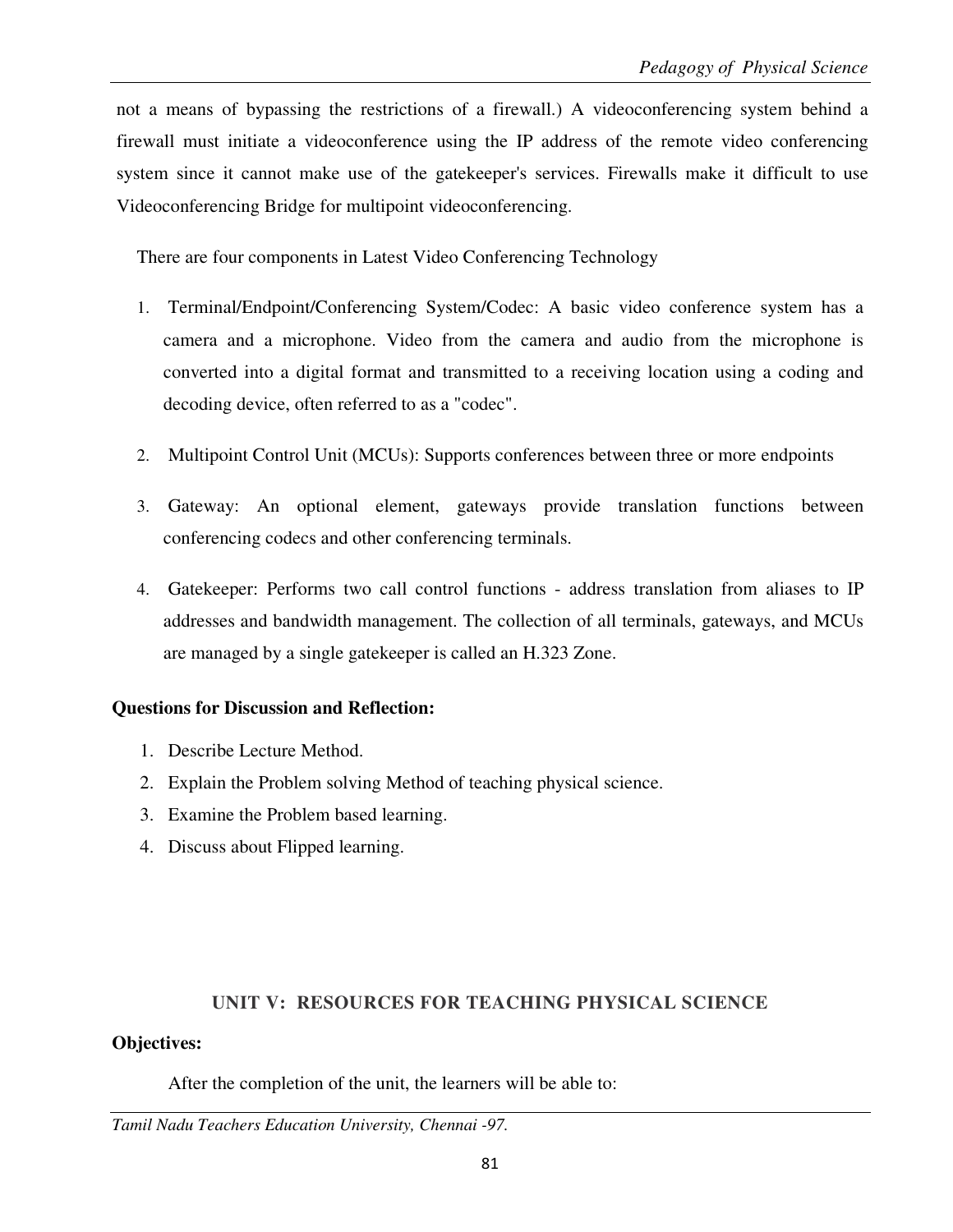- 1. Understand about print resources
- 2. Explain about the uses of radio talk.
- 3. Identify the usage of interactive whiteboard.
- 4. Discuss about the qualities of science book.
- 5. Use community resources in teaching Physical Science.

### **INTRODUCTION**

 There are various forms of print, audio, visual, ICT and community resources that we can use in the science classrooms. Some of them are newspapers, science journals, magazines and science encyclopedias. In the present technological age, the full potential of resource materials needs to be explored by the teachers and learners of science. Printed materials are essential part of science curricula play a vital role in teaching and learning, at the same time over –dependence upon the text book for instance, limits the advantages of other materials in teaching and learning.

 Nowadays there is wide variety of learning materials in science and these include the traditional text books, work books, supplementary readers etc. and the highly sophisticated online learning materials, digital libraries and other software solutions in science learning. It is of utmost importance for a teacher to communicate effectively with her students. ICT has entered into schools and has started influencing teacher-learner interaction. The teacher of twenty-first century must be proficient enough in using ICT for his/ her teaching-learning in the classroom.

### **NEWSPAPERS**

 Newspapers are the cheapest medium of furnishing information to the general public. It can also furnish health messages in local languages which can reach to the public easily. The information will be available in low cost, easy to read and understand and simple language. The people may learn to read and interpret the contents along with pictures to enhance easy grasping.

## **ADVANTAGES**

Best method to reach a large group

Pictures will help in easy understanding

Attractive and easy to understand

Lot of information can be obtained in various fields

## **DISADVANTAGES**

Useful for literates only

Detailed information cannot be given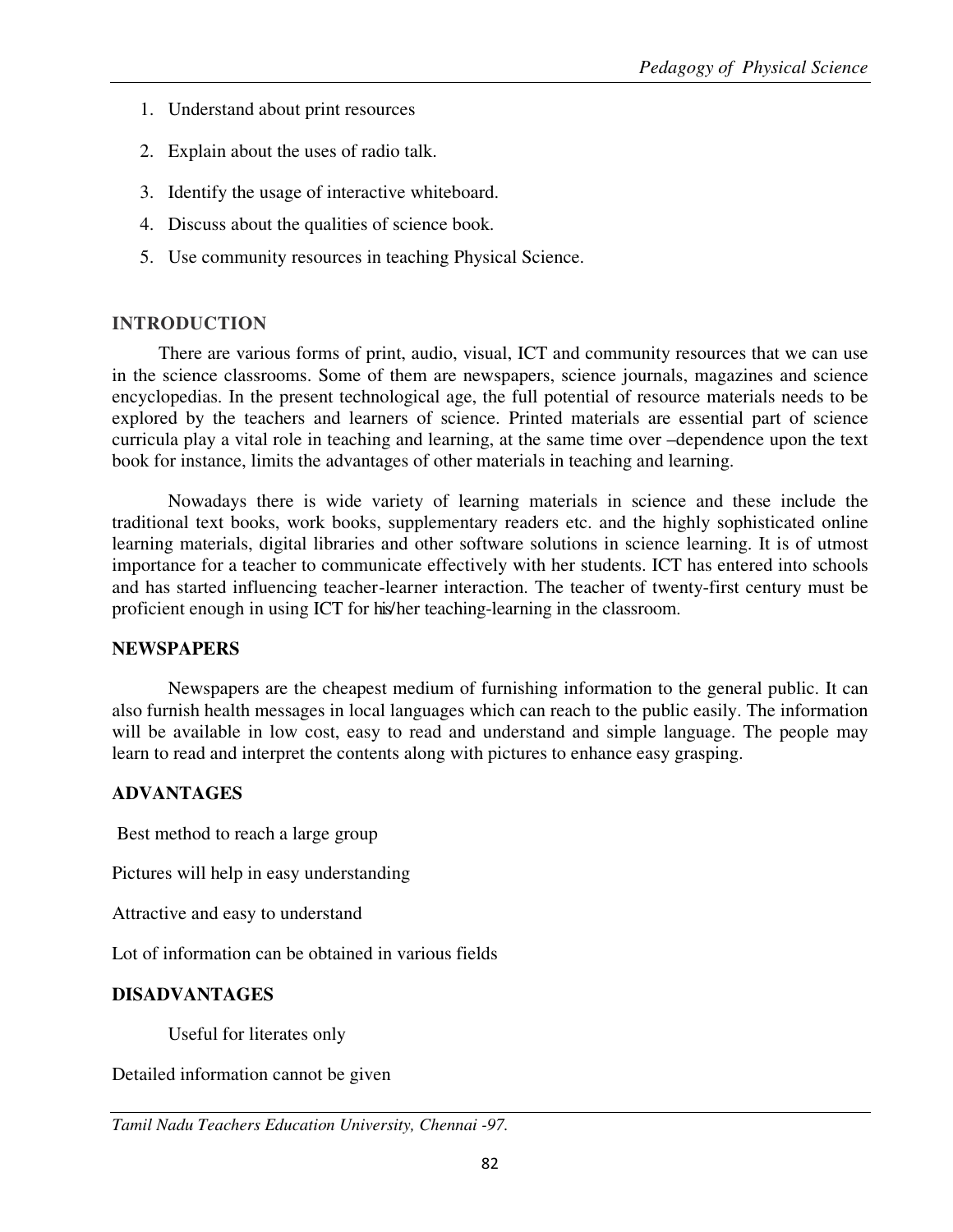## **JOURNALS AND MAGAZINES**

A "journal" is a scholarly periodical aimed at specialists and researchers. Articles are generally written by experts in the subject, using more technical language. They contain original research, conclusions based on data, footnotes or endnotes, and often an abstract or bibliography.

A "magazine" is a periodical with a popular focus, i.e. aimed at the general public, and containing news, personal narratives, and opinion. Articles are often written by professional writers with or without expertise in the subject; they contain "secondary" discussion of events, usually with little documentation (e.g. footnotes). Magazines use vocabulary understandable to most people, and often have lots of eye-catching illustrations. Time, Newsweek, U.S. News & World Report, and Psychology Today are magazines

Science organisations and science associations usually bring outjournals in science. These journals publish research-based, experiencebasedand popular science articles. A number of magazines alsopublish articles on scientific issues. These materials can be helpful forthe enrichment of teaching-learning of science. Some of the science journals are international journal of science education, Education in science, journal of chemical education, Physics education, Science and culture, science education etc.

# **ENCYCLOPEDIAS**

An **encyclopedia** or **encyclopaedia** is a type of reference work or compendium holding a comprehensive summary of information from either all branches of knowledge or a particular branch of knowledge. Encyclopedias are divided into articles or entries, which are usually accessed alphabetically by article name. Encyclopedia entries are longer and more detailed than those in most dictionaries. Generally speaking, unlike dictionary entries, which focus on linguisticinformation about words,encyclopedia articles focus on factual information concerning the subject for which the article is named.

Four major elements define an encyclopedia: its subject matter, its scope, its method of organization, and its method of production:

• Encyclopedias can be general, containing articles on topics in every field (the Englishlanguage *Encyclopædia Britannica* and German *Brockhaus*are well-known examples). General encyclopedias often contain guides on how to do a variety of things, as well as embedded dictionaries and gazetteers. There are also encyclopedias that cover a wide variety of topics but from a particular cultural, ethnic, or national perspective, such as the *Great Soviet Encyclopedia* or *EncyclopaediaJudaica*.

Works of encyclopedic scope aim to convey the important accumulated knowledge for their subject domain, such as an encyclopedia of medicine, philosophy, or <u>law</u>. Works vary in the breadth of material and the depth of discussion, depending on the target audience.

Some systematic method of organization is essential to making an encyclopedia usable as a work of reference. There have historically been two main methods of organizing printed encyclopedias: the alphabeticalmethod (consisting of a number of separate articles, organized in alphabetical order), or organization by hierarchicalcategories. The former method is today the most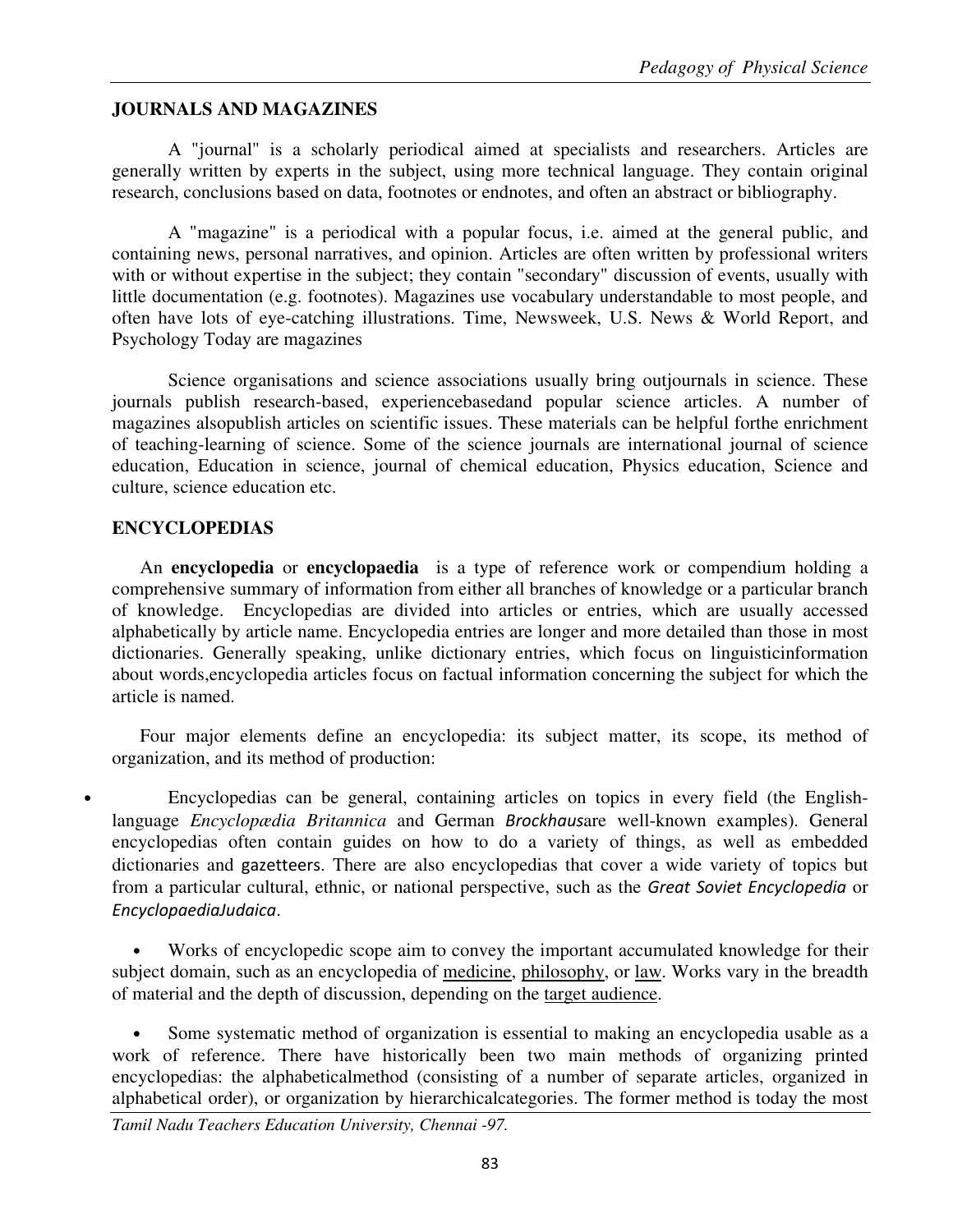common by far, especially for general works. The fluidity of electronic media, however, allows new possibilities for multiple methods of organization of the same content. Further, electronic media offer previously unimaginable capabilities for search, indexing and cross reference.

As modern multimedia and the information age have evolved, they have had an everincreasing effect on the collection, verification, summation, and presentation of information of all kinds. Projects such as Everything2, Encarta, h2g2, and Wikipedia are examples of new forms of the encyclopedia as information retrieval becomes simpler.

## **AUDIO RESOURCES**

### **RADIO TALK**

Radio broad cast and audio recordings are the sources of audio learning experiences for the children. In order to provide learning experience beyond the school syllabus and to relate it to the real life outside the classroom, school broadcast programmes could be one of the best medium. It may not always be possible for a science teacher to invite eminent persons of science for the lecture or talk. In such cases the lectures or speeches can be pre-recorded and can be played in the classrooms. There are various types of programmes, such as discussion forums, question- answers, debates, quizzes, speeches, dramas, which can be either play edliveor can be pre-recorded, to be used in teaching- learning of science.

The All India Radio has regular programmes for school children. Programmes generally include talks on educational, scientific, current topics, etc. The topic, date and time of broadcast of such talks are given in advance. The school scan take advantage of such talks. Sometimes, it is also possible to synchronise the broad cast on a topic with the actual teaching-learning time of that topic in the class. To get the maximum benefit from such talks, the following points should be kept in mind: To keep students' interest alive, they are facilitated to get familiar with the back ground of the talk before hand. A discussion could be arranged after the talk. Preferably short duration talks are arranged. The student shaving hearing problem sares elated near the source.

## **AUDIO TAPES**

 The major advantage of a magnetic audio tape over a disc is that one can record programmes easily and economically. When the material becomes outdated, or is no longer useful, it could be erased and the tape can be reused. Tapes are not as easily damaged as discs, and they can be easily stored. Records of talks on interesting science topics by eminent scholars can be easily reproduced in the classroom. These talks provide an inspiration to the students. Such a recording could be used to introduce at opicor to develop it. These devices are seldom used these days.

## **COMPACT DISC** (**CD**)

The disc recording has a number of attributes that makes it an attractive medium of teachinglearning. It can reproduce the audio spectrum even beyond the limits of human hearing. A major advantage of audio CDs (andotheropticaldiscs) is that the user can quickly access any part of the disc. Data from the disccanberetrievedinany desiredsequence.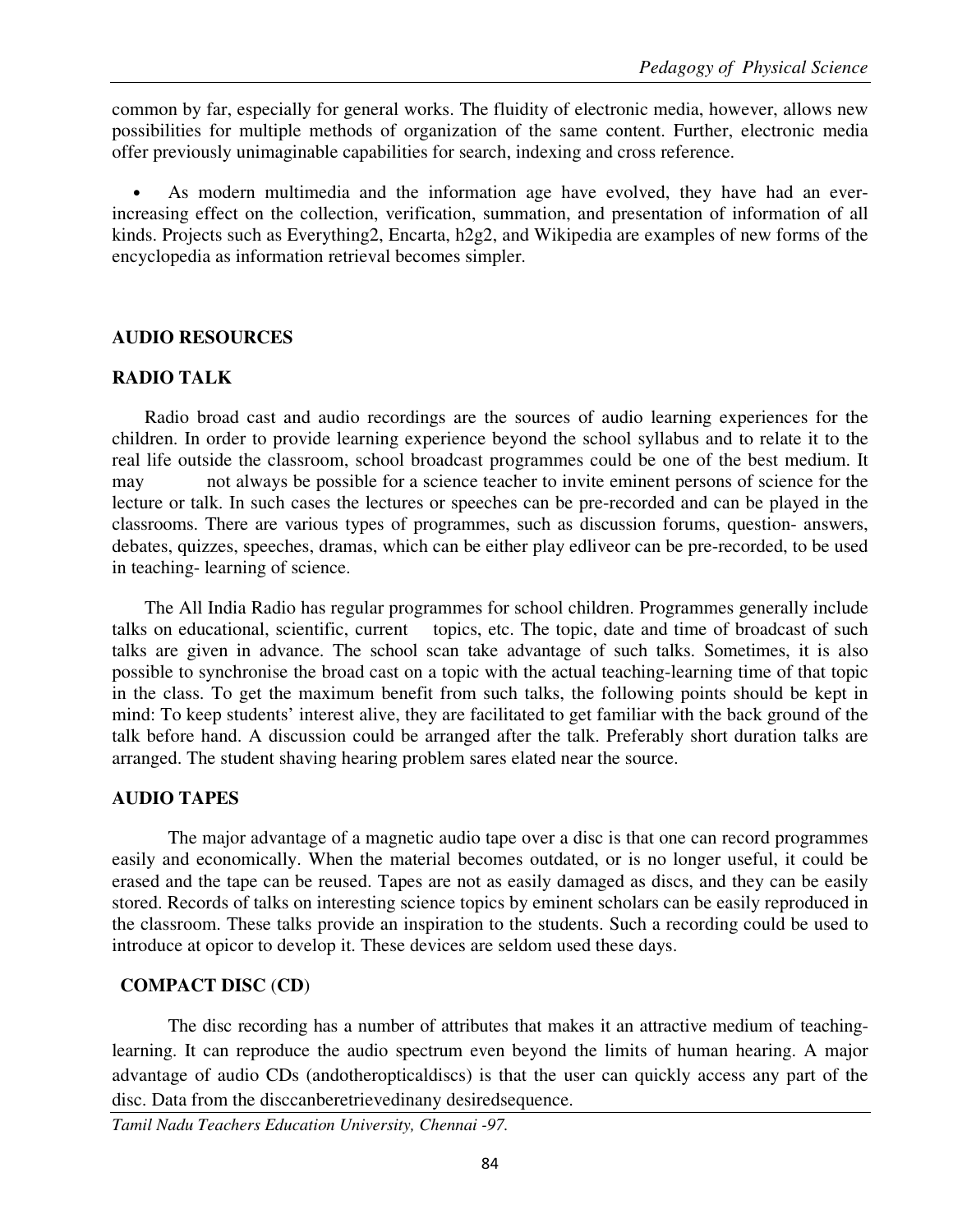Standard CDs have a diameter of 120 millimetres (4.7 in) and can hold up to about 80 minutes of uncompressed audio or about 700 MB of data. The Mini CD has various diameters ranging from 60 to 80 millimetres (2.4 to 3.1 in); they are sometimes used for CD singles, storing up to 24 minutes of audio, or delivering device drivers.

At the time of the technology's introduction in 1982, a CD could store much more data than a computer hard, which would typically hold 10 MB. By 2010, hard drives commonly offered as much storage space as a thousand CDs, while their prices had plummeted to commodity level.

## **DVD/CD**

DVD ("digital versatile disc" or "digital video disc") is a digital opticalstorage format and the medium can store any kind of digital data and is widely used for software and other computer files as well as video programs watched using DVD players. DVDs offer higher storage capacity than compact discs while having the same dimensions.

DVDs are used in DVD-Video consumer digital video format and in DVD-Audio consumer digital audio format as well as for authoring DVD discs written in a special AVCHD format to hold high definition material (often in conjunction with AVCHD format camcorders). DVDs containing other types of information may be referred to as DVD data discs.

## **VISUALRESOURCES**

Visuals are used very often as iconic representations of objects. Railway stations, roads, bus terminals and airports cater to people of allstrata, from totally illiterate to highly , and people of allnationalities.Universaliconsrepresentingvariousobjectshavebeen developed, so that no language is necessary to explain them. Similarly in science, we use various symbols of different electric and electronic devices and symbols for various elements in chemistry.

# **PICTURES**

 Pictures are used for the expression of idea. They are more attractive and are easily understandable. Pictures should be considered as short & language of the idea presented picture are only 2-d but should be carefully planned.

 This can be prepared by any teacher using simple material. They convey the expected message by combination of visual aids by suitable information effectively.

# **FLASH CARDS**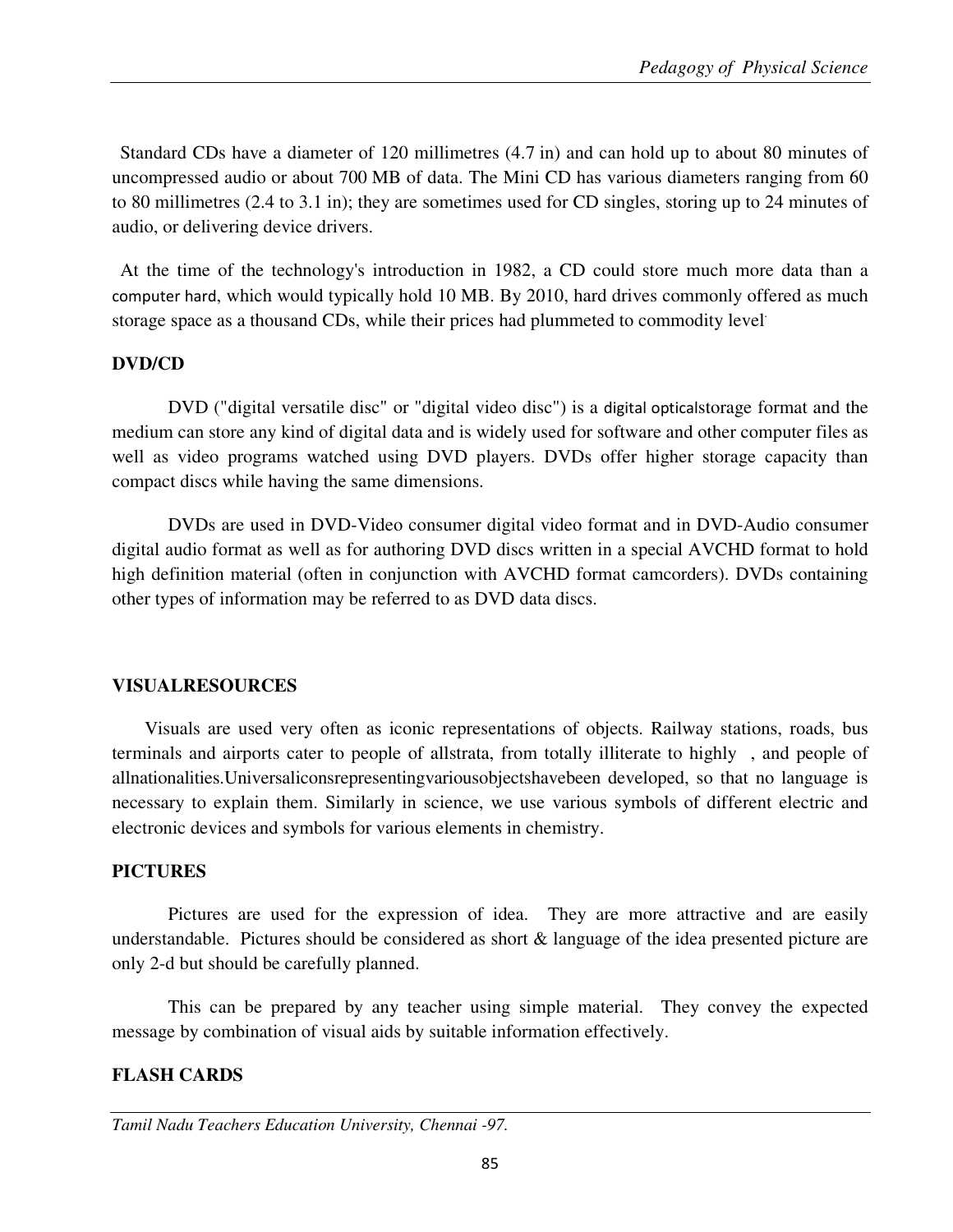Flash cards are a set of pictured paper cards of varying sizes that are arranged one by one in a logical sequence. Flash cards can be self-made or commercially prepared and are made up of chart or drawing paper, plain paper using colors or ink on them for drawings.

### **Purposes**

To teach the students about new words, properties etc.

Useful for small group

Used in group discussion

## **CHARTS**

Charts of different types can be prepared by the learners with a little help from teacher depending on the teaching- learning objectives to be achieved and the need of the subject matter. Charts help in effective representation of the subject matter which is in the form of data, diagram, etc. Those charts which cannot be prepared locally may be procured from various educational centres.

Charts depicting pictures of great scientists, instruments, equipment used in industry, industrial processes, etc. could be used as teaching aids. But the pictures used should be of reasonable size, so that it is visible to the whole class. They should not be overloaded with information to avoid distraction of the learners to unnecessary parts.

Pictures or portraits of great scientists displayed in science laboratories not only give proper scientific atmosphere to laboratory, but also inspire learners.

## **POSTERS**

 Posters are the graphic aids with short quick and typical messages with attention capturing paintings.

### **Purposes**

To provide general motivation

To create an esthetic or atmospheric effect

To communicate a more general idea

To thrust the message for leading to action

*Tamil Nadu Teachers Education University, Chennai -97.*  Printedpostersonvariousscienceconceptsandlifehistoryofscientists are available from science publishers. These can be used as are source in teaching scientific concepts covered in the school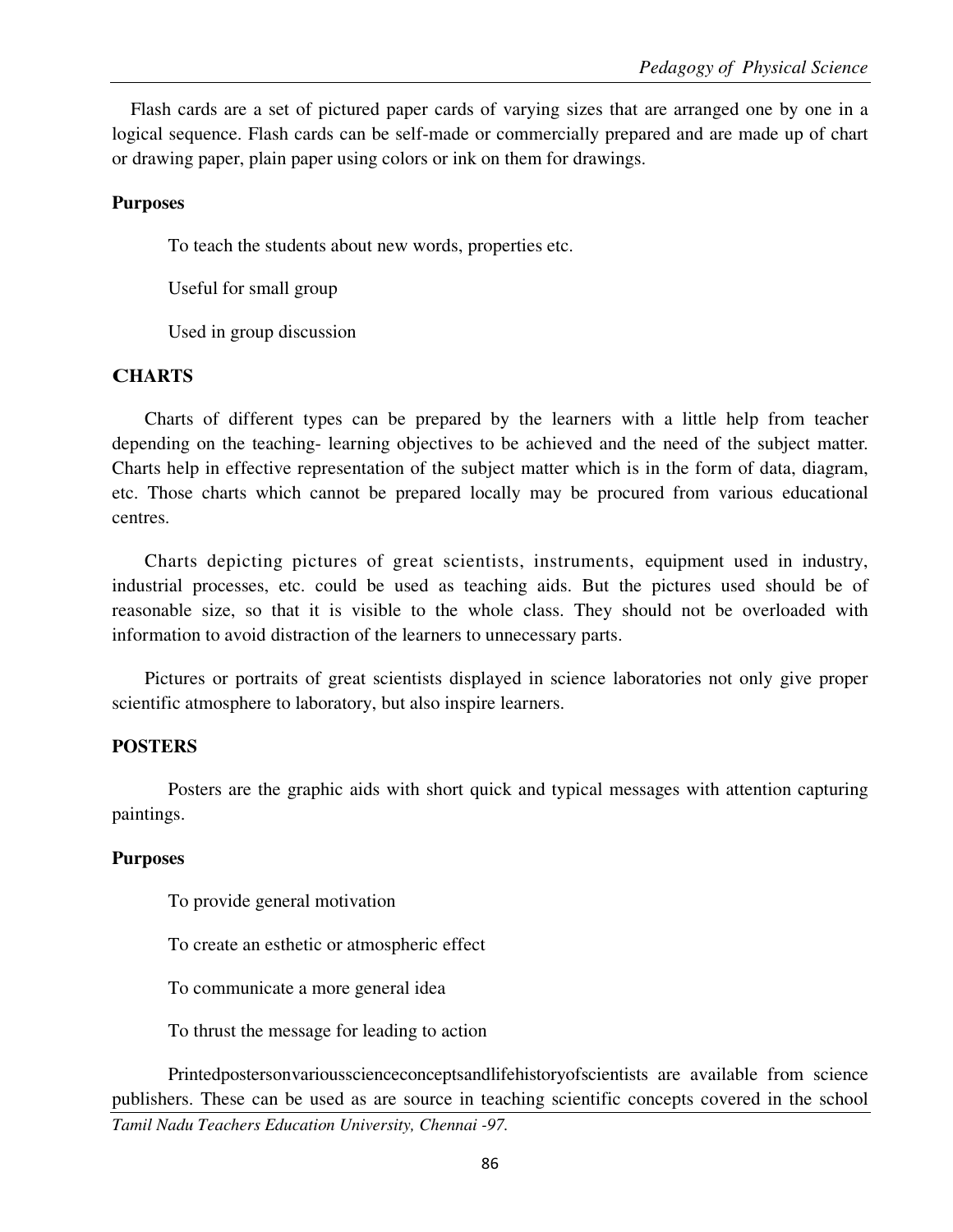syllabus. If a desired poster is not available, teacher should endeavour to make one for herwith the help of students. For example, a good large-size poster of Periodic Table and Electromagnetic Spectrum will be of good help in teaching-learning of physical science.

# **PHOTOGRAPHS**

 This is one of the most common types of visual aids. The photo helps the extended work to get across an idea and pass on to the audience. It is visual which has to catch the attention of the audience and pass on to them a simple message at a glance.

The audience should become aware of the event, practice or idea you want to communicate.

## **MODELS**

 A model is a recognizable representation of a real thing three dimensionally, that is height, width and depth is felt as reality.

### **Types of models**

- 1. **Solid models**: It is the replica of an original thing made with suitable material like clay, plaster of Paris, wood, iron etc. to show internal parts of the things. Ex: globe, clay model of human and animal.
- 2. **Cutaway and X-ray models**: These are the replicas of the original things to show internal parts of a thing. Cross sectional models are difficult to make in the classroom or institutions as they require expertise to construct them. Ex. Cross sectional model of human body.
- 3. **Working models**: These models are either actual working things or their miniature replicas. For illustrating an operation. Ex: a motor, a generator.
- 4. **Sand models**: It is made by using sand, clay, saw dust, ex: a tribal village, a forest area.

## **ICT RESOURCES**

## **RADIO**

Radio broadcast are of two types. General broadcast and Educational broadcast

### **General Broadcast**

 It provides general information about the facts, events and happenings, assimilating knowledge about the world, culture and life. It always gives information about what is happening all over the world. General broadcasts are routine type process, done by radio stations throughout the day.

## **Educational Broadcast**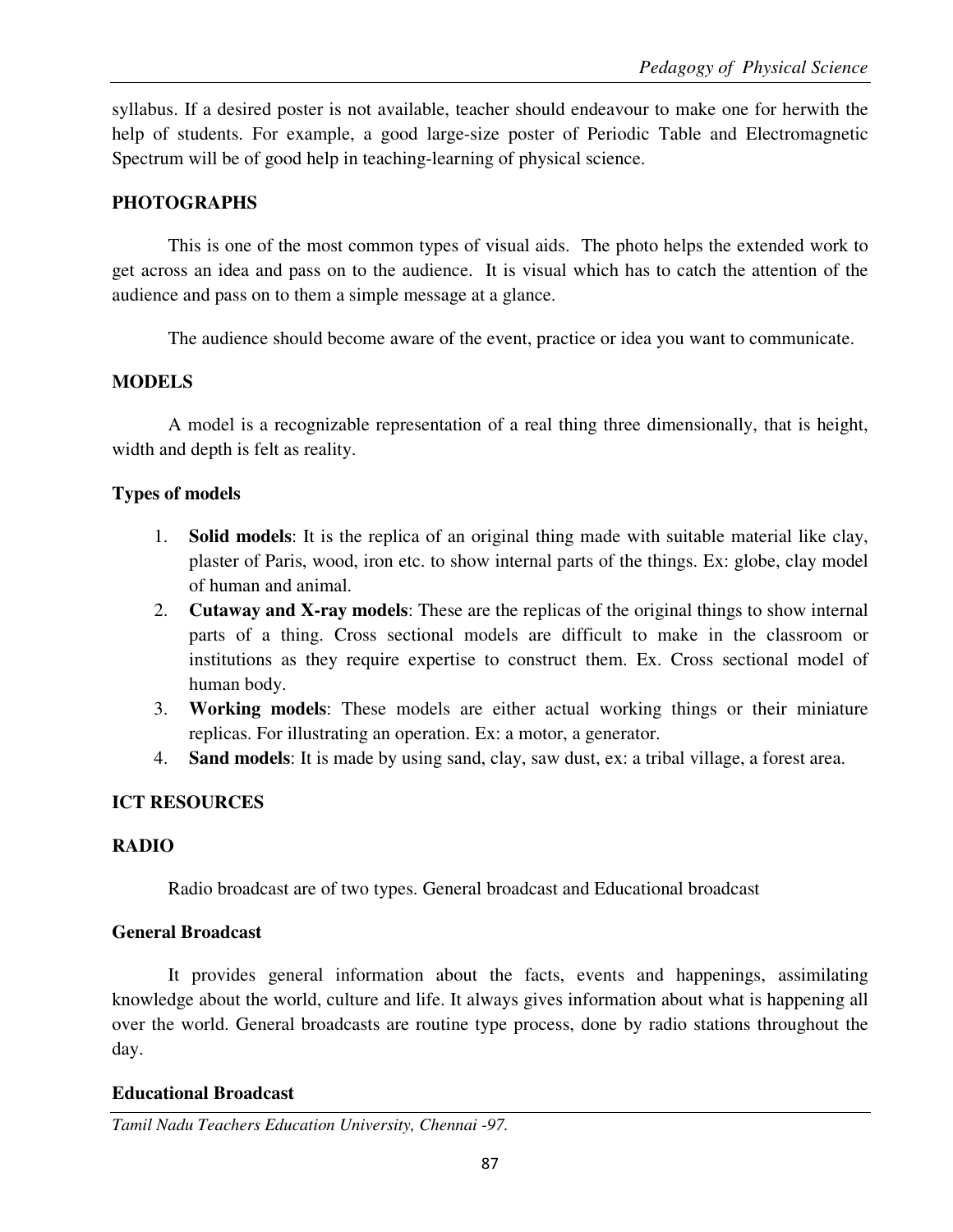Educational broadcasts are typically designed for educational purposes, familiarizing the instructional process by substituting the classroom instruction, specifying the evaluation methods, creating awareness about the educational opportunities in and around the country etc.

## **TELEVISION**

Television experience, which is a combination of sound and picture received instantaneously on the TV screen, it comes closer than any other contrived experience to that of real it.

(2) Television makes it possible for the talents of the best teachers to be put at the disposal of all schools.

(3) Television can employ all other audio and visual aids and combine their effectiveness in the air medium. Pictures, charts, films, micro slides, graphs, boards, overhead projector can all be employed in the technique of teaching by TV.

(4) Educational authorities can produce TV lessons made to their own requirements for specific local needs.

(5) The TV teacher is more real because of his frequent visual appearance in the classroom.

### **In the classroom TV can be advantageously used to:**

(1) Broaden and enrich the classroom learning experiences of the students.

(2) Create genuine interest in the topic or the subject that is being taught.

(3) Evaluate the quality of classroom teaching process.

(4) To provide a wide variety of experiences, those are quite different from the routine classroominstruction.

(5) Stimulate less passive slow learners by developing a more critical approach in them.

(6) Provides opportunity to learn, to create productions that can improve students ability to communicate.

### **Television programmes may be made on:**

(1) Teaching demonstrations

- (2) Recordings of student's performance
- (3) Recordings of teacher's performance
- (4) Micro teaching in teacher's performance

(5) Image magnification for demonstrations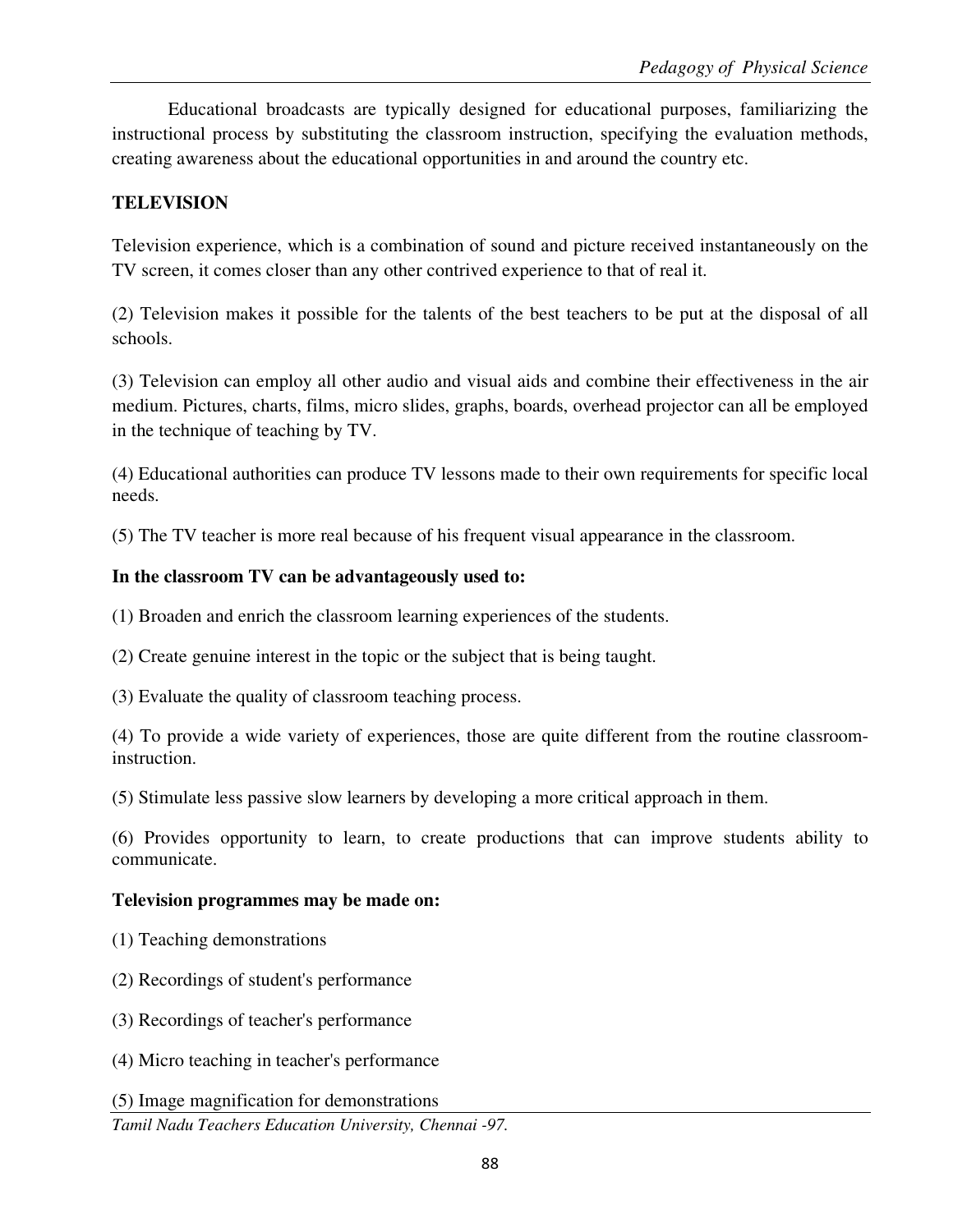- (6) Records of field trips
- (7) Career counselling programmes
- (8) Critical community problems
- (9) Technical training taps

(10) Guest speakers files

### **INTERNET**

It is a major tool for gathering, accessing, analysing, sharing and disseminatinginformation.Withthehelpofnetworkingyourcomputerisconnectedwithremotecomputersfo raccessingtheinformation.This web of computers has certain specific locations called websites which store information on specified subjects. This information can be accessed by any internet user through the website address. Alternately, one can also upload one' information on the web to make it available to any user. The user depending on her/his requirement then navigates through the web to access desired information.

The fast and relatively low-cost access is one of the major benefits of internet. People and students all over the world are getting an internet connection very easily. Communication and information are the two basic uses of the Internet. Information available on websites can be updated or modified at any time and for any number of times, which helps in learning and better understanding.

## **Online learning**

Another positive effect of Internet in education is the onset of distance education or online education (internet-based training (IBT) or web-based training (WBT). With this facility, you can take up short-term courses with the course material available online, attend virtual classes, learn, and appear for exams. One of the benefits of online learning is that people from any part of the world can gain knowledge on different subjects, complete courses, etc.

### **School/ College Products**

 Internet can be very useful for completing projects in schools and colleges. As the Internet is an ocean of information, covering nearly all subjects known to man, one can find information, research work, etc., required for one's projects. Going through the information on the internet is definitely faster than reading an entire book on the subject. Completing homework is also easier with the help of the Internet.

## **Affordable Knowledge**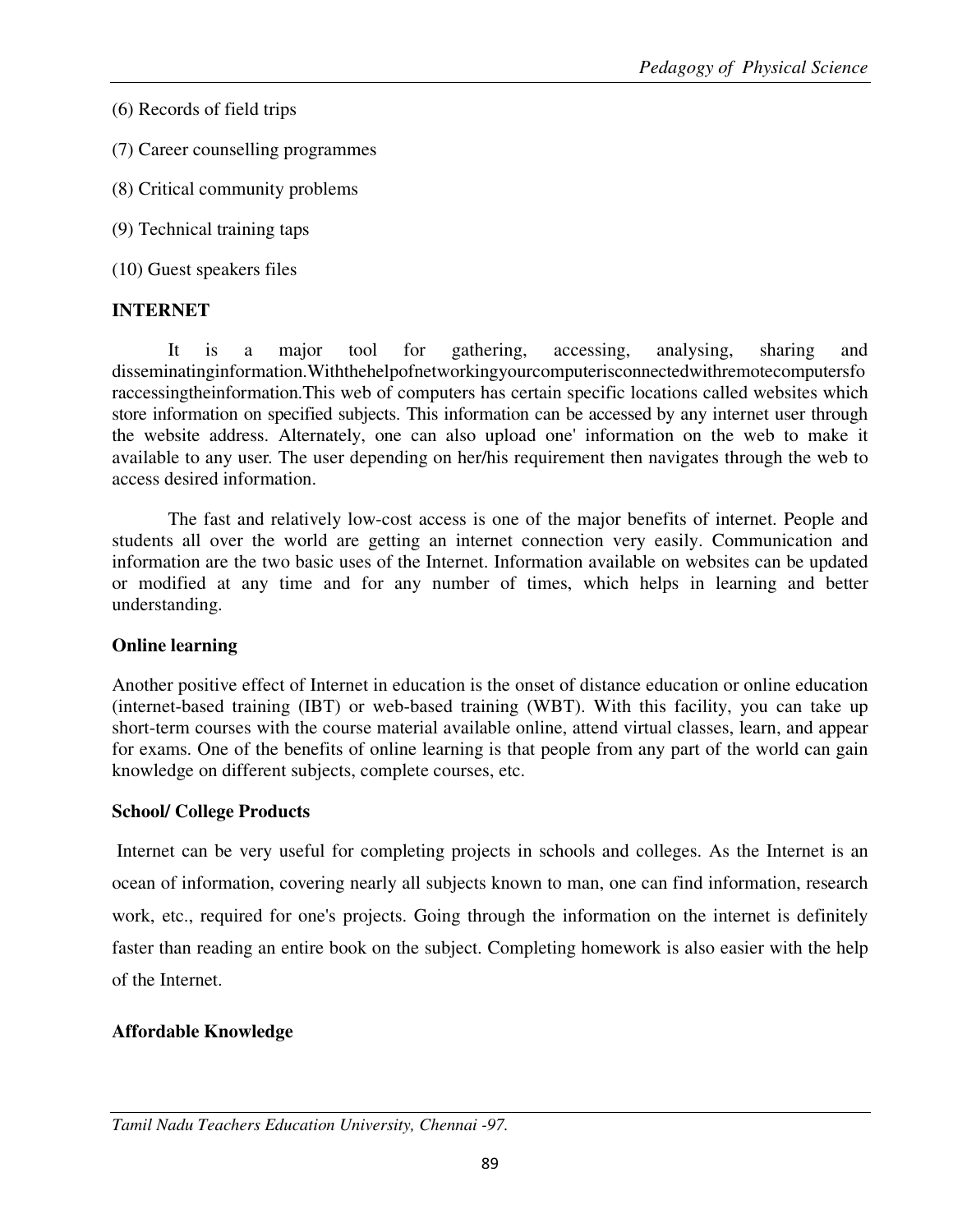Investing in research material may be tedious and unaffordable for some. But, now, thanks to the Internet, we have content websites, web encyclopedias, and dictionaries whenever we want them. Today, able as well as less-able students can benefit from the sea of knowledge on the Internet. University courses and learning is now easy for people belonging to all strata of the society with the help of online courses.

#### **Easy Education System**

Not only gaining knowledge, but, every part of the education system is simplified because of the internet. You can now view your prospective educational institute, look up courses, enroll for online courses, take classes, research, see your results, and even look for job prospects on the Internet. Therefore, the scope of internet in education is very wide and equal to all.

#### **MULTIMEDIA**

Arguably, it is believed that visual data has a greater impact on learning and memorizing than plain text. Therefore, images, graphics, animation, pictures, slides, documentaries, etc., have a greater appeal than a plain textbook. Using multimedia and Internet provides an opportunity for children to gain knowledge about a particular subject in depth. Students can now see actual photographs of rare bird species, or see animated graphics of a volcanic eruption to understand the concept in detail.

#### **INTERACTIVE WHITE BOARD**

 An interactive whiteboard (IWB) is a large interactive display that connects to a computer. The board is typically mounted to a wall or floor stand. They are used in a variety of settings, including classrooms at all levels of education, in training rooms for professional sports coaching, in broadcasting studios and others.

 An interactive white board is an instructional tool that allows computer images to be displayed onto a board using a digital projector. The instructor can then manipulate the elements on the board by using his finger as a mouse, directly on the screen. They are a powerful tool in the classroom adding interactivity and collaboration, allowing the integration of media content into the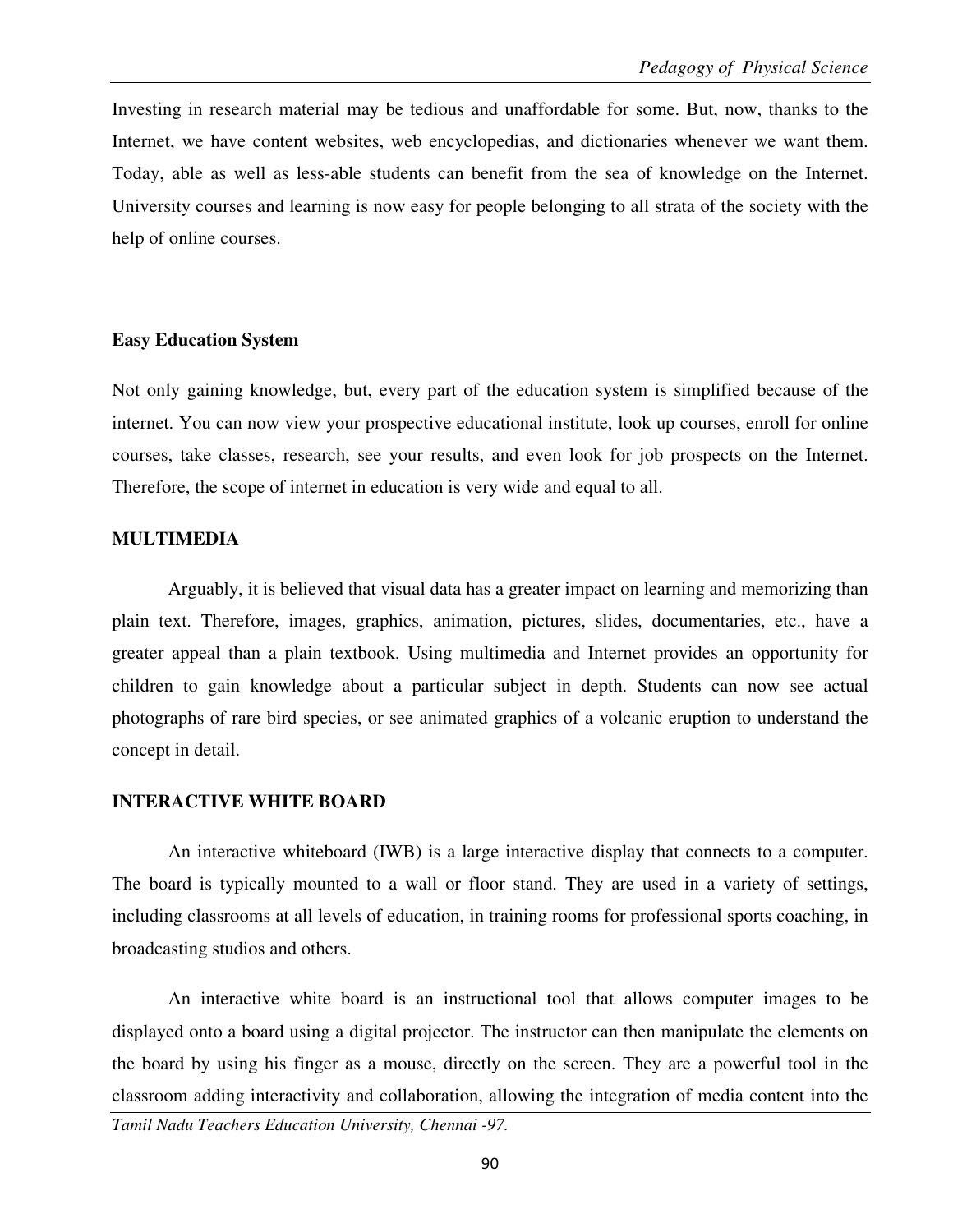lecture and supporting collaborative learning. An interactive whiteboard can be a cost saver as this technology demonstrates how one computer can provide learning stimuli for a whole classroom.

### **COMMUNITY RESOURCES**

#### **SCIENCE CENTRES**

Science centres are science museums that emphasize a hands-on approach, featuring interactive exhibits that encourage visitors to experiment and explore. The first science centre was Urania founded in Berlin in 1888. The Academy of Science of Saint Louis (founded in 1856) created the Saint Louis Museum of Science and Natural History in 1959 (Saint Louis Science Centre), but generally science centres are a product of the 1960s and later.

In India, the National Council of Science Museums runs science centres at several places including Delhi, Bhopal, Nagpur and Ranchi. There are few private Science Centres as well, noted among them are Birla Science Museum and The Science Garage in Hyderabad

### **SCIENCE EXHIBITION/ FAIR**

Science fair experiment is generally a competition where contestants present their science project, results in the form of a report, display board, and/or models that they have created. Science fairs allow students in elementary, middle and high schools to compete in science and/or technology activities. The main motive of a science fair is for students to answer a question or task, not from a textbook but found out themselves by conducting a range of experiments and ongoing research in the short amount of time allocated to them. In order that the questions or tasks spark a true interest in the student they should be able to have an interesting, eye catching project. Science fairs also provide a mechanism for students with intense interest in the sciences to be paired with mentors from nearby colleges and universities, so that they can access to instruction and equipment that the local schools cannot provide.

### **Advantages of science fair**

The advantages of a science fair are

To develop scientific attitude and critical thinking among the students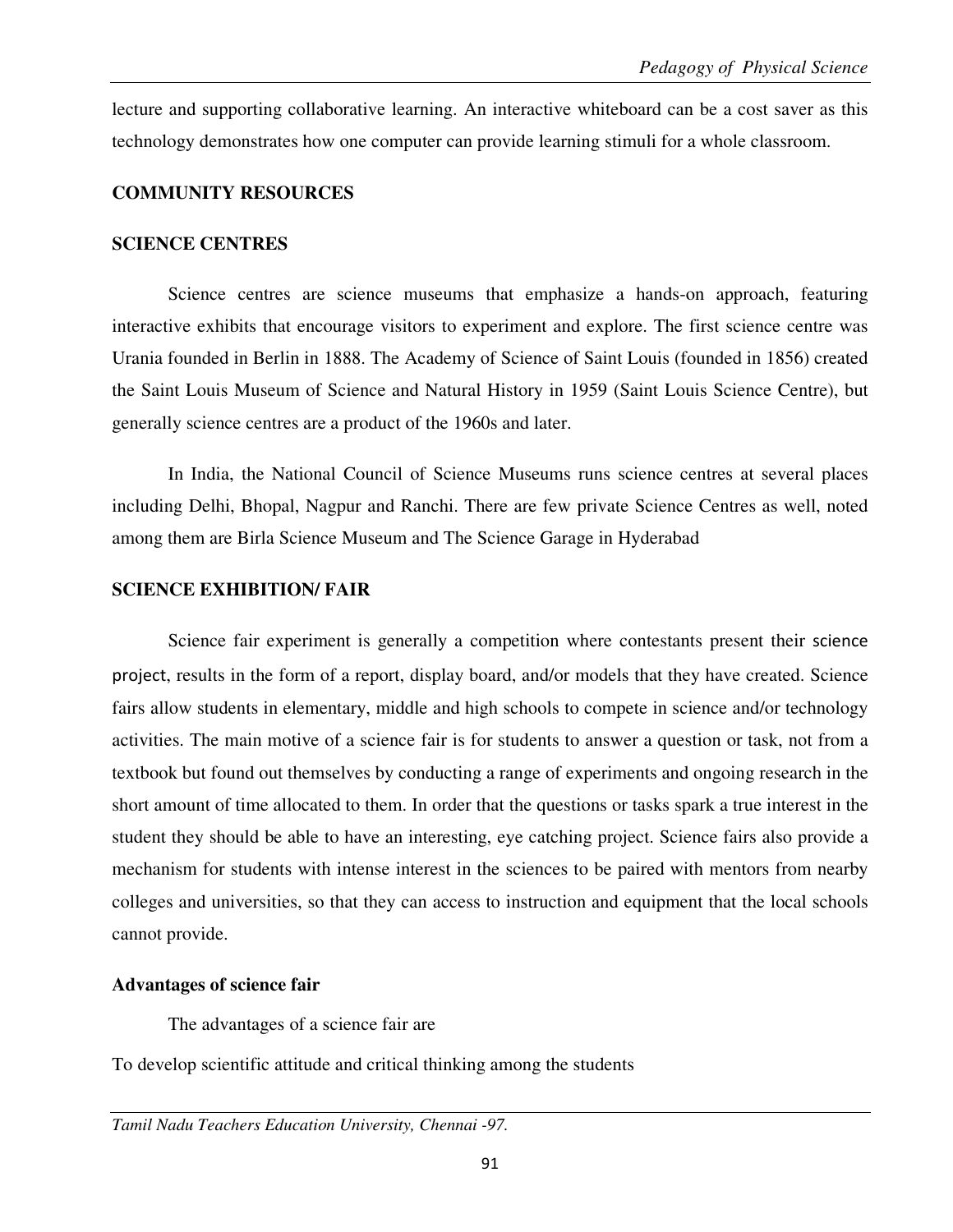To develop the spirit of cooperativeness

To develop the real application of scientific knowledge in a newer situation

To develop the power of reasoning

To improve creativity among students

To facilitate the students to update their knowledge in science

#### **FIELD TRIP**

Teacher must explore opportunities for active engagement of the parent sand the community in the teaching- learning process of physical science. Different members of the community also hold a large variety of valuable knowledge .Many of these members may be willing to share their knowledge and experience with the students. These member scan be invited to school and learner scan inter act with them. Teacher should remain aware of the range of community, individuals and organisations that can be accessed to provide significant learning experiences to learners. Learners can visit their places of work also. The expertise of members varies from community to community.

In many cases learners can be taken to the community resources of learning. When organised from the point of view of enrichment of teaching-learning experiences, it is a field visit. This makes learning realistic, concrete and interesting. Learners get opportunity to discover the concept and their connection with their environment. They can use this opportunity to learn various skills in interacting with the physical world, materials, technology and other people. It helps students to create knowledge by figuring out the components of objects, events, people, and concept. Let us now see the various advantages of field visits in teaching-learning of science.

### **Advantages of the field visits**

The field visit:

- 1. helps in providing first-hand experience to the students which is not possible within the four walls of the classroom;
- 2. enriches general knowledge of students. It supplements the classroom learning;
- 3. helps in broadening the outlook, deepen sinsightand widensvision of students;
- 4. gives new ideas and vision for taking up projects;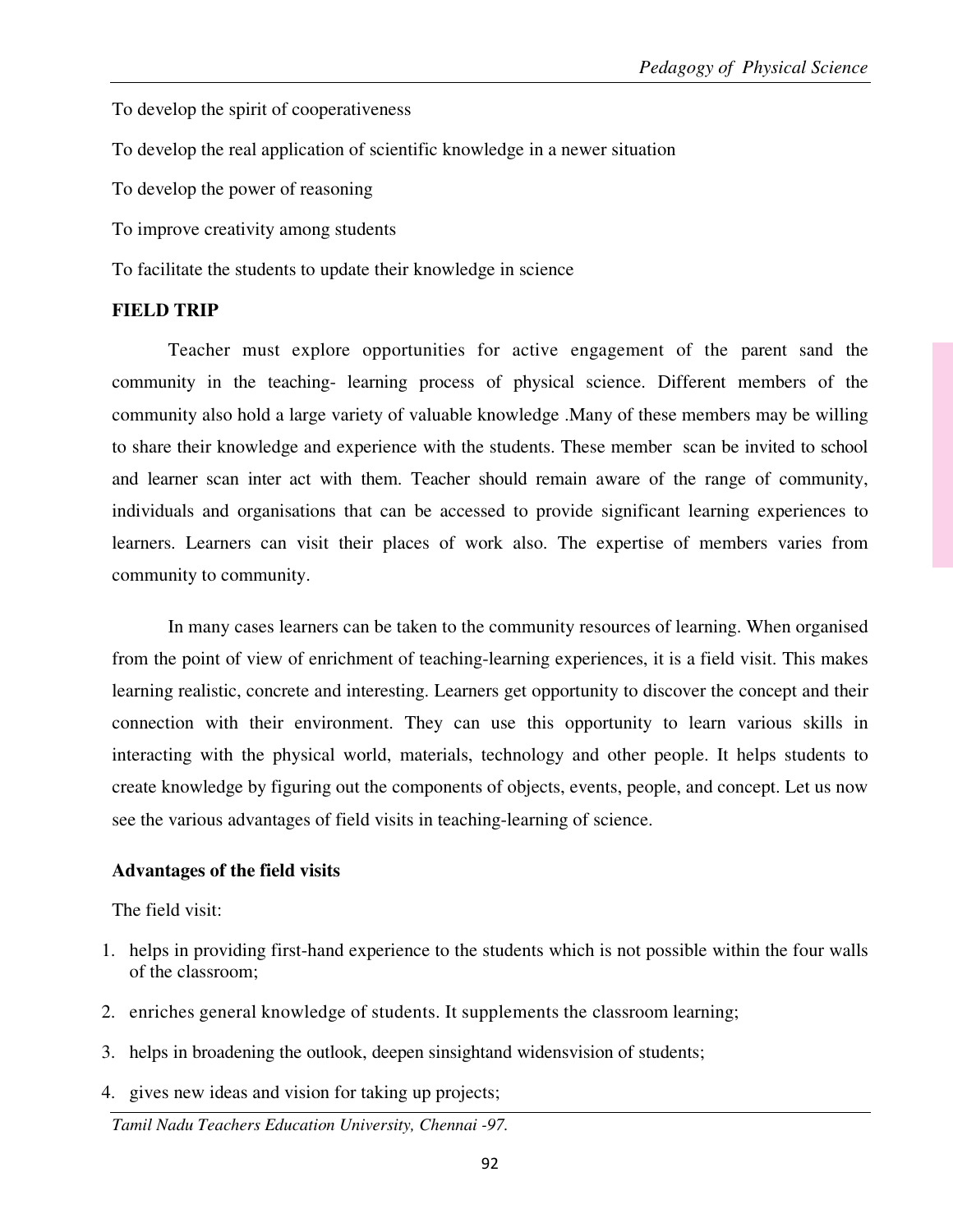- 5. helps to deep enunderstanding of the concept sand brings clarity in the subject. It also
- 6. helps in concretizing the abstract ideas;
- 7. helps the students develop an inquiry attitude towards the environment;
- 8. develops skills in science processes likeo bservation, collection, classification and analysis of data;
- 9. Drings the awareness that science is all-around us and not just in books;
- 10. Relates the community to the learners, teachers and school and encourages sharing of responsibility of child's learning with the community;
- 11. Acknowledges the authenticity of community knowledge, etc.

## **QUALITIES OF A GOOD SCIENCE TEXTBOOK**

 Text books are the most widely used of all instructional materials. Now a day's text book has become a course of study, a set of unit plans and a learning guide as well. A text book should really design for the pupils rather than the teacher. Text book should stimulate reflective thinking and cultivate in students the scientific attitude.

In the teaching-learning process, the text-book occupies an important place. There is a saying "As is the text-book, so is the teaching and learning". A good text-book can even replace class-room teaching. The science text-book should aim at aiding the pupils in the development of their personalities, in developing open mindedness, developing appreciation and understanding of nature and not merely stuffing their minds with facts.

Thurber and Collette suggested six criteria for choosing a good textbook. They are

- 1. Content
- 2. Organization
- 3. Literary style vocabulary
- 4. Illustrations
- 5. Teaching aids
- 6. Mechanical make up and appearance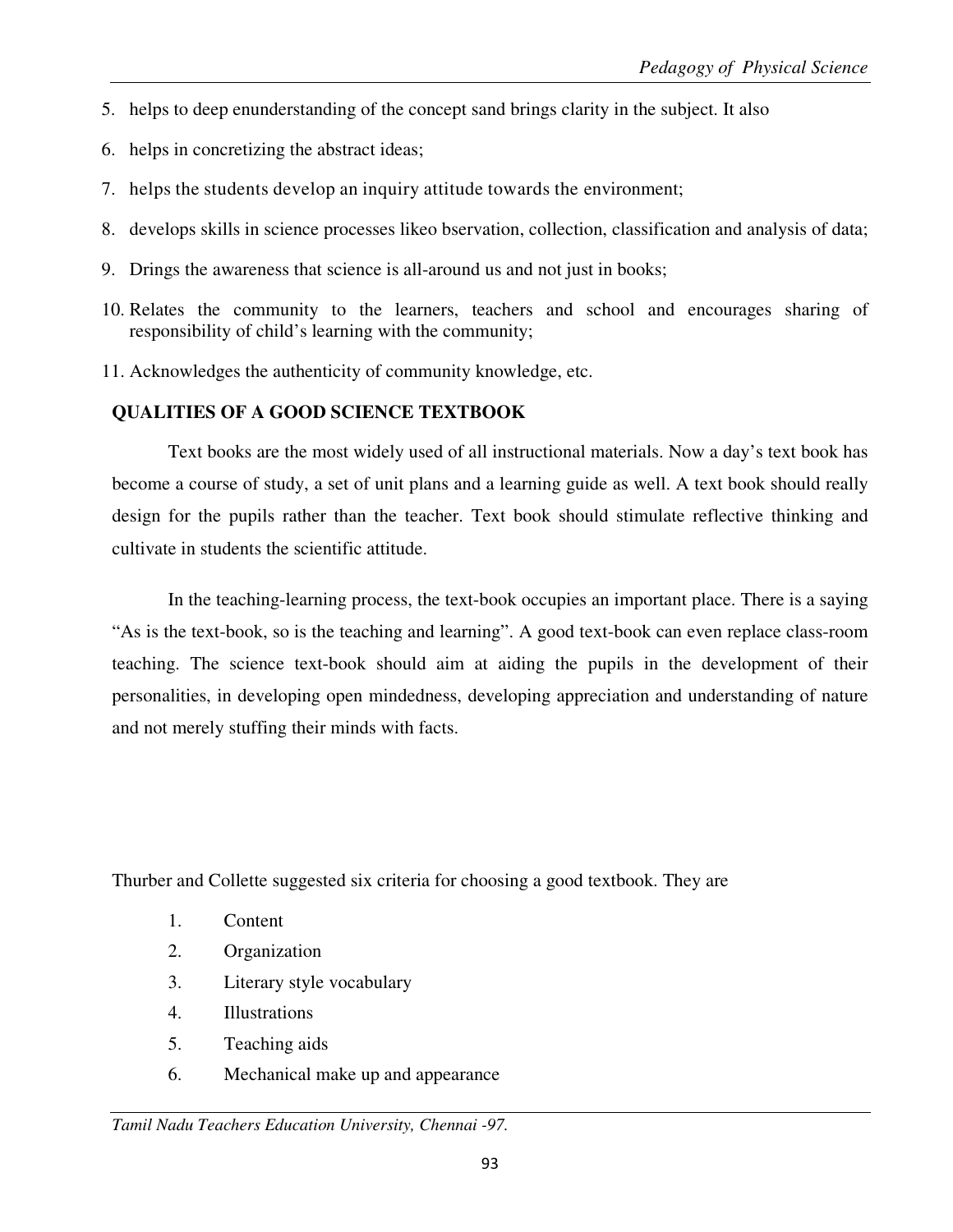# 7. Authorship

## **I Content**

The content of text books for any one subject matter field is remarkable uniform about 85 percent of the content being common to all of them.

- 1. The content should be appropriate for the age level and experience backgrounds of the pupils
- 2. The concept should not be too complex for the maturity of the pupils
- 3. The content should be consistent with the pupil's needs and interests
- 4. The statements must be accurate

# **II Organization**

- 1. The subject matter should cover the whole syllabus
- 2. Subject matter should be developed in psychological sequence
- 3. The text book has to be organized into units which are based on student interests and probability of use
- 4. Inductive approach is to be used whenever possible in introducing new topic
- 5. At the end of each units there should be assignments informing to the following
- 6. Application to life situations
- 7. Self- assessment test
- 8. Suggestions for further reading
- 9. Numerical questions if necessary
- 10. Assessment for practicing skills
- 11. The text book should be written in simple unambiguous scientific language. Prefer simple and compound sentence to complex sentences
- 12. It should contain a glossary of technical terms used in the books
- 13. It should suggest some good methods of learning's
- 14. Historical development of science should be attempted
- 15. Adequate provision should be made to correlate science with other subject and crafts.
- 16. It is better if the text book contains examples from the local environment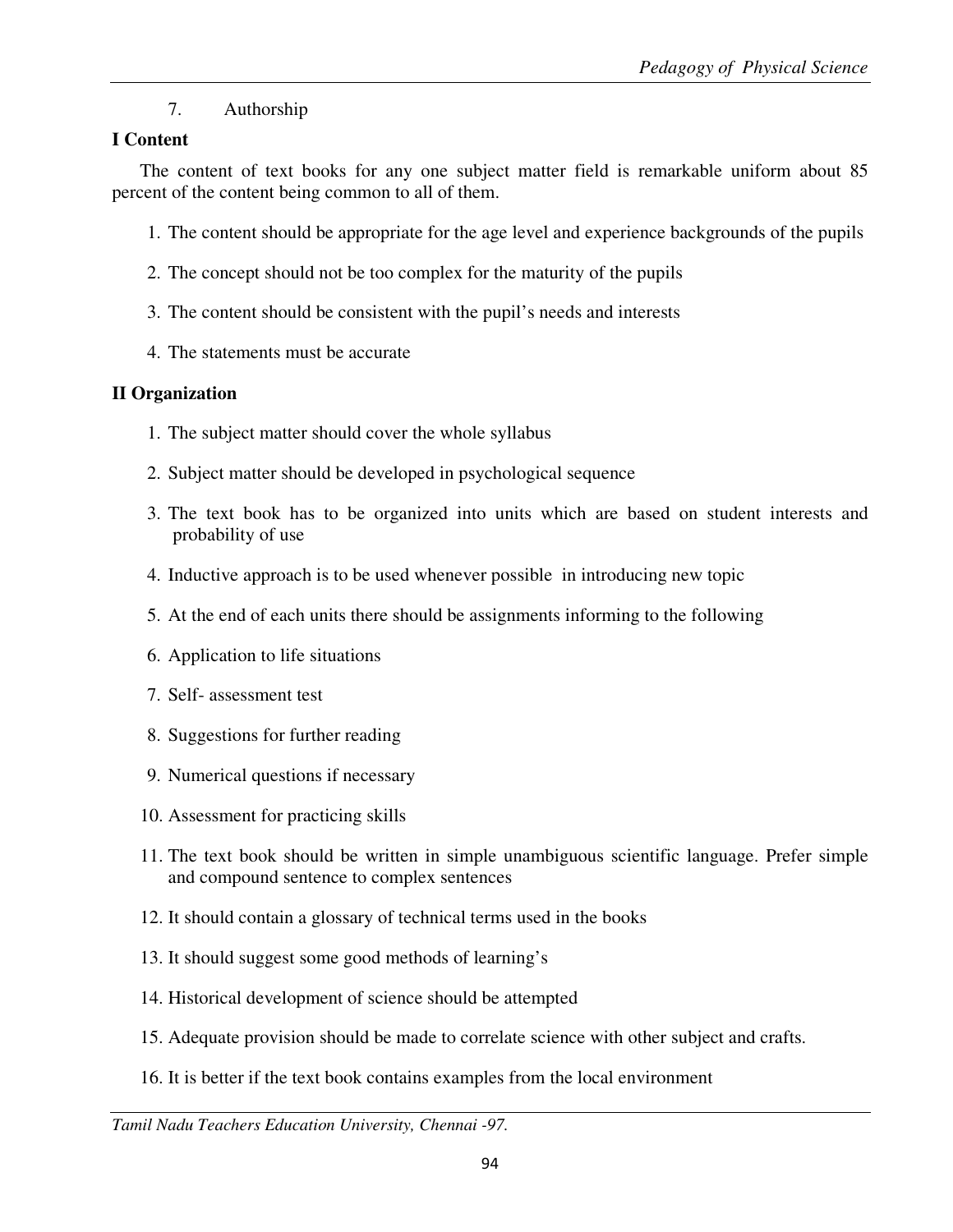- 17. There should be a detailed table of contents and index text books
- 18. Controversial topics should be treated impartially
- 19. The social significance of science should be stressed
- 20. Headings and sub- headings should be in bold type
- 21. Important principles should be set in italics
- 22. Each text books should be accompanied by a laboratory manual and pupil's work book
- 23. It must be supplemented by a teacher's hand book

## **III. Literary style and Vocabulary of text book**

Literary style has much to do with the readability of the book. Although style is difficult to judge

- 1. Length of sentences
- 2. Directness of sentences
- 3. Number of ideas per seconds
- 4. Use of lead sentence or paragraphs
- 5. Presence or absence of irrelevant thoughts\continuity of thought

While evaluating a text book the teacher must decide whether or not the vocabulary is excessive or in appropriate text book should be easy to read

## **IV Illustrations**

- 1. The quality and the quantity of the illustrations should be considered.
- 2. Photographs should be clearly reproduced
- 3. Diagrams should be carefully made attractive
- 4. Colour in the illustrations add to eye appeal and when properly used has considerable teaching value
- 5. The recently introduced transparencies made on plastic sheets are excellent teaching aids but because of cost it can only be used in small quantities in any one book
- 6. Photograph should have relation with content in the text
- 7. Teaching aids
- 8. The table of content and index should be comprehensive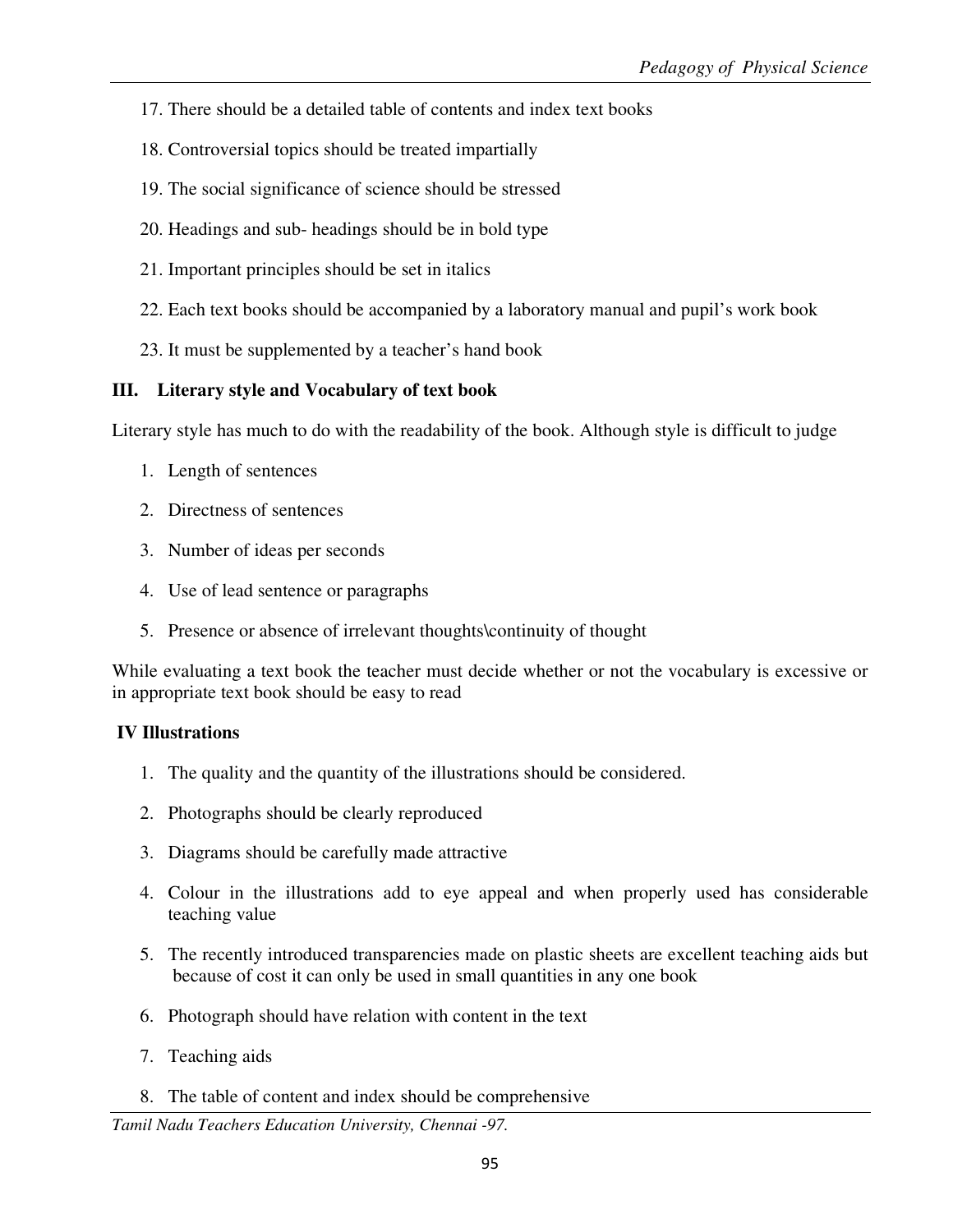- 9. Glossary should be included
- 10. Activities should be given the end of a chapter
- 11. Activities should be closely related to content

## **Mechanical make- up and appearance**

- 1. Artistic cover
- 2. Durability for binding
- 3. Size of the book
- 4. Good quality of paper
- 5. Length of line and size- legible
- 6. Attractive over all experience
- 7. Cover design and colour should be appealing
- 8. Ample space to be left between lines to provide for ease in reading

## **VII. Authorship**

Only such persons who have experience of teaching the subject should be allowed to become authors of school science text books. Such authors can understand the actual learning's situations. Certain qualifications may also be prescribed for the authors. It will be better if some training is given to them

Text books are important tool in the hand of a teacher. It helps student to how and what they learn to achieve some definite goals. When we make a text we should give importance to its content organization literary style, vocabulary, mechanical makeup and authorship

# **QUALITIES OF A GOOD SCIENCE TEACHER**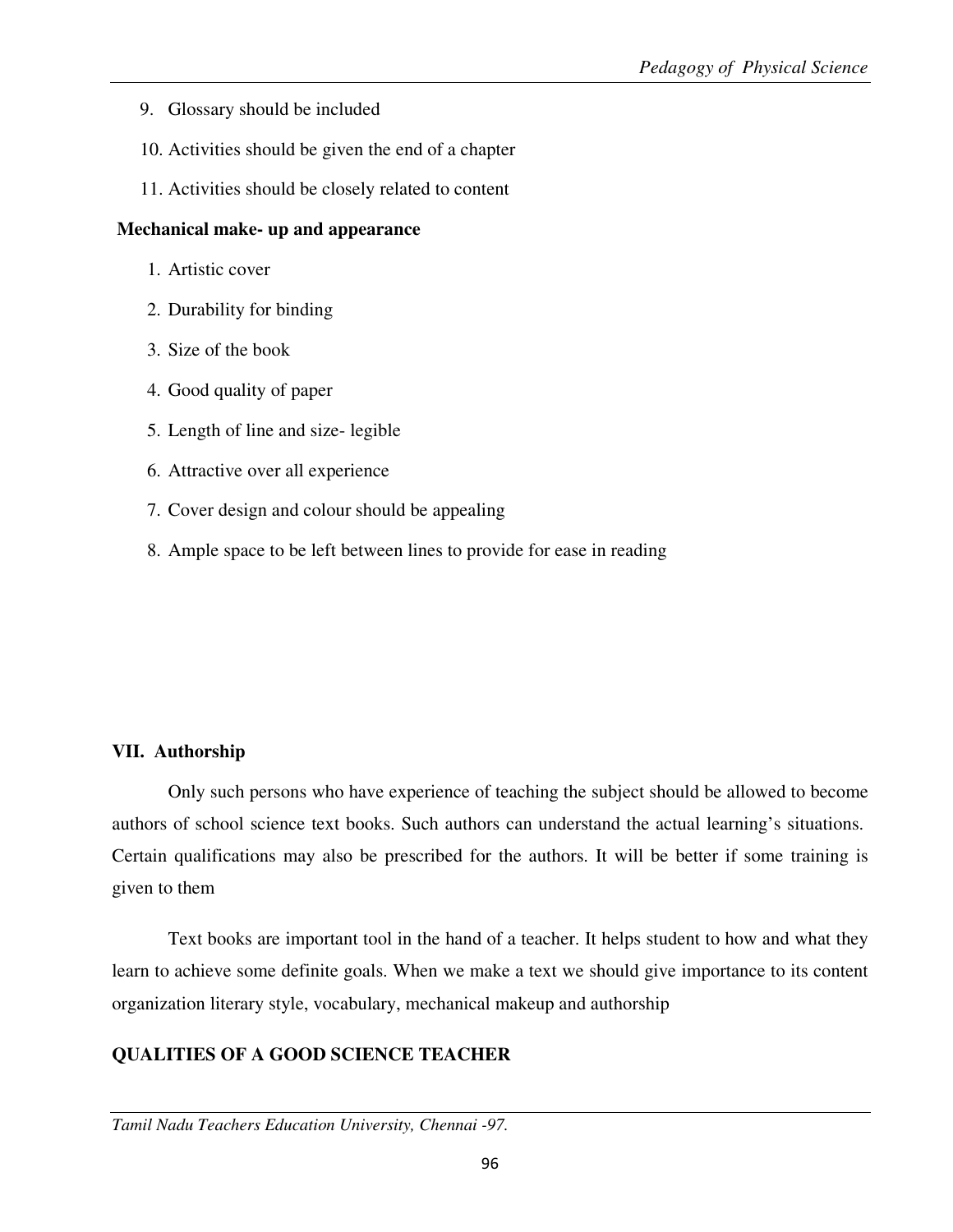Besides possessing the personal qualities, every science teacher should fulfil the following broad requirements.

1. Practical knowledge of child psychology and of the learning process.

2.Trained in the modern methods and techniques.

3. Basic academic requirements.

1. A science teacher must have practical knowledge of child psychology and of the process of learning. The science teacher should be able to eater to individual differences in the class. Knowledge of child psychology helps a teacher to guide the students according to their interests, capabilities and help in educational, vocational and personal problems. Besides these, a science teacher should be of a scientific temper, rational in approach to problems, free of bias and superstitions, innovative, inquisitive about the world around him. A Science teacher should regularly evaluate his teaching so that he can keep improving and also help him identify his weakness.

2. A science teacher must be trained in modern methods and techniques of science. New methods and techniques are being employed in the teaching of science. Science Clubs, improvisation of apparatus, programmed instruction, teaching machines and many other new concepts are coming in. It is, therefore, desirable that a science teacher is trained and well versed in:

(i) Development of aquaria, vivaria, terraria.

(ii) Knowledge of preserving specimens of plants and animals.

- (iii) Techniques of evaluation.
- (iv) Maintenance and use of science libraries.
- (v) Lesson and unit planning.
- (vi) The various teaching methods in use today.
- 3. The basic academic qualifications are laid down by the education department or the employer. In all the cases, the science teachers in high schools are at least B.Sc. and higher secondary schools M.Sc.

## **Advantages of Textbooks**

Text books are economical and relatively inexpensive.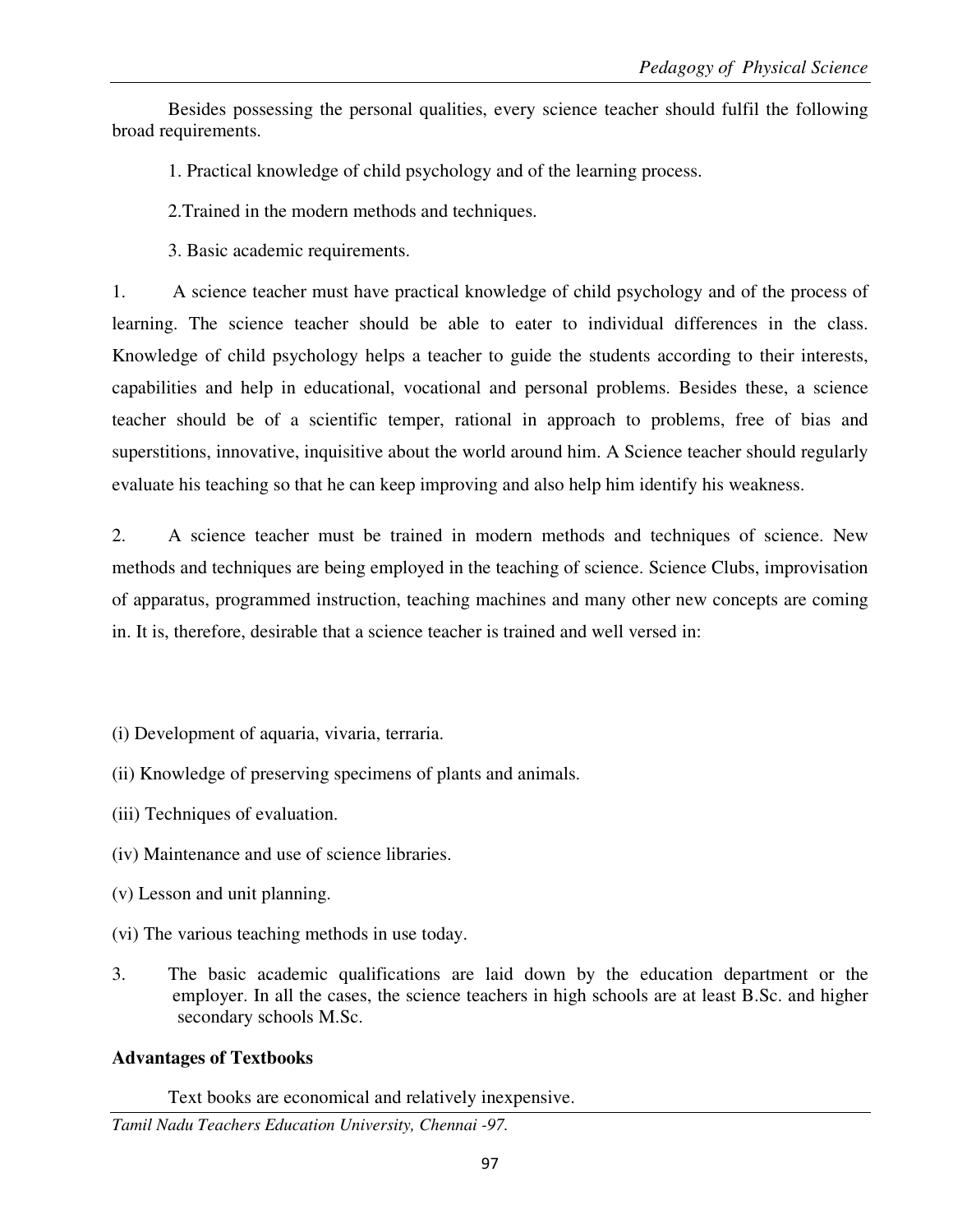They help individualized instruction.

They help to organize and provide unity for class instruction

 They help students learn how to study, to read better, to weigh evidence and to solve problems

### **Questions for Discussion and Reflection:**

- 1. Describe the Newspapers.
- 2. Explain Interactive Whiteboard.
- 3. Examine the Science centres.
- 4. Discuss about qualities of a Science Teacher.

### **REFERENCES:**

- 1. Bloom Benjamin S. & David R. Karathwohl.(1956). Taxonomy of educational objectives: The Classification of educational goals, by a committee of college and university examiners. Handbood 1: Cognitive domain. New York, Longmans.
- 2. Blooms.B.S (1947). Taxonomy of Educational Objectives. Cognitive Domain. London: Longman.
- 3. Ebel, Robert L., (1966). Measuring Educational Achievement, Prentice Hall of India, New Delhi.
- 4. Gupta,S.k.(1985) Teaching of physical science in secondary schools.New Delhi: Sterling Publication.
- 5. Panneerselvam, A. and Rajendiran, E.K. (2005). *Teaching of Physical Science.* Chennai: Shantha Publishers.
- 6. Rajasekar.S. and Raja Ganesan.D.(2011). Methods of Teaching Physical Science, Neelkamal Publications, New Delhi.
- 7. Sharma.P.c.(2006).*Modern Science Teaching*, New Delhi: DhanpatRai Publications
- 8. www.ncert.in
- 9. www.preservearticles.com

### 10. www.ramyaphysicalscience.wordpress.com